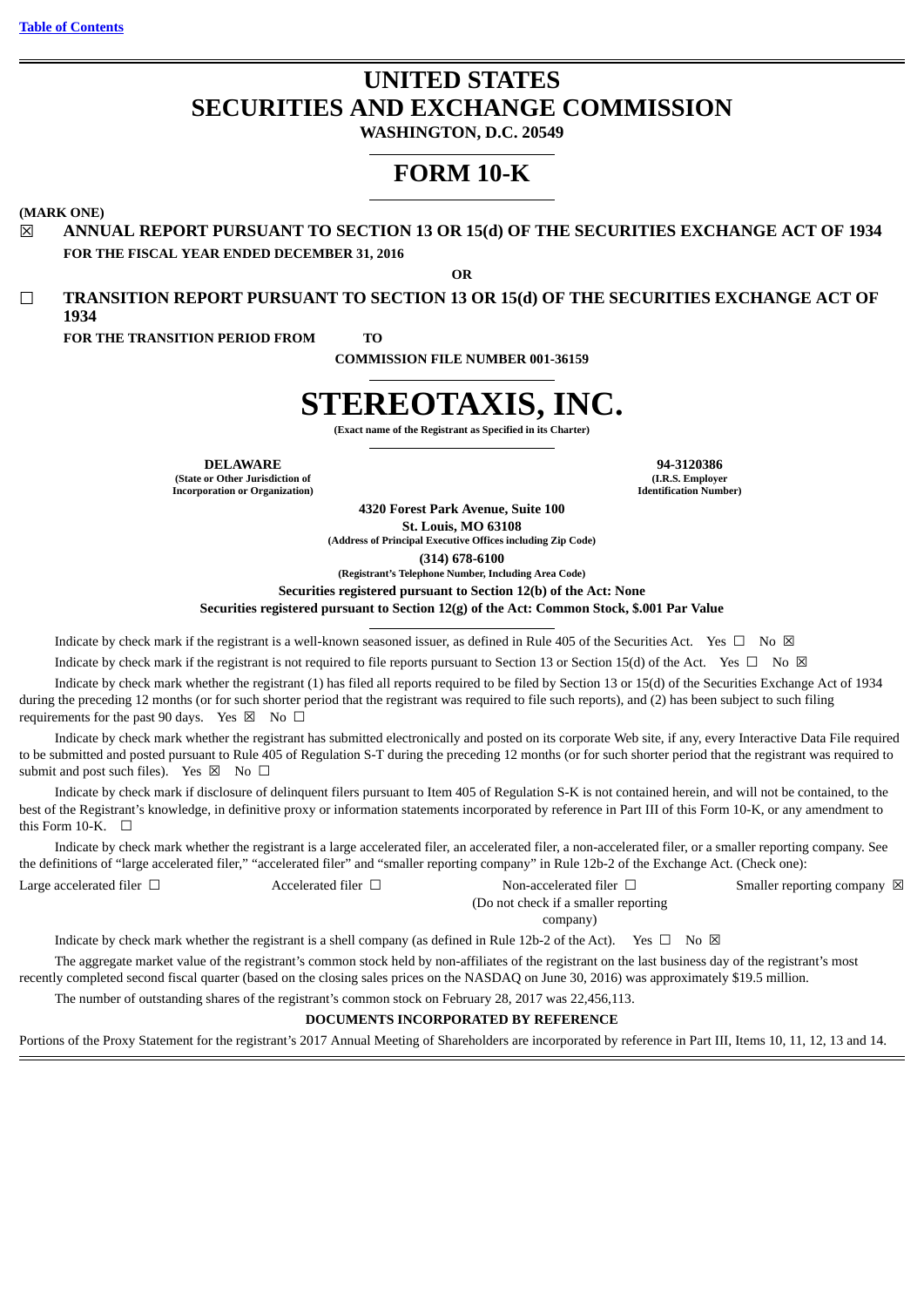## **STEREOTAXIS, INC.**

### **INDEX TO ANNUAL REPORT ON FORM 10-K**

**Page**

<span id="page-1-0"></span>

| PART I.                                                                                  |                                                                                                                                                                                                                                                                                                                                                                                                                                                                   | rage                                       |
|------------------------------------------------------------------------------------------|-------------------------------------------------------------------------------------------------------------------------------------------------------------------------------------------------------------------------------------------------------------------------------------------------------------------------------------------------------------------------------------------------------------------------------------------------------------------|--------------------------------------------|
| Item 1.<br>Item 1A.<br>Item 1B.<br>Item 2.<br>Item 3.<br>Item 4.                         | <b>Business</b><br><b>Risk Factors</b><br><b>Unresolved Staff Comments</b><br><b>Properties</b><br><b>Legal Proceedings</b><br><b>Mine Safety Disclosures</b>                                                                                                                                                                                                                                                                                                     | $\mathbf{1}$<br>19<br>38<br>38<br>38<br>38 |
| PART II.                                                                                 |                                                                                                                                                                                                                                                                                                                                                                                                                                                                   |                                            |
| Item 5.<br>Item 6.<br>Item 7.<br>Item 8.<br>Item 9.<br>Item 9A.<br>Item 9B.<br>PART III. | Market for Registrant's Common Equity, Related Stockholder Matters and Issuer Purchases of Equity Securities<br><b>Selected Financial Data</b><br><b>Management's Discussion and Analysis of Financial Condition and Results of Operations</b><br><b>Financial Statements and Supplementary Data</b><br><b>Changes in and Disagreements with Accountants on Accounting and Financial Disclosure</b><br><b>Controls and Procedures</b><br><b>Other Information</b> | 39<br>39<br>40<br>50<br>76<br>77<br>77     |
| Item 10.<br>Item 11.<br>Item 12.<br>Item 13.<br>Item 14.                                 | Directors and Executive Officers of the Registrant<br><b>Executive Compensation</b><br>Security Ownership of Certain Beneficial Owners and Management and Related Stockholder Matters<br><b>Certain Relationships and Related Person Transactions and Director Independence</b><br><b>Principal Accounting Fees and Services</b>                                                                                                                                  | 78<br>79<br>80<br>80<br>80                 |
| PART IV.                                                                                 |                                                                                                                                                                                                                                                                                                                                                                                                                                                                   |                                            |
| Item 15.                                                                                 | <b>Exhibits and Financial Statement Schedules</b>                                                                                                                                                                                                                                                                                                                                                                                                                 | 80                                         |
| <b>SIGNATURES</b>                                                                        |                                                                                                                                                                                                                                                                                                                                                                                                                                                                   | 81                                         |
|                                                                                          | <b>SCHEDULE II-Valuation and Qualifying Accounts</b>                                                                                                                                                                                                                                                                                                                                                                                                              | 82                                         |
| <b>EXHIBIT INDEX</b>                                                                     |                                                                                                                                                                                                                                                                                                                                                                                                                                                                   | 83                                         |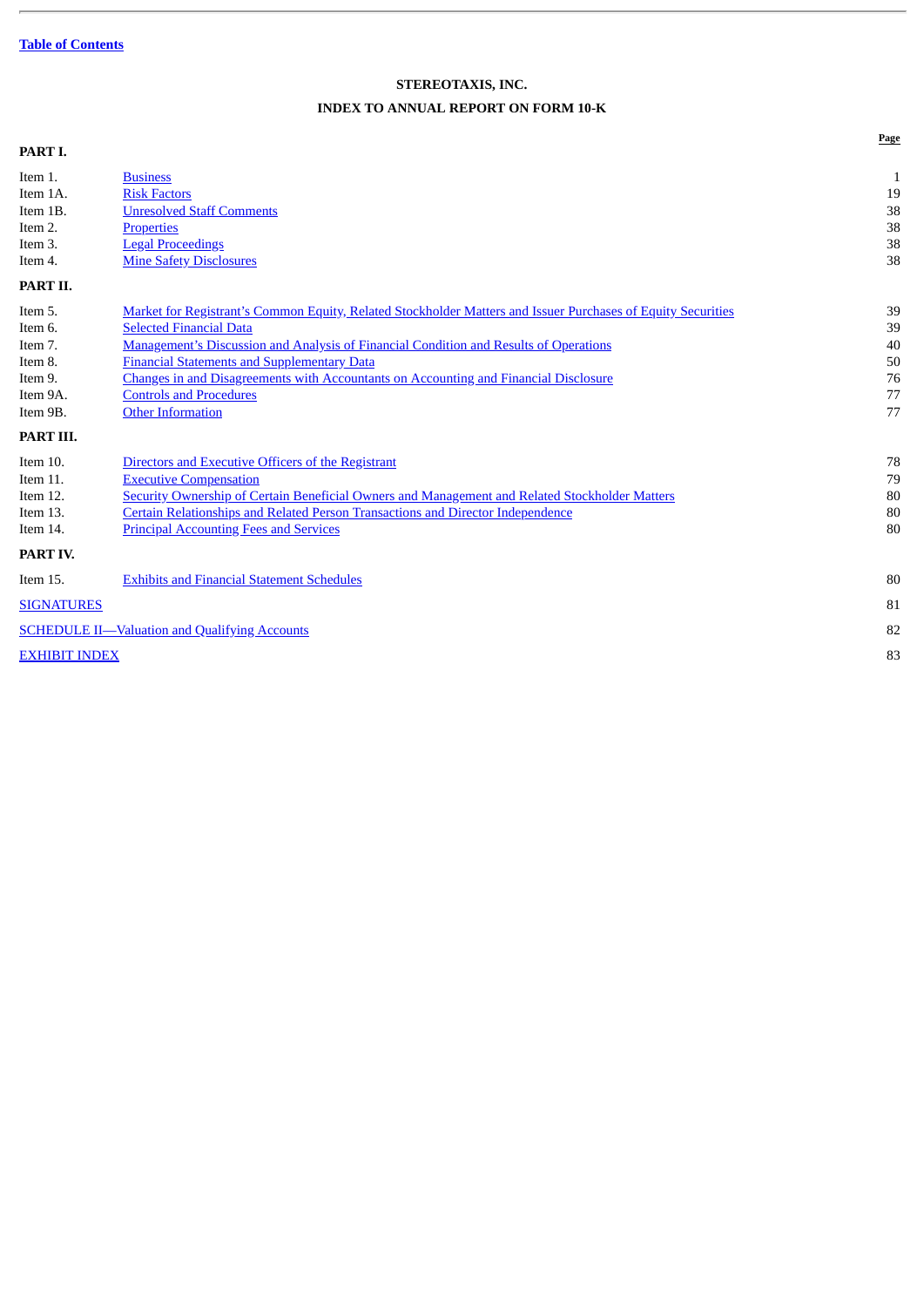#### <span id="page-2-0"></span>**ITEM 1. BUSINESS**

In this report, "Stereotaxis", the "Company", "Registrant", "we", "us", and "our" refer to Stereotaxis, Inc. and its wholly owned subsidiaries. Epoch ®, Niobe®, Odyssey®, Odyssey Cinema™, Vdrive®, Vdrive Duo™, V-CAS™, V-Loop™, V-Sono™, V-CAS Deflect™ QuikCAS™, Cardiodrive®, and Pegasus™ are trademarks of Stereotaxis, Inc. All other trademarks that appear in this report are the property of their respective owners.

#### **FORWARD-LOOKING STATEMENTS**

This annual report on Form 10-K, including the sections entitled "Business" and "Management's Discussion and Analysis of Financial Condition and Results of Operations," contains forward-looking statements. These statements relate to, among other things:

- our business strategy;
	- our value proposition;
	- our ability to fund operations;
	- our ability to convert backlog to revenue;
	- the ability of physicians to perform certain medical procedures with our products safely, effectively and efficiently;
	- the adoption of our products by hospitals and physicians;
	- the market opportunity for our products, including expected demand for our products;
	- the timing and prospects for regulatory approval of our additional disposable interventional devices;
	- the success of our business partnerships and strategic alliances;
	- our estimates regarding our capital requirements;
	- our plans for hiring additional personnel; and
	- any of our other plans, objectives, expectations and intentions contained in this annual report that are not historical facts.

These statements relate to future events or future financial performance, and involve known and unknown risks, uncertainties, and other factors that may cause our actual results, levels of activity, performance or achievements to be materially different from any future results, levels of activity, performance or achievements expressed or implied by such forward-looking statements. In some cases, you can identify forward-looking statements by terminology such as "may", "will", "should", "could", "expects", "plans", "intends", "anticipates", "believes", "estimates", "predicts", "potential", or "continue", or the negative of such terms or other comparable terminology. Although we believe that the expectations reflected in the forward-looking statements are reasonable, we cannot guarantee future results, levels of activity, performance, or achievements. These statements are only predictions.

Factors that may cause our actual results to differ materially from our forward-looking statements include, among others, changes in general economic and business conditions and the risks and other factors set forth in "Item 1A—Risk Factors" and elsewhere in this annual report on Form 10-K.

Our actual results may be materially different from what we expect. We undertake no duty to update these forward-looking statements after the date of this annual report, even though our situation may change in the future. We qualify all of our forward-looking statements by these cautionary statements.

#### **OVERVIEW**

We design, manufacture and market robotic systems and instruments for use primarily by electrophysiologists for the treatment of abnormal heart rhythms known as cardiac arrhythmias. We offer our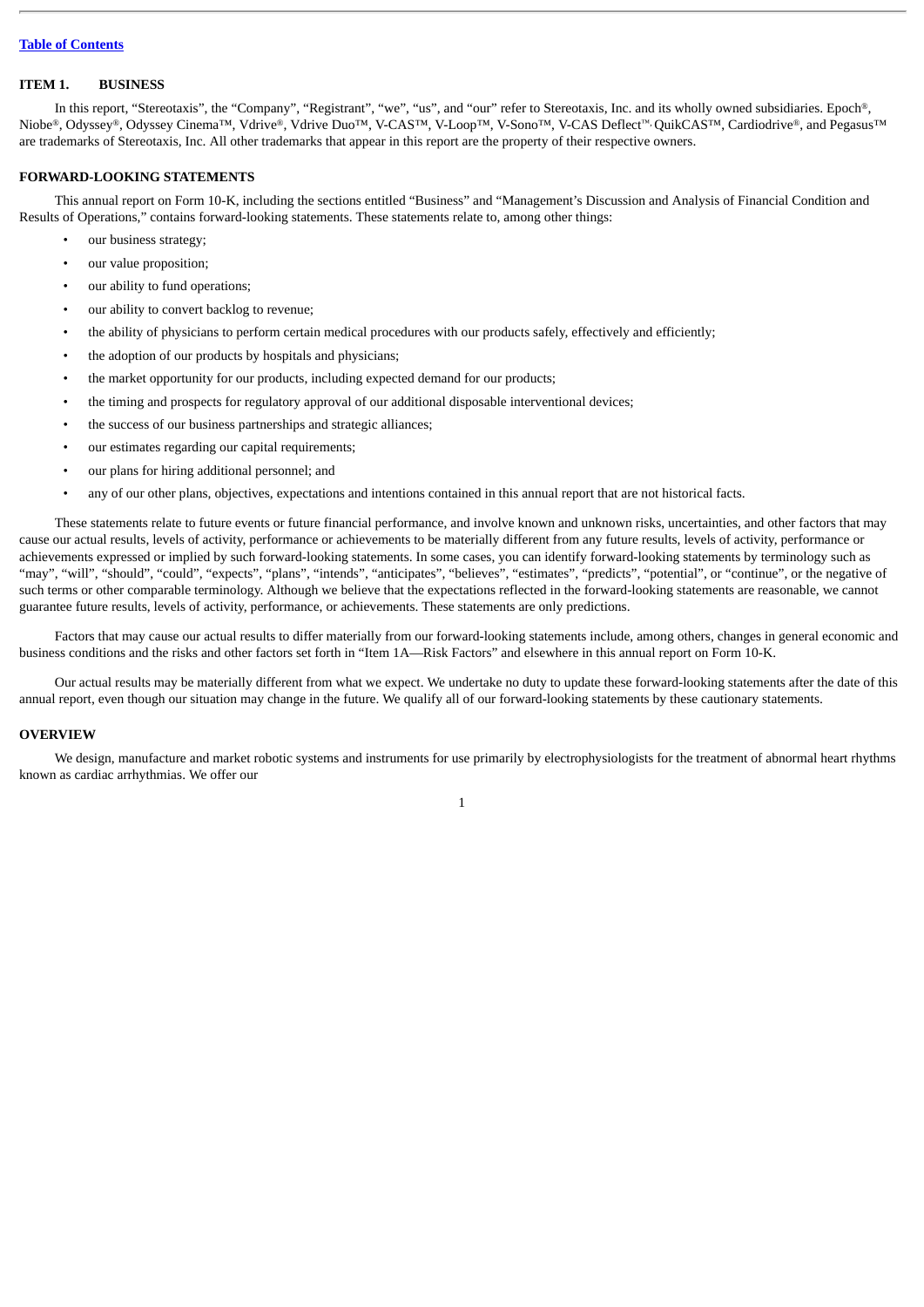proprietary *Epoch* Solution, an advanced remote robotic navigation system, for use in a hospital's interventional surgical suite, or "interventional lab". We believe the *Epoch* Solution revolutionizes the treatment of arrhythmias and coronary artery disease by enabling enhanced safety, efficiency and efficacy for catheterbased, or interventional procedures.

The *Epoch* Solution is comprised of the *Niobe* ES Remote Magnetic Navigation System ("*Niobe* ES system"), *Odyssey* Information Management Solution ("*Odyssey* Solution"), and the *Vdrive* Robotic Navigation System ("*Vdrive* system"), and related devices. We consider our technology an important advancement in the ongoing trend toward fully digitized, integrated and automated interventional labs. We believe our technology provides substantial, clinically important improvements over manual interventional methods, which often result in long and unpredictable procedure times with suboptimal therapeutic outcomes. We believe our products also support efficient and effective information management and physician collaboration. The core elements of our technology, especially the *Niobe* ES system, are protected by an extensive patent portfolio, as well as substantial expertise and trade secrets.

We promote the full *Epoch* Solution in a typical hospital implementation, subject to regulatory approvals or clearances. The full *Epoch* Solution implementation requires a hospital to agree to an upfront capital payment and recurring payments. The upfront capital payment typically includes equipment and installation charges. The recurring payments typically include disposable costs for each procedure, equipment service costs beyond warranty period, and software licenses. In hospitals where the full *Epoch* Solution has not been implemented, equipment upgrade or expansion can be implemented upon purchasing of the necessary upgrade or expansion.

Not all products have and/or require regulatory clearance in all of the markets we serve. Please refer to "Regulatory Approval" in Item 1 for a description of our regulatory clearance, licensing, and/or approvals we currently have or are pursuing.

As of December 31, 2016, we had approximately \$4.5 million of backlog, consisting of outstanding purchase orders and other commitments for these systems. We had backlog of approximately \$6.0 million and \$5.7 million as of December 31, 2015 and 2014, respectively. Of the December 31, 2016 backlog, we expect approximately 96.0% to be recognized as revenue over the course of 2017. There can be no assurance that we will recognize such revenue in any particular period or at all because some of our purchase orders and other commitments are subject to contingencies that are outside our control. These orders and commitments may be revised, modified or canceled, either by their express terms, as a result of negotiations or by project changes or delays. In addition, the sales cycle for the *Epoch* Solution is lengthy and generally involves construction or renovation activities at customer sites. Consequently, revenues and/or orders resulting from sales of our *Epoch* Solution can vary significantly from one reporting period to the next.

We have alliances with Siemens AG Medical Healthcare, Philips Healthcare and Biosense Webster, a subsidiary of Johnson & Johnson. Through these alliances, we integrate our *Niobe* system with Siemens' and Philips' market-leading cath lab imaging systems and Biosense Webster's 3D catheter location sensing technology. The Biosense alliance also provides development and distribution of disposable interventional devices, and coordination of marketing and sales efforts in order to continue to introduce new enhancements around the *Niobe* system. The Siemens and Philips alliances provide for coordination of our sales and marketing efforts with those of our alliance partners to facilitate co-marketing of integrated systems.

We were incorporated in Delaware in June, 1990 as Stereotaxis, Inc. Our principal executive offices are located at 4320 Forest Park Avenue, Suite 100, St. Louis, Missouri 63108, and our telephone number is (314)678-6100.

#### **THE STEREOTAXIS VALUE PROPOSITION**

Although great strides have been made in manual device technology and in related manual interventional techniques, significant challenges remain that reduce interventional productivity and limit both the number of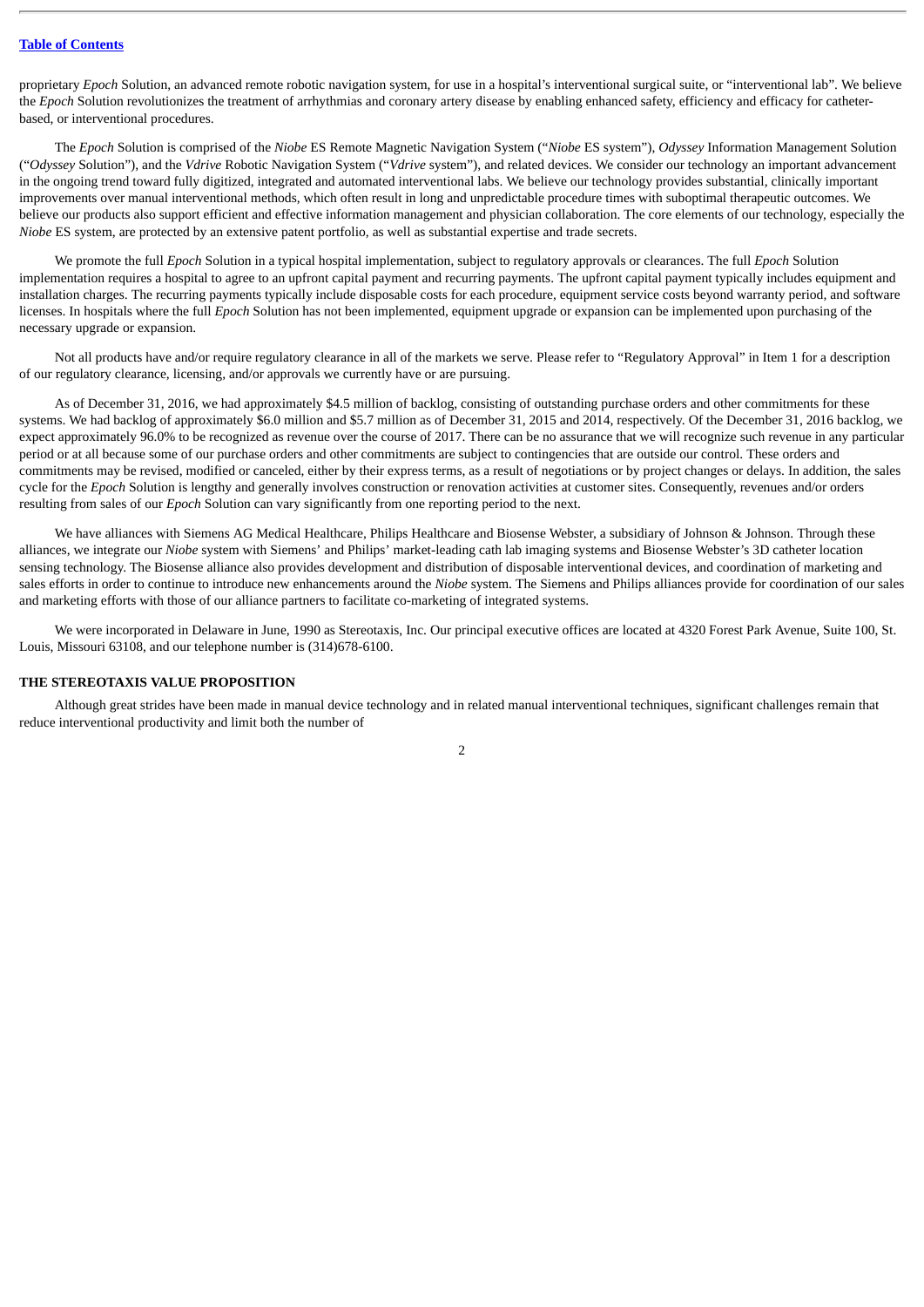complex procedures and the types of diseases that can be treated manually. These challenges primarily involve the inherent mechanical limitations of manual instrument control and the lack of integration of the information systems used by physicians in the interventional lab as well as a significant amount of training and experience required to ensure proficiency. As a result, many complex cases in electrophysiology are treated with palliative drug therapy, and many complex procedures in interventional cardiology are still referred to highly invasive bypass surgery.

The *Epoch* Solution addresses the current challenges in the interventional lab by providing precise computerized control of the working tip of the interventional instrument and by integrating this control with the visualization technology and information systems used during electrophysiology and interventional cardiology procedures, on a cost-justified basis.

We believe that our systems will:

- *Improve patient outcomes by optimizing therapy.* Difficulty in controlling the working tip of disposable interventional devices can lead to suboptimal results in many procedures. Conversely, the precise control of multiple complex diagnostic and therapeutic devices by a single physician can lead to better outcomes for the patient. Precise instrument control is necessary for treating a number of cardiac conditions. To treat arrhythmias, precise placement of an ablation catheter against a beating inner heart wall is necessary. Maintaining this precision and contact can be very challenging, especially in the most complex procedures, such as those for the treatment of ventricular tachycardia. For coronary artery disease, precise and correct navigation and placement of expensive stents also have a significant impact on procedure costs and outcomes. We believe our robotic technology can enhance procedure results by improving navigation of disposable interventional devices to treatment sites, and by affecting more precise, safe, treatments once these sites are reached.
- *Expand the market by enhancing the treatment of more complex cases.* Treatment of a number of major diseases, including ventricular tachycardia, atrial fibrillation, congenital heart diseases, and critical limb ischemia due to chronic total occlusions of peripheral arteries, is highly problematic using conventional wire and/or catheter-based techniques. Additionally, many patients with multi-vessel disease and certain complex arrhythmias, such as ventricular tachycardia and atrial fibrillation are often referred to other more invasive or less curative therapies because of the difficulty in precisely and safely controlling the working tip of disposable interventional devices used to treat these complex cases interventionally. Because our robotic technology provides precise, computerized control of the working tip of disposable interventional devices, we believe that it will potentially enable difficult ventricular tachycardia, atrial fibrillation, and congenital heart diseases to be treated interventionally on a much broader scale than today.
- *Enhance patient and physician safety*. The Niobe system has been used in nearly 100,000 procedures and the incidence of reported major adverse cardiac events associated with the use of the system for all procedures is approximately 0.4%. This represents what we believe to be a clinically significant improvement in major complication rates over conventional procedures, which can range as high as 9.5% for complex ablations, and significantly higher for new physicians and fellows. Additionally, during conventional catheter-based procedures, each of the physicians who stand by the patient table to manually control the catheter, the nursing staff assisting with the procedure, and the patient are exposed to the potentially harmful x-ray radiation from the fluoroscopy field. This exposure can be minimized through reduced usage of fluoroscopy during procedures with the Niobe system due to enhanced and more fully integrated mapping capabilities of the Niobe software. Our robotic technology can further improve physician safety and reduce physician fatigue by enabling them to conduct procedures remotely from an adjacent control room, which reduces their exposure to harmful radiation, and the orthopedic burden of wearing lead.
- *Improve clinical workflow and information management.* Complex ablation procedures involve several sources of information, which conventionally require a physician to mentally integrate and process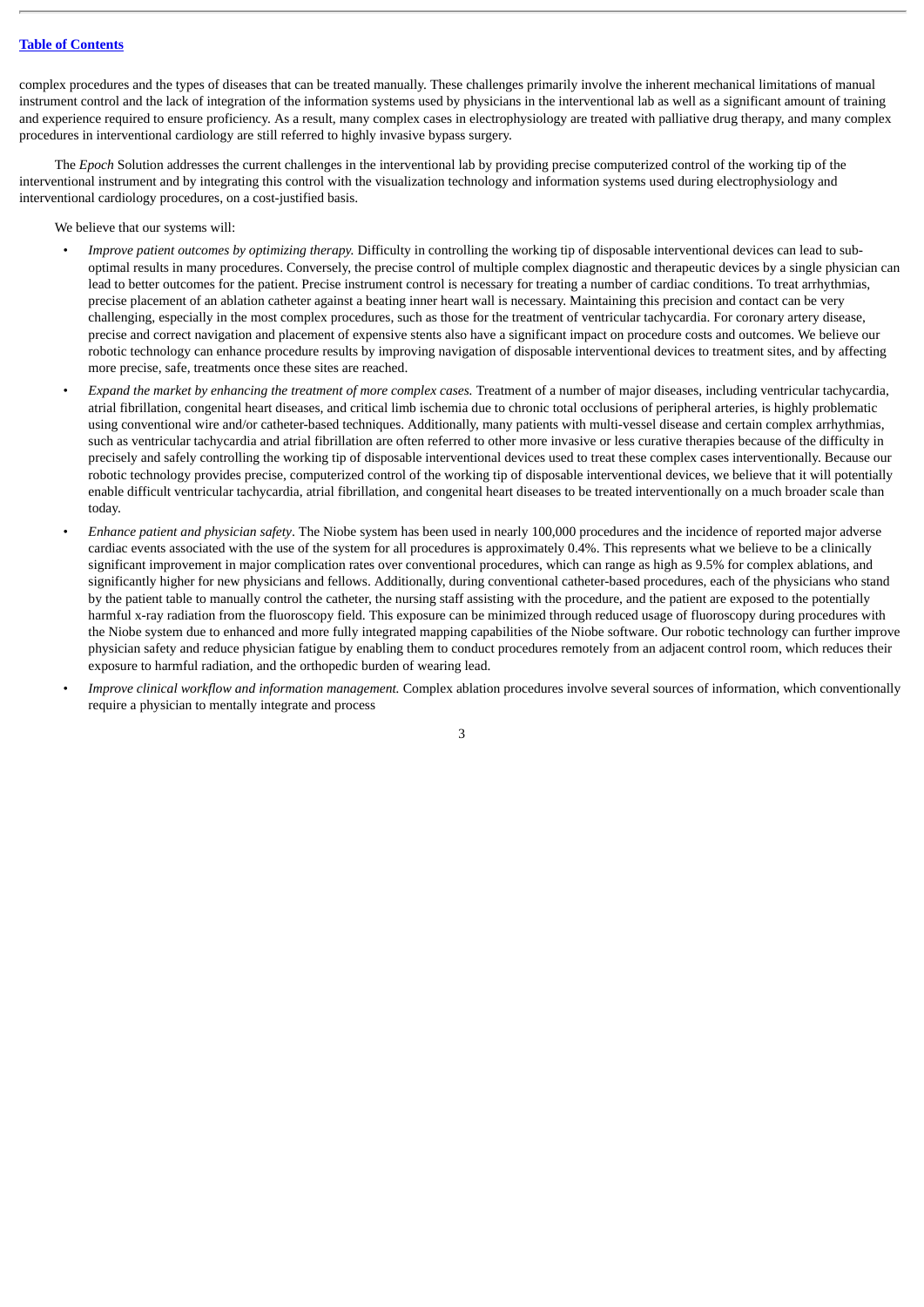large quantities of information from different sources in real time, often from separate user interfaces. Sources of information include real time x-ray and/or ultrasound images, real time location sensing systems providing the 3-D location of a catheter tip, pre-operative map of the electrical activity of the heart, real time recording of electrical activity of the heart, and temperature feedback from an ablation catheter. The *Odyssey* Solution improves clinical workflow and information management efficiency by integrating and synchronizing the multiple sources of diagnostic and imaging information found in the interventional labs into a large-screen user interface with single mouse and keyboard control.

- *Enhance hospital efficiency by reducing and standardizing procedure times, disposables utilization and staffing needs.* Conventional interventional procedure times currently range from several minutes to many hours as physicians often engage in repetitive, "trial and error" maneuvers due to difficulties with manually controlling the working tip of disposable interventional devices. By reducing both navigation time and the time needed to carry out therapy at the target site, we believe that our robotic technology can reduce procedure times compared to manual procedures, especially in the most complex procedures such as the treatment of ventricular tachycardia. We believe the *Niobe* system can also reduce the variability in procedure times compared to manual methods. Greater standardization of procedure times allows for more efficient scheduling of interventional cases including staff requirements. We also believe that additional cost savings from robotics can result from decreased use of multiple catheters, high-end deflectable sheaths, guidewires and contrast media in procedures compared with manual methods further enhancing the rate of return to hospitals.
- *Improve physician skill levels in order to improve the efficacy of complex cardiology procedures.* Training required for physicians to safely and effectively carry out manual interventional procedures typically takes years, over and above the training required to become a specialist in cardiology. This has led to a shortage of physicians who are skilled in performing more complex procedures. We believe that our robotic technology can allow procedures that previously required the highest levels of manual dexterity and skill to be performed effectively by a broader range of interventional physicians, with more standardized outcomes. In addition, interventional physicians can learn to use robotic systems in a relatively short period of time. The *Niobe* system can also be programmed to carry out sequences of complex navigation automatically further enhancing ease of use. We believe the *Odyssey* Solution can allow advanced training online thereby accelerating learning.
- *Help hospitals recruit physicians and attract patients.* Due to the clinical benefits of the *Epoch* Solution, we believe hospitals will realize significant operational benefits when recruiting physicians to work in a more safe procedure environment, while attracting patients who desire to have safer procedures that lead to better long term outcomes.

#### **OUR PRODUCTS**

#### *Niobe* **ES Remote Magnetic Navigation System ®**

Our proprietary Niobe ES system is the latest generation of the Niobe system, which provides the physician with precise remote digital instrument control through user friendly "point and click" computer mouse control, in combination with sophisticated image integration and 3D reconstruction. It can be operated either from an adjacent room and outside the x-ray fluoroscopy field or beside the patient table, as in traditional interventional procedures. The Niobe system allows the operator to navigate disposable interventional devices to the treatment site through complex paths in the blood vessels and chambers of the heart to deliver treatment by using computer controlled, externally applied magnetic fields to directly govern the motion of the working tip of these devices, each of which has a magnetically sensitive tip that predictably responds to magnetic fields generated by our system. Because the working tip of the disposable interventional device is directly controlled by these external magnetic fields, the physician has the same degree of control regardless of the number or type of turns, or the distance traveled by the working tip to arrive at its position in the blood vessels or chambers of the heart. This results in highly precise digital control of the working tip of the disposable interventional device while still giving the physician the option to manually advance the device.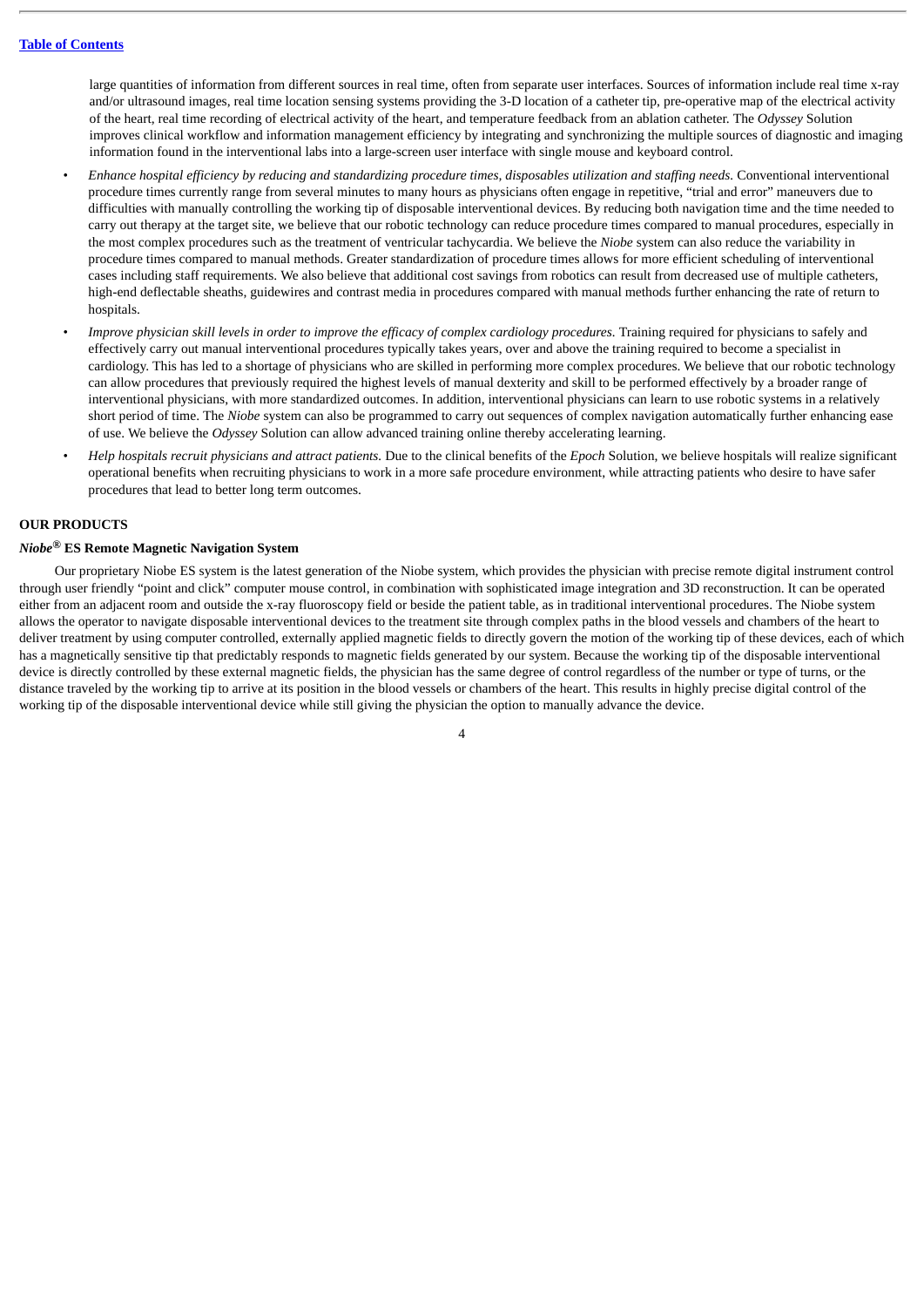Through our alliances with Siemens, Philips and Biosense Webster, this precise digital instrument control has been integrated with the visualization and information systems used during electrophysiology procedures in order to provide the physician with a fully-integrated and automated information and instrument control system. We have integrated our Niobe system with Siemens' and with Philips' digital x-ray fluoroscopy systems. In addition, we have integrated the Niobe system with Biosense Webster's 3D catheter location sensing technology to provide accurate real-time information as to the 3D location of the working tip of the instrument, and with Biosense Webster's ablation tip technology. The combination of these technologies was initially launched in 2005 and continues to develop significantly as the various systems advance.

The components of the *Niobe* system are identified and described below:

Niobe® Remote Magnetic Navigation System. Our Niobe system utilizes two permanent magnets mounted on articulating and pivoting arms that are enclosed within a stationary housing, with one magnet on either side of the patient table. These magnets generate magnetic navigation fields that are less than 10% of the strength of fields typically generated by MRI equipment and therefore require significantly less shielding, and cause significantly less interference, than MRI equipment. The *Niobe* system is indicated for use in cardiac, peripheral and neurovascular applications.

*Cardiodrive Automated Catheter Advancement System*. As the physician conducts the procedure from the adjacent control room, the *Cardiodrive* ® *Automated Catheter Advancement System ("Cardiodrive")* in conjunction with the *QuikCAS* automated catheter advancement system is used to remotely advance and retract the electrophysiology catheter in the patient's heart while the *Niobe* magnets precisely steer the working tip of the device.

*Niobe* system revenue represented 9% and 19% of revenue for the years ended December 31, 2016 and 2015, respectively.

#### *Odyssey* **Solution** ®

The *Odyssey* Solution offers a fully integrated, real-time information solution to manage, control, record and share procedures across networks or around the world. We believe that the *Odyssey* Solution enhances the physician workflow in interventional labs through a consolidated user interface of multiple systems on a single display to enable greater focus on the case and improve the efficiency of the lab. Through the use of a single mouse and keyboard, the *Odyssey* Solution allows the user to command multiple systems in the lab from a single point of control. In addition, the *Odyssey* Solution acquires a real-time, remote view of the lab capturing synchronized procedure data for review of important events during cases. The *Odyssey* Solution enables physicians to access recorded cases and create snapshots following procedures for enhanced clinical reporting, auditing and presentation. The *Odyssey* Solution enables physicians to establish a comprehensive master archive of procedures performed in the lab providing an excellent tool for training new staff on the standard practices. The *Odyssey* Solution further enables procedures to be observed remotely around the world with high speed Internet access over a hospital VPN even wirelessly using a standard laptop or Windows tablet computer. The *Odyssey* Solution may be acquired either as part of the *Epoch* Solution or on a stand-alone basis for installation in interventional labs and other locations where clinicians desire improved clinical workflows and related efficiencies.

#### *Vdrive***™ Robotic Navigation System**

The *Vdrive* system provides navigation and stability for diagnostic and ablation devices designed with key features to assist in the delivery of better ablations. Important features include complementing the *Niobe* ES control of catheters with fully remote, single operator workflow; and providing robotic control of diagnostic devices independent of magnetic navigation. The *Vdrive Duo* system is an optional expansion of the *Vdrive* hardware that allows control of any two of the four available disposable options (*V-Loop*, *V-Sono, V-CAS, and V-CAS Deflect*).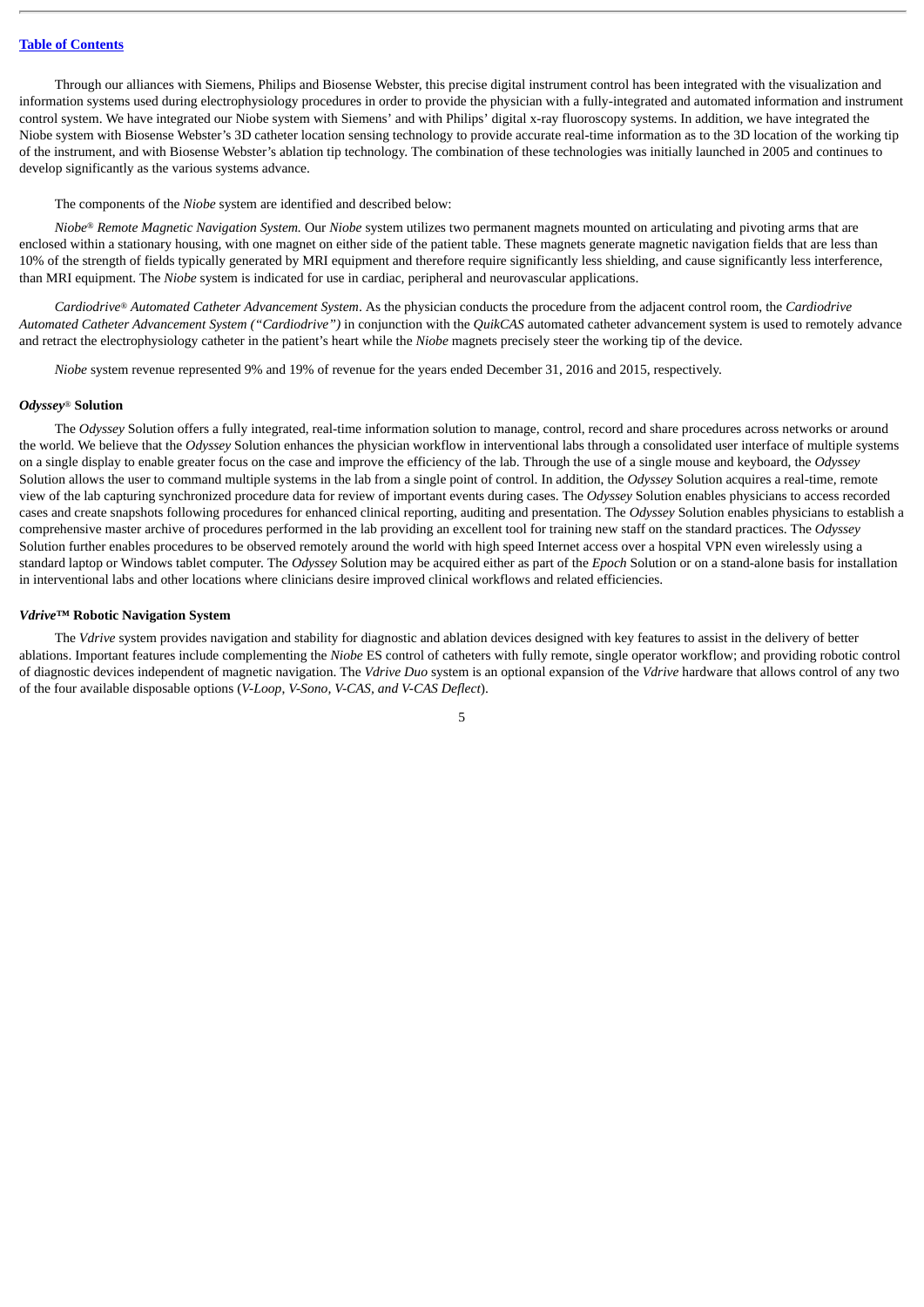#### **Disposables and Other Accessories**

Our *Niobe* system is designed to use a toolkit of proprietary disposable interventional devices. The toolkit currently consists of:

- Our *QuikCAS* automated catheter advancement disposables designed to provide precise remote advancement of proprietary electrophysiology catheters;
- Biosense Webster's CARTO® RMT navigation and ablation system, CELSIUS® RMT, NAVISTAR® RMT, NAVISTAR® RMT DS, NAVISTAR® RMT THERMOCOOL® and CELSIUS® RMT THERMOCOOL® Irrigated Tip Diagnostic/Ablation Steerable Tip Catheters co-developed by Biosense Webster and Stereotaxis, as described below, with sales of such magnetically-enabled catheters generating royalty payable from Biosense Webster to Stereotaxis; and
- The Pegasus coronary guidewire designed for use in interventional cardiology procedures for the introduction and placement of over-the-wire therapeutic devices, such as stents and angioplasty balloons.

We believe that we can adapt many of the applicable disposable interventional devices for use with our system by using our proprietary technology to add an inexpensive micro-magnet at their working tip. This micro-magnet is activated by an external magnetic field, which allows interventional devices with tip dimensions as small as 14 thousandths (0.014) of an inch to be oriented and positioned in a predictable and controllable fashion. We believe this approach to bringing digital control to disposable interventional devices using embedded magnets can simplify the overall design of these devices because mechanical controls are no longer required.

In addition to the *Vdrive* and *Vdrive Duo* systems, we also manufacture and market various disposable components which can be manipulated by these systems. These include:

- our *V-CAS* catheter advancement system ("*V-CAS* system") that controls both the magnetic catheter body and a standard fixed-curve sheath;
- our *V-CAS* Deflect fully integrated catheter advancement system ("V-CAS Deflect system") with a robotic deflectable sheath for maximum integration and versatility, allowing users to advance and retract the magnetic catheter body at angles up to 210°.
- our *V-Loop* circular catheter manipulator ("V-Loop device"), which allows the user to control certain circular mapping catheters, such as Biosense Webster's LASSO®2515 or LASSO®2515 NAV Circular Mapping Catheter, advance, retract, rotate, deflect and adjust loop radius, and hold the catheter position against the tissue to optimize electrograms; and
- our *V-Sono* ICE catheter manipulator ("*V-Sono* device") that allows a single physician to manipulate BWI SoundStar™ and AcuNav™ catheters from the control room, store and recall previous positions and automatically sweep over an area of interest with adjustable speed and angle, and automatically track a 3.5mm NAVISTAR® RMT THERMOCOOL® Irrigated Tip Catheter – all without leaving the control room.

Disposable revenue including royalties represented 40% and 34% of revenue for the years ended December 31, 2016 and 2015, respectively.

#### **Other Recurring Revenue**

Other recurring revenue includes revenue from software licenses, product maintenance plans, and other post warranty maintenance. Revenue from services and license fees is deferred and amortized over the service or license fee period, which is typically one year. Other recurring revenue represented 42% and 37% of revenue for the years ended December 31, 2016 and 2015, respectively.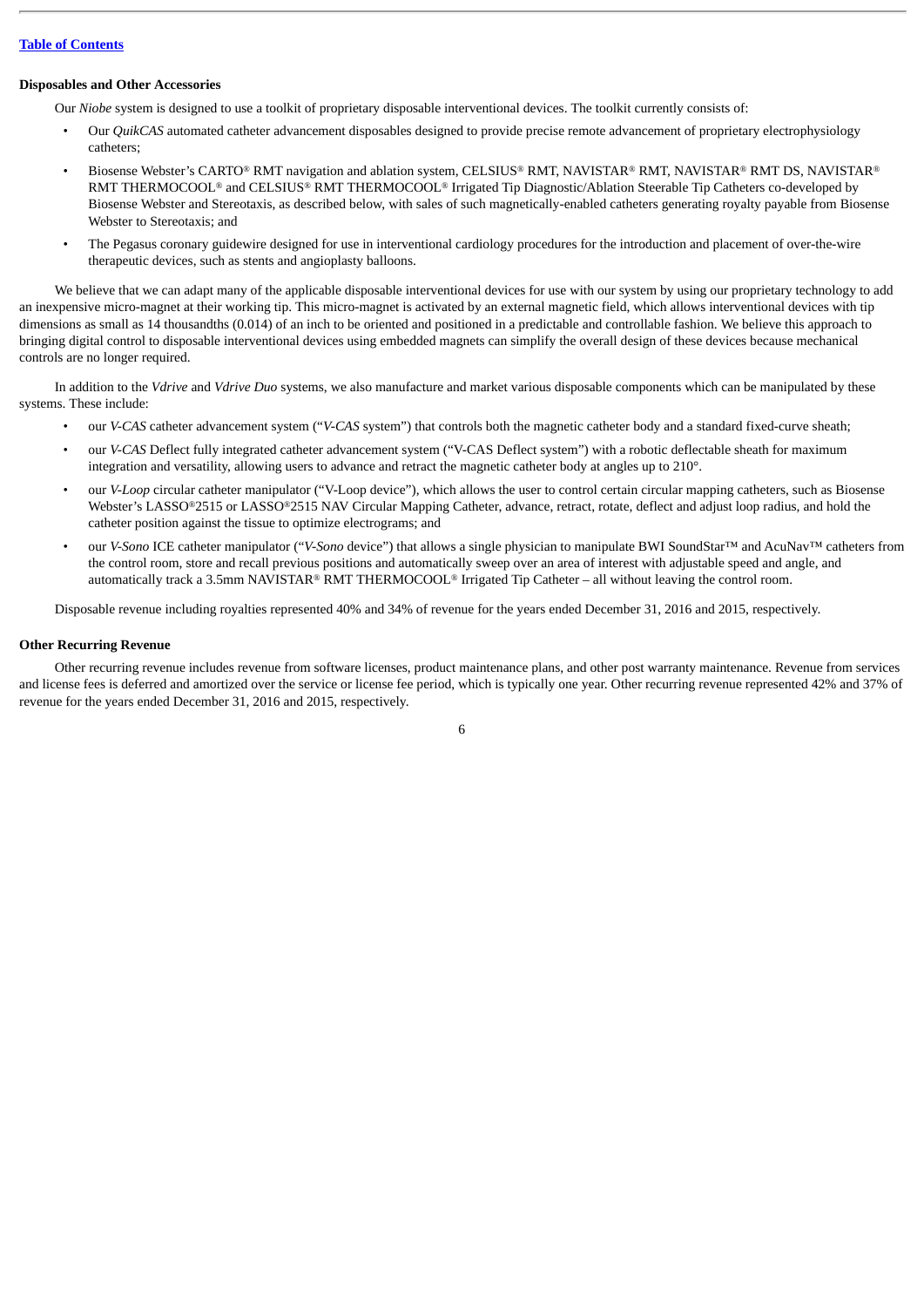#### **Regulatory Approval**

We have received regulatory clearance, licensing and/or CE Mark approvals necessary for us to market the *Niobe* system, *Cardiodrive*, and various disposable interventional devices in the U.S., Canada, Europe, China, Japan, and various other countries.

We have received regulatory clearance, licensing and/or CE Mark approvals necessary for us to market the *Odyssey* Solution in the U.S., Canada, European Union, China, Japan and other selected countries and we are in the process of obtaining necessary approvals for extending our markets in other countries.

We have received regulatory clearance, licensing and/or CE Mark approvals necessary for us to market the *Vdrive* and *Vdrive Duo* systems with the *V-CAS, V-Loop* and *V-Sono* devices in the U.S., Canada and European Union. *The V-CAS Deflect* catheter advancement system has been CE Marked for sale in the European Union.

The *Pegasus* coronary peripheral guidewires have received Food and Drug Administration ("FDA") clearance and the CE Mark necessary for marketing in the U.S. and Europe.

Biosense Webster has received FDA approval, and CE Mark for the CARTO® RMT navigation system for use with the *Niobe* system, the 4mm CELSIUS® RMT Diagnostic/Ablation Steerable Tip Catheter, the 4mm NAVISTAR® RMT Diagnostic/Ablation Steerable Tip Catheter, the 8mm Navistar RMT DS Diagnostic/Ablation Steerable Tip Catheter, and the 3.5mm NAVISTAR® RMT THERMOCOOL® Irrigated Tip Catheter. In addition, Biosense Webster has received FDA approval and CE Mark for the 3.5mm CELSIUS® RMT THERMOCOOL® Irrigated Tip Catheter. Biosense Webster also received China CFDA approval and Japan PMDA approval for the CARTO® RMT navigation system for use with the *Niobe* system, and the 3.5mm NAVISTAR® RMT THERMOCOOL® Irrigated Tip Catheter. Our alliance with Biosense Webster provides for co-development of catheters that can be navigated with our system, both with and without Biosense Webster's 3D catheter location sensing technology. In addition, we can utilize technology which allows our system to recognize specific disposable interventional devices in order to prevent unauthorized use of our system. See "Strategic Alliances – Disposable Devices Alliance" below for a description of our arrangements with Biosense Webster.

#### **FINANCIAL INFORMATION ABOUT GEOGRAPHIC AREAS AND CUSTOMERS**

Our total U.S. revenue was \$19.4 million and \$19.8 million for the years ended December 31, 2016 and 2015, respectively. Our total international revenue was \$12.8 million and \$17.9 million for the years ended December 31, 2016 and 2015, respectively. No single country other than the U.S. accounted for more than 10% of total revenue for the years ended December 31, 2016 and 2015. Biosense Webster Inc. accounted for \$4.1 million, and \$3.5 million, or 13%, and 9% of total net revenue for the years ended December 31, 2016 and 2015, respectively. No other single customer accounted for more than 10% of total revenue for the years ended December 31, 2016 and 2015.

#### **CLINICAL APPLICATIONS**

We have focused our clinical and commercial efforts on applications of the *Epoch* Solution primarily in electrophysiology procedures for the treatment of arrhythmias and secondarily in complex interventional cardiology procedures for the treatment of coronary artery disease. Our system potentially has broad applicability in other areas, such as structural heart repair, interventional neurosurgery, interventional neuroradiology, peripheral vascular, renal denervation, pulmonology, urology, gynecology and gastrointestinal medicine, and some of our patents may be applicable in these areas as well.

#### **Electrophysiology**

The rhythmic beating of the heart results from the transmission of electrical impulses. When these electrical impulses are mistimed or uncoordinated, the heart fails to function properly, resulting in symptoms that can range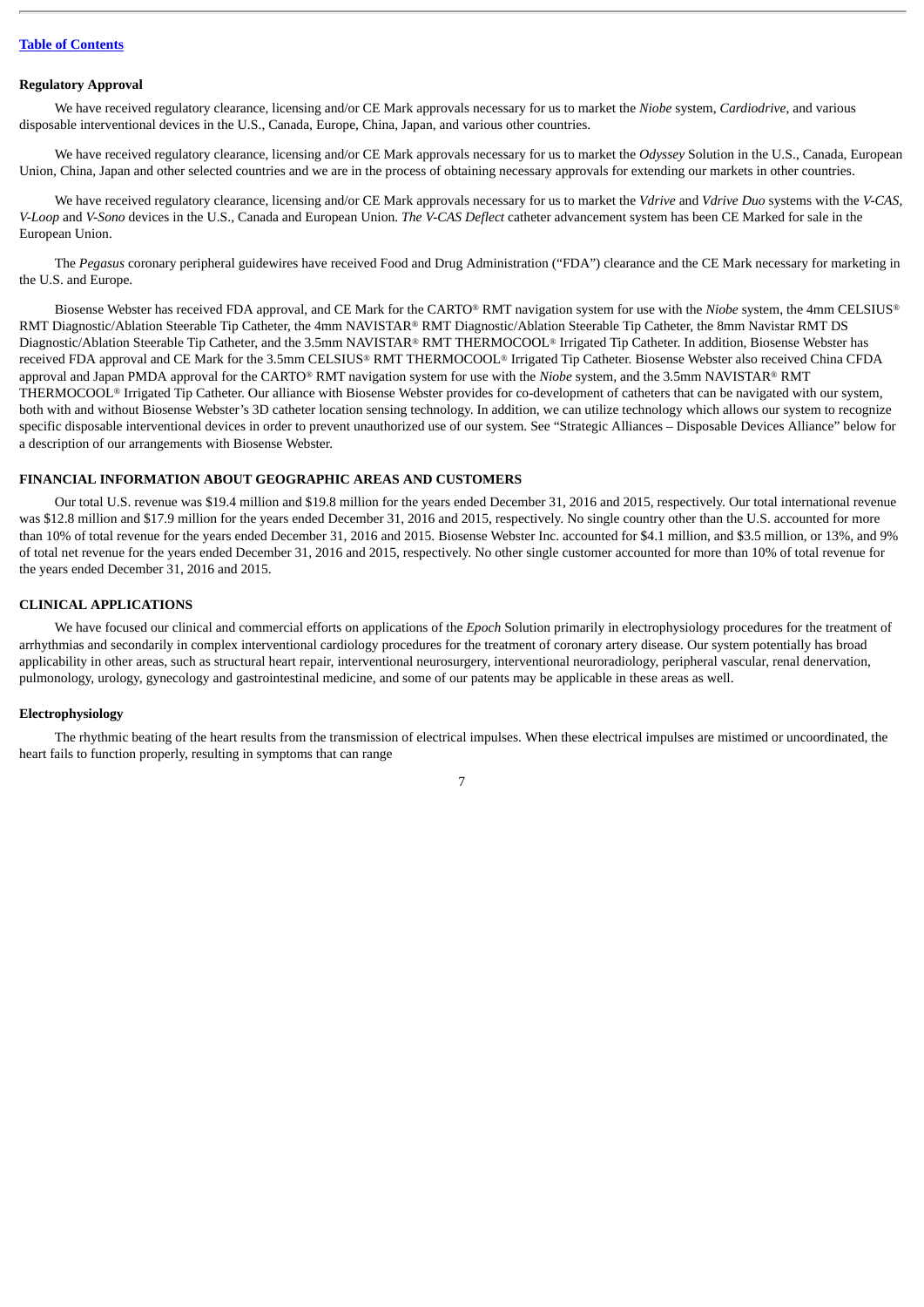from fatigue to stroke or death. Over 5.0 million people in the U.S. currently suffer from the resulting abnormal heart rhythms, which are known as arrhythmias. The prevalence of arrhythmias is expected to continue to rise as the population ages and life expectancy continues to increase. These conditions are a major physical and economic burden and are associated with stroke, heart failure, and adverse symptoms causing patients to be very motivated to seek treatment. The combination of symptoms, prevalence and co-morbidities make arrhythmias a major economic factor in healthcare. We believe payors are very interested in therapies that may reduce the financial impact of these diseases.

Drug therapies for arrhythmias often fail to adequately control the arrhythmia and may have significant side effects. Consequently, physicians have increasingly sought more permanent, non-pharmacological, solutions for arrhythmias. The most common interventional treatment for arrhythmias, and in particular tachyarrhythmias, where the patient's heart rate is too high or irregular, is an ablation procedure in which the diseased tissue giving rise to the arrhythmia is isolated or destroyed. Prior to performing an electrophysiology ablation, a physician typically performs a diagnostic procedure in which the electrical signal patterns of the heart wall are "mapped" to identify the heart tissue generating the aberrant electrical signals. Following the mapping procedure, the physician may then use an ablation catheter to eliminate the aberrant signal or signal path, restoring the heart to its normal rhythm. In cases where an ablation is anticipated, physicians will choose an ablation catheter and perform both the mapping and ablation with the same catheter. In February 2009 the FDA approved the Biosense Webster NAVISTAR® THERMOCOOL® irrigated catheter to be labeled for the treatment of atrial fibrillation. This is the first device approved by the FDA to be labeled for the interventional treatment of this arrhythmia. We believe this important milestone will accelerate acceptance of ablations for the treatment of atrial fibrillation.

We believe more than 3,000 interventional labs around the world are currently capable of conducting electrophysiology procedures. Nearly one million electrophysiology procedures are performed annually worldwide, and procedure growth rate is over 10% annually.

We believe the *Epoch* Solution is particularly well-suited for those electrophysiology procedures which are time consuming or which can only be performed by highly experienced physicians. These procedures include:

- *Ventricular Tachycardia.* Ventricular tachycardia is a malignant, potentially lethal arrhythmia that is extremely difficult and time consuming to treat. The magnetic catheter has been characterized as the ideal tool for this application. These arrhythmias can often be modified or interrupted by the pressure of a conventional catheter making it very difficult to identify the appropriate location for the ablation, whereas magnetic catheters produce fewer extra beats and provide for easier and more efficient mapping of the diseased tissue. Successful ablation of ventricular tachycardia can extend the useful life of an implantable defibrillator, reduce shocks to the patient, reduce the need for antiarrhythmic drugs or, in some cases, obviate the need for an expensive implantable device and its associated follow-up.
- *Atrial Fibrillation.* The most commonly diagnosed abnormal heart rhythm, atrial fibrillation, is a particular type of arrhythmia characterized by rapid, disorganized contractions of the heart's upper chambers, the atria, which lead to ineffective heart pumping and blood flow and can be a major risk factor for stroke. This chaotic electrical activity of the top chambers of the heart is estimated to be present in three million people in the United States and over seven million people worldwide. The number of potential patients for manual catheter-based procedures for atrial fibrillation has been limited because the procedures are extremely complex and are performed by only the most highly skilled electrophysiologists. They also typically have much longer procedure times than general ablation cases and the success rates have been lower and more variable. We believe that our system can allow these procedures to be performed by a broader range of electrophysiologists and, by automating some of the more complex catheter maneuvers, can standardize and reduce procedure times and significantly improve outcomes.
- *General Mapping and Ablations.* For the more routine mapping and ablation procedures, our system offers the unique benefit of precise catheter movement and consistent heart wall contact. Additionally,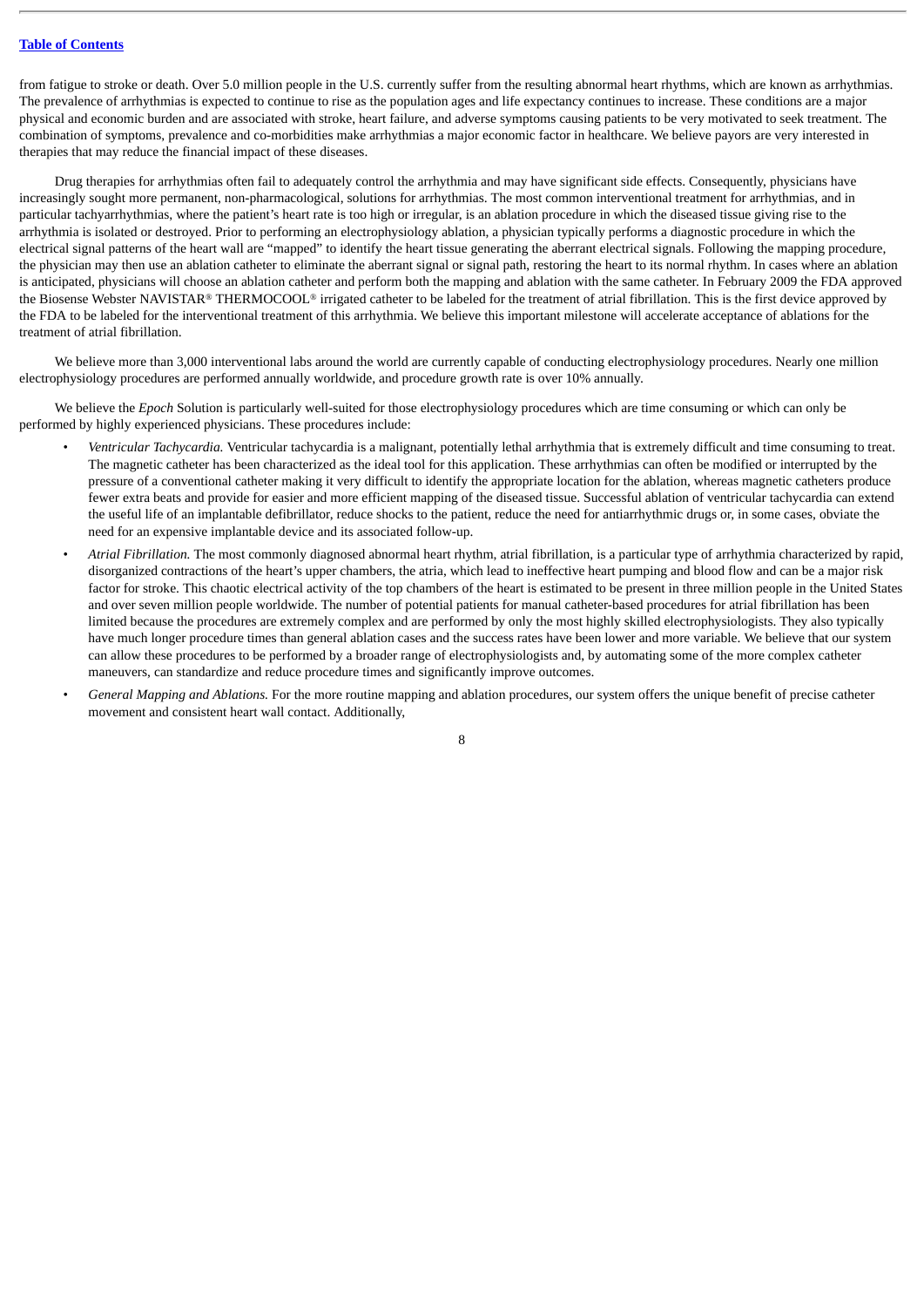the system can control the procedure and direct catheter movement from the control room, saving the physician time and helping to avoid unnecessary exposure to high doses of radiation.

We believe that our system can address the current challenges in electrophysiology by permitting the physician to remotely navigate disposable interventional devices from a control room outside the x-ray field. Additionally, we believe that our system allows for more predictable and efficient navigation of these devices to the treatment site, and enables catheter contact to be consistently maintained to efficiently apply energy on the wall of the beating heart. We also believe that our system will significantly lower the skill barriers required for physicians to perform complex electrophysiology procedures and, additionally, improve interventional lab efficiency and reduce disposable interventional device utilization.

#### **Interventional Cardiology**

More than half a million people die annually from coronary artery disease, a condition in which the formation of plaque in the coronary arteries obstructs the supply of blood to the heart, making this the leading cause of death in the U.S. Despite various attempts to reduce risk factors, each year over one million patients undergo interventional procedures in an attempt to open blocked vessels and another one half million patients undergo open heart surgery to bypass blocked coronary arteries.

Blockages within a coronary artery, often called lesions, are categorized by degree of obstruction as partial occlusions, non-chronic total occlusions and chronic total occlusions. Lesions are also categorized by the degree of difficulty with which they can be opened as simple or complex. Complex lesions, such as chronic total occlusions, longer lesions, and lesions located within smaller diameter vessels, are often very difficult or time consuming to open with manual interventional techniques.

We believe approximately 11,000 interventional labs worldwide are currently capable of conducting interventional cardiology. Approximately 4 million interventional cardiology procedures are performed annually in the U.S. alone. We estimate that approximately 10-15% of these interventional cardiology procedures currently being performed are complex and therefore require longer procedure times and may have sub-optimal outcomes. We believe that our system can substantially benefit this subset of complex interventional cardiology procedures.

#### **Interventional Neuroradiology, Neurosurgery and Other Interventional Applications**

Physicians used a predecessor to our *Niobe* system to conduct a number of procedures for the treatment of brain aneurysms, a condition in which a portion of a blood vessel wall balloons and which can result in debilitating or fatal bleeding and strokes. We believe the *Niobe* system also has a range of potential applications in minimally invasive neurosurgery, including biopsies and the treatment of tumors, treatment of vascular malformations and fetal interventions.

#### **STRATEGIC ALLIANCES**

We have entered into strategic alliances with technology leaders in the global interventional market, including Siemens, Philips, and Biosense Webster, that we believe aid us in commercializing our *Niobe* system. We believe our two imaging partners, Siemens and Philips, have a significant percentage of the installed base of imaging systems worldwide.

We believe that these strategic alliance arrangements are favorable to Stereotaxis because they:

- provide for the integration of our system with market leading digital imaging and 3D catheter location sensing technology, as well as disposable interventional devices;
- allow us to leverage the sales, distribution, service and maintenance expertise of our strategic alliances; and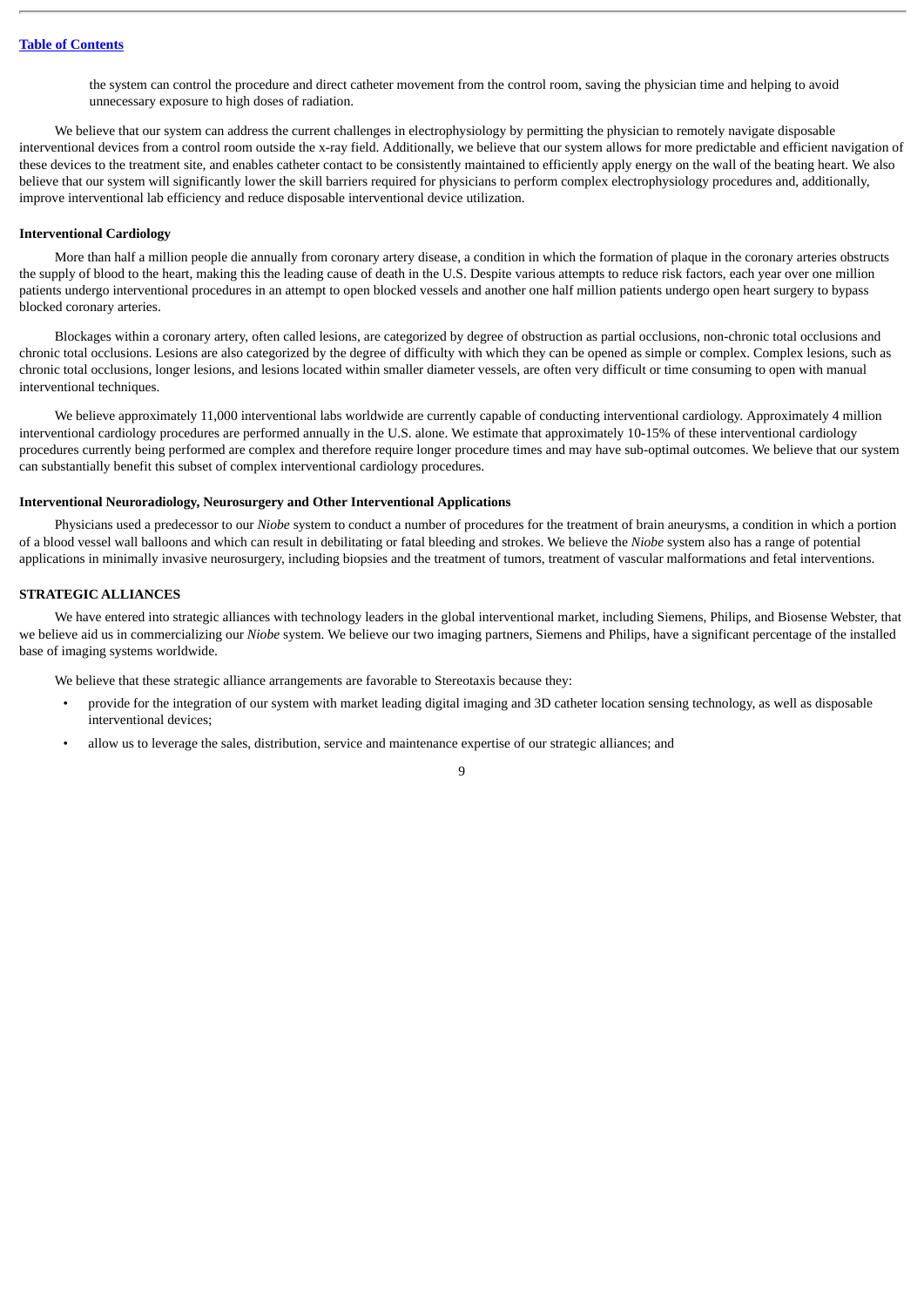• enable operational flexibility by not requiring us to provide any of the parties in our strategic alliances with a right of first refusal in the event that another party wants to acquire us or with board representation where a strategic alliance has made a debt or equity investment in us.

#### **Imaging Alliances**

*Siemens and Philips Alliances*. We have successfully integrated our *Niobe* system with both Siemens' and Philips' digital fluoroscopy systems to provide advanced interventional lab visualization and instrument control through user-friendly computerized interfaces. We also coordinate our sales efforts with Siemens and Philips to co-market integrated systems at leading hospital sites in the U.S., Europe and in Asia. We have also entered into a software distribution agreement with Siemens under which we have the right to sublicense Siemens' 3D pre-operative image navigation software as part of our advanced user interface for the *Niobe* ES system.

#### **Disposables Devices Alliance**

*Biosense Webster Alliance.* Through our alliance with Biosense Webster, we have successfully integrated Biosense Webster's advanced 3D catheter location sensing technology, which we believe has the leading market position in this important field of visualization for electrophysiology procedures, with the *Niobe* system. We have jointly developed associated location and non-location sensing electrophysiology mapping and ablation catheters that are navigable with the *Niobe* system. We believe that these integrated products provide physicians with the elements required for effective complex electrophysiology procedures: highly accurate information as to the exact location of the catheter in the body and highly precise control over the working tip of the catheter. We also coordinate our sales force efforts with Biosense Webster in order to place Biosense CARTO® RMT systems and our *Niobe* systems that, together with the co-developed catheters, comprise the full integration of our instrument control and 3D location sensing technologies in the interventional lab.

The co-developed catheters are manufactured and distributed by Biosense Webster, and both of the parties agreed to contribute to the resources required for their development. We are entitled to royalty payments from Biosense Webster, payable quarterly based on net revenues from sales of the co-developed catheters. Royalty revenue from the co-developed catheters represented 9% and 8% of revenue for the years ended December 31, 2016 and 2015, respectively. These royalties were used to make payments under the debt agreement with Healthcare Royalty Partners II, L.P. (formerly "Cowen Healthcare Royalty Partners II, L.P.") as discussed in Item 7.

Biosense Webster's distribution rights for co-developed catheters were exclusive through December 31, 2015 and currently are nonexclusive until December 31, 2018. Biosense Webster's right to distribute such products in Japan is exclusive until March 22, 2018 and nonexclusive until March 22, 2021. Upon the expiration or termination of the agreement, other than due to a change of control of Stereotaxis, the agreement provides for a continuation of supply by Biosense Webster of the co-developed catheters to us or our customers for three years. The agreement provides an opportunity to expand the product offering covered by the agreement to include a next generation irrigated magnetic catheter, subject to mutually agreeable terms including exclusive distribution rights.

Under the alliance with Biosense Webster, we agreed to certain restrictions on our ability to co-develop and distribute catheters competitive with those we are developing with Biosense Webster. These restrictions are no longer applicable after December 31, 2015. Additionally, we granted Biosense Webster certain notice and discussion rights for product development activities we undertake relating to localization of magnetically enabled interventional disposable devices in fields outside of electrophysiology and mapping.

Either party may terminate this alliance in certain specified "change of control" situations, although the termination would not be effective until one year after the change of control and then would be subject to a wind-down period during which Biosense Webster would continue to supply co-developed catheters to us or to our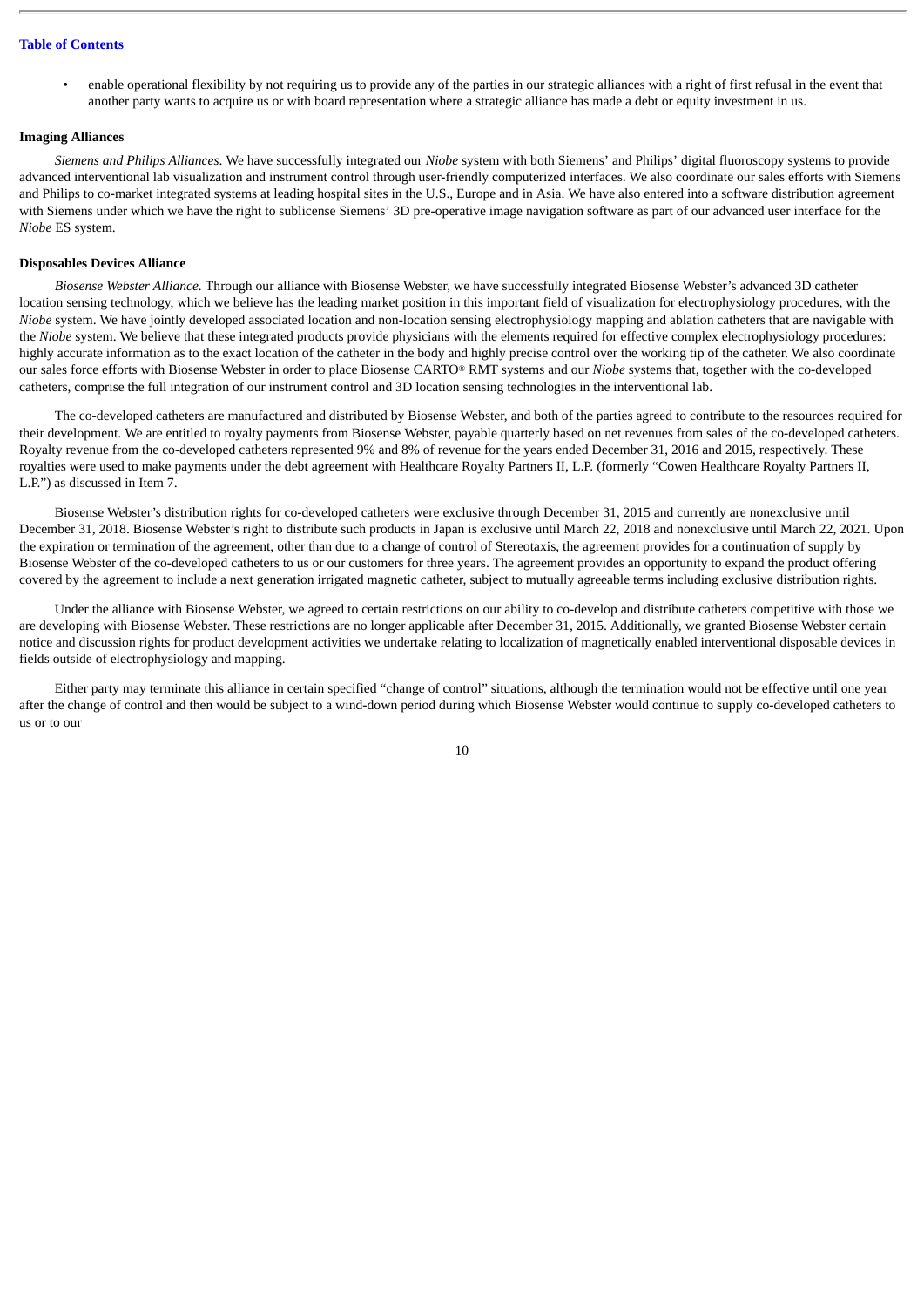customers for three years (or, for non-location sensing mapping and ablation catheters, until our first sale of a competitive product after a change of control, if earlier than three years). If either party terminates the agreement under this provision, we must pay a termination fee to Biosense Webster equal to 5% of our total equity value in the change of control transaction, up to a maximum of \$10 million. If a change of control of Stereotaxis occurs after Biosense Webster has received approval from the U.S. FDA for atrial fibrillation indication for the NAVISTAR® RMT THERMOCOOL® catheter, we would be required to pay an additional \$10 million fee to Biosense Webster, and termination of the agreement by either party would not be effective until two years after the change of control. We also agreed to notify Biosense Webster if we reasonably believe that we are engaged in substantive discussions with respect to the sale of the Company or substantially all of our assets.

#### **RESEARCH AND DEVELOPMENT**

We have assembled an experienced group of engineers and physicists with recognized expertise in magnetics, software, control algorithms, systems integration and disposable interventional device modeling and design.

Our research and development efforts are focused in the following areas:

- continuing to enhance our existing *Niobe* system, *Odyssey* Solution, and *Vdrive* system through ongoing product and software development; and
- designing new proprietary disposable interventional devices for use with our system.

Our research and development team collaborates with our strategic partners, Siemens, Philips, and Biosense Webster, to integrate our *Niobe* system's open architecture platform with key imaging, location sensing and information systems in the interventional lab. We have also collaborated with a number of highly regarded interventional physicians in key clinical areas and have entered into agreements with a number of universities and teaching hospitals, which serve to increase our access to world class physicians and to expand our name recognition in the medical community. Our research and development expenses for the years ending December 31, 2016, 2015, and 2014, were \$5.5 million, \$6.3 million, and \$5.2 million, respectively.

#### **CUSTOMER SERVICE AND SUPPORT**

We provide worldwide maintenance and support services to our customers for our integrated products directly or with the assistance of outsourced product and service representatives. By utilizing these relationships, we provide direct, on-site technical support activities, including call center, customer support engineers and service parts logistics and delivery. In certain situations, we use these third parties as a single point of contact for the customer, which allows us to focus on providing installation, training, and back-up technical support.

Our back-up technical support includes a combination of on-line, telephone and on-site technical assistance services 24 hours a day, seven days a week. We have also hired service and support engineers with networking and medical equipment expertise, and have outsourced a portion of our installation and support services. We offer different levels of support to our customers, including basic hardware and software maintenance, extended product maintenance, and rapid response capability for both parts and service.

We have established a call center in our St. Louis facilities, which provides real-time clinical and technical support to our customers worldwide.

#### **MANUFACTURING**

#### *Niobe***,** *Odysse***y, and** *Vdrive* **Systems**

Our manufacturing strategy for our *Niobe* system and *Odyssey* Solution is to sub-contract the manufacture of major subassemblies of our system to maximize manufacturing flexibility and lower fixed costs. Our current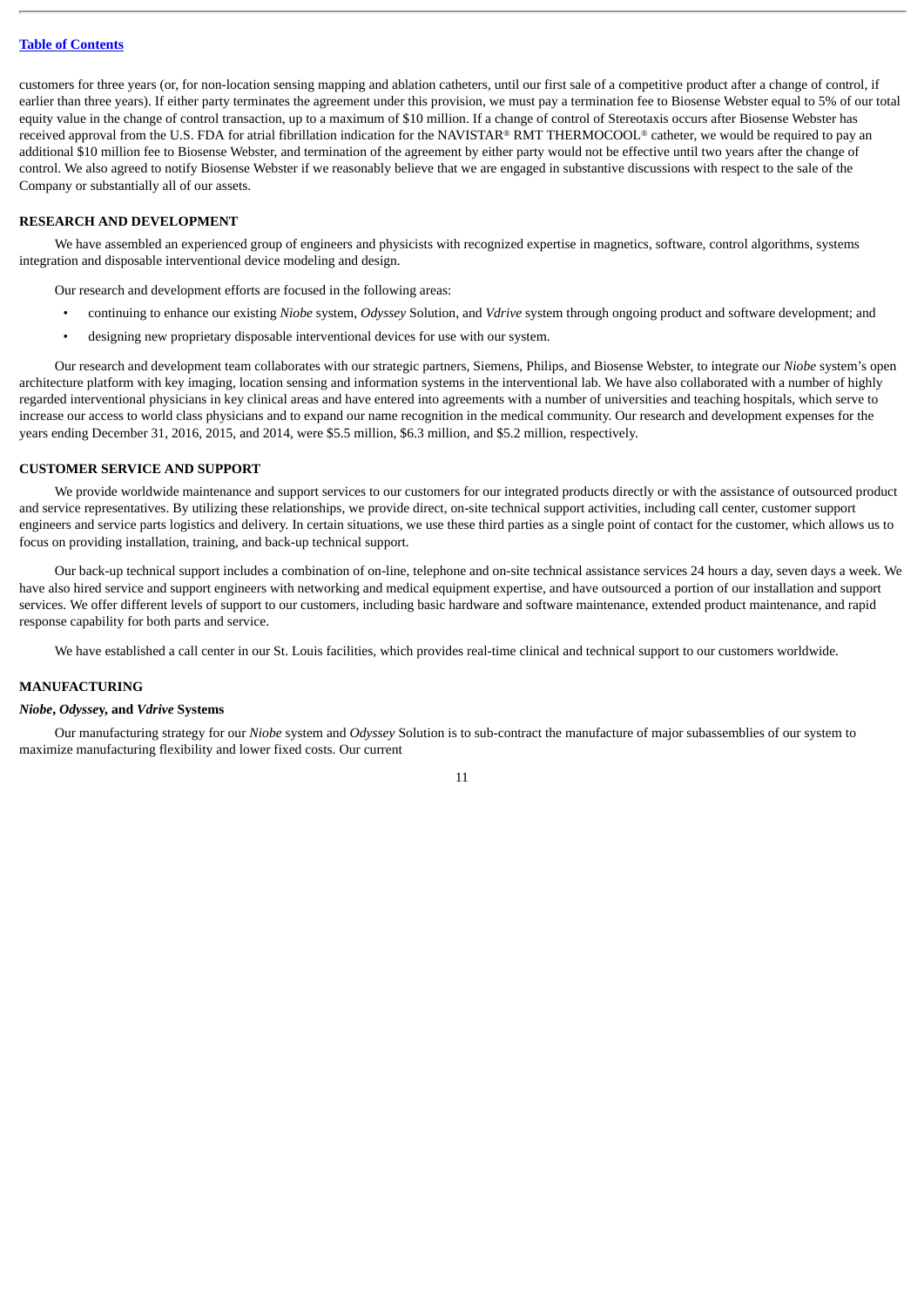manufacturing strategy for *Vdrive* system is to build all subassemblies in-house using sub-contract manufactured components. We maintain quality control for all of our systems by completing final system assembly and inspection in-house.

We purchase both custom and off-the-shelf components from a large number of suppliers and subject them to quality specifications and processes. Some of the components necessary for the assembly of our products are currently provided to us by sole-sourced suppliers (the only recognized supply source available to us) or single-sourced suppliers (the only approved supply source for us among other sources). We purchase the majority of our components and major assemblies through purchase orders rather than long-term supply agreements and generally do not maintain large volumes of finished goods.

#### **Disposable Interventional Devices**

Our manufacturing strategy for disposable interventional devices is to outsource their manufacture through subcontracting and through our alliance with Biosense Webster and to expand partnerships for other interventional devices. We work closely with our contract manufacturers and have strong relationships with component suppliers. We have entered into manufacturing agreements to provide high volume capability for devices other than catheters.

#### **Software**

The software components of the *Niobe* system, the *Vdrive* system and *Odyssey* Solution, including control and application software, are developed both internally and with integrated modules we purchase or license. We perform final testing of software products in-house prior to their commercial release.

#### **General**

Our manufacturing facility operates under processes that meet the FDA's requirements under the Quality System Regulation (QSR). Our ISO registrar and European notified British Standard Institution (BSI) has audited our facility annually since 2001 and found the facility to be in compliance with relevant requirements. The initial ISO 9001 certification was issued in January 2002 and the most recent ISO 13485 certificate was issued in 2016.

#### **SALES AND MARKETING**

We market our products in the U.S and internationally through a direct sales force of senior sales specialists, distributors and sales agents, supported by account managers and clinical specialists who provide training, clinical support, and other services to our customers. In addition, our strategic alliances form an important part of our sales and marketing strategy. We leverage the sales forces of our imaging partners to co-market integrated systems on a worldwide basis. This approach allows us to maximize our leads and knowledge of the market opportunities while using our resources to sell directly to the customer. Under the terms of our agreement, Biosense Webster distributes magnetically enabled electrophysiology mapping and ablation catheters, co-developed pursuant to our alliance with them.

Our sales and marketing efforts include two important elements: (1) selling *Niobe* systems, *Odyssey* Solutions*,* and *Vdrive* systems directly and through distributors; and (2) leveraging our installed base of systems to drive recurring sales of disposable interventional devices, software and service.

#### **REIMBURSEMENT**

We believe that substantially all of the procedures, whether commercial or in clinical trials, conducted in the U.S. with the *Niobe* system or *Vdrive* system have been reimbursed to date. We expect that third-party payors will reimburse, under existing billing codes, procedures in which our line of ablation catheters and those on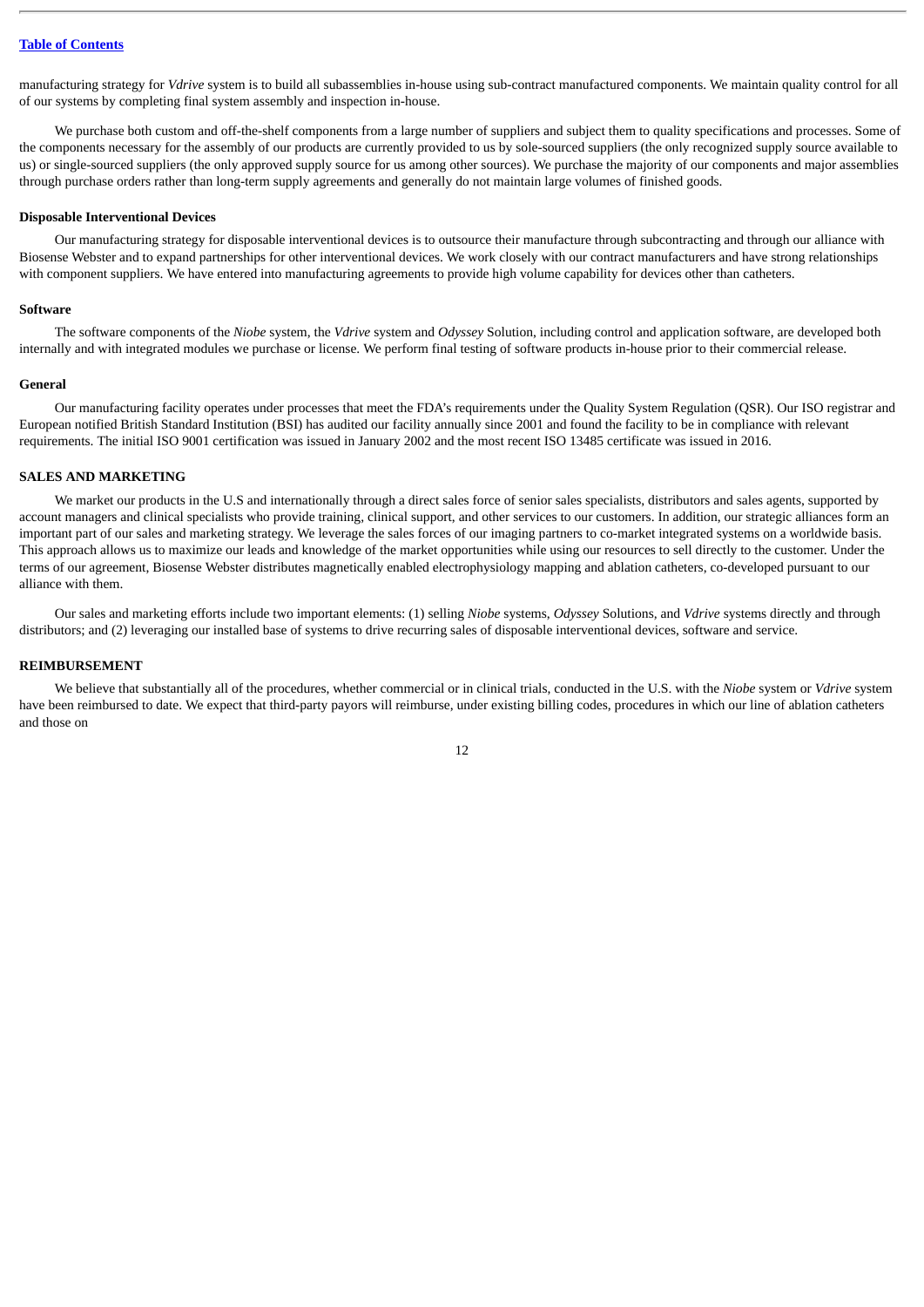which we are collaborating with Biosense Webster, as well as our line of guidewires, are used. We expect healthcare facilities in the U.S. to bill various thirdparty payors, such as Medicare, Medicaid, other government programs and private insurers, for services performed with our products. We believe that procedures performed using our products, or targeted for use by products that do not yet have regulatory clearance or approval, are generally already reimbursable under government programs and most private plans. Accordingly, we believe providers in the U.S. will generally not be required to obtain new billing authorizations or codes in order to be compensated for performing medically necessary procedures using our products on insured patients. We cannot guarantee that reimbursement policies of third-party payors will not change in the future with respect to some or all of the procedures using the *Niobe* system.

In countries outside the United States, reimbursement is obtained from various sources, including governmental authorities, private health insurance plans, and labor unions. In most foreign countries, private insurance systems may also offer payments for some therapies. Additionally, health maintenance organizations are emerging in certain European countries. In the European Union, we believe that substantially all of the procedures, whether commercial or in clinical trials, conducted with the *Niobe* system or *Vdrive* system have been reimbursed to date. In Japan, the Ministry of Health, Labor and Welfare (MHLW) has classified the *Niobe* system as a C2 medical device (the highest reimbursement category), and has established a "technical fee" of Japanese Yen 50,000 per procedure. In other foreign countries, we may need to seek international reimbursement approvals, and we do not know if these required approvals will be obtained in a timely manner or at all.

See "Item 1A—Risk Factors" for a discussion of various risks associated with reimbursement from third-party payors.

#### **INTELLECTUAL PROPERTY**

The proprietary nature of, and protection for, our products, processes and know-how are important to our business. We seek patent protection in the United States and internationally for our systems and other technology where available and when appropriate.

We have an extensive patent portfolio that we believe protects the fundamental scope of our technology, including our magnet technology, navigational methods, procedures, systems, disposable interventional devices and our 3D integration technology. As of December 31, 2016, we had 87 issued U.S. patents, 1 co-owned U.S. patent and no licensed-in U.S. patents. In addition, we had 10 pending U.S. patent applications and 1 co-owned U.S. patent application. As of December 31, 2016 we had 45 issued foreign patents and 11 owned foreign patent applications. The key patents that protect our *Niobe* system extend until 2022 and beyond. We also have a number of invention disclosures under consideration and several applications that are being prepared for filing. We cannot be certain that any patents will be issued from any of our pending patent applications, nor can we be certain that any of our existing patents or any patents that may be granted in the future will provide us with protection.

It would be technically difficult and costly to reverse engineer our *Niobe* system, which contains numerous complex algorithms that control our disposable devices inside the magnetic fields generated by the *Niobe* system. We further believe that our patent portfolio is broad enough in scope to enable us to obtain legal relief if any entity not licensed by us attempted to market disposable devices in the U.S. that can be navigated by the *Niobe* system. We can also utilize security keys, such as embedded smart chips or associated software that could allow our system to recognize specific disposable interventional devices in order to prevent unauthorized use of our system.

We have also developed substantial expertise in magnet design, magnet physics and magnetic instrument control that was developed in connection with the development of the *Niobe* system, which we maintain as trade secrets. This expertise centers around our proprietary magnet design, which is a critical aspect of our ability to design, manufacture and install a cost-effective magnetic navigation system that is small enough to be installed in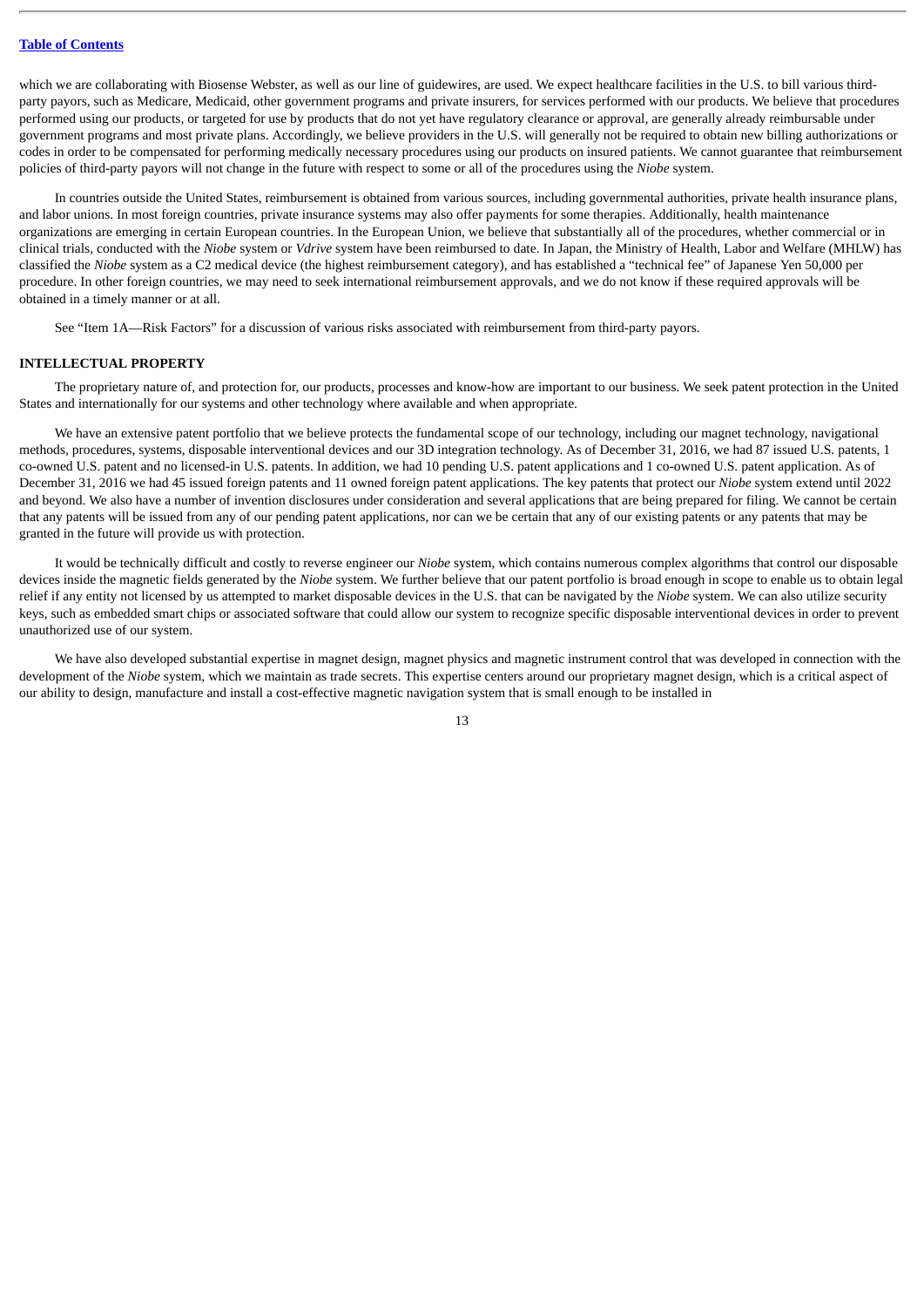a standard interventional lab. Our *Odyssey* Solution contains numerous complex algorithms and proprietary software and hardware configurations, and requires substantial knowledge to design and assemble, which we maintain as trade secrets. These proprietary software and hardware, some of which is owned by Stereotaxis, and some of which is licensed to Stereotaxis, is a material aspect of the ability to design, manufacture and install a cost-effective and efficient information integration, storage, and delivery platform.

In addition, we seek to protect our proprietary information by entering into confidentiality, assignment of invention or license agreements with our employees, consultants, contractors, advisers and other third parties. However, we believe that these measures afford only limited protection.

#### **COMPETITION**

The markets for medical devices are intensely competitive and are characterized by rapid technological advances, frequent new product introductions, evolving industry standards and price erosion.

In electrophysiology we consider the primary competition to our *Epoch* Solution to be traditional catheter-based electrophysiology ablation approaches including RF (radiofrequency) ablation and non-RF therapies. To our knowledge, we are the only company that has commercialized remote, digital and direct control of the working tip of catheters for use in RF ablation procedures. Our success depends in part on convincing hospitals and physicians to convert traditional interventional procedures to procedures using our *Epoch* Solution*.*

We face competition from companies that are developing and marketing new products for use in electrophysiology. These products include next generation mapping systems and RF ablation devices with which our *Epoch* Solution is not currently compatible, as well as non-RF ablation devices including single-shot cryoablation devices and other new products for use in other interventional therapies. Some of these products are marketed by companies that may have an established presence in the field of electrophysiology, including major imaging, capital equipment and disposables companies that are currently selling products in the interventional lab. In addition, we face competition from companies that currently market or are developing drugs, gene or cellular therapies to treat the conditions for which our products are intended.

We also face competition from companies that are developing remote interventional techniques. We are aware of three private companies that have commercialized endovascular catheter navigation systems which have been cleared by the FDA for mapping procedures only. In addition, we are aware of two private companies with an electromagnetic catheter navigation system that have received CE Mark approval in Europe. However, each of these companies has limited or no commercial activities.

We face direct competition to certain products in our *Odyssey* Solution, such as the *Odyssey* Vision system. These competitors include established imaging companies as well as dedicated solution providers. We expect to continue to face competitive pressure in this market in the future, based on the rapid pace of advancements with this technology.

We believe that the primary competitive factors in the market we address are capability, safety, efficacy, ease of use, price, quality, reliability and effective sales, support, training and service. The length of time required for products to be developed and to receive regulatory and reimbursement approval is also an important competitive factor. See "Item 1A—Risk Factors" for a discussion of other competitive risks facing our business.

#### **GOVERNMENT REGULATION**

Our products are medical devices that are subject to extensive regulation in the U.S. and in foreign countries where we do business. The U.S. FDA regulates the development, testing, manufacturing, labeling, storage, recordkeeping, promotion, marketing, distribution and service of medical devices in the U.S. to ensure that medical products distributed domestically are safe and effective for their intended uses. In addition, the FDA regulates the export of medical devices manufactured in the U.S. to international markets and the importation of medical devices manufactured abroad.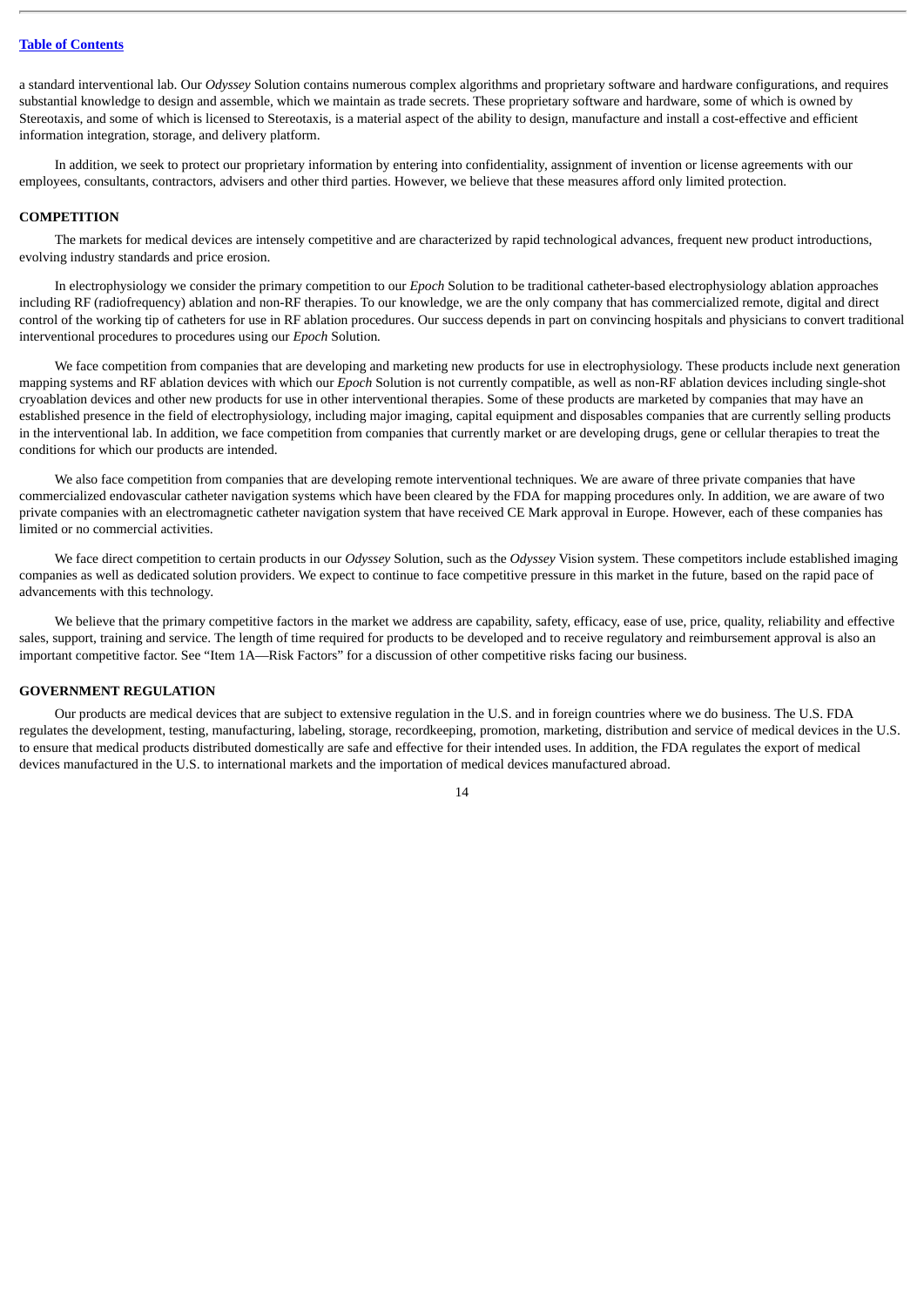In many foreign countries in which we market our products, we are subject to regulations affecting, among other things, product standards, packaging requirements, labeling requirements, import restrictions, tariff regulations, duties and tax requirements. Many of these regulations are similar to those of the FDA or other U.S. regulations. In addition, our products must meet the requirements of a large and growing body of international standards which govern the design, manufacture, materials content and sourcing, testing, certification, packaging, installation, use and disposal of our products. Failure to meet these standards could limit the ability to market our products in those regions which require compliance to such standards. Examples of groups of such standards are electrical safety standards such as those of the International Electrotechnical Commission and composition standards such as the Reduction of Hazardous Substances ("RoHS") and Waste Electrical and Electronic Equipment ("WEEE") Directives.

#### **U.S. Food and Drug Administration**

Unless an exemption applies, each medical device we wish to commercially market in the United States will require 510(k) clearance, de novo approval, or pre-market approval from the FDA. The FDA classifies medical devices into one of three classes. Devices deemed to pose lower risks are placed in either Class I or II, which requires the manufacturer to submit to the FDA a pre-market notification requesting permission to commercially distribute the device, known as 510(k) clearance. Some low risk devices are exempted from this requirement. Devices deemed by the FDA to pose the greatest risks, such as life-sustaining, or life-supporting, or devices deemed not substantially equivalent to a previously cleared 510(k) device, are placed in Class III, requiring pre-market approval, or PMA. All of our current products are Class II devices requiring 510(k) clearances, except for the contact detection system, a feature of the *Niobe* ES system designed to indicate the presence of contact between the catheter and tissue, which we recently commercialized in the European Union. In order to market the contact detection system in the United States for use with an ablation catheter, a PMA will be necessary. Biosense Webster's compatible catheters used with our *Niobe* system are Class III therapeutic devices and are subject to the PMA process.

If U.S. clinical data are needed to support clearance, approval or a marketing application for our devices, generally, an investigational device exemption, or IDE, is assembled and submitted to the FDA. The FDA reviews and must approve the IDE before the study can begin. In addition, the study must be approved by an Institutional Review Board covering each clinical site involved in the study. When all approvals are obtained, we initiate a clinical study to evaluate the device. Following completion of the study, we collect, analyze and present the data in an appropriate submission to the FDA (i.e. in support of a 510(k), de novo, or PMA).

When a 510(k) clearance is required, we must submit a pre-market notification demonstrating that our proposed device is substantially equivalent to a previously cleared and legally marketed 510(k) device, de novo approved device, or a device that was in commercial distribution before May 28, 1976, for which the FDA has not yet called for the submission of pre-market approval applications. To establish substantial equivalence, the applicant must show that the new device has the same intended use as the predicate device, and it either has the same technological characteristics or has been shown to be equally safe and effective and does not raise different questions of safety and effectiveness as compared to the predicate device. The FDA may require further information, including clinical trial results or product test data, to make a determination regarding substantial equivalence. The FDA's 510(k) clearance process usually takes from four to 12 months, but can take longer.

If a device is not eligible for the 510(k) clearance process, but the product is low or moderate risk, we may be able to obtain de novo review. The de novo process allows FDA to classify a low- to moderate-risk device not previously classified into Class I or II. If the device is not eligible for either the 510(k) or de novo processes, a PMA must be submitted to the FDA. A PMA must be supported by extensive data, including but not limited to, technical, preclinical, clinical trials, manufacturing and labeling to demonstrate reasonable evidence of the device's safety and efficacy to the FDA's satisfaction. The PMA process is much more costly, lengthy and uncertain than the 510(k) clearance process, and it generally takes from one to three years, but can take longer. We cannot be sure that the FDA will ever grant 510(k) clearance, de novo approval or pre-market approval for any product we propose to market in the United States.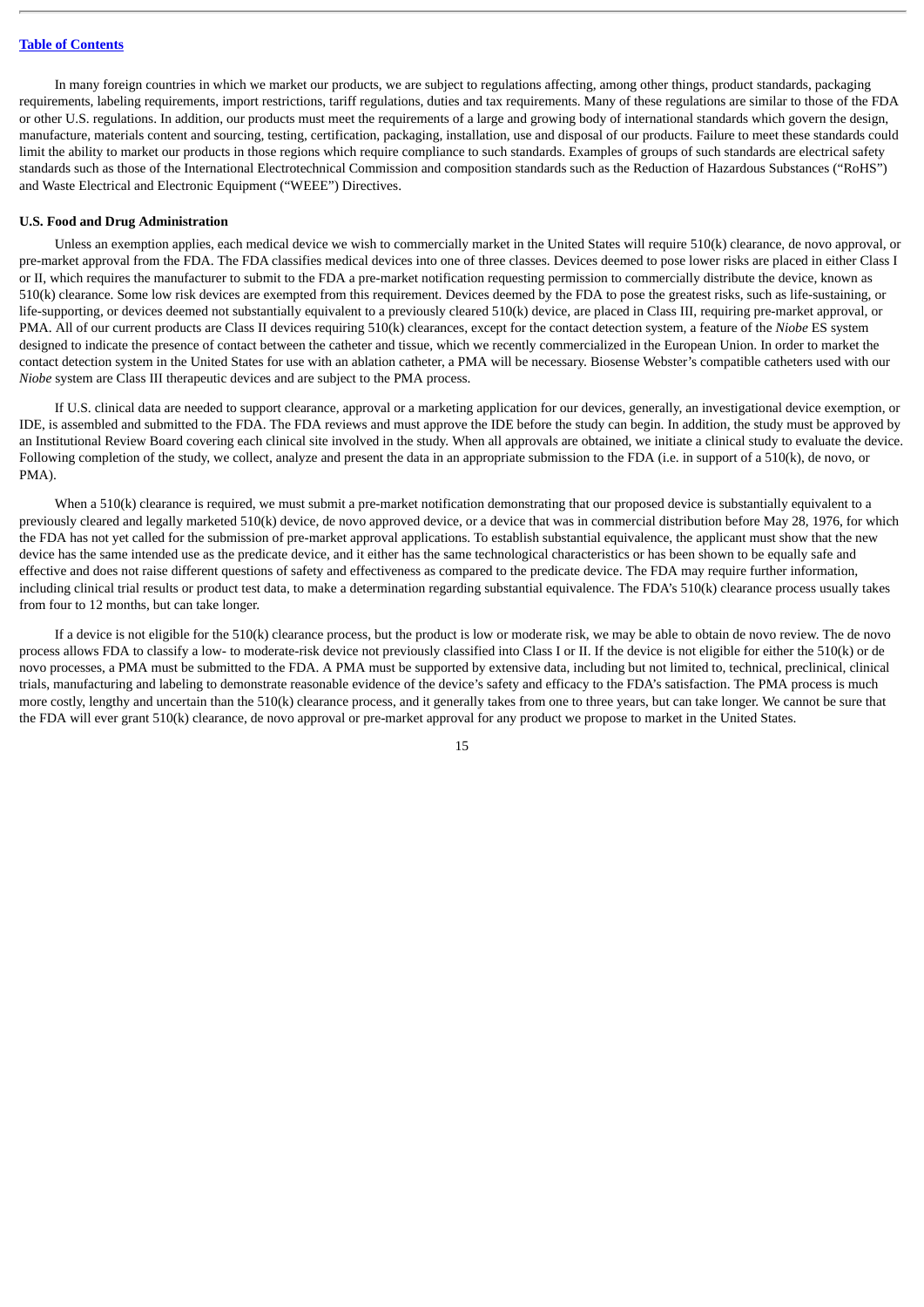After a device receives 510(k) clearance or de novo approval, any modification that could significantly affect its safety or effectiveness, or that would constitute a significant change in its intended use, will require a new clearance. Modification to a PMA approved device or its labeling may require either a new PMA or PMA supplement approval, which could be a costly and lengthy process.

After a device is placed on the market, numerous regulatory requirements apply. These include for example:

- The Quality System Regulation, or QSR, which requires manufacturers, including third-party manufacturers, to follow stringent design, testing, documentation and other quality assurance procedures during product design and throughout the manufacturing process;
- Labeling requirements and the FDA prohibitions against promoting products for uncleared, unapproved or "off-label" uses;
- Medical device reporting regulations, which requires that manufacturers report to the FDA if their device may have caused or contributed to a death or serious injury or malfunctioned in a way that would likely cause or contribute to a death or serious injury if the malfunction were to recur; and
- Reports of Corrections and Removals regulation, which requires manufacturers to report recalls and field actions to the FDA if initiated to reduce a risk to health posed by the device or to remedy a violation of the FD&C Act.

The FDA has broad post-market and regulatory enforcement powers. We are subject to unannounced inspections by the FDA to determine our compliance with the QSR and other regulations. If we fail to comply with the QSR or other regulatory requirements, we may receive a warning or untitled letter from the FDA or be subject to other enforcement actions, including fines, injunctions, civil penalties, seizures, operating restrictions, partial suspension or total shutdown of production, refusing requests for 510(k) clearance, de novo petitions, or PMA approval of new products, withdrawing 510(k) clearance, de novo approvals, or PMA approvals already granted, and criminal prosecution. The FDA also has the authority to require us to repair, replace or refund the cost of any medical device that we have manufactured or distributed, if there is a reasonable probability that the device would cause serious, adverse health consequences or death.

#### **International Regulation**

In order for us to market our products in other countries, we must obtain regulatory approvals and comply with extensive safety and quality regulations in other countries. These regulations, including the requirements for approvals or clearance and the time required for regulatory review, vary from country to country and can involve additional product testing and additional administrative review periods. The time required to obtain approval in other countries may differ from that required to obtain FDA clearance or approval.

The primary regulatory environment in Europe is that of the European Union, which encompasses most of the major countries in Europe. The European Union, along with other member countries of the European Economic Area, or EEA, requires that manufacturers of medical products obtain the right to affix the CE Mark to their products before selling them in member countries of the EEA. The CE Mark is an international symbol of adherence to quality assurance standards and compliance with applicable directives. In order to obtain the right to affix the CE Mark to products, a manufacturer must obtain certification that its processes meet certain quality standards. Compliance with the Medical Device Directive, as certified by a recognized European Notified Body, permits the medical device manufacturer to affix the CE Mark on its products and commercially distribute those products throughout the EEA. We are subject to annual surveillance audits and periodic re-certification audits in order to maintain our CE Mark permissions.

To be sold in Japan, most medical devices must undergo thorough safety examinations and demonstrate medical efficacy before they receive regulatory ("Shonin") approval. We are subject to additional regulations in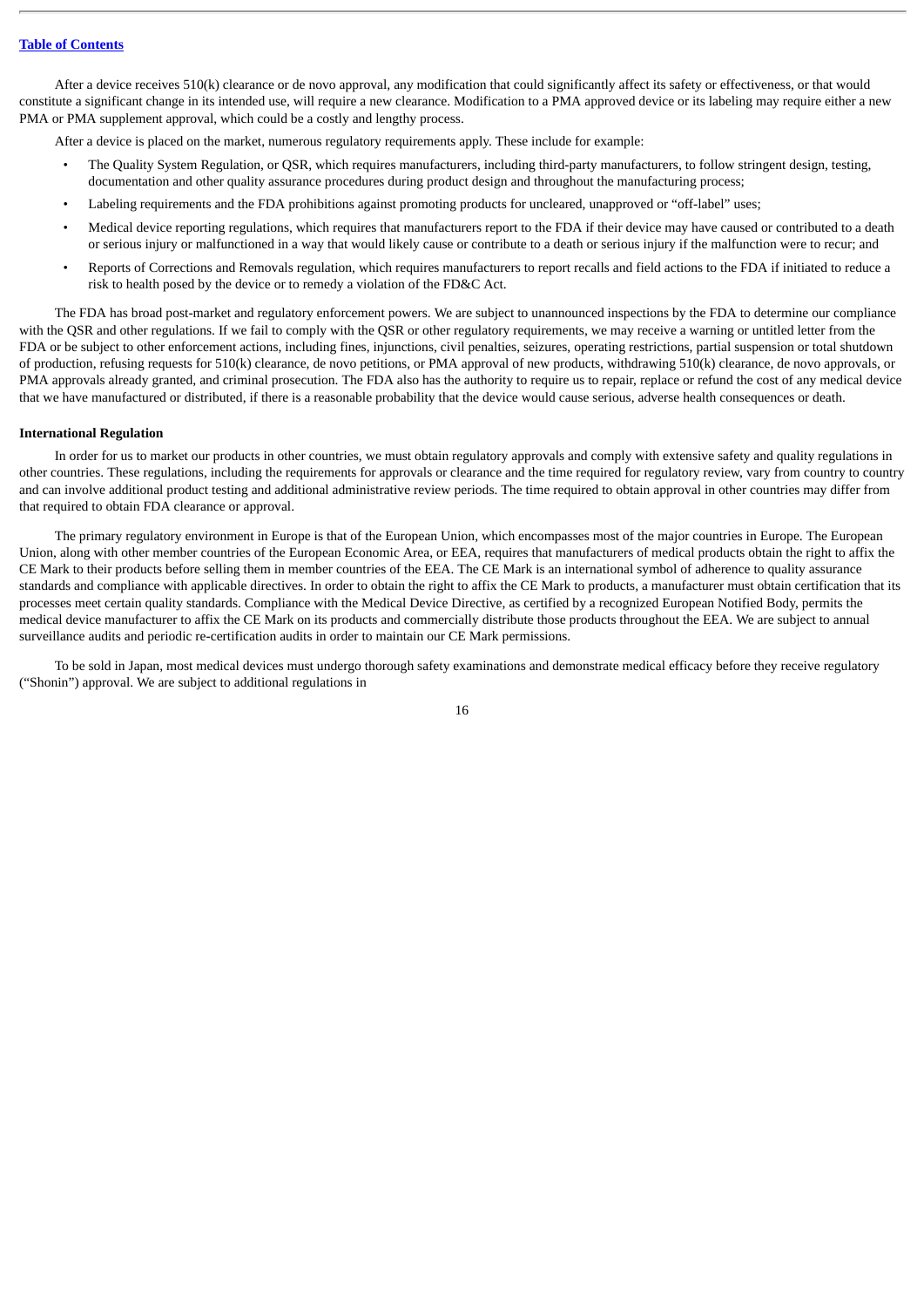other foreign countries, including, but not limited to, Canada, Taiwan, China, Korea, and Russia, in order to sell our products. We intend that either we or our distributors will receive any necessary approvals or clearance prior to marketing our products in these international markets.

Please refer to "Regulatory Approval" in Item 1 of this annual report for a description of the regulatory clearance, licensing and/or approvals we currently have or are pursuing.

#### **Anti-Kickback and False Claims Laws**

We are subject to various federal and state laws relating to healthcare fraud and abuse, including anti-kickback and false claims laws. The U.S. federal healthcare program Anti-Kickback Statute prohibits persons from knowingly and willfully soliciting, offering, receiving or providing remuneration, directly or indirectly, in exchange for or to induce either the referral of an individual, or furnishing or arranging for a good or service, for which payment may be made under a federal healthcare program such as the Medicare and Medicaid programs. The definition of "remuneration" has been broadly interpreted to include anything of value, including for example, gifts, discounts, the furnishing of supplies or equipment, credit arrangements, payments of cash and waivers of payments, and providing anything of value at less than fair market value. Penalties for violations include criminal penalties and civil sanctions such as fines, imprisonment and possible exclusion from Medicare, Medicaid and other federal healthcare programs. Federal false claims laws prohibit any person from knowingly presenting, or causing to be presented, a false claim for payment to the federal government, or knowingly making, or causing to be made, a false statement to have a false claim paid. Recently, several healthcare companies have been prosecuted under these laws for allegedly providing free product to customers with the expectation that the customers would bill federal programs for the product. In addition, certain marketing practices, including off-label promotion, may also violate false claims laws.

Many states have adopted laws similar to the federal healthcare program Anti-Kickback Statute and the federal false claims laws. Some of these state prohibitions apply to healthcare items or services reimbursed by any source, not only the Medicare and Medicaid programs.

#### **Transparency Laws**

Under the Physician Payments Sunshine Act, or the Sunshine Act, which was enacted by Congress as part of the Patient Protection and Affordable Care Act, we are required to track and report to the federal government on an annual basis, subject to certain exceptions, all payments and other transfers of value to U.S. physicians and teaching hospitals, as well as ownership interests held by physicians. Such data are made available by the government on a publicly searchable website. In addition, we are subject to similar state laws related to the tracking and reporting of certain payments and other transfers of value to healthcare professionals.

#### **HIPAA and Other Privacy Laws**

We are subject to laws and regulations protecting the privacy and integrity of patient medical information, including the Health Insurance Portability and Accountability Act of 1996, or HIPAA, which imposes certain requirements relating to the privacy, security and transmission of individually identifiable health information, and the applicable Privacy and Security Standards of HITECH, the Health Information Technology for Economic and Clinical Health Act. HIPAA also prohibits executing a scheme to defraud any healthcare benefit program or making false statements relating to healthcare matters. In addition to federal regulations issued under HIPAA, some states and foreign countries have enacted privacy and security statutes or regulations that, in some cases, are more stringent than those issued under HIPAA. In those cases, it may be necessary to modify our operations and procedures to comply with the more stringent state and foreign laws, which may entail significant and costly changes for us.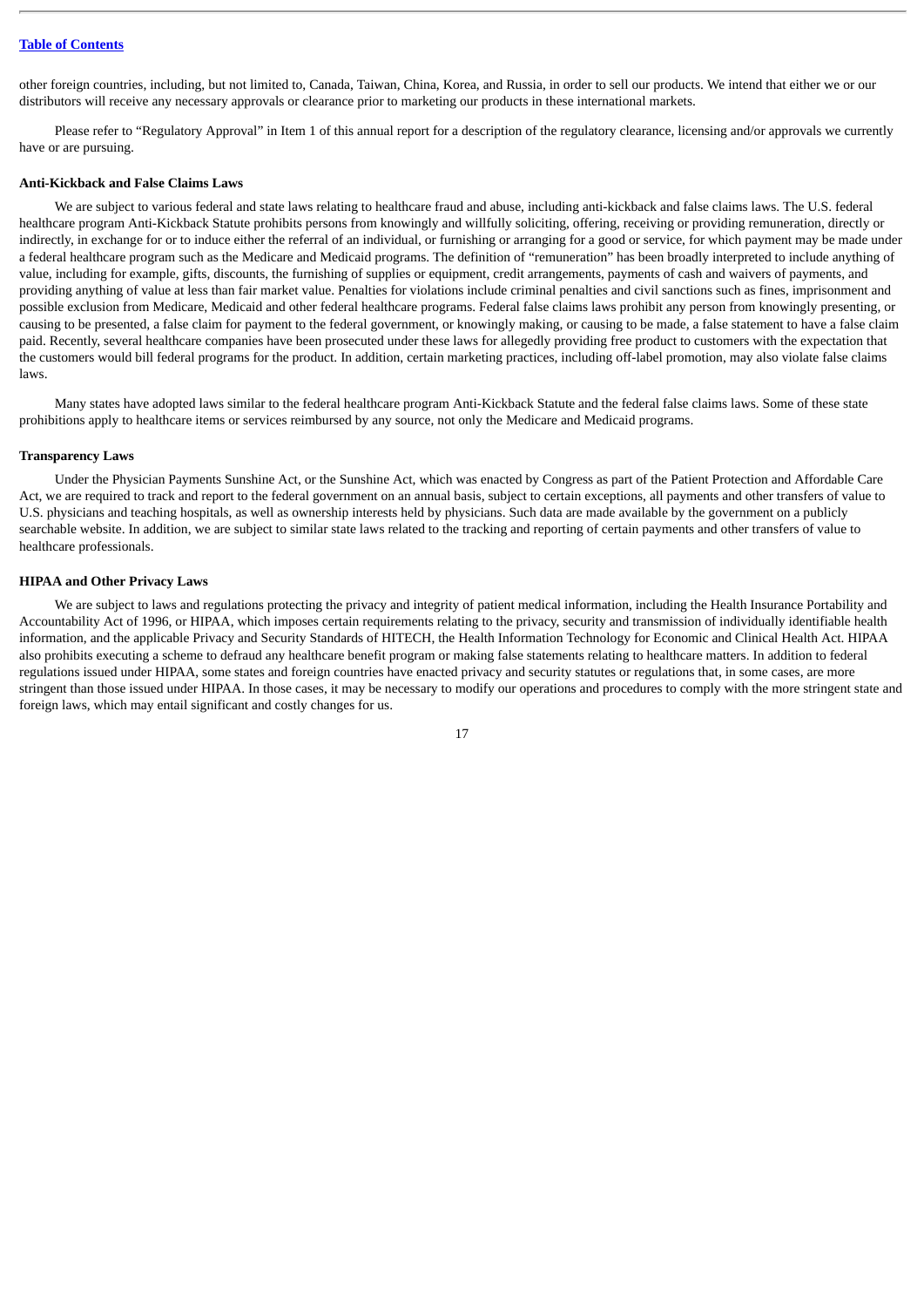#### **Certificate of Need Laws**

In a number of states in the U.S., a certificate of need or similar regulatory approval is required prior to the acquisition of high-cost capital items or various types of advanced medical equipment, such as our *Niobe* system. Many of the states in which we sell *Niobe* systems have laws that require institutions located in those states to obtain a certificate of need in connection with the purchase of our system, and some of our purchase orders are conditioned upon our customer's receipt of necessary certificate of need approval.

#### **Employees**

As of December 31, 2016, we had 120 employees, 22 of whom were engaged directly in research and development, 56 in sales and marketing activities, 17 in manufacturing and service, and 25 in general administrative activities including accounting, regulatory, clinical affairs, quality and training. A significant majority of our employees is not covered by a collective bargaining agreement, and we consider our relationship with our employees to be good.

#### **Availability of Information**

We make certain filings with the SEC, including our annual report on Form 10-K, quarterly reports on Form 10-Q, current reports on Form 8-K, and all amendments and exhibits to those reports, available free of charge in the Investors section of our website, *http://www.stereotaxis.com*, as soon as reasonably practicable after they are filed with the SEC. The filings are also available through the SEC at the SEC's Public Reference Room at 100 F Street, N.E., Washington, D.C. 20549 or by calling 1-800-SEC-0330. Further, these filings are available on the Internet at http://www.sec.gov. Information contained on our website is not part of this report and such information is not incorporated by reference into this report.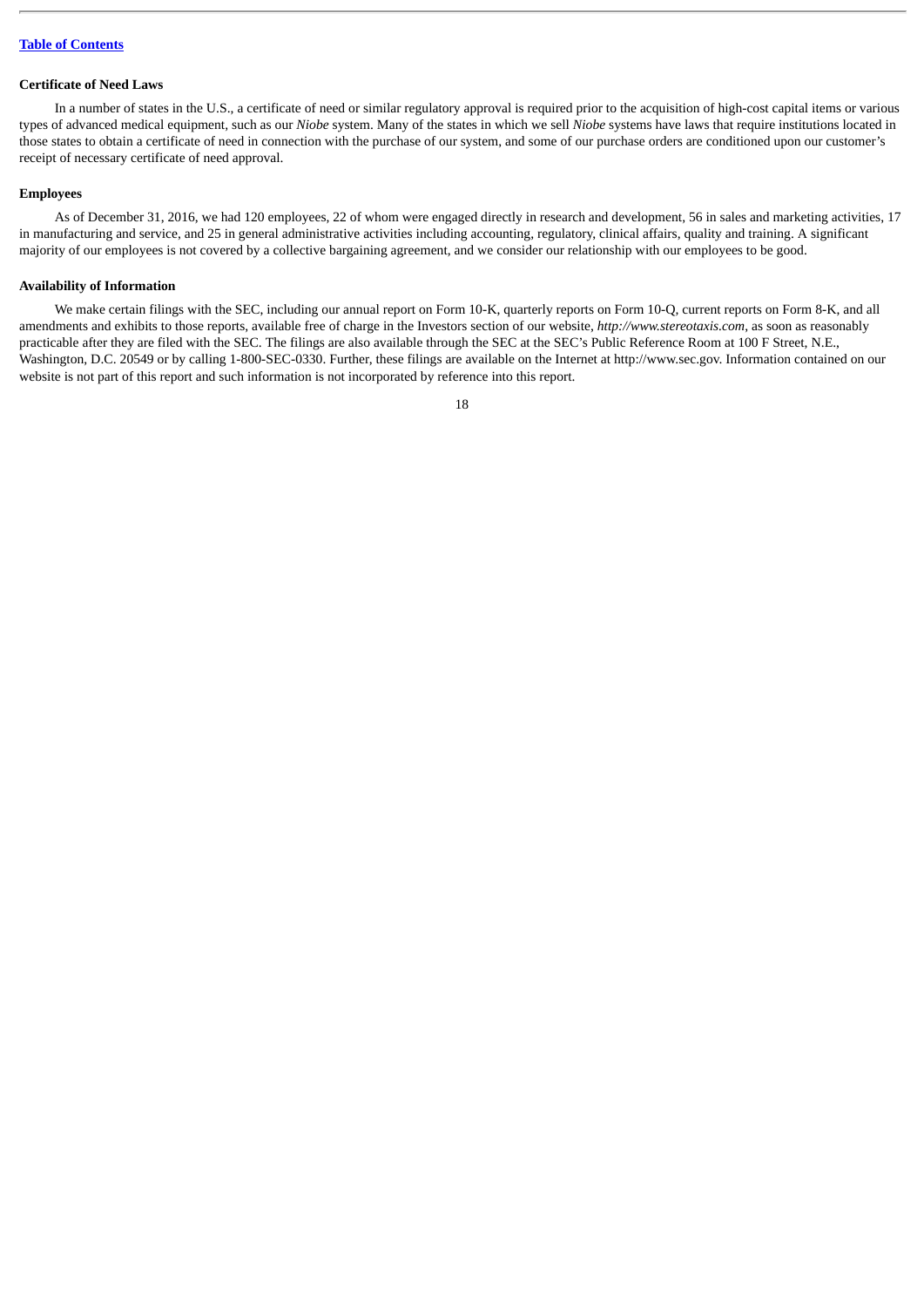#### <span id="page-20-0"></span>**ITEM 1A. RISK FACTORS**

The following uncertainties and factors, among others, could affect future performance and cause actual results to differ materially from those expressed or implied by forward looking statements.

#### **We may not generate cash from operations or be able to raise the necessary capital to continue operations.**

We may require additional funds to meet our operational, working capital and capital expenditure needs in the future. We cannot be certain that we will be able to obtain additional funds on favorable terms or at all. If we cannot raise capital on acceptable terms, we will not be able to, among other things:

- service our debt obligations and meet our financial covenants;
- maintain customer and vendor relationships;
- hire, train and retain employees:
- maintain or expand our operations;
- enhance our existing products or develop new ones; or
- respond to competitive pressures.

Our failure to do any of these things could result in lower revenue and adversely affect our financial condition and results of operations, and we may have to curtail or cease operations.

#### **We may not be able to continue as a going concern if we do not improve the operating performance of the Company or raise additional capital.**

The Company has sustained operating losses throughout its corporate history and expects that its 2017 expenses will exceed its 2017 gross margin. The Company expects to continue to incur operating losses and negative cash flows until revenues reach a level sufficient to support ongoing operations or expense reductions are in place. The Company's liquidity needs will be largely determined by the success of clinical adoption within the installed base of Niobe systems as well as by new placements of capital systems. The Company's plans for improving the liquidity conditions primarily include its ability to control the timing and spending of its operating expenses and raising additional funds through debt or equity financing.

There can be no assurance that any of our plans will be successful or that additional capital will be available to us on reasonable terms, or at all, when needed. If we are unable to improve the operating performance of the Company or if we are unable to obtain sufficient additional capital, it may impair our ability to raise new capital, obtain new customers, and hire and retain employees, which could force us to substantially revise our business plan or cease operations, which may reduce or negate the value of your investment.

#### **We may not be able to comply with debt covenants and may have to repay outstanding indebtedness.**

Our current borrowing agreement contains various covenants, including financial covenants under our credit agreement with our primary lender. If we violate our covenants, we could be required to repay the indebtedness as to which that default relates. We could be unable to make these payments, which could lead to insolvency. Even if we are able to make these payments, it will lead to the lack of availability for additional borrowings under our bank loan agreement due to our borrowing capacity. There can be no assurance that we will be able to maintain compliance with these covenants or that we could replace this source of liquidity if these covenants were to be violated and our loans and other borrowed amounts were forced to be repaid.

#### **We may lose key personnel or fail to attract and retain replacement or additional personnel.**

We are highly dependent on the principal members of our management, as well as our scientific and sales staff. Attracting and retaining qualified personnel will be critical to our success, and competition for qualified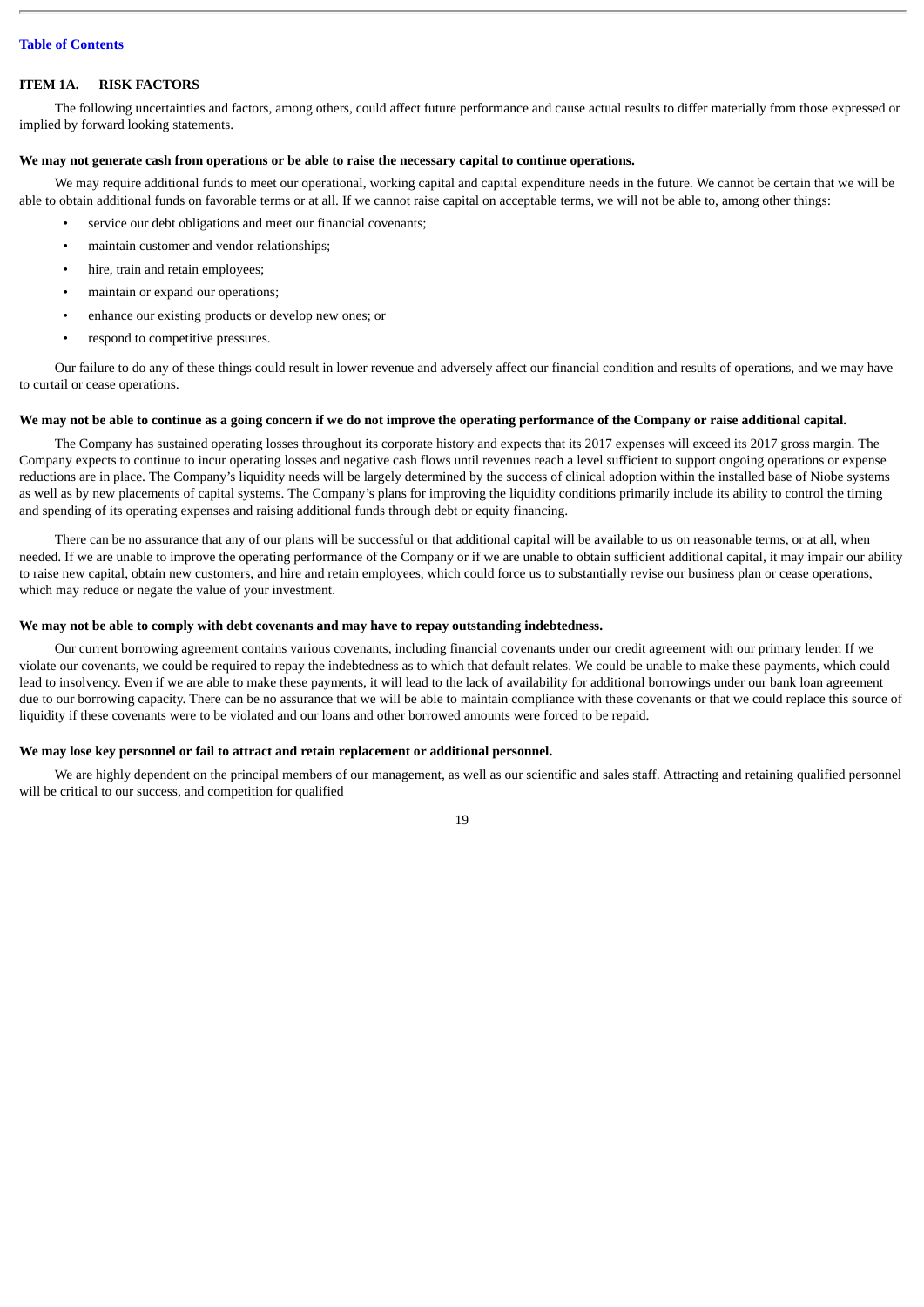personnel is intense. We may not be able to attract and retain personnel on acceptable terms given the competition for qualified personnel among technology and healthcare companies and universities. The loss of personnel, in particular senior executives, or our inability to attract and retain other qualified personnel could harm our business and our ability to compete. In addition, the loss of members of our scientific staff may significantly delay or prevent product development and other business objectives. A loss of key sales personnel could result in a reduction of revenue. In addition, if we outsource certain employee functions that were formerly handled in-house, our personnel costs could increase.

#### **Hospital decision-makers may not purchase our** *Niobe***,** *Odyssey***, or** *Vdrive* **systems or may think that such systems are too expensive.**

To achieve and grow sales, hospitals must purchase our products, and in particular, our *Niobe* ES system. The *Niobe* ES system is a novel device, and hospitals and physicians are traditionally slow to adopt new products and treatment practices. In addition, hospitals may delay their purchase or installation decision for the *Niobe* ES system based on the disposable interventional devices that have received regulatory clearance or approval. Moreover, the *Niobe* ES system is an expensive piece of capital equipment, representing a significant portion of the cost of a new or replacement interventional lab. Although priced significantly below a *Niobe* ES system, the *Odyssey* Solution and *Vdrive* system are still expensive products. If hospitals do not widely adopt our systems, or if they decide that they are too expensive, we may never become profitable. Any failure to sell as many systems as our business plan requires could also have a seriously detrimental impact on our results of operations, financial condition, and cash flow.

#### **If we are unable to fulfill our current purchase orders and other commitments on a timely basis or at all, we may not be able to achieve future sales growth.**

Our backlog, which consists of purchase orders and other commitments, is considered by some investors to be a significant indicator of future performance. Consequently, negative changes to this backlog or its failure to grow commensurate with expectations could negatively impact our future operating results or our share price. Our backlog includes those outstanding purchase orders and other commitments that management believes will result in recognition of revenue upon delivery or installation of our systems. We cannot assure you that we will recognize revenue in any particular period or at all because some of our purchase orders and other commitments are subject to contingencies that are outside our control. In addition, these orders and commitments may be revised, modified or cancelled, either by their express terms, as a result of negotiations or by project changes or delays. System installation is by its nature subject to the interventional lab construction or renovation process which comprises multiple stages, all of which are outside of our control. Although the actual installation of our *Niobe* ES system requires only a few weeks, and can be accomplished by either our staff or by subcontractors, successful installation of our system can be subjected to delays related to the overall construction or renovation process. If we experience any failures or delays in completing the installation of these systems, our reputation would suffer and we may not be able to sell additional systems. We have experienced situations in which our purchase orders and other commitments did not result in recognizing revenue from placement of a system with a customer. In addition to construction delays, there are risks that an institution will attempt to cancel a purchase order as a result of subsequent project review by the institution or the departure from the institution of physicians or physician groups who have expressed an interest in the *Epoch* Solution.

Decreases in our backlog have occurred in the past and could occur in the future, causing delays in revenue recognition or even removal of orders and other commitments from our backlog. Such events would have a negative effect on our revenue and results of operations.

#### **We will likely experience long and variable sales and installation cycles, which could result in substantial fluctuations in our quarterly results of operations.**

We anticipate that our *Niobe* ES system will continue to have a lengthy sales cycle because it consists of a relatively expensive piece of capital equipment, the purchase of which requires the approval of senior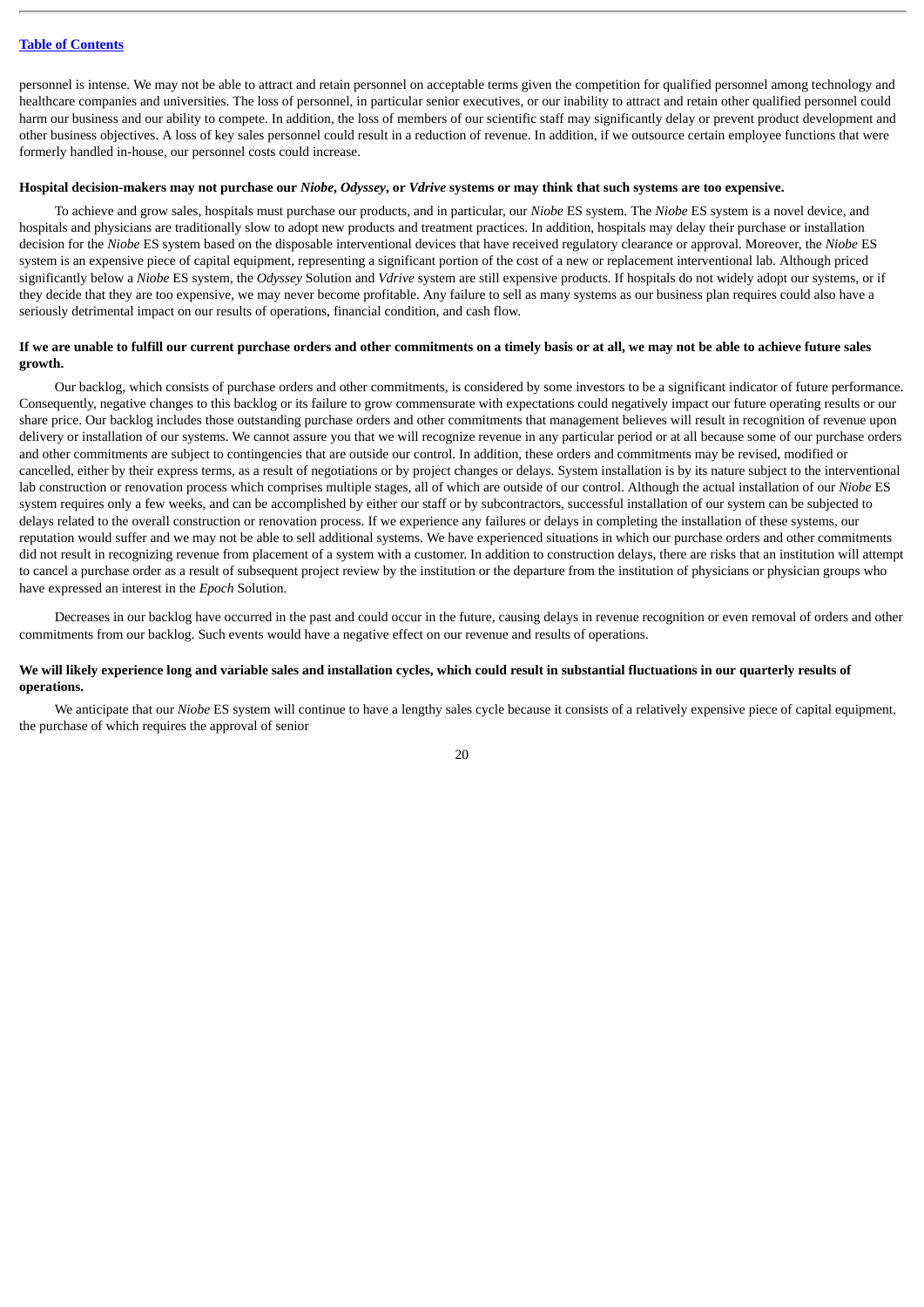management at hospitals, inclusion in the hospitals' interventional lab budget process for capital expenditures, and, in some instances, a certificate of need from the state or other regulatory approval. In addition, historically the majority of our *Niobe* ES systems and *Odyssey* systems have been delivered less than one year after the receipt of a purchase order from a hospital, with the timing being dependent on the construction cycle for the new or replacement interventional suite in which the equipment will be installed. In some cases, this time frame has been extended further because the interventional suite construction is part of a larger construction project at the customer site (typically the construction of a new building), which may occur with our existing and future purchase orders. We cannot assure you that the time from purchase order to delivery for systems to be delivered in the future will be consistent with our historical experience. Moreover, a global economic slowdown may cause our customers to further delay construction or significant capital purchases, which could further lengthen our sales cycle. This may contribute to substantial fluctuations in our quarterly operating results. As a result, in future quarters our operating results could fall below the expectations of securities analysts or investors, in which event our stock price would likely decrease.

#### **The rate of technological innovation of our products might not keep pace with the rest of the market.**

The rate of innovation for the market in which our products compete is fast-paced and requires significant resources and innovation. If other products and technologies are developed that compete with, or may compete with, the *Niobe*, *Odyssey* and *Vdrive* systems, it could be difficult for us to maintain our advantages associated with being an early developer of this technology. In addition, connectivity with other devices in the electrophysiology lab is a key driver of value. If the Company is not able to continue to commit sufficient resources to ensure that its products are compatible with other products within the electrophysiology lab, this could have a negative impact on revenue.

#### **General economic conditions could materially adversely impact us.**

Our operating performance is dependent upon economic conditions in the United States and in other countries in which we operate. Uncertainty about current global economic conditions and future global economic crises may cause customers to delay purchasing or installation decisions or cancel existing orders. The *Niobe* ES system, *Odyssey* Solution and *Vdrive* system are typically purchased as part of a larger overall capital project and an economic downturn or the lack of a robust recovery might make it more difficult for our customers, including distributors, to obtain adequate financing to support the project or to obtain requisite approvals. Any delay in purchasing decisions or cancellation of purchasing commitments may result in a decrease in our revenues. Another credit crisis similar to the credit crisis that began in 2008 could further affect our business if key suppliers are unable to obtain financing to manufacture our products or become insolvent and we are unable to manufacture product to meet customer demand. If the United States and global economy continues to be sluggish or deteriorates further for a longer period than we anticipate, we may experience a material negative decrease on the demand for our products which may, in turn, have a material adverse effect on our revenue, profitability, financial condition, ability to raise additional capital and the market price of our stock.

#### **Physicians may not use our products if they do not believe they are safe, efficient and effective.**

We believe that physicians will not use our products unless they determine that the *Niobe* ES system and *Vdrive* system provide a safe, effective and preferable alternative to interventional methods in general use today. If longer-term patient studies or clinical experience indicate that treatment with our system or products is less effective, less efficient or less safe than our current data suggest, our sales would be harmed, and we could be subject to significant liability. Further, unsatisfactory patient outcomes or patient injury could cause negative publicity for our products, particularly in the early phases of product introduction. In addition, physicians may be slow to adopt our products if they perceive liability risks arising from the use of these new products. It is also possible that as our products become more widely used, latent defects could be identified, creating negative publicity and liability problems for us and adversely affecting demand for our products. If physicians do not use our products, we likely will not become profitable or generate sufficient cash to survive as a going concern.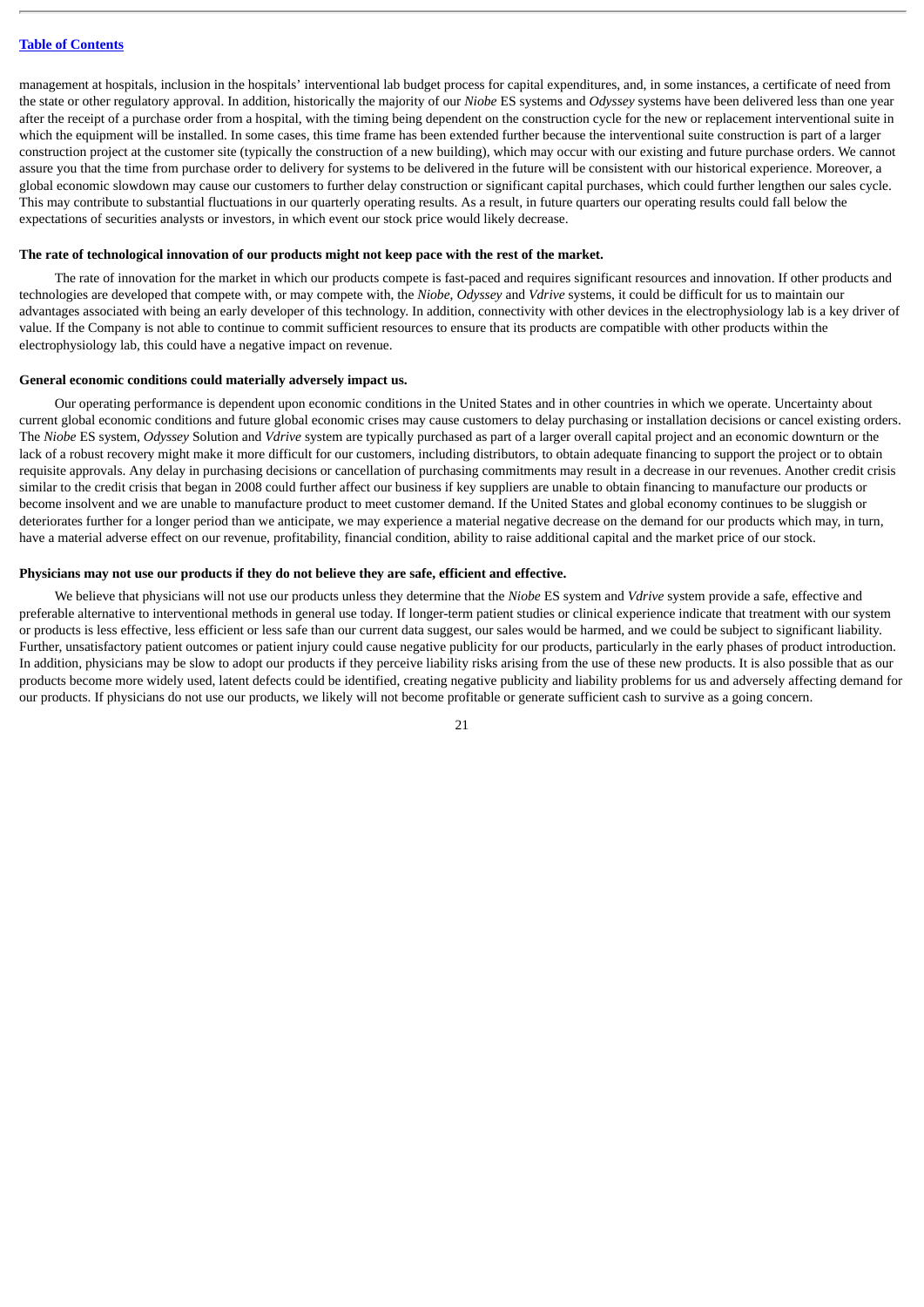#### **Our collaborations with Siemens, Philips, Biosense Webster or other parties may fail, or we may not be able to enter into additional alliances or collaborations in the future.**

We have collaborated with and are continuing to collaborate with Siemens, Philips, Biosense Webster and other parties to integrate our instrument control technology with their respective imaging products or disposable interventional devices and to co-develop additional disposable interventional devices for use with our *Niobe* system. A significant portion of our revenue from system sales is derived from these integrated products.

Our product commercialization plans could be disrupted, leading to lower than expected revenue and a material and adverse impact on our results of operations and cash flow, if:

- we fail to or are unable to maintain adequate compatibility of our products with the most prevalent imaging products or disposable interventional devices expected by our customers for their clinical practice;
- any of our collaboration partners delays or fails in the integration of its technology or new products with our *Niobe* system;
- any of our collaboration partners fails to develop or commercialize the integrated products in a timely manner; or
- we become involved in disputes with one or more of our collaboration partners regarding our collaborations.

Siemens, Philips and Biosense Webster, as well as some of our other collaborators, are large, global organizations with diverse product lines and interests that may diverge from our interests in commercializing our products. Accordingly, our collaborators may not devote adequate resources to our products, or may experience financial difficulties, change their business strategy or undergo a business combination that may affect their willingness or ability to fulfill their obligations to us.

The failure of one or more of our collaborations could have a material adverse effect on our financial condition, results of operations and cash flow. In addition, if we are unable to enter into additional collaborations in the future, or if these collaborations fail, our ability to develop and commercialize products could be impacted negatively and our revenue could be adversely affected.

#### **The complexity associated with selling, marketing, and distributing products could impair our ability to increase revenue.**

We currently market our products in the U.S., Europe and the rest of the world through a direct sales force of sales specialists, distributors and sales agents, supported by account managers and clinical specialists who provide training, clinical support, and other services to our customers. If we are unable to effectively utilize our existing sales force or increase our existing sales force in the foreseeable future, we may be unable to generate the revenue we have projected in our business plan. Factors that may inhibit our sales and marketing efforts include:

- our inability to recruit and retain adequate numbers of qualified sales and marketing personnel;
- our inability to accurately forecast future product sales and utilize resources accordingly;
- the inability of sales personnel to obtain access to or persuade adequate numbers of hospitals and physicians to purchase and use our products; and
- unforeseen costs associated with maintaining and expanding an independent sales and marketing organization.

In addition, if we fail to effectively use distributors or contract sales agents for distribution of our products where appropriate, our revenue and profitability would be adversely affected.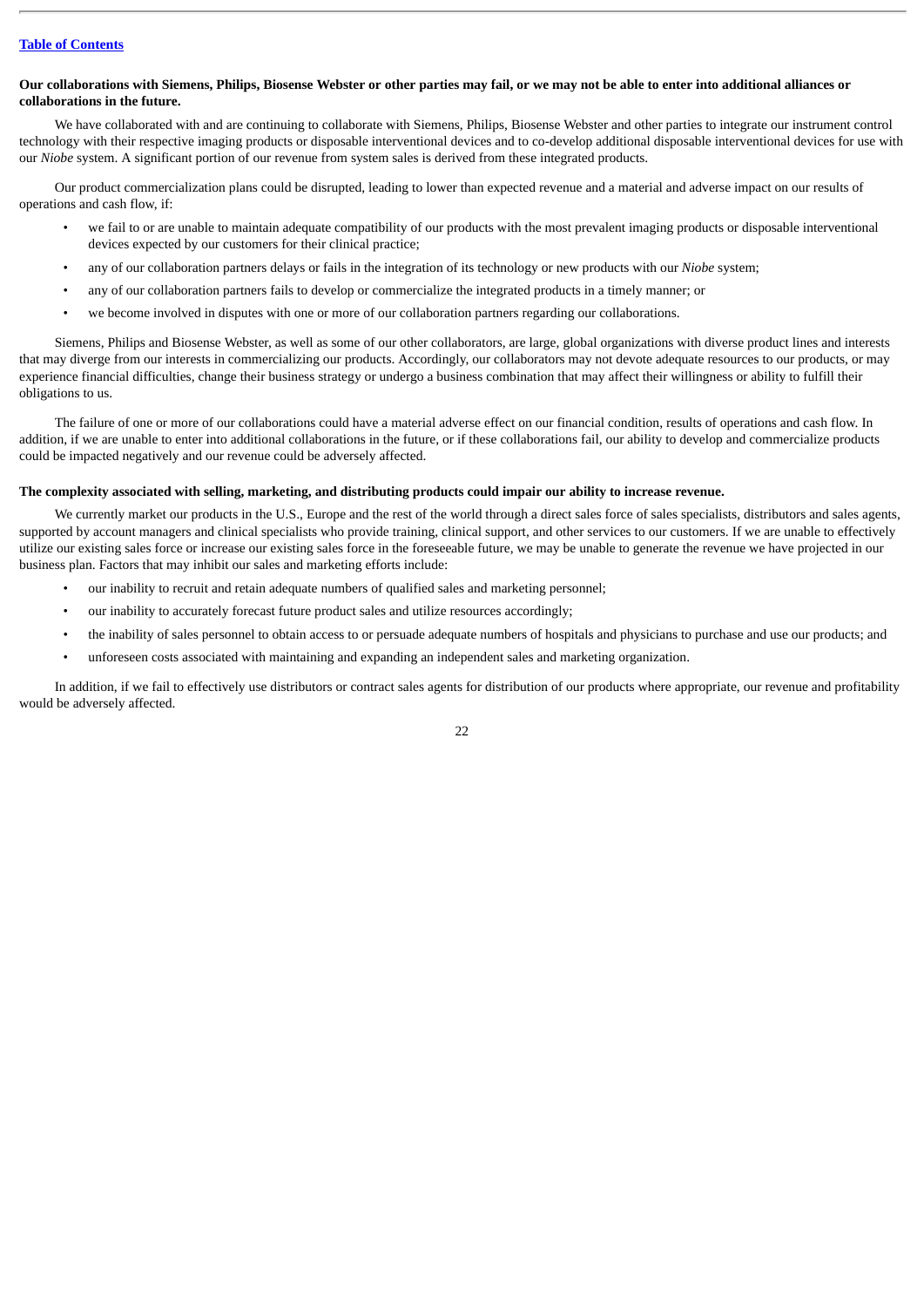#### **Our marketing strategy is dependent on collaboration with physician "thought leaders."**

Our research and development efforts and our marketing strategy depend heavily on obtaining support, physician training assistance, and collaboration from highly regarded physicians at leading commercial and research hospitals, particularly in the U.S. and Europe. If we are unable to gain and/or maintain such support, training services, and collaboration or if the reputation or standing of these physicians is impaired or otherwise adversely affected, our ability to market our products and, as a result, our financial condition, results of operations and cash flow could be materially and adversely affected.

#### **Physicians may not commit enough time to sufficiently learn our system.**

In order for physicians to learn to use the *Niobe* system, they must attend structured training sessions in order to familiarize themselves with a sophisticated user interface and they must be committed to learning the technology. Further, physicians must utilize the technology on a regular basis to ensure they maintain the skill set necessary to use the interface. Continued market acceptance could be delayed by lack of physician willingness to attend training sessions, by the time required to complete this training, or by state or institutional restrictions on our ability to provide training. An inability to train a sufficient number of physicians to generate adequate demand for our products could have a material adverse impact on our financial condition and cash flow.

#### **Customers may choose to purchase competing products and not ours.**

Our products must compete with traditional interventional methods. These methods are widely accepted in the medical community, have a long history of use and do not require the purchase of an additional expensive piece of capital equipment. In addition, many of the medical conditions that can be treated using our products can also be treated with pharmaceuticals or other medical devices and procedures. Many of these alternative treatments are also widely accepted in the medical community and have a long history of use.

We are aware of three private companies that have commercialized endovascular catheter navigation systems which have been cleared by the FDA for mapping procedures only. In addition, we are aware of two private companies with an electromagnetic catheter navigation system that has received CE Mark approval in Europe.

We face competition from companies that are developing drugs, gene or cellular therapies or other medical devices or procedures to treat the conditions for which our products are intended. The medical device and pharmaceutical industries make significant investments in research and development, and innovation is rapid and continuous. Other companies in the medical device industry continue to develop new devices and technologies for traditional interventional methods.

If these or other new products or technologies emerge that provide the same or superior benefits as our products at equal or lesser cost, it could render our products obsolete or unmarketable. In addition, the presence of other competitors may cause potential customers to delay their purchasing decisions, resulting in a longer than expected sales cycle, even if they do not choose our competitors' products. We cannot be certain that physicians will use our products to replace or supplement established treatments or that our products will be competitive with current or future products and technologies.

Many of our other competitors also have longer operating histories, significantly greater financial, technical, marketing and other resources, greater name recognition and a larger base of customers than we do. In addition, as the markets for medical devices develop, additional competitors could enter the market. We cannot assure you that we will be able to compete successfully against existing or new competitors. Our revenue would be reduced or eliminated if our competitors develop and market products that are more effective and less expensive than our products.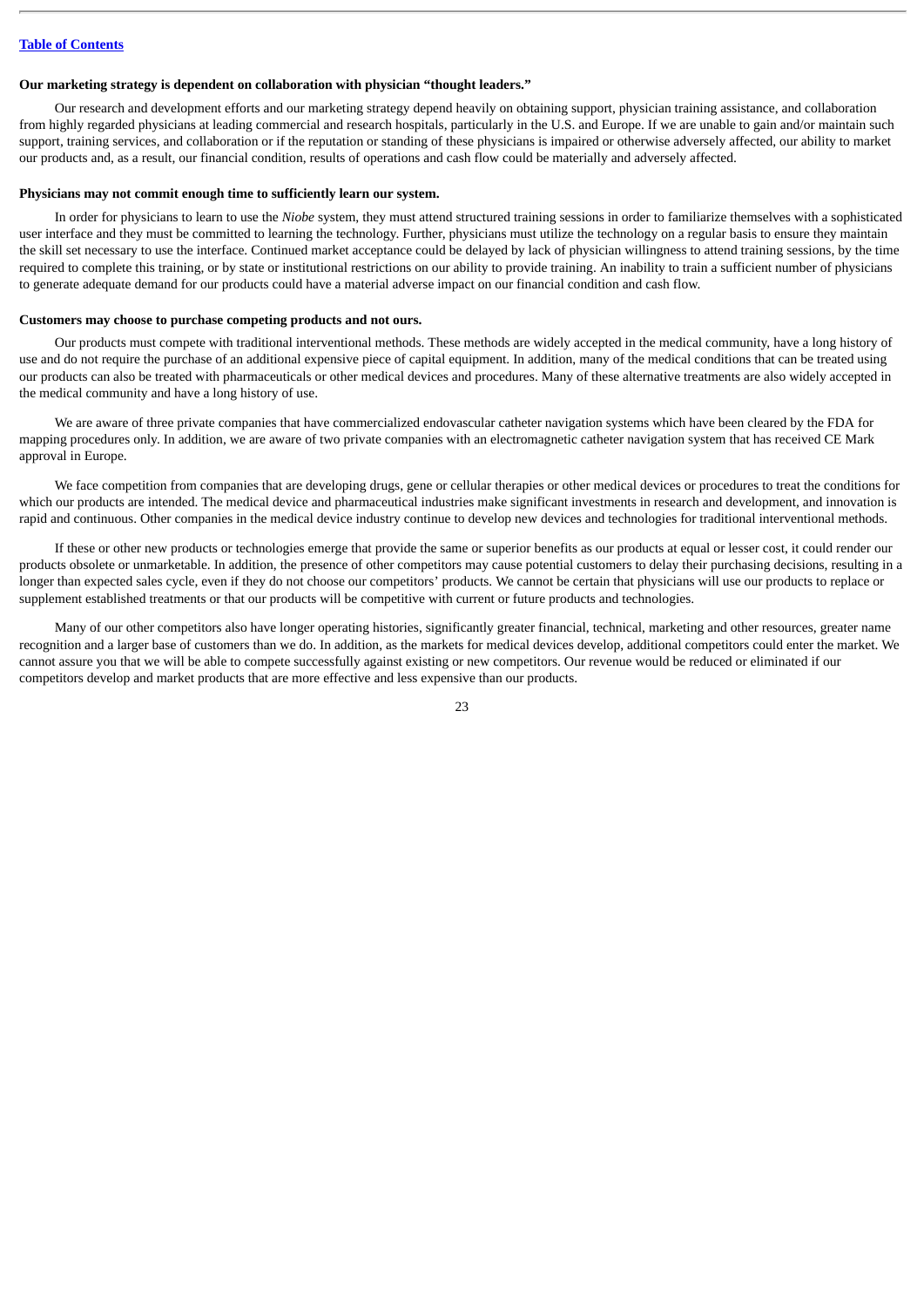#### **If the magnetic fields generated by our system are not compatible with, or interfere with, other widely used equipment in the interventional labs, sales of our products would be negatively affected.**

Our *Niobe* system generates magnetic fields that directly govern the motion of the internal, or working, tip of disposable interventional devices. If other equipment in the interventional labs or elsewhere in a hospital is incompatible with the magnetic fields generated by our system, or if our system interferes with such equipment, we may be required to install additional shielding, which may be expensive and which may not solve the problem. If magnetic interference becomes a significant issue at targeted institutions, it would increase our installation costs at those institutions and could limit the number of hospitals that would be willing to purchase and install our systems, either of which would adversely affect our financial condition, results of operations and cash flow.

#### **The use of our products could result in product liability claims that could be expensive, divert management's attention, and harm our reputation and business.**

Our business exposes us to significant risks of product liability claims. The medical device industry has historically been litigious, and we could face product liability claims if the use of our products were to cause injury or death. The coverage limits of our product liability insurance policies may not be adequate to cover future claims, and we may be unable to maintain product liability insurance in the future at satisfactory rates or adequate amounts. A product liability claim, regardless of its merit or eventual outcome, could divert management's attention, and result in significant legal defense costs, significant harm to our reputation and a decline in revenue.

#### **Our costs could substantially increase if we receive a significant number of warranty claims.**

We generally warrant each of our products against defects in materials and workmanship for a period of 12 months following the installation of our system. If product returns or warranty claims increase, we could incur unanticipated additional expenditures for parts and service. In addition, our reputation and goodwill in the interventional lab market could be damaged. Unforeseen warranty exposure in excess of our established reserves for liabilities associated with product warranties could materially and adversely affect our financial condition, results of operations and cash flow.

#### **We have incurred substantial losses in the past and may not be profitable in the future.**

We have incurred substantial net losses since inception, and we expect to incur losses into 2017 as we continue the commercialization of our products. We are still in the process of realizing the full potential of the commercialization of our technology, and will need to continue to make improvements to that technology. Moreover, the extent of our future losses and the timing of profitability are highly uncertain. Although we have achieved operating profitability during one quarter, we may not achieve profitable operations on an annual basis, and if we achieve profitable operations, we may not sustain or increase profitability on a quarterly or annual basis. If we require more time than we expect to generate significant revenue and achieve annual profitability, or if we are unable to sustain profitability once achieved, we may not be able to continue our operations. Our failure to achieve annual profitability or sustain profitability on an annual or quarterly basis could negatively impact the market price of our common stock. Furthermore, even if we achieve significant revenue, we may choose to pursue a strategy of increasing market penetration and presence or expand or accelerate new product development or clinical research activities at the expense of profitability.

#### **Our reliance on contract manufacturers and on suppliers, and in some cases, a single supplier, could harm our ability to meet demand for our products in a timely manner or within budget.**

We depend on contract manufacturers to produce and assemble certain of the components of our systems and other products such as our electrophysiology catheter advancement device, guidewires and disposable devices for our *Vdrive* system. We also depend on various third party suppliers for the magnets we use in our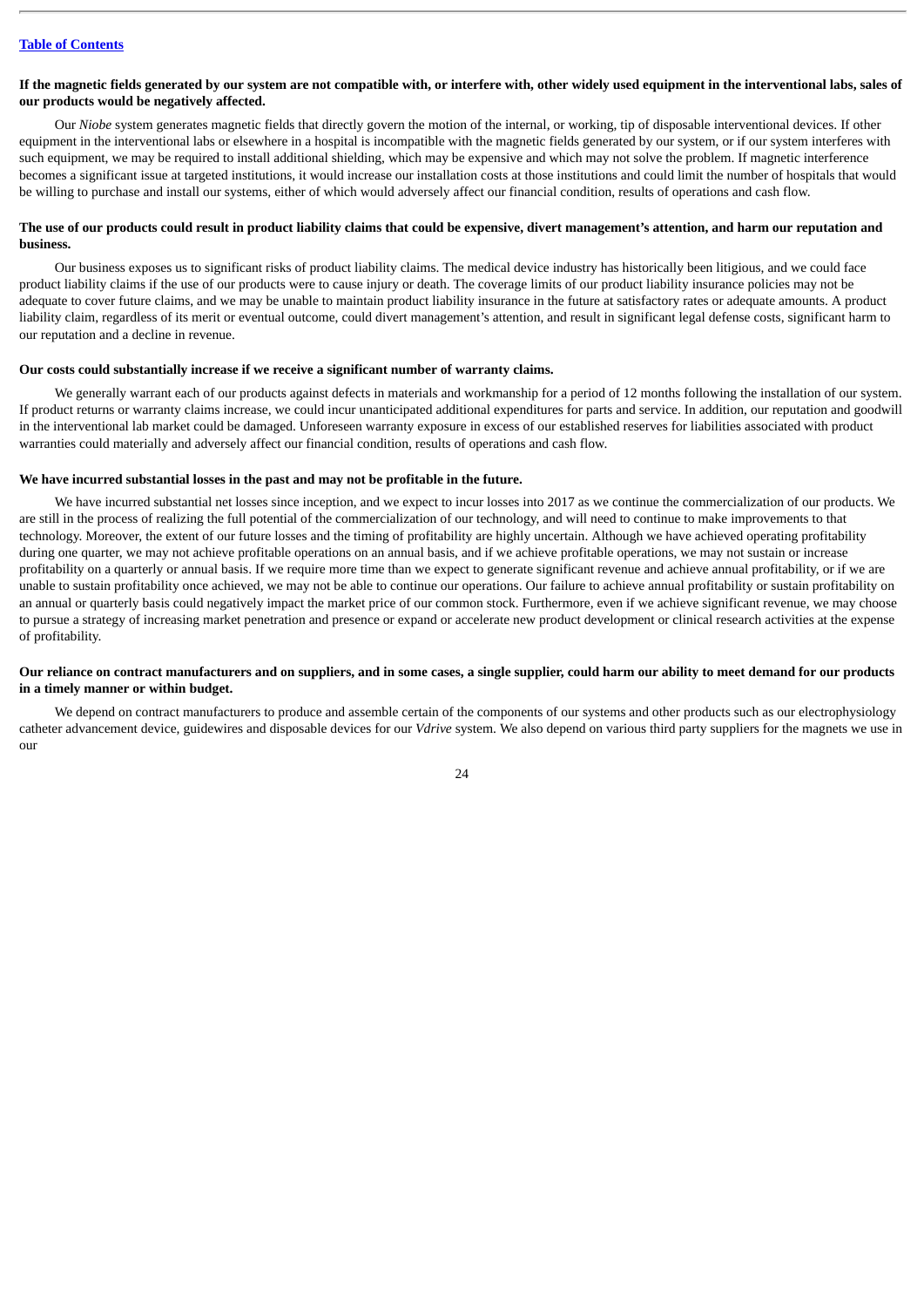*Niobe* ES system and certain components of our *Odyssey* Solution and *Vdrive* system. In addition, some of the components necessary for the assembly of our products are currently provided to us by a single supplier, including the magnets for our *Niobe* ES system and certain components of our *Odyssey* Solution, and we generally do not maintain large volumes of inventory. Our reliance on these third parties involves a number of risks, including, among other things, the risk that:

- we may not be able to control the quality and cost of our system or respond to unanticipated changes and increases in customer orders;
- we may lose access to critical services, materials, or components, resulting in an interruption in the manufacture, assembly and shipment of our systems; and
- we may not be able to find new or alternative components for our use or reconfigure our system and manufacturing processes in a timely manner if the components necessary for our system become unavailable.

If any of these risks materialize, it could significantly increase our costs and impair product delivery.

Lead times for materials and components ordered by us and our contract manufacturers vary and depend on factors such as the specific supplier, contract terms and demand for a component at a given time. We and our contract manufacturers acquire materials, complete standard subassemblies and assemble fully configured systems based on sales forecasts. If orders do not match forecasts, our contract manufacturers and we may have excess or inadequate inventory of materials and components.

In addition, if these manufacturers or suppliers stop providing us with the components or services necessary for the operation of our business, we may not be able to identify alternate sources in a timely fashion. Any transition to alternate manufacturers or suppliers would likely result in operational problems and increased expenses and could delay the shipment of, or limit our ability to provide, our products. We cannot assure you that we would be able to enter into agreements with new manufacturers or suppliers on commercially reasonable terms or at all. Additionally, obtaining components from a new supplier may require a new or supplemental filing with applicable regulatory authorities and clearance or approval of the filing before we could resume product sales. Any disruptions in product flow may harm our ability to generate revenue, lead to customer dissatisfaction, damage our reputation and result in additional costs or cancellation of orders by our customers.

We also rely on Biosense Webster and other parties to manufacture a number of disposable interventional devices for use with our *Niobe* system. If these parties cannot manufacture sufficient quantities of disposable interventional devices to meet customer demand, or if their manufacturing processes are disrupted, our revenue and profitability would be adversely affected.

#### **Risks associated with international manufacturing and trade could negatively impact the availability and cost of our products because materials used to manufacture our magnets, one of our key system components, are sourced from overseas.**

We purchase the permanent magnets for our *Niobe* ES system from a manufacturer that uses material produced in Japan, and we anticipate that certain of the production work for these magnets will be performed for this manufacturer in China. In addition, our subcontractor purchases magnets for our disposable interventional devices directly from a manufacturer in Japan. Any event causing a significant increase in price or a disruption of imports, including the imposition of import restrictions, could adversely affect our business. The flow of components from our vendors could also be adversely affected by financial or political instability in any of the countries in which the goods we purchase are manufactured, if the instability affects the production or export of product components from those countries. Trade restrictions in the form of tariffs or quotas, or both, could also affect the importation of those product components and could increase the cost and reduce the supply of products available to us. In addition, decreases in the value of the U.S. dollar against foreign currencies could increase the cost of products we purchase from overseas vendors.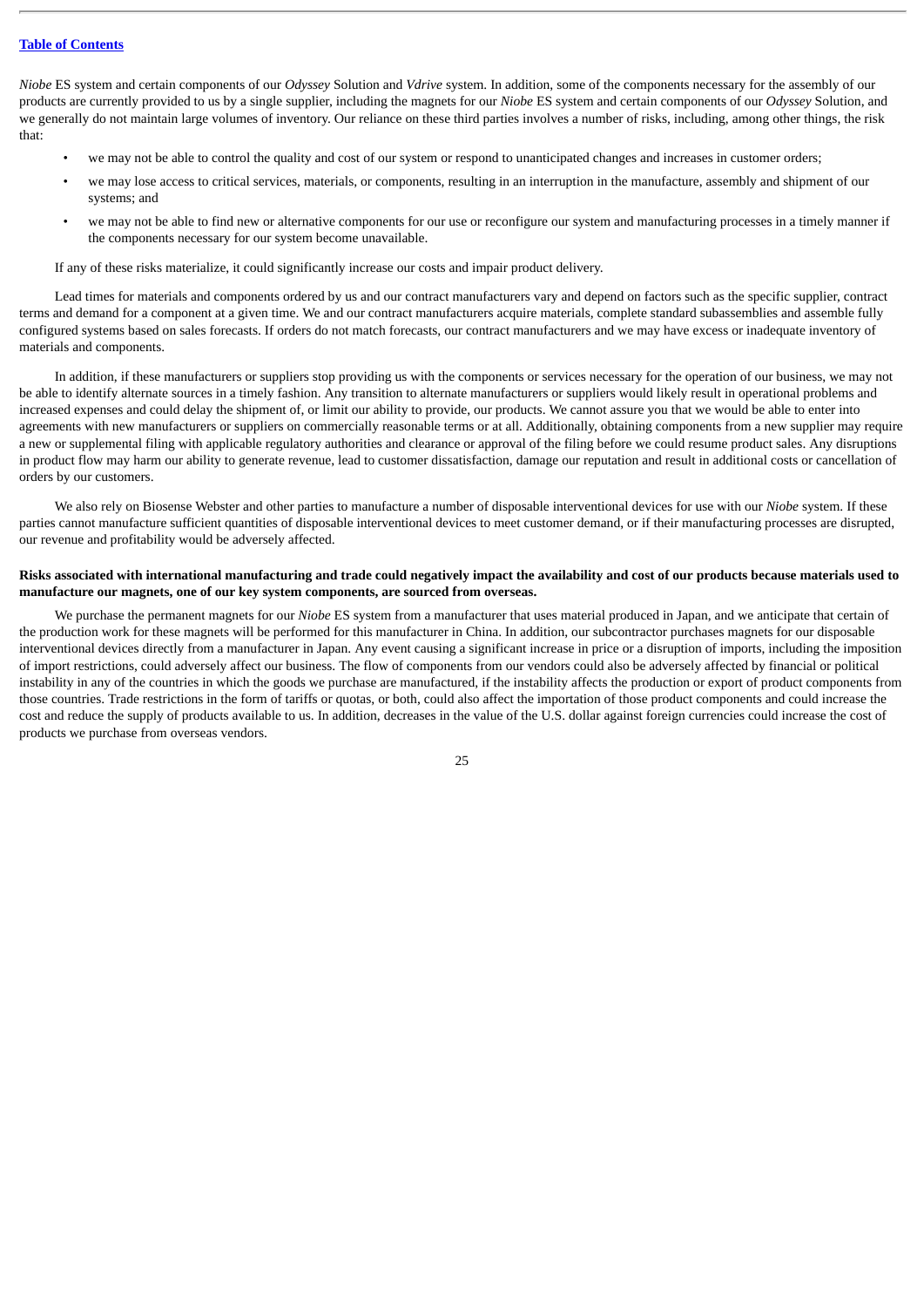#### **We may encounter problems at our manufacturing facilities or those of our subcontractors or otherwise experience manufacturing delays that could result in lost revenue.**

We subcontract all or part of the manufacture and assembly of components of our *Niobe* ES system*, Odyssey* Solution, and *Vdrive* system, and all of our disposable devices. The products we design may not satisfy all of the performance requirements of our customers and we may need to improve or modify the design or ask our subcontractors to modify their production process in order to do so. In addition, we or our subcontractors may experience quality problems, substantial costs and unexpected delays related to efforts to upgrade and expand manufacturing, assembly and testing capabilities. If we incur delays due to quality problems or other unexpected events, our revenue may be impacted.

#### **Security breaches and other disruptions to our information technology infrastructure could interfere with our operations, compromise confidential information, and expose us to liability which could materially adversely impact our business and reputation.**

Security breaches and other disruptions to our information technology infrastructure could interfere with our operations; compromise information belonging to us, our employees, customers, and suppliers; and expose us to liability which could adversely impact our business and reputation. In the ordinary course of business, we rely on information technology networks and systems, some of which are managed by third parties, to process, transmit, and store electronic information, and to manage or support a variety of business processes and activities. Additionally, we collect and store certain data, including proprietary business information and customer and employee data, and may have access to confidential or personal information in certain of our businesses that is subject to privacy and security laws, regulations, and customer-imposed controls. Despite our cyber security measures (including employee and third-party training, monitoring of networks and systems, and maintenance of backup and protective systems) which are continuously reviewed and upgraded, our information technology networks and infrastructure may still be vulnerable to damage, disruptions, or shutdowns due to attack by hackers, breaches, employee error or malfeasance, power outages, computer viruses, telecommunication or utility failures, systems failures, natural disasters, or other catastrophic events. Any such events could result in legal claims or proceedings, liability or penalties under privacy laws, disruption in operations, and damage to our reputation, which could materially adversely affect our business. While we have experienced, and expect to continue to experience, these types of threats to our information technology networks and infrastructure, to date none of these threats has had a material impact on our business or operations.

#### **We may be unable to protect our technology from use by third parties.**

Our commercial success will depend in part on obtaining patent and other intellectual property right protection for the technologies contained in our products and on successfully defending these rights against third party challenges. The patent positions of medical device companies, including ours, can be highly uncertain and involve complex and evolving legal and factual questions. We cannot assure you that we will obtain the patent protection we seek, that any protection we do obtain will be found valid and enforceable if challenged or that it will confer any significant commercial advantage. U.S. patents and patent applications may also be subject to interference proceedings and U.S. patents may be subject to re-examination proceedings in the U.S. Patent and Trademark Office, and foreign patents may be subject to opposition or comparable proceedings in the corresponding foreign patent office, which proceedings could result in either loss of the patent, or denial of the patent application, or loss or reduction in the scope of one or more of the claims of the patent or patent application. In addition, such interference, re-examination, and opposition proceedings may be costly. Thus, any patents that we own or license from others may not provide any protection against competitors. Our pending patent applications, those we may file in the future, or those we may license from third parties may not result in patents being issued and certain foreign patent applications for medical related devices and methods may be found unpatentable. If issued, they may not provide us with proprietary protection or competitive advantages against competitors with similar technology.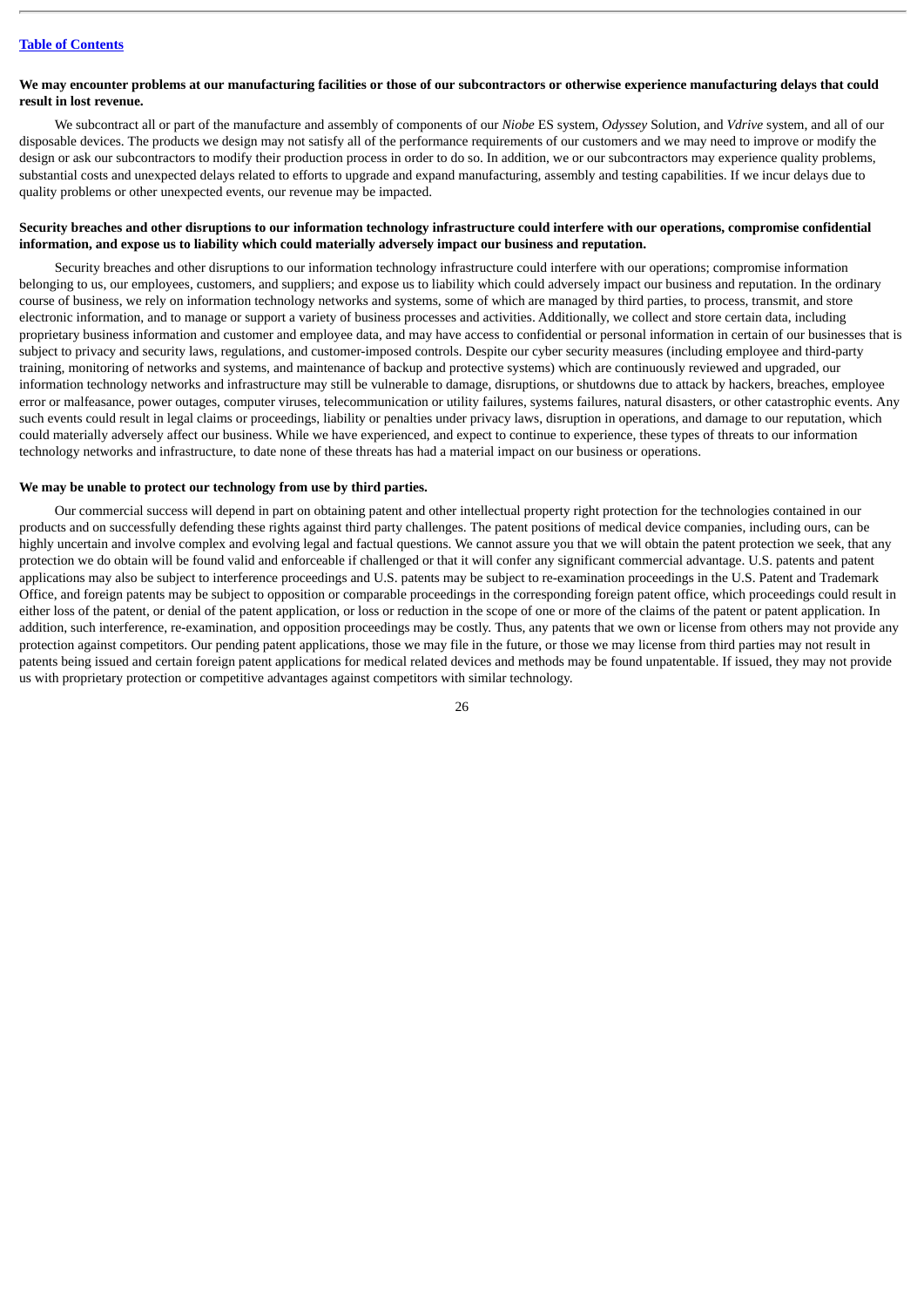Some of our technology was developed in conjunction with third parties, and thus there is a risk that a third party may claim rights in our intellectual property. Outside the U.S., we rely on third-party payment services for the payment of foreign patent annuities and other fees. Non-payment or delay in payment of such fees, whether intentional or unintentional, may result in loss of patents or patent rights important to our business. Many countries, including certain countries in Europe, have compulsory licensing laws under which a patent owner may be compelled to grant licenses to third parties (for example, the patent owner has failed to "work" the invention in that country, or the third party has patented improvements). In addition, many countries limit the enforceability of patents against government agencies or government contractors. In these countries, the patent owner may have limited remedies, which could materially diminish the value of the patent. We also cannot assure you that we will be able to develop additional patentable technologies. If we fail to obtain adequate patent protection for our technology, or if any protection we obtain becomes limited or invalidated, others may be able to make and sell competing products, impairing our competitive position.

Our trade secrets, nondisclosure agreements and other contractual provisions to protect unpatented technology provide only limited and possibly inadequate protection of our rights. As a result, third parties may be able to use our unpatented technology, and our ability to compete in the market would be reduced. In addition, employees, consultants and others who participate in developing our products or in commercial relationships with us may breach their agreements with us regarding our intellectual property, and we may not have adequate remedies for the breach.

Our competitors may independently develop similar or alternative technologies or products that are equal or superior to our technology and products without infringing any of our patent or other intellectual property rights, or may design around our proprietary technologies. Our competitors may acquire similar or even the same technology components that are utilized in our current offering eroding some differentiation in the marketplace. In addition, the laws of some foreign countries do not protect intellectual property rights to the same extent, as do the laws of the U.S., particularly in the field of medical products and procedures.

#### **Third parties may assert that we are infringing their intellectual property rights.**

Successfully commercializing our products will depend in part on not infringing patents held by third parties. It is possible that one or more of our products, including those that we have developed in conjunction with third parties, infringes existing patents. We may also be liable for patent infringement by third parties whose products we use or combine with our own and for which we have no right to indemnification. In addition, because patent applications are maintained under conditions of confidentiality and can take many years to issue, there may be applications now pending of which we are unaware and which may later result in issued patents that our products infringe. Determining whether a product infringes a patent involves complex legal and factual issues and may not become clear until finally determined by a court in litigation. Our competitors may assert that our products infringe patents held by them. Moreover, as the number of competitors in our market grows the possibility of a patent infringement claim against us increases. If we were not successful in obtaining a license or redesigning our products, we could be subject to litigation. If we lose in this kind of litigation, a court could require us to pay substantial damages or prohibit us from using technologies essential to our products covered by third-party patents. An inability to use technologies essential to our products would have a material adverse effect on our financial condition, results of operations and cash flow and could undermine our ability to continue operating as a going concern.

#### **Expensive intellectual property litigation is frequent in the medical device industry.**

Infringement actions, validity challenges and other intellectual property claims and proceedings, whether with or without merit, can be expensive and timeconsuming and would divert management's attention from our business. We have incurred, and expect to continue to incur, substantial costs in obtaining patents and may have to incur substantial costs defending our proprietary rights. Incurring such costs could have a material adverse effect on our financial condition, results of operations and cash flow.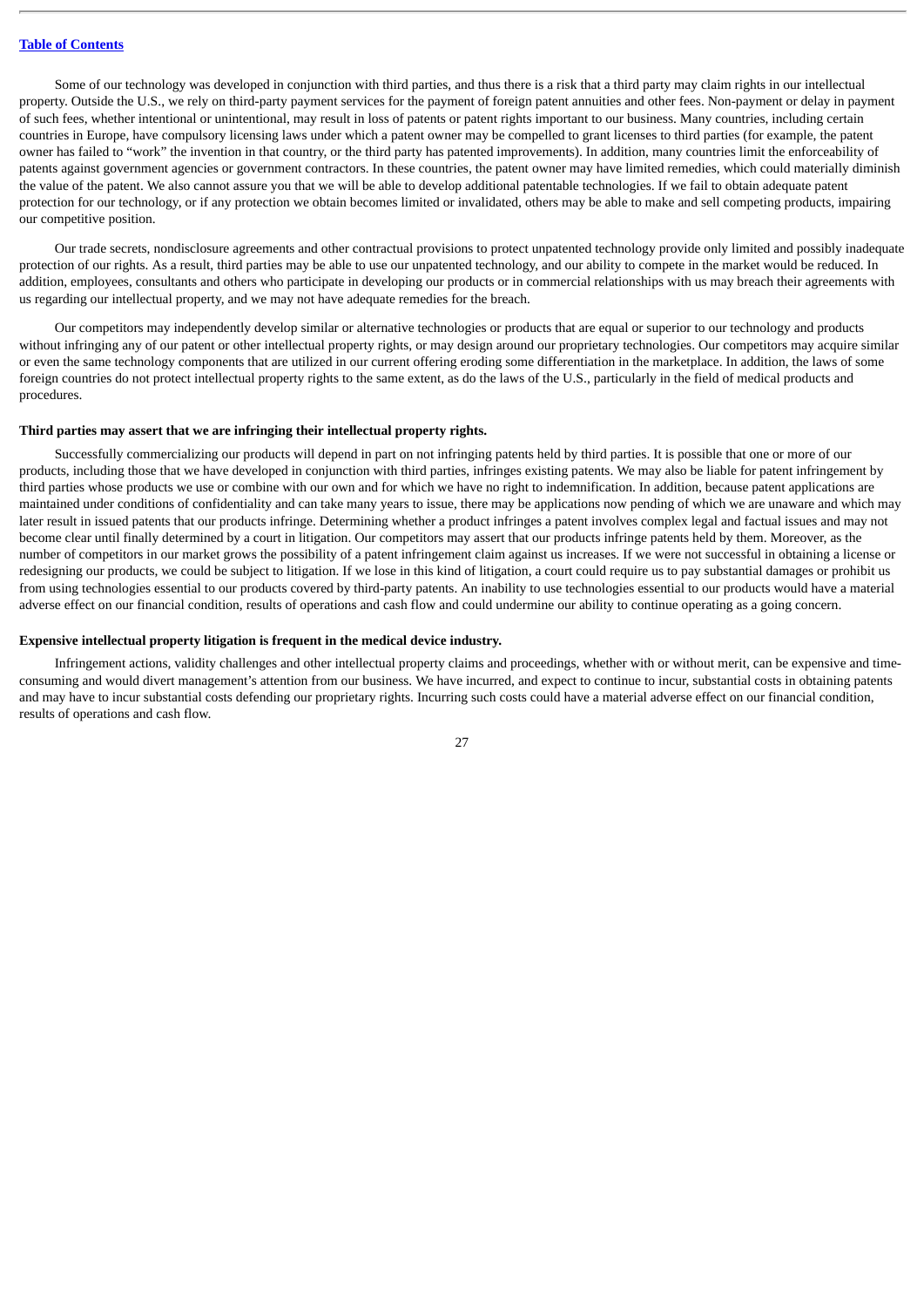#### **We may not be able to maintain all the licenses or rights from third parties necessary for the development, manufacture, or marketing of new and existing products.**

As we develop additional products and improve or maintain existing products, we may find it advisable or necessary to seek licenses or otherwise make payments in exchange for rights from third parties who hold patents covering certain technology. If we cannot obtain or maintain the desired licenses or rights for any of our products, we could be forced to try to design around those patents at additional cost or abandon the product altogether, which could adversely affect revenue and results of operations. If we have to abandon a product, our ability to develop and grow our business in new directions and markets would be adversely affected. If we do not maintain licenses or exclusivity with suppliers of certain components of our *Odyssey* Solution, competitors may enter the market, negatively impacting our ability to develop and commercialize the *Odyssey* Solution.

#### **Our products and related technologies can be applied in different medical applications, and we may fail to focus on the most profitable areas.**

The *Niobe* system is designed to have the potential for expanded applications beyond electrophysiology and interventional cardiology, including congestive heart failure, structural heart repair, interventional neurosurgery, interventional neuroradiology, peripheral vascular, pulmonology, urology, gynecology and gastrointestinal medicine. We continue to develop the *Odyssey* Solution and *Vdrive* system for interventional labs that have a *Niobe* system installed as well as those standard interventional labs that do not have a *Niobe* system installed. However, we have limited financial and managerial resources and therefore may be required to focus on products in selected industries and sites and to forego efforts with regard to other products and industries. Our decisions may not produce viable commercial products and may divert our resources from more profitable market opportunities. Moreover, we may devote resources to developing products in these additional areas but may be unable to justify the value proposition or otherwise develop a commercial market for products we develop in these areas, if any. In that case, the return on investment in these additional areas may be limited, which could negatively affect our results of operations.

#### **We may be subject to damages resulting from claims that our employees or we have wrongfully used or disclosed alleged trade secrets of their former employers.**

Many of our employees were previously employed at hospitals, universities or other medical device companies, including our competitors or potential competitors. We could in the future be subject to claims that these employees or we have used or disclosed trade secrets or other proprietary information of their former employers. Litigation may be necessary to defend against these claims. If we fail in defending such claims, in addition to paying monetary damages, we may lose valuable intellectual property rights or personnel. Even if we are successful in defending against these claims, litigation could result in substantial costs and be a distraction to management. Incurring such costs could have a material adverse effect on our financial condition, results of operations and cash flow.

#### **If we or the parties in our strategic alliances fail to obtain or maintain necessary FDA clearances or approvals for our medical device products, or if such clearances or approvals are delayed, we will be unable to continue to commercially distribute and market our products.**

Our products are medical devices that are subject to extensive regulation in the U.S. and in foreign countries where we do business. Each medical device that we wish to market in the U.S. must be designated as exempt from premarket approval or notification, or first receive either a 510(k) clearance, de novo approval, or a pre-market approval, or PMA, from the U.S. FDA pursuant to the Federal Food, Drug, and Cosmetic Act, or FD&C Act. The FDA's 510(k) clearance process usually takes from four to 12 months, but it can take longer. The process of obtaining PMA approval is much more costly, lengthy, and uncertain, generally taking from one to three years or even longer. Although we have 510(k) clearance for many of our products, including disposable interventional devices, and we are able to market these products commercially in the U.S., our business model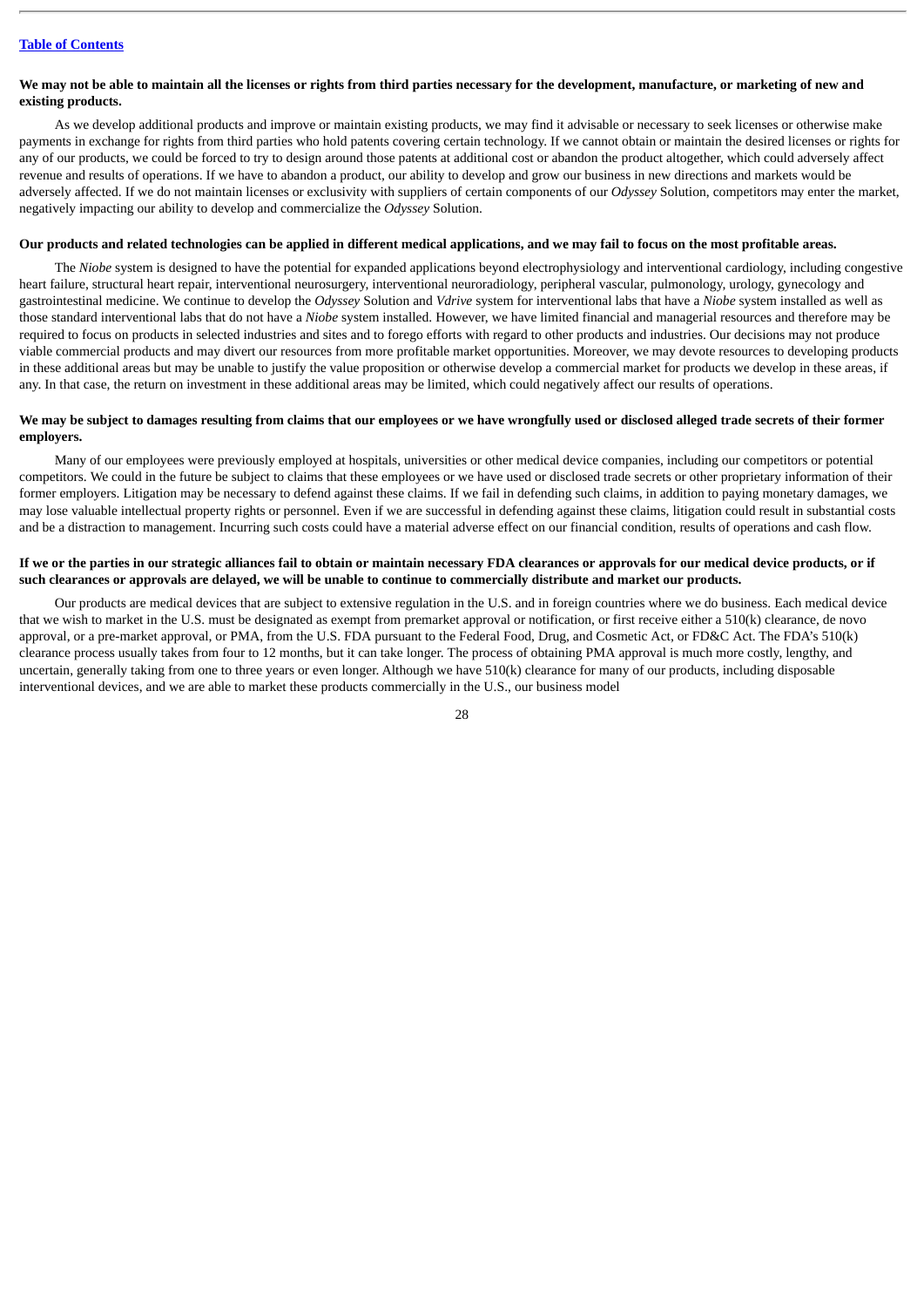relies significantly on revenue from new disposable interventional devices, some of which may not achieve FDA clearance or approval. We cannot assure you that any of our devices will not be required to undergo the lengthier and more burdensome PMA process. We cannot commercially market any disposable interventional devices in the U.S. until the necessary clearances or approvals from the FDA have been received. In addition, we are working with third parties to co-develop disposable products. In some cases, these companies are responsible for obtaining appropriate regulatory clearance or approval to market these disposable devices. If these clearances or approvals are not received or are substantially delayed or if we are not able to offer a sufficient array of approved disposable interventional devices, we may not be able to successfully market our system to as many institutions as we currently expect, which could have a material adverse impact on our financial condition, results of operations and cash flow.

Furthermore, obtaining 510(k) clearances, de novo approvals, PMAs or PMA supplement approvals, from the FDA could result in unexpected and significant costs for us and consume management's time and other resources. The FDA could ask us to supplement our submissions, collect non-clinical data, conduct clinical trials or engage in other time-consuming actions, or it could simply deny our applications. In addition, even if we obtain a 510(k) clearance, de novo approvals, or PMA or PMA supplement approval, the clearance or approval could be revoked or other restrictions imposed if post-market data demonstrates safety issues or lack of effectiveness. We cannot predict with certainty how, or when, the FDA will act on our marketing applications. If we are unable to obtain the necessary regulatory approvals, our financial condition and cash flow may be adversely affected. Also, a failure to obtain approvals may limit our ability to grow domestically and internationally.

#### **If our strategic alliances elect not to or we fail to obtain regulatory approvals in other countries for products under development, we will not be able to commercialize these products in those countries.**

In order to market our products outside of the U.S., we and our strategic alliances or distributors must establish and comply with numerous and varying regulatory requirements of other countries regarding safety and efficacy. Approval procedures vary among countries and can involve additional product testing and additional administrative review periods. The time required to obtain approval in other countries might differ from that required to obtain FDA approval. The regulatory approval process in other countries may include all of the risks detailed above regarding FDA approval in the U.S. Regulatory approval in one country does not ensure regulatory approval in another, but a failure or delay in obtaining regulatory approval in one country may negatively impact the regulatory process in others. Failure to obtain regulatory approval in other countries or any delay or setback in obtaining such approval could have the same adverse effects described above regarding FDA approval in the U.S. In addition, we are relying on our strategic alliances in some instances to assist us in this regulatory approval process in countries outside the U.S. and Europe, for example, in Japan.

#### **We may fail to comply with continuing regulatory requirements of the FDA and other authorities and become subject to enforcement action, which may include substantial penalties.**

Even after product clearance or approval, we must comply with continuing regulation by the FDA and other authorities, including the FDA's Quality System Regulation, or QSR, requirements, labeling and promotional requirements and medical device adverse event and other reporting requirements. Any failure to comply with continuing regulation by the FDA or other authorities could result in enforcement action that may include suspension or withdrawal of regulatory approvals, recalling products, ceasing product manufacture and/or marketing, seizure and detention of products, paying significant fines and penalties, criminal prosecution and similar actions that could limit product sales, delay product shipment and harm our profitability. Congress could amend the FD&C Act, and the FDA could modify its regulations promulgated under this law or its policies in a way to make ongoing regulatory compliance more burdensome and difficult.

Additionally, any modification to an FDA 510(k) cleared or de novo-approved device that could significantly affect its safety or effectiveness, or that would constitute a major change in its intended use, requires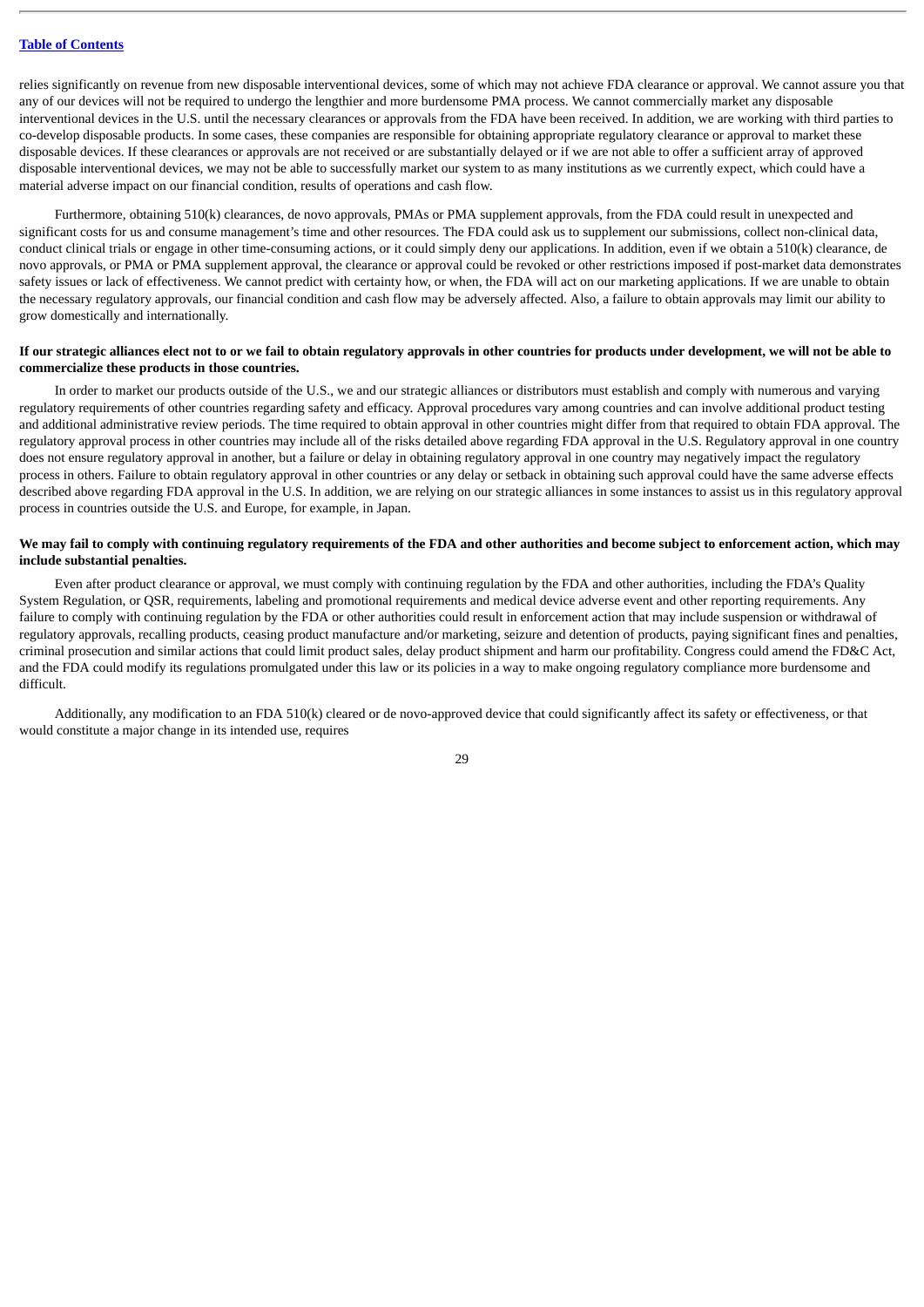a new 510(k) clearance. Modifications to a PMA approved device or its labeling may require either a new PMA or PMA supplement approval, which could be a costly and lengthy process. In addition, if we are unable to obtain approval for key applications, we may face product market adoption barriers that we cannot overcome. In the future, we may modify our products after they have received clearance or approval, and we may determine that new clearance or approval is unnecessary. We cannot assure you that the FDA would agree with any of our decisions not to seek new clearance or approval. If the FDA requires us to seek clearance or approval for any modification that we determined to not require clearance or approval in the first instance, we could be subject to enforcement sanctions and we also may be required to cease marketing or recall the modified product until we obtain FDA clearance or approval which could also limit product sales, delay product shipment and harm our profitability.

In many foreign countries in which we market our products, we are subject to regulations affecting, among other things, product standards, packaging requirements, labeling requirements, import restrictions, tariff regulations, duties and tax requirements. Many of these regulations are similar to those of the FDA or other U.S. regulations. In addition, in many countries the national health or social security organizations require our products to be qualified before procedures performed using our products become eligible for reimbursement. Failure to receive or delays in the receipt of, relevant foreign qualifications could have a material adverse effect on our business, financial condition and results of operations. Due to the movement toward harmonization of standards in the European Union, we expect a changing regulatory environment in Europe characterized by a shift from a country-by-country regulatory system to a European Union-wide single regulatory system. We cannot predict the timing of this harmonization and its effect on us. Adapting our business to changing regulatory systems could have a material adverse effect on our business, financial condition, and results of operations. If we fail to comply with applicable foreign regulatory requirements, we may be subject to fines, suspension, or withdrawal of regulatory approvals, product recalls, seizure of products, operating restrictions and criminal prosecution.

In addition, we are subject to the U.S. Foreign Corrupt Practices Act, anti-bribery, antitrust and anti-competition laws, and similar laws in foreign countries. Any violation of these laws by our distributors or agents or by us could create a substantial liability for us and also cause a loss of reputation in the market. From time to time, we may face audits or investigations by one or more government agencies, compliance with which could be costly and time-consuming, and could divert our management and key personnel from our business operations. An adverse outcome under any such investigation or audit could subject us to fines or other penalties, which could adversely affect our business and financial results.

#### **Our suppliers, subcontractors, or we may fail to comply with the FDA quality system regulation or other quality standards.**

Our manufacturing processes must comply with the FDA's QSR, which covers the methods and documentation of the design, testing, production, control, quality assurance, labeling, packaging and shipping of our products. The FDA enforces the QSR through inspections. We cannot assure you that we or our suppliers or subcontractors would pass such an inspection. If we or our suppliers or subcontractors fail to comply with the FDA regulation or EN ISO 13485:2003 standards, we or they may be required to cease all or part of our operations for some period of time until we or they can demonstrate that appropriate steps have been taken to comply with such standards or face other enforcement action, such as a public warning letter, untitled letter, fines, injunctions, civil penalties, seizures, operating restrictions, partial suspension or total shutdown of production, refusing requests for 510(k) clearance, de novo petitions, or PMA approval of new products, withdrawing 510(k) clearance, de novo approvals, or PMA approvals already granted, and/or criminal prosecution. Furthermore, the European Union recently adopted new EN ISO 13485:2016 standards, with which we must comply no later than April 2019. We cannot assure you that we will be able to timely comply with EN ISO 13485:2016 standards. We cannot be certain that our facilities or those of our suppliers or subcontractors will comply with the FDA, EN ISO 13485:2003, or when applicable, EN ISO 13485:2016 standards in future audits by regulatory authorities. Failure to pass such an inspection could force a shutdown of manufacturing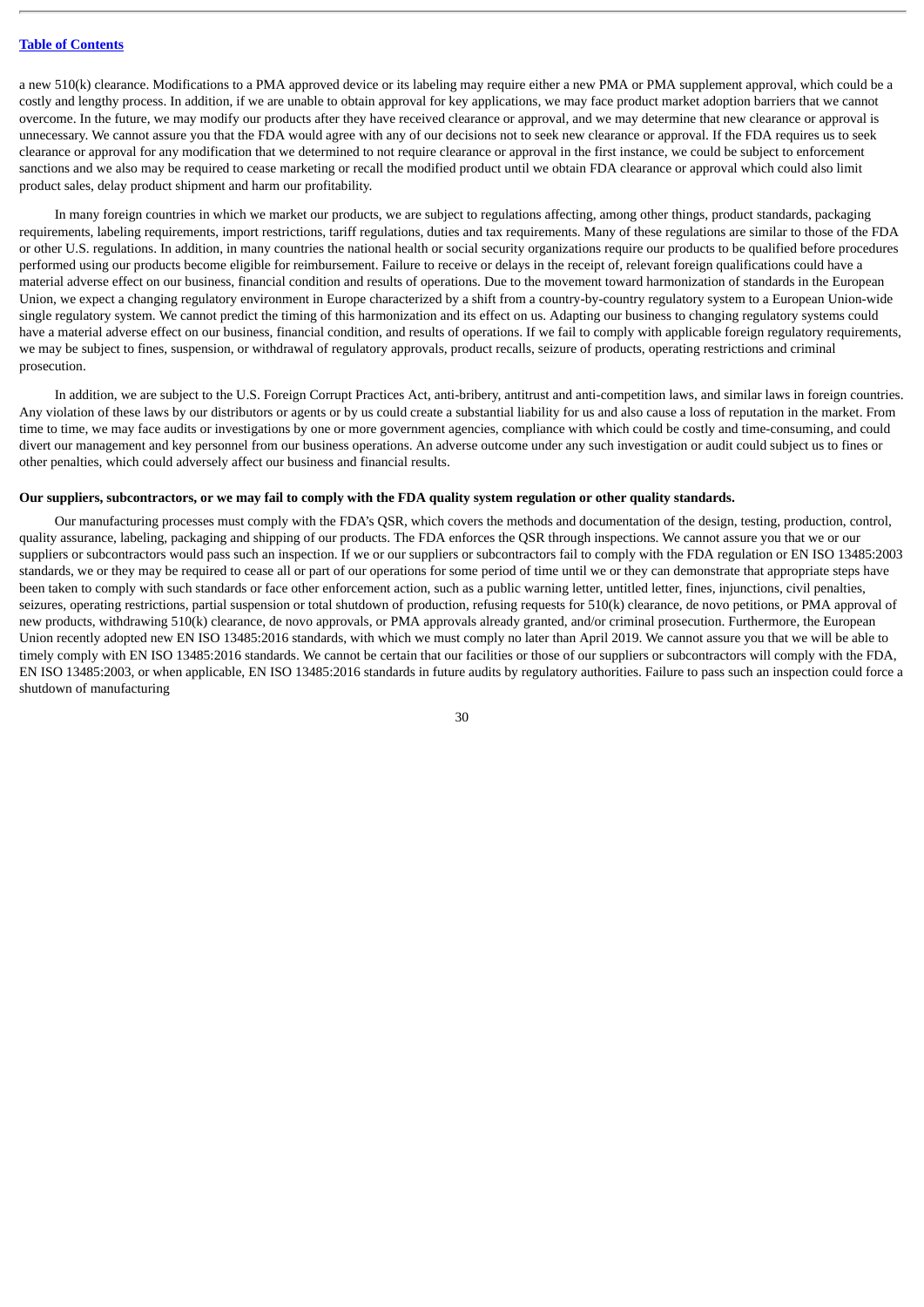operations, a recall of our products or the imposition of other enforcement sanctions, which would significantly harm our revenue and profitability. Further, we cannot assure you that our key component suppliers are or will continue to be in compliance with applicable regulatory requirements and quality standards and will not encounter any manufacturing difficulties. Any failure to comply with the FDA's QSR, EN ISO 13485:2003 or when applicable, EN ISO 13485:2016 by us or our suppliers could significantly harm our available inventory and product sales. Further, any failure to comply with FDA's QSR by us or our suppliers could result in FDA refusing requests for and/or delays in 510(k) clearance, de novo approval, or PMA approval of new products.

#### **Software errors or other defects may be discovered in our products.**

Our products incorporate many components, including sophisticated computer software. Complex software frequently contains errors, especially when first introduced. Because our products are designed to be used to perform complex interventional procedures, we expect that physicians and hospitals will have an increased sensitivity to the potential for software defects. We cannot assure you that our software or other components will not experience errors or performance problems in the future. If we experience software errors or performance problems, we would likely also experience:

- loss of revenue:
- delay in market acceptance of our products;
- damage to our reputation;
- additional regulatory filings;
- product recalls;
- increased service or warranty costs; and/or
- product liability claims relating to the software defects.

#### **If we fail to comply with health care regulations, we could face substantial penalties and our business, operations and financial condition could be adversely affected.**

While we do not control referrals of health care services or bill directly to Medicare, Medicaid or other third-party payors, many health care laws and regulations apply to our business. We are subject to health care fraud and patient privacy regulation by the federal government, the states in which we conduct our business, and internationally. The regulations that may affect our ability to operate include:

- the federal healthcare program Anti-Kickback Statute, which prohibits, among other things, persons from soliciting, receiving or providing remuneration, directly or indirectly, to induce either the referral of an individual, for an item or service or the purchasing or ordering of a good or service, for which payment may be made under federal health care programs such as the Medicare and Medicaid programs;
- federal false claims laws which prohibit, among other things, individuals or entities from knowingly presenting, or causing to be presented, claims for payment from Medicare, Medicaid, or other third-party payors that are false or fraudulent, and which may apply to entities like us if we provide coding and billing advice to customers;
- the federal Health Insurance Portability and Accountability Act of 1996, or HIPAA, which prohibits executing a scheme to defraud any health care benefit program or making false statements relating to health care matters and which also imposes certain requirements relating to the privacy, security and transmission of individually identifiable health information; and the applicable Privacy and Security Standards of HITECH, the Health Information Technology for Economic and Clinical Health Act, which is Title XIII of the American Recovery and Reinvestment Act;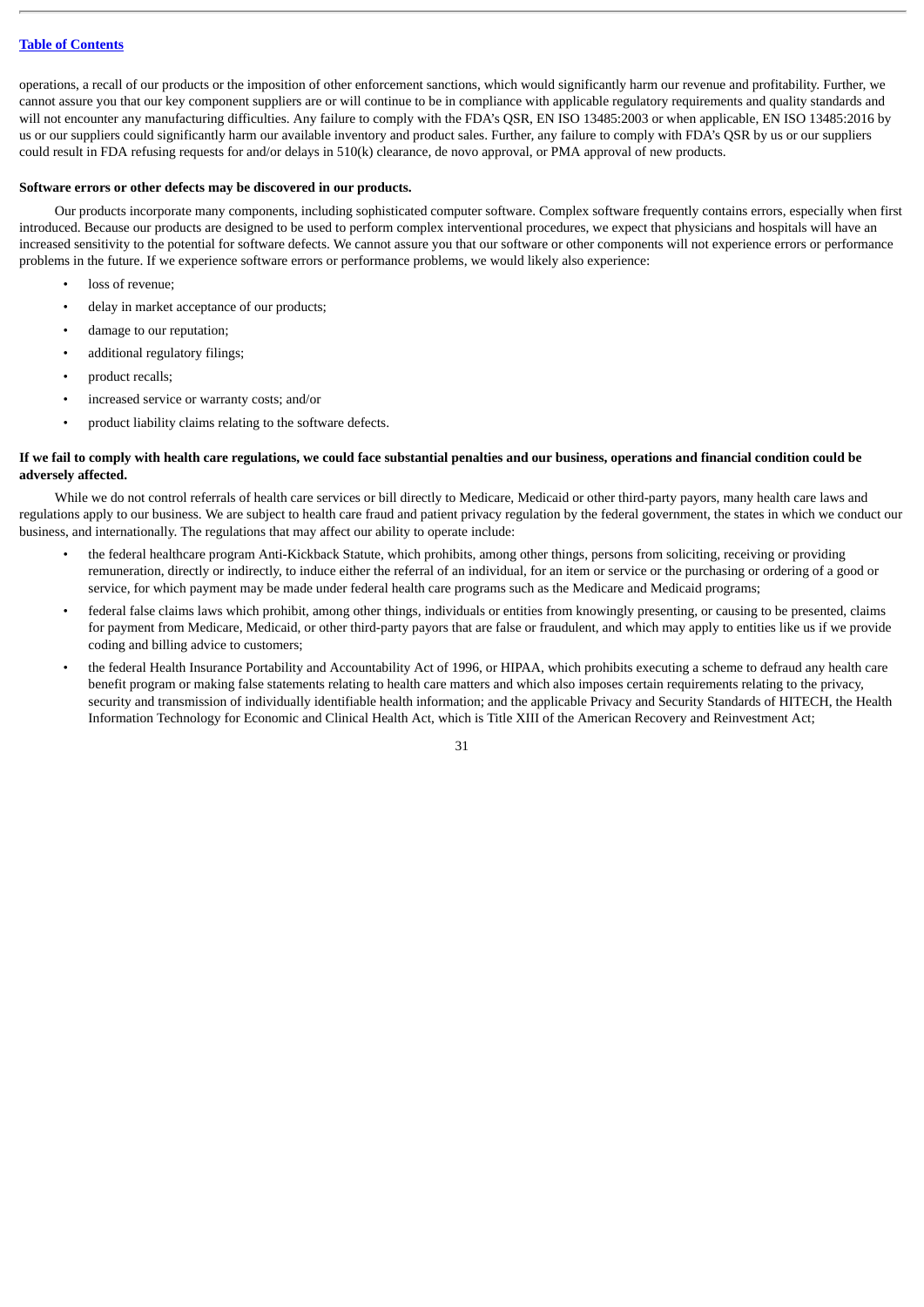- state law equivalents of each of the above federal laws, such as anti-kickback and false claims laws which may apply to items or services reimbursed by any third-party payor, including commercial insurers, and state laws governing the privacy of health information in certain circumstances, many of which differ from each other in significant ways and often are not preempted by HIPAA, thus complicating compliance efforts;
- federal self-referral laws, such as the Stark Anti-Referral Law, which prohibits a physician from making a referral to a provider of certain health services with which the physician or the physician's family member has a financial interest;
- federal and state Sunshine laws, which require manufacturers of certain medical devices to collect and report information on payments or transfers of value to physicians and teaching hospitals, as well as investment interests held by physicians and their immediate family members; and
- regulations pertaining to receipt of CE mark for our products marketed outside of the United States and submission to periodic regulatory audits in order to maintain these regulatory approvals.

If our operations are found to be in violation of any of the laws described above or any other governmental laws or regulations that apply to us, we may be subject to penalties, including civil and criminal penalties, damages, fines, loss of reimbursement for our products under federal or state government health programs such as Medicare and Medicaid and the curtailment or restructuring of our operations. Any penalties, damages, fines, curtailment, or restructuring of our operations could adversely affect our ability to operate our business and our financial results. The risk of our being found in violation of these laws is increased by the fact that many of them have not been fully interpreted by the regulatory authorities or the courts, and their provisions are open to a variety of interpretations. Any action against us for violation of these laws, even if we successfully defend against it, could cause us to incur significant legal expense and divert our management's attention from the operation of our business. Moreover, to achieve compliance with applicable federal and state privacy, security, and electronic transaction laws, we may be required to modify our operations with respect to the handling of patient information. Implementing these modifications may prove costly. At this time, we are not able to determine the full consequences to us, including the total cost of compliance, of these various federal and state laws.

#### **Healthcare policy changes, including legislation enacted in 2010 as well as the potential repeal or amendment of such legislation, may have a material adverse effect on us.**

In response to perceived increases in health care costs in recent years, there have been and continues to be proposals by the Obama administration, members of Congress, state governments, regulators and third-party payors to control these costs and, more generally, to reform the U.S. healthcare system.

In March 2010, the President signed into law the Patient Protection and Affordable Care Act (PPACA). Among other things, the law imposes a tax on medical device manufacturers and producers equal to 2.3% of the sales price for all sales beginning January 1, 2013. This excise tax applies to the majority of our products sold within the United States. Although a two-year moratorium on the excise tax has been enacted for 2016 and 2017, the tax is currently scheduled to resume collection on January 1, 2018. We expect that the PPACA could have a material adverse effect on our industry generally and our ability to successfully commercialize our products or could limit or eliminate our spending on certain development projects.

On August 2, 2011, the President signed into law the Budget Control Act of 2011, which created the Joint Select Committee on Deficit Reduction to recommend proposals in spending reductions to Congress. The Joint Select Committee was charged with identifying a reduction of at least \$1.2 trillion for the years 2013 through 2021. The Committee did not achieve this target by the imposed deadline, triggering the legislation's automatic reduction to several government programs. Included in the automatic reduction are aggregate reductions to Medicare payments to providers of up to 2% per fiscal year, starting in 2013.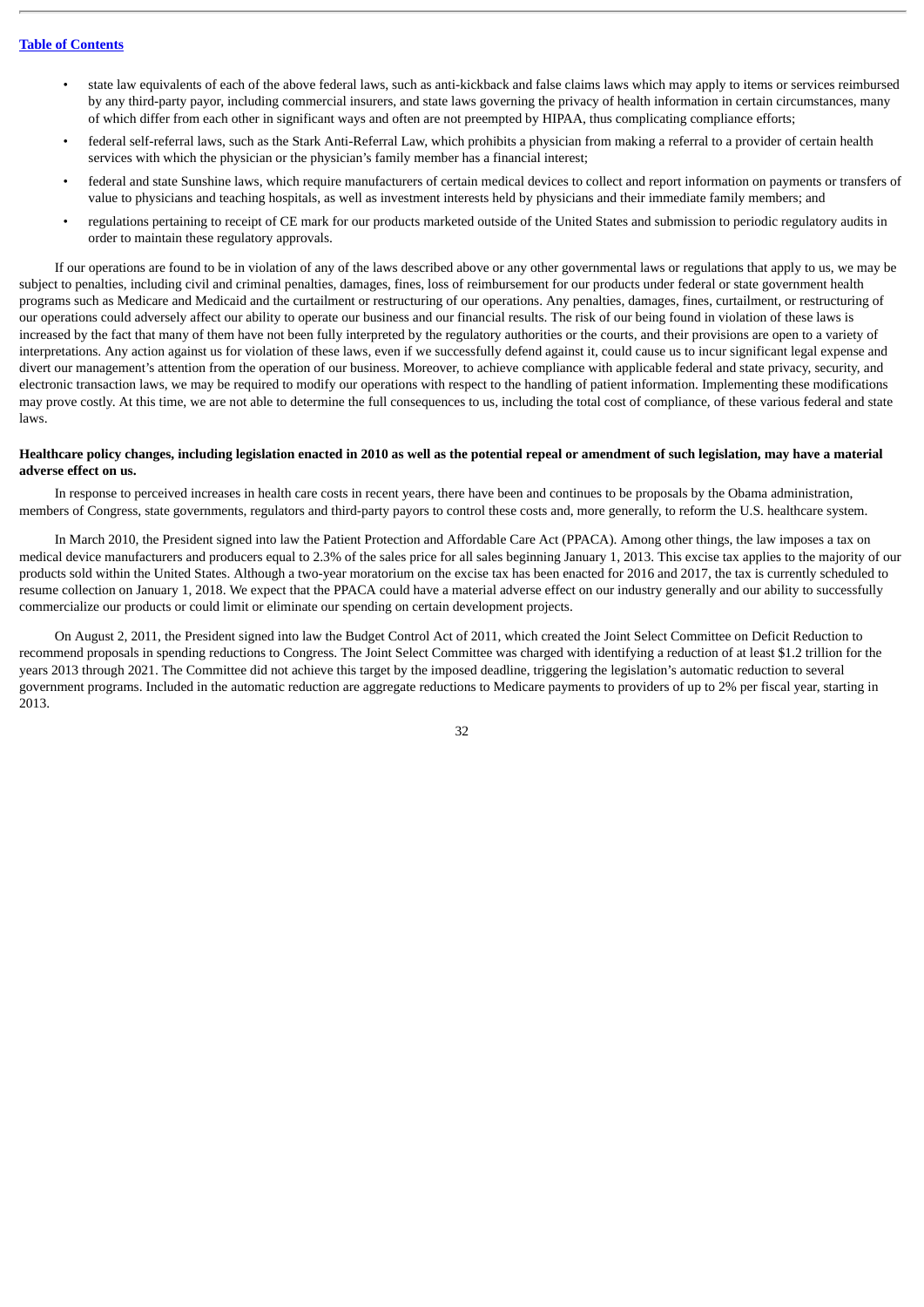Changes to, or repeal of, the PPACA, which the new administration and certain members of Congress have affirmatively indicated that they will pursue, could materially and adversely affect our business and financial position, and results of operations. Even if the PPACA is not amended or repealed, the new administration could propose changes impacting implementation of the PPACA, which could materially and adversely affect our financial position or operations. However, we cannot currently predict the content, timing or impact that any such future legislation will have on our business.

#### **The application of state certificate of need regulations and compliance by our customers with federal and state licensing or other international requirements could substantially limit our ability to sell our products and grow our business.**

Some states require health care providers to obtain a certificate of need or similar regulatory approval prior to the acquisition of high-cost capital items such as our *Niobe* ES system, *Odyssey* Solution, or *Vdrive* system. In many cases, a limited number of these certificates are available. As a result of this limited availability, hospitals and other health care providers may be unable to obtain a certificate of need for the purchase of our systems. Further, our sales and installation cycle for the *Niobe* ES system is typically longer in certificate of need states due to the time it takes our customers to obtain the required approvals. In addition, our customers must meet various federal and state regulatory and/or accreditation requirements in order to receive payments from governmentsponsored health care programs such as Medicare and Medicaid, receive full reimbursement from third party payors, and maintain their customers. Our international customers may be required to meet similar or other requirements. Any lapse by our customers in maintaining appropriate licensure, certification or accreditation, or the failure of our customers to satisfy the other necessary requirements under government-sponsored health care programs or other requirements could cause our sales to decline.

#### **Hospitals or physicians may be unable to obtain reimbursement from third-party payors for procedures using the** *Niobe* **or** *Vdrive* **systems, or reimbursement for procedures may be insufficient to recoup the costs of purchasing our products.**

We expect that U.S. hospitals will continue to bill various third-party payors, such as Medicare, Medicaid and other government programs and private insurance plans, for procedures performed with our products, including the costs of the disposable interventional devices used in these procedures. If in the future our disposable interventional devices do not fall within U.S. reimbursement categories and our procedures are not reimbursed, or if the reimbursement is insufficient to cover the costs of purchasing our system and related disposable interventional devices, the adoption of our systems and products would be significantly slowed or halted, and we may be unable to generate sufficient sales to support our business. Our success in international markets also depends upon the eligibility of our products for reimbursement through government-sponsored health care payment systems and third-party payors. In both the U.S. and foreign markets, health care cost-containment efforts are prevalent and are expected to continue. These efforts could reduce levels of reimbursement available for procedures involving our products and, therefore, reduce overall demand for our products as well. A failure to generate sufficient sales could have a material adverse impact on our financial condition, results of operations and cash flow.

#### **Our growth may place a significant strain on our resources, and if we fail to manage our growth, our ability to develop, market, and sell our products will be harmed.**

Our business plan contemplates a period of substantial growth and business activity. This growth and activity will likely result in new and increased responsibilities for management personnel and place significant strain upon our operating and financial systems and resources. To accommodate our growth and compete effectively, we will be required to improve our information systems, create additional procedures and controls and expand, train, motivate and manage our work force. We cannot be certain that our personnel, systems, procedures, and controls will be adequate to support our future operations. Any failure to effectively manage our growth could impede our ability to successfully develop market and sell our products.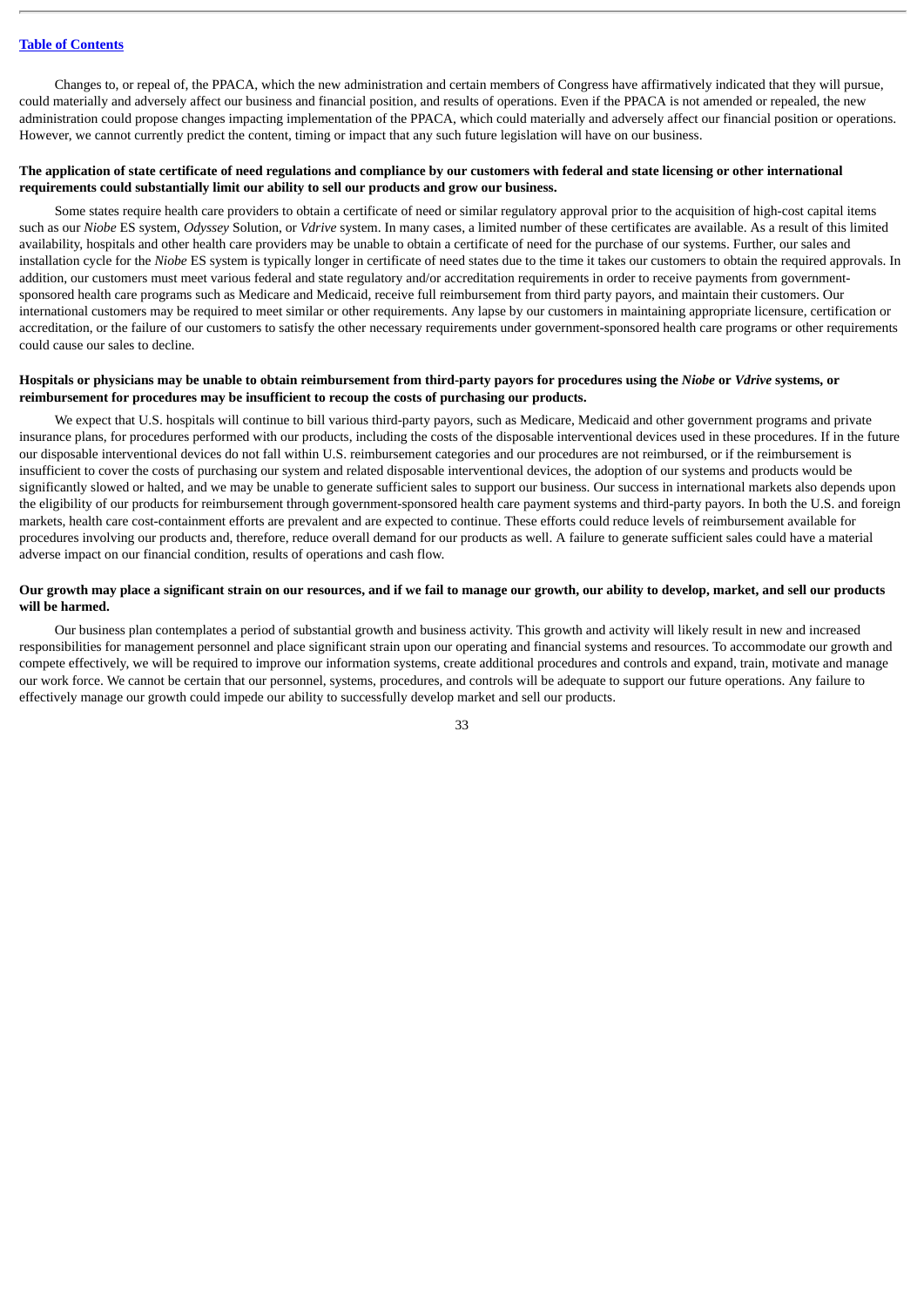#### **We face currency and other risks associated with international operations.**

We intend to continue to devote significant efforts to marketing our systems and products outside of the U.S. This strategy will expose us to numerous risks associated with international operations, which could adversely affect our results of operations and financial condition, including the following:

- currency fluctuations that could impact the demand for our products or result in currency exchange losses;
- export restrictions, tariff and trade regulations and foreign tax laws;
- customs duties, export quotas or other trade restrictions;
- economic and political instability; and
- shipping delays.

In addition, contracts may be difficult to enforce and receivables difficult to collect through a foreign country's legal system.

#### **We are limited by our inability to use a short form registration statement on Form S-3, which may affect our ability to access the capital markets, if needed.**

A Registration Statement on Form S-3 permits an eligible issuer to incorporate by reference its past and future filings and reports made under the Securities Exchange Act of 1934, as amended, or the Exchange Act. In addition, Form S-3 enables eligible issuers to conduct primary offerings "off the shelf" under Rule 415 of the Securities Act of 1933, as amended, or the Securities Act. The shelf registration process under Form S-3 combined with the ability to incorporate information on a forward basis, allows issuers to avoid additional delays and interruptions in the offering process and to access the capital markets in a more expeditious and efficient manner than raising capital in a standard offering on Form S-1.

To be eligible to use Form S-3 for a registered offering of our securities to investors, either (1) the aggregate market value of our common stock held by non-affiliates would have to exceed \$75 million or (2) our common stock would have to be listed and registered on a national securities exchange. Currently, we do not meet either of those eligibility requirements and are therefore precluded from using a Form S-3 in connection with a registered offering of our securities to investors.

Due to our present inability to use Form S-3, if we wanted to conduct a registered offering of securities to investors, we will be required to use long form registration and may experience delays. In addition, our ability to undertake certain types of financing transactions may be limited or unavailable to us without the ability to use Form S-3. Furthermore, because of the delay associated with long form registration and the limitations on the financing transactions we may undertake, the terms of any financing transaction we are able to conduct may not be advantageous to us or may cause us not to obtain capital in a timely fashion to execute our business strategies and continue to operate as a going concern.

#### **Risks Related To Our Common Stock**

#### **Our principal stockholders continue to own a large percentage of our voting stock, and they have the ability to substantially influence matters requiring stockholder approval.**

Certain of our directors and individuals or entities affiliated with them as well as other principal stockholders beneficially own or control a substantial percentage of the outstanding shares of our common stock. Moreover, as a result of the issuance of warrants to certain institutional investors, certain of our directors and their affiliated funds have the ability to obtain a substantial portion of our common stock. Accordingly, these stockholders acting as a group, will have substantial influence over the outcome of corporate actions requiring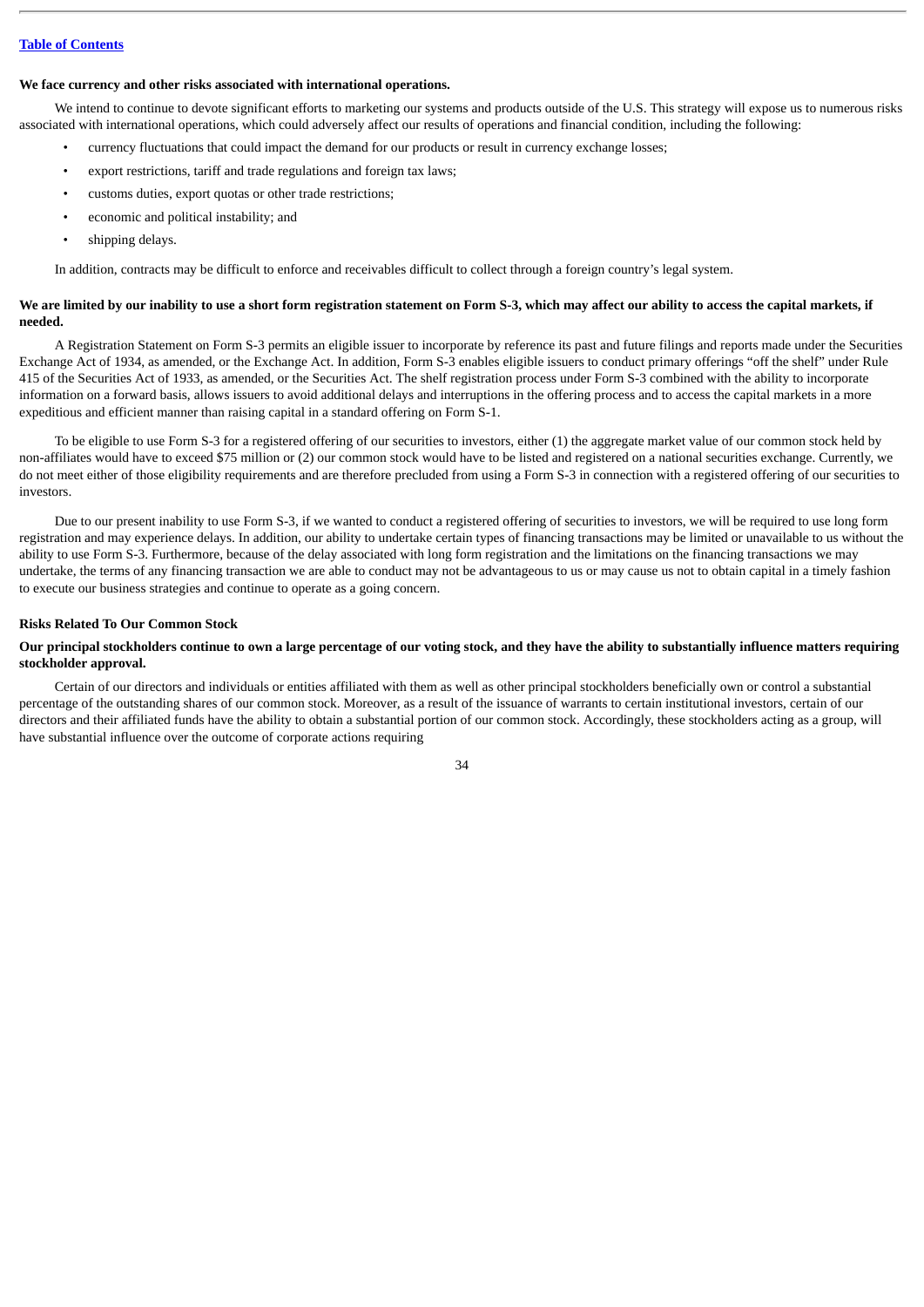stockholder approval, including the election of directors, any merger, consolidation or sale of all or substantially all of our assets or any other significant corporate transaction. These stockholders may also delay or prevent a change of control, even if such a change of control would benefit our other stockholders. This significant concentration of stock ownership may adversely affect the trading price of our common stock due to investors' perception that conflicts of interest may exist or arise.

### **Future issuances of our securities could dilute current stockholders' ownership.**

We have 37.3 million shares of our common stock issuable upon conversion of our Series A Convertible Preferred Stock and outstanding warrants to purchase 39 million shares of the Company's common stock at a weighted average exercise price of \$0.84, with prices ranging from \$0.70 to \$6.60. Shares of Series A Convertible Preferred Stock bear dividends at a rate of six percent (6.0%) per annum, which are cumulative and accrue daily from the date of issuance on the \$1,000 stated value. Such dividends will not be paid in cash, except in connection with any liquidation, dissolution or winding up of the Company or any redemption of the Series A Convertible Preferred Stock. Instead, the value of the accrued dividends is added to the liquidation preference of the Series A Convertible Preferred Stock and will increase the number of shares of common stock issuable upon conversion, which will dilute the ownership of our common stockholders.

In addition, a significant number of shares of our common stock are subject to stock options and stock appreciation rights, and we may request the ability to issue additional such securities to our employees. We may also decide to raise additional funds through public or private debt or equity financing to fund our operations. While we cannot predict the effect, if any, that future exercises of warrants or future sales of debt, our common stock, other equity securities or securities convertible into our common stock or other equity securities or the availability of any of the foregoing for future sale, will have on the market price of our common stock, it is likely that sales of substantial amounts of our common stock (including shares issued upon the exercise of warrants, stock options, stock appreciation rights or the conversion of any convertible securities outstanding now or in the future, including the Series A Convertible Preferred Shares), will dilute the ownership of our existing stockholders and that the perception that such sales could occur, will adversely affect prevailing market prices for our common stock.

Further, the Series A Convertible Preferred Shares rank senior to our common stock as to distributions and payments upon the liquidation, dissolution and winding up of the Company. No such distributions or payments upon the liquidation, dissolution and winding up of the Company may be made to holders of common stock unless and until the holders of the Series A Convertible Preferred Shares have received the stated value of \$1,000 per share plus any accrued and unpaid dividends. Until all Series A Convertible Preferred Shares have been converted or redeemed, no dividends may be paid on the common stock without the express written consent of the holders of a majority of the outstanding Series A Convertible Preferred Shares. In the event that dividends or other distributions of assets are made or paid by the Company to the holders of the common stock, the holders of Series A Convertible Preferred Shares are entitled to participate in such dividend or distribution on an as-converted basis. Any such distributions or payments upon the liquidation, dissolution or winding up of the Company may dilute the ownership interests of our existing stockholders.

### **We have never paid dividends on our capital stock, and we do not anticipate paying any cash dividends in the foreseeable future.**

We have paid no cash dividends on any of our classes of capital stock to date and we currently intend to retain our future earnings to fund the development and growth of our business. In addition, the terms of our loan agreement prohibit us from declaring dividends without the prior consent of our lender. As a result, capital appreciation, if any, of our common stock will be an investor's sole source of gain for the foreseeable future.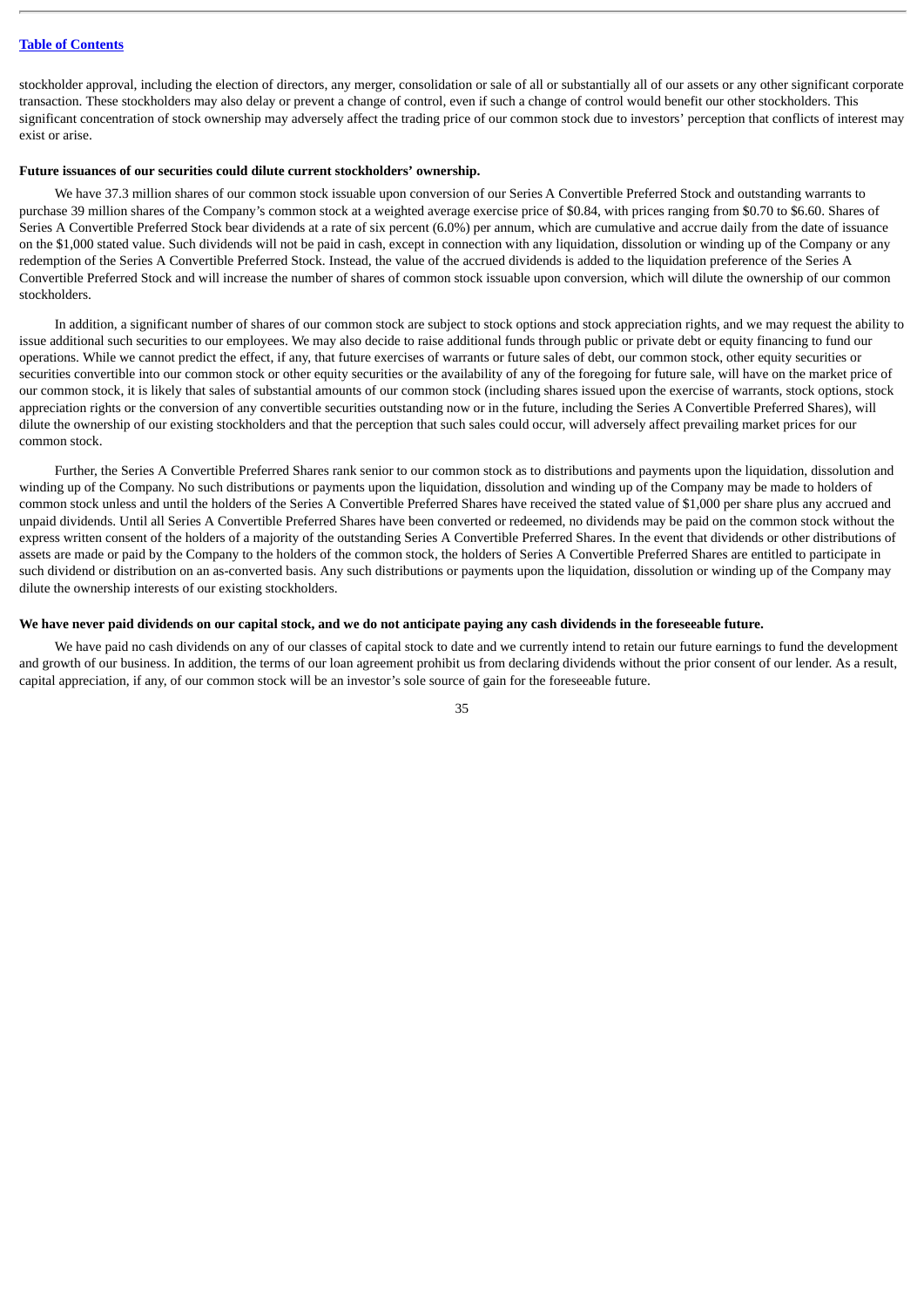### **Our certificate of incorporation and bylaws, Delaware law and one of our alliance agreements contain provisions that could discourage a takeover.**

Our certificate of incorporation and bylaws and Delaware law contain provisions that might enable our management to resist a takeover. These provisions may:

- discourage, delay or prevent a change in the control of our company or a change in our management;
- adversely affect the voting power of holders of common stock; and
- limit the price that investors might be willing to pay in the future for shares of our common stock.

In addition, our alliance agreement with Biosense Webster contains provisions that may similarly discourage a takeover and negatively affect our share price as described above.

#### **Evolving regulation of corporate governance and public disclosure may result in additional expenses and continuing uncertainty.**

Changing laws, regulations and standards relating to corporate governance and public disclosure, including the new SEC regulations such as the Dodd-Frank Wall Street Reform and Consumer Protection Act have in the past created uncertainty for public companies. We continue to evaluate and monitor developments with respect to new and proposed rules and cannot predict or estimate the amount of the additional compliance costs we may incur or the timing of such costs. These new or changed laws, regulations and standards are subject to varying interpretations, in many cases due to their lack of specificity, and as a result, their application in practice may evolve over time as new guidance is provided by courts and regulatory and governing bodies. This could result in uncertainty regarding compliance matters and higher costs necessitated by ongoing revisions to disclosure and governance practices. Maintaining appropriate standards of corporate governance and public disclosure may result in increased general and administrative expense and a diversion of management time and attention from revenue-generating activities to compliance activities. In addition, if we fail to comply with new or changed laws, regulations and standards, regulatory authorities may initiate legal proceedings against us and our business and reputation may be harmed.

### **Our future operating results may be below securities analysts' or investors' expectations, which could cause our stock price to decline.**

The revenue and income potential of our products and our business model are unproven, and we may be unable to generate significant revenue or grow at the rate expected by securities analysts or investors. In addition, our costs may be higher than we, securities analysts, or investors expect. If we fail to generate sufficient revenue or our costs are higher than we expect, our results of operations will suffer, which in turn could cause our stock price to decline. Our results of operations will depend upon numerous factors, including:

- demand for our products;
- the performance of third-party contract manufacturers and component suppliers;
- our ability to develop sales and marketing capabilities;
- the success of our alliances with Siemens, Philips and Biosense Webster and others;
- our ability to develop, introduce and market new or enhanced versions of our products on a timely basis;
- our ability to obtain regulatory clearances or approvals for our new products; and
- our ability to obtain and protect proprietary rights.

Our operating results in any particular period may not be a reliable indication of our future performance. In some future quarters, our operating results may be below the expectations of securities analysts or investors. If this occurs the price of our common stock will likely decline.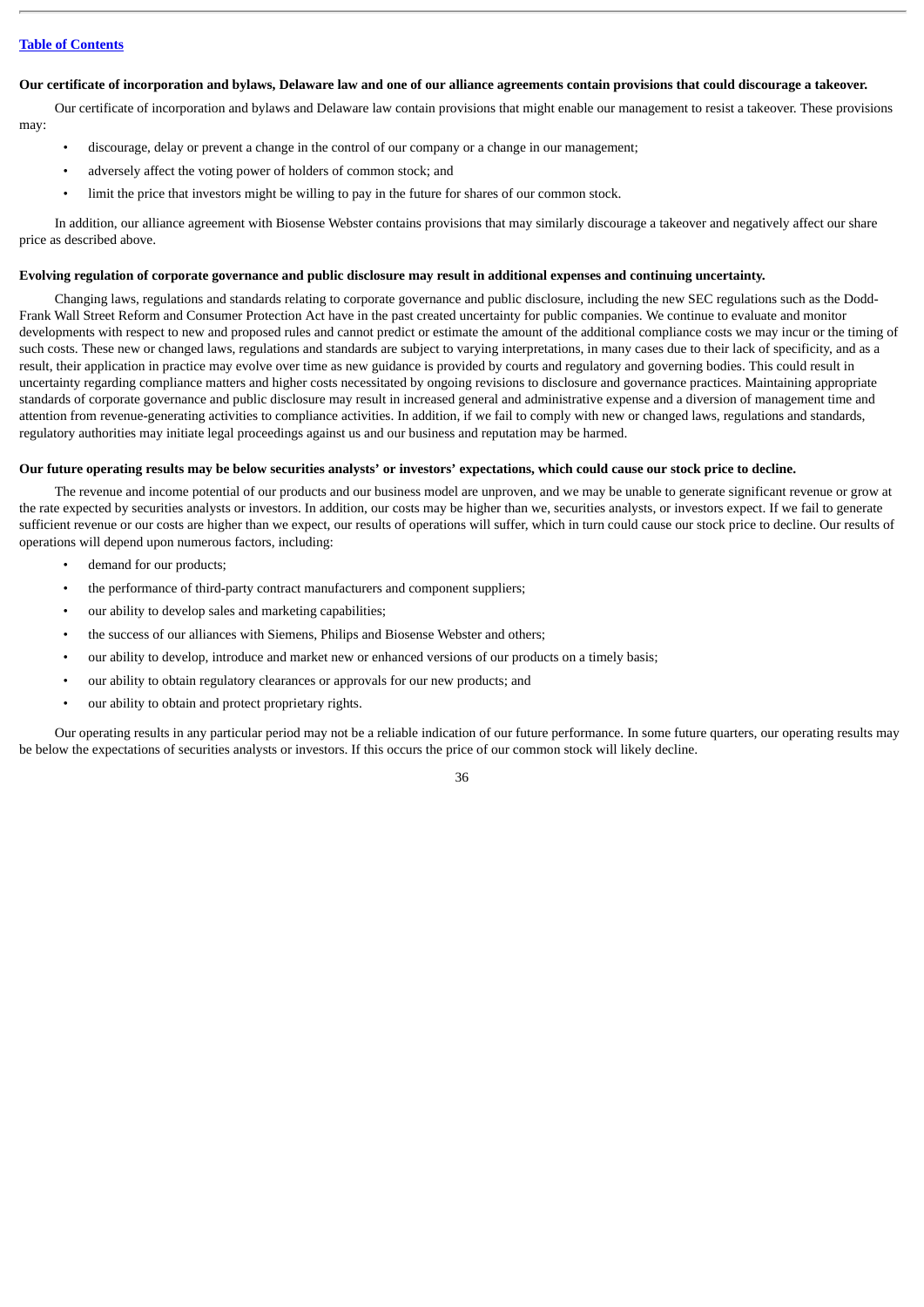Nasdaq delisted our common stock from The Nasdaq Capital Market and our common stock began trading on the OTCQX® Best Market in August **2016. Trading of our shares on the over-the-counter markets could negatively impact the liquidity of our common stock and our ability to access the capital markets and, in turn, could impair the value of your investment.**

On August 4, 2016, trading in our common stock on The Nasdaq Capital Market ("Nasdaq") was suspended as a result of a determination from Nasdaq to delist our common stock due to our failure to meet certain applicable requirements. On August 4, 2016, shares of our common stock commenced trading on the  $\mathrm{OTCQX}^{\otimes}$  Best Market under the Company's existing ticker symbol of "STXS." Trading of our shares on the over-the-counter markets could negatively impact the liquidity of our common stock and our ability to access the capital markets, which could impair the value of your investment.

The trading of our common stock on the over-the-counter market, including the  $\text{OTCQX}^{\otimes}$  Best Market, may adversely affect the market liquidity of our common stock, limit our ability to issue additional securities (including pursuant to registration statements on Form S-3) and adversely affect our ability to obtain financing for the continuation of our operations, which could harm our business or cause us to cease operations.

Furthermore, our common stock may not continue to trade on the OTCQX® Best Market in the future, broker-dealers may cease to provide public quotes of our common stock on this market, or the trading volume of our common stock may be insufficient to provide for an efficient trading market. Any such developments could impair the value of your investment.

# **We expect that the price of our common stock could fluctuate substantially, possibly resulting in class action securities litigation.**

Our common stock is traded on the OTCQX® Best Market and trading volume may be limited or sporadic. The market price of our common stock has experienced, and may continue to experience, substantial volatility. During 2016, our common stock traded between \$0.47 and \$1.95 per share, on trading volume ranging from approximately 0 to 3.2 million shares per day. The market price of our common stock will be affected by a number of factors, including:

- actual or anticipated variations in our results of operations or those of our competitors;
- the receipt or denial of regulatory approvals;
- announcements of new products, technological innovations or product advancements by us or our competitors;
- developments with respect to patents and other intellectual property rights;
- changes in earnings estimates or recommendations by securities analysts or our failure to achieve analyst earnings estimates;
- developments in our industry; and
- participants in the market for our common stock may take short positions with respect to our common stock.

These factors, as well as general economic, credit, political and market conditions, may materially adversely affect the market price of our common stock. As with the stock of many other public companies, the market price of our common stock has been particularly volatile during the recent period of upheaval in the capital markets and world economy. This excessive volatility may continue for an extended period of time following the filing date of this report. Furthermore, the stock prices of many companies in the medical device industry have experienced wide fluctuations that have often been unrelated to the operating performance of these companies. Volatility in the price of our common stock on the OTCQX® Best Market may depress the trading price of our common stock, which could, among other things, allow a potential acquirer of the Company to purchase a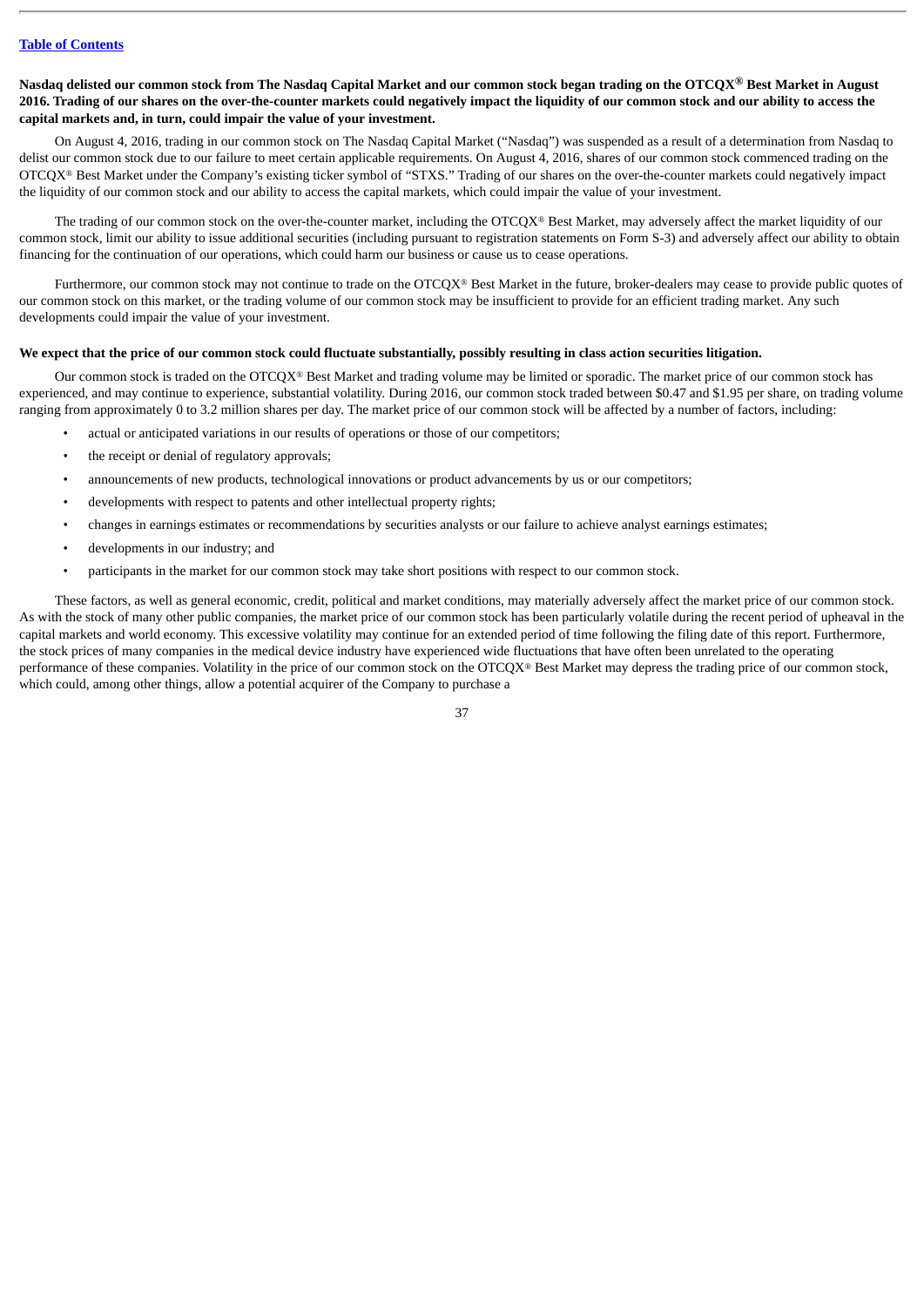significant amount of our common stock at low prices. In addition, the volatility of our stock price could lead to class action securities litigation being filed against us, which could result in substantial costs and a diversion of our management resources, which could significantly harm our business.

# **ITEM 1B. UNRESOLVED STAFF COMMENTS**

We have not received any written comments regarding our periodic or current reports from the staff of the SEC that were issued 180 days or more preceding the end of our 2016 fiscal year and that remain unresolved.

### **ITEM 2. PROPERTIES**

Our primary company facilities are located in St. Louis, Missouri where we currently lease approximately 52,000 square feet of office and 12,000 square feet of demonstration and assembly space. In the third quarter of 2013, the Company modified the existing lease agreement to terminate approximately 13,000 square feet of unimproved space. The costs associated with the termination were \$515,138 and were accrued as a rent liability as of September 30, 2013. As of December 31, 2016, the remaining accrued costs associated with the termination were \$181,601.

In the fourth quarter of 2015, the Company entered an agreement to sublease 3,152 square feet of the first floor office space through December 31, 2018. This sublease was terminated through mutual agreement in July 2016.

In August 2016 the Company entered into an agreement to sublease approximately 11,000 square feet of office space through December 31, 2018. The costs associated with the 2016 sublease were \$40,972 and were accrued as a rent liability as of August 31, 2016. As of December 31, 2016, the remaining accrued costs associated with the termination were \$21,285. As part of the sublease agreement, the Company will sublease an additional 16,000 square feet beginning in January 2017.

We lease approximately 2,200 square feet of office space in Maple Grove, Minnesota, under a lease agreement through October 31, 2018, and have leased office space in Amsterdam, The Netherlands through August 31, 2017. In addition, we lease an office space in Beijing, China under a lease agreement through September 8, 2017 and an office space in Japan through April 30, 2017.

# **ITEM 3. LEGAL PROCEEDINGS**

We are involved from time to time in various lawsuits and claims arising in the normal course of business. Although the outcomes of these lawsuits and claims are uncertain, we do not believe any of them will have a material adverse effect on our business, financial condition or results of operations.

# **ITEM 4. MINE SAFETY DISCLOSURES**

Not applicable.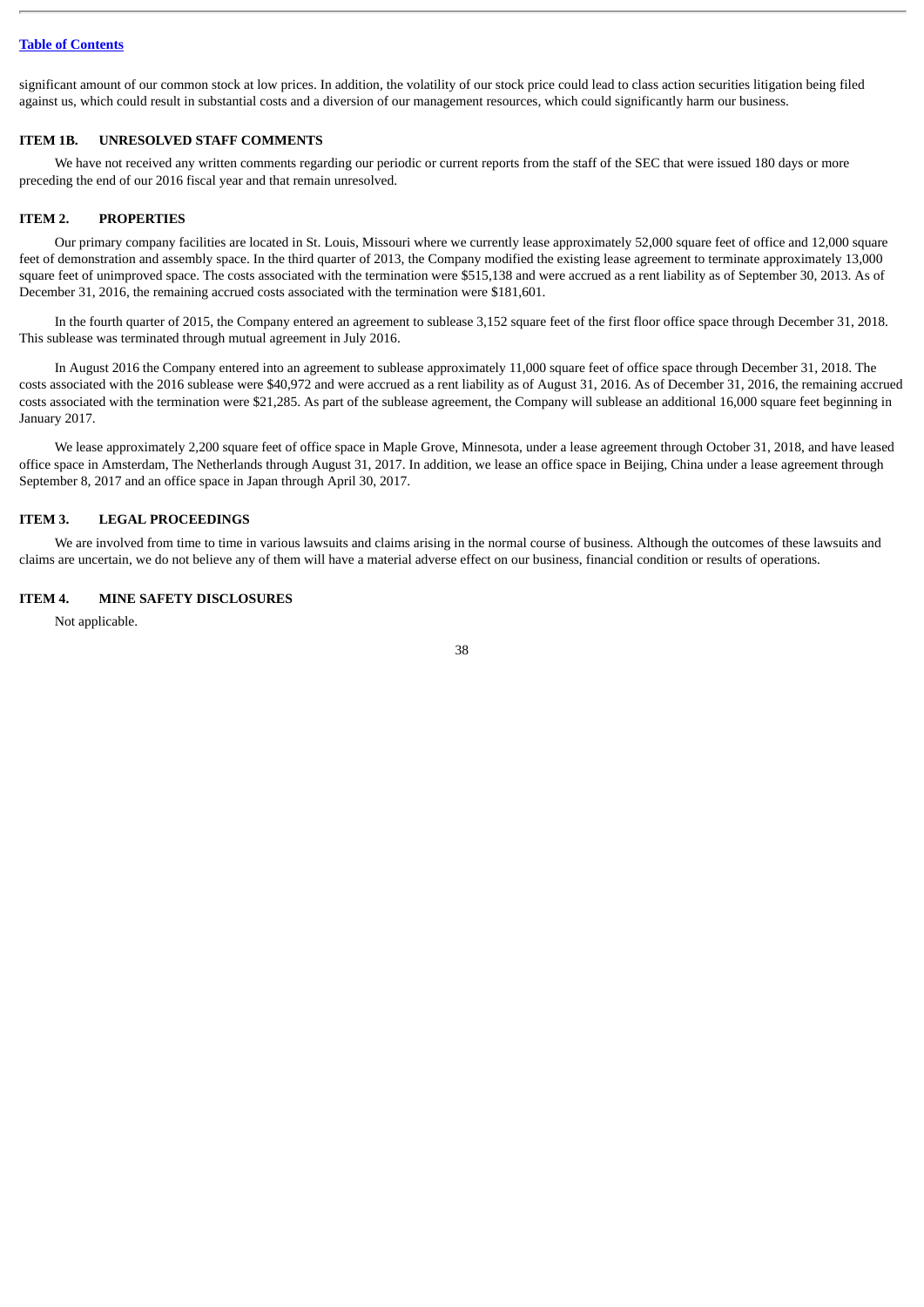# **ITEM 5. MARKET FOR REGISTRANT'S COMMON EQUITY, RELATED STOCKHOLDER MATTERS AND ISSUER PURCHASES OF EQUITY SECURITIES**

# **PRICE RANGE OF COMMON STOCK**

Our common stock began trading on the NASDAQ Global Market under the symbol "STXS" on August 12, 2004 and was transferred to the NASDAQ Capital Market effective August 19, 2013. On August 4, 2016 our common stock was transferred to the OTCQX® Best Market. The following table sets forth the high and low sales prices of our common stock for the periods indicated.

|                                     | High   | Low    |
|-------------------------------------|--------|--------|
| <b>Year Ended December 31, 2016</b> |        |        |
| First Quarter                       | \$1.14 | \$0.54 |
| <b>Second Quarter</b>               | 1.95   | 0.90   |
| Third Quarter                       | 1.46   | 0.57   |
| <b>Fourth Quarter</b>               | 0.91   | 0.47   |
| <b>Year Ended December 31, 2015</b> |        |        |
| <b>First Quarter</b>                | \$2.97 | \$1.43 |
| Second Quarter                      | 2.36   | 1.44   |
| <b>Third Quarter</b>                | 2.53   | 0.65   |
| Fourth Quarter                      | 1.40   | 0.73   |

As of February 28, 2017, there were approximately 386 stockholders of record of our common stock, although we believe that there is a significantly larger number of beneficial owners of our common stock.

# **DIVIDEND POLICY**

We have never declared or paid any cash dividends. We currently expect to use cash and cash equivalents in the operation and expansion of our business, and therefore do not anticipate paying any cash dividends for the next several years. In addition, the terms of our loan agreement prohibit us from declaring cash dividends without the prior consent of our lender.

The information required by this item regarding equity compensation is incorporated by reference to the information set forth in Item 12 of this Annual Report on Form 10-K.

# **ITEM 6. SELECTED FINANCIAL DATA**

Not applicable.

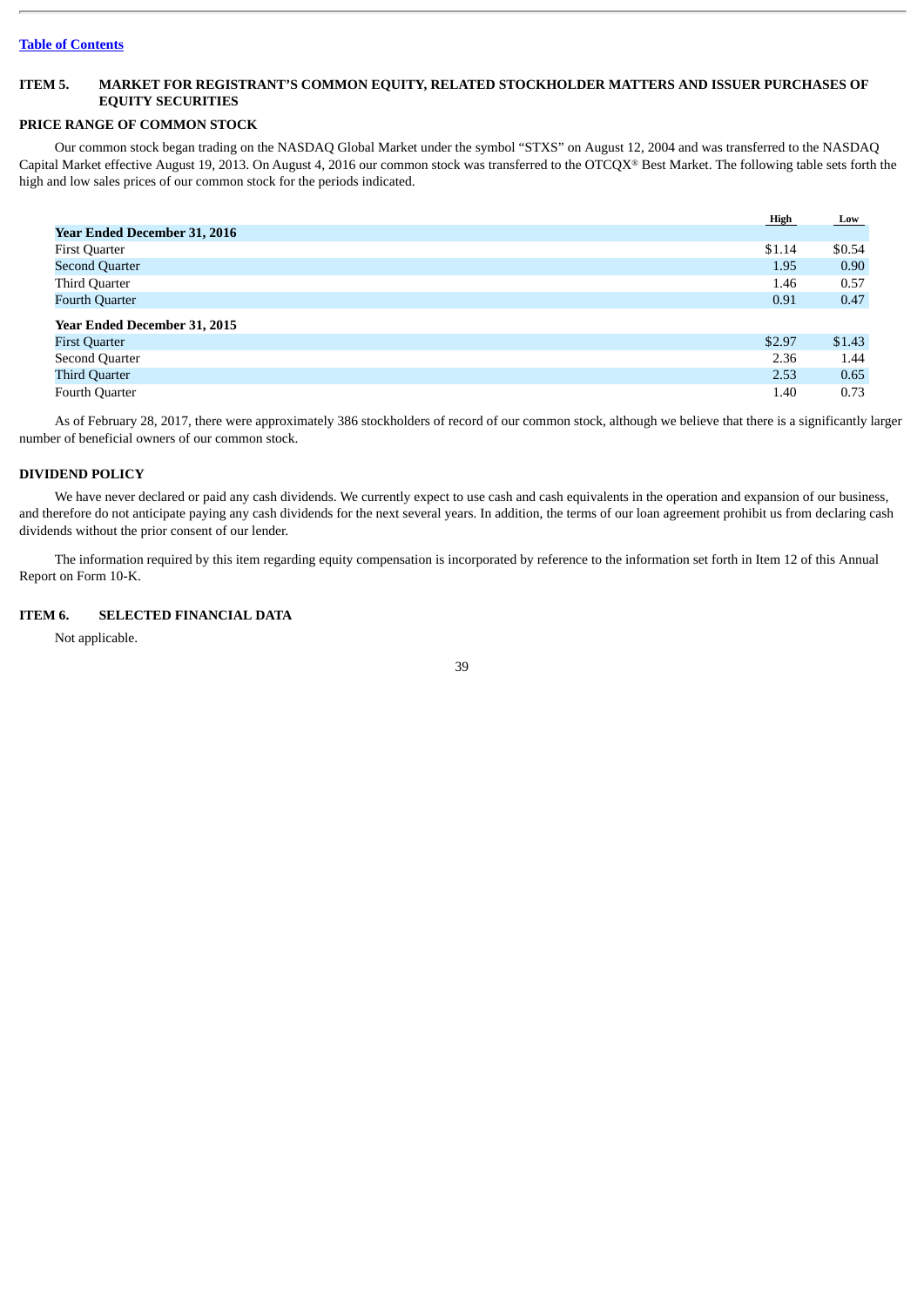# **ITEM 7. MANAGEMENT'S DISCUSSION AND ANALYSIS OF FINANCIAL CONDITION AND RESULTS OF OPERATIONS**

*The following discussion and analysis should be read in conjunction with our financial statements and notes thereto included in this report on Form 10-K. Operating results are not necessarily indicative of results that may occur in future periods.*

*This report includes various forward-looking statements that are subject to risks and uncertainties, many of which are beyond our control. Our actual results could differ materially from those anticipated in these forward looking statements as a result of various factors, including those set forth in Item 1A. "Risk Factors." Forward-looking statements discuss matters that are not historical facts. Forward-looking statements include, but are not limited to, discussions regarding our operating strategy, sales and marketing strategy, regulatory strategy, industry, economic conditions, financial condition, liquidity and capital resources and results of operations. Such statements include, but are not limited to, statements preceded by, followed by or that otherwise include the words "believes," "expects," "anticipates," "intends," "estimates," "projects," "can," "could," "may," "will," "would," or similar expressions. For those statements, we claim the protection of the safe harbor for forward-looking statements contained in the Private Securities Litigation Reform Act of 1995. You should not unduly rely on these forward-looking statements, which speak only as of the date on which they were made. They give our expectations regarding the future but are not guarantees. We undertake no obligation to update publicly or revise any forward-looking statements, whether as a result of new information, future events or otherwise, unless required by law.*

#### **Overview**

Stereotaxis designs, manufactures and markets the *Epoch* Solution, which is an advanced cardiology instrument control system for use in a hospital's interventional surgical suite to enhance the treatment of arrhythmias and coronary artery disease. The *Epoch* Solution is comprised of the *Niobe* ES robotic system, *Odyssey* Solution, and the *Vdrive* system. We believe that the *Epoch* Solution represents a revolutionary technology in the interventional surgical suite, or "interventional lab," and has the potential to become the standard of care for a broad range of complex cardiology procedures. We also believe that our technology represents an important advance in the ongoing trend toward digital instrumentation in the interventional lab and provides substantial, clinically important improvements and cost efficiencies over manual interventional methods, which require years of physician training and often result in long and unpredictable procedure times and sub-optimal therapeutic outcomes.

The *Niobe* ES system is the latest generation of the *Niobe* Remote Magnetic Navigation System ("*Niobe* system"). This system is designed to enable physicians to complete more complex interventional procedures by providing image-guided delivery of catheters and guidewires through the blood vessels and chambers of the heart to treatment sites. This is achieved using externally applied magnetic fields that govern the motion of the working tip of the catheter or guidewire, resulting in improved navigation, efficient procedures and reduced x-ray exposure. The core components of the *Niobe* system have received regulatory clearance in the U.S., Canada, Europe, China, Japan and various other countries. As of December 31, 2016, the Company had an installed base of 129 *Niobe* ES systems.

Stereotaxis also has developed the *Odyssey* Solution which consolidates all lab information enabling doctors to focus on the patient for optimal procedure efficiency. The system also features a remote viewing and recording capability called *Odyssey Cinema*, which is an innovative solution delivering synchronized content for optimized workflow, advanced care and improved productivity. This tool includes an archiving capability that allows clinicians to store and replay entire procedures or segments of procedures. This information can be accessed from locations throughout the hospital local area network and over the global *Odyssey* Network providing physicians with a tool for clinical collaboration, remote consultation and training. The *Odyssey* Solution may be acquired in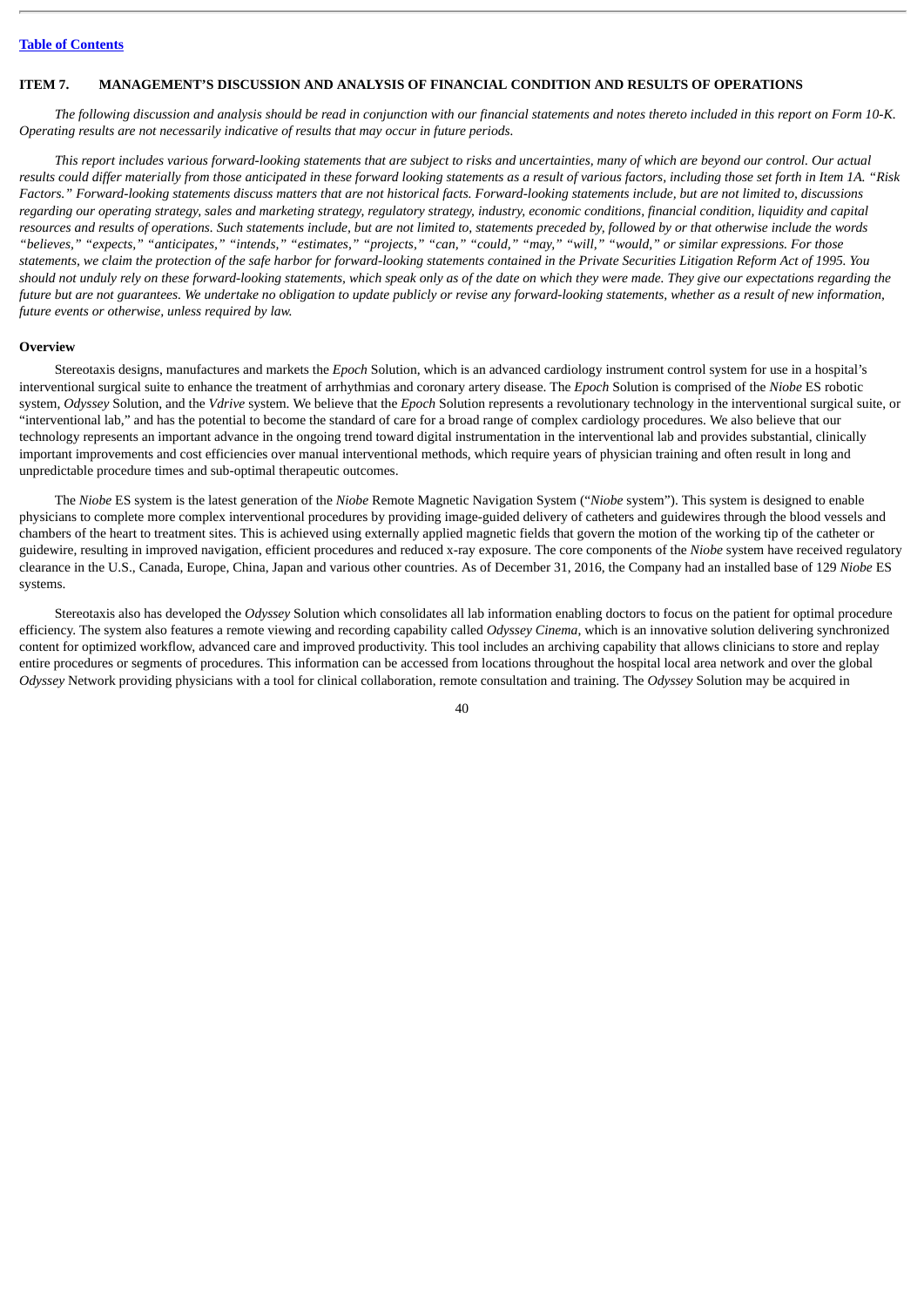conjunction with a *Niobe* system or on a stand-alone basis for installation in interventional labs and other locations where clinicians often desire the benefits of the *Odyssey* Solution that we believe can improve clinical workflows and related efficiencies.

Our *Vdrive* system provides navigation and stability for diagnostic and therapeutic devices designed to improve interventional procedures. The *Vdrive* system complements the *Niobe* ES system control of therapeutic catheters for fully remote procedures and enables single-operator workflow and is sold as two options, the *Vdrive* system and the *Vdrive Duo* system. In addition to the *Vdrive* system and the *Vdrive Duo* system, we also manufacture and market various disposable components (*V-Loop*, *V-Sono*, *V-CAS, and V-CAS Deflect*) which can be manipulated by these systems.

We generate revenue from both the initial capital sales of the *Niobe*, *Odyssey* and *Vdrive* systems as well as recurring revenue from the sale of our proprietary disposable devices, from ongoing license and service contracts, and from royalties paid to the Company on the sale by Biosense Webster of codeveloped catheters. We market our products to a broad base of hospitals in the United States and internationally as detailed in Note 19 to the financial statements.

We have alliances with each of Siemens AG Medical Solutions, Philips Medical Systems and Biosense Webster, Inc., through which we integrate our *Niobe* system with market leading digital imaging and 3D catheter location sensing technology, as well as disposable interventional devices, in order to continue to develop new solutions in the interventional lab. Each of these alliances provides for coordination of our sales and marketing activities with those of our partners.

The Company believes the cash on hand at December 31, 2016 as well as expected borrowing capacity available will be sufficient to meet its obligations as they become due in the ordinary course of business for at least 12 months following the date these financial statements are issued. However, this evaluation assumes the Company's ability to borrow under its asset based revolving credit facility which matures on March 31, 2018. The Company expects to be able to renew this facility at similar terms, as it has successfully done so in the past. However, there is no assurance that the revolving credit facility will be renewed in a timely manner, in amounts that are sufficient to meet the Company's obligations as they become due, or on terms acceptable to the Company, or at all. The Company has sustained operating losses throughout its corporate history and expects that its 2017 expenses will exceed its 2017 gross margin. The Company expects to continue to incur operating losses and negative cash flows until revenues reach a level sufficient to support ongoing operations or expense reductions are in place. Accordingly, management has analyzed its planned operations to evaluate the Company's ability to continue as a going concern. The Company's liquidity needs will be largely determined by the success of clinical adoption within the installed base of *Niobe* systems as well as by new placements of capital systems. The Company's plans, which are probable of effectively being implemented and improving the liquidity conditions, primarily include its ability to control the timing and spending of its operating expenses and raising additional funds through capital transactions. Specifically, cash outflows for operating expenses could be reduced or delayed by transitioning certain cash payments to stock payments, by reducing project expenses, or by reducing headcount. The Company also may consider raising cash through capital transactions, which could include either debt or equity financing.

# **Critical Accounting Policies and Estimates**

Our discussion and analysis of our financial condition and results of operations are based on our financial statements, which have been prepared in accordance with U.S. generally accepted accounting principles. The preparation of these financial statements requires us to make estimates and judgments that affect the reported amounts of assets, liabilities, revenue and expenses and related disclosures. We review our estimates and judgments on an ongoing basis. We base our estimates and judgments on historical experience and on various other assumptions that we believe to be reasonable under the circumstances. Actual results may differ from these estimates. We believe the following accounting policies are critical to the judgments and estimates we use in preparing our financial statements.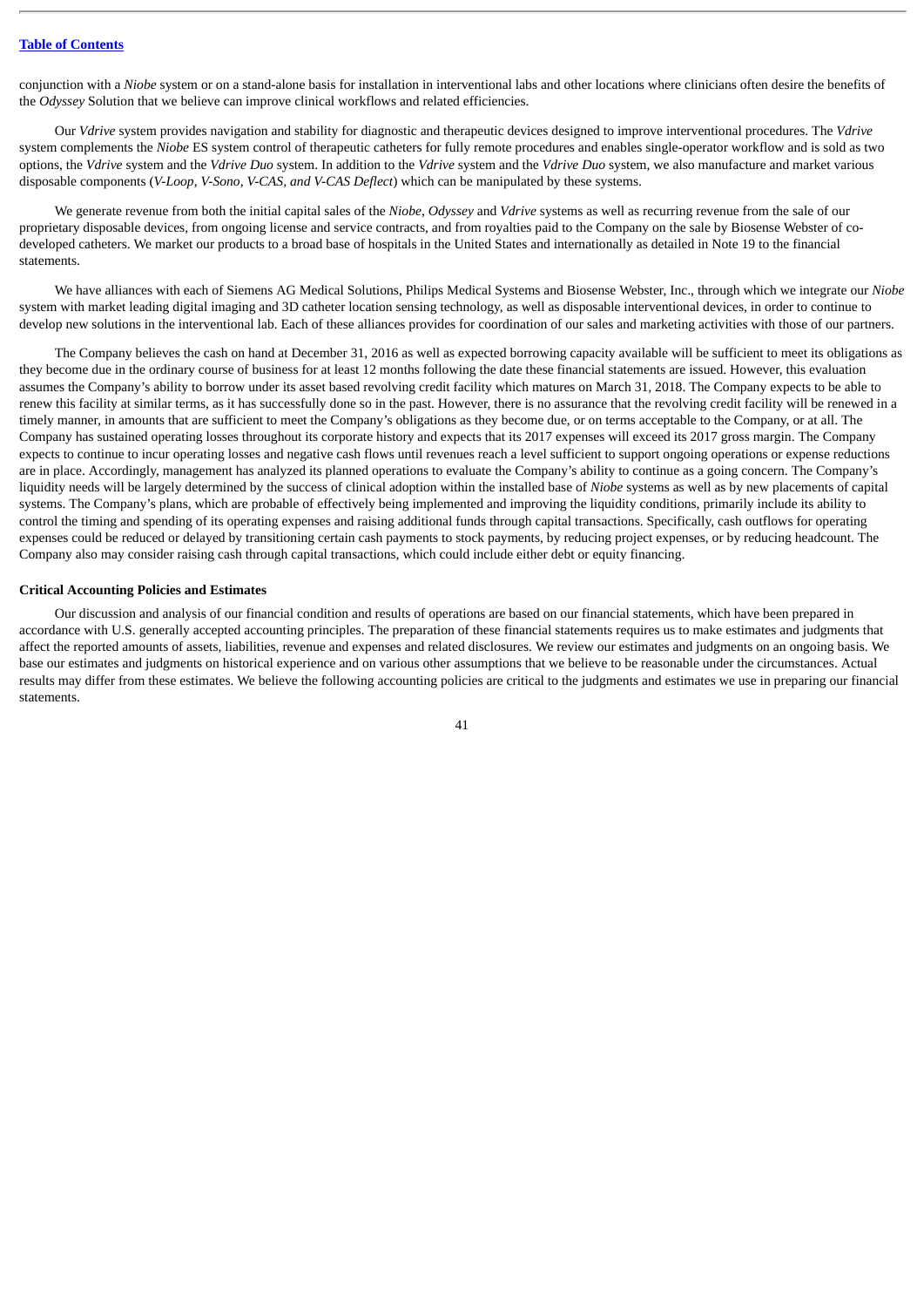#### *Revenue Recognition*

The Company adopted Accounting Standards Update 2009-13, *Multiple-Deliverable Revenue Arrangements* ("ASU 2009-13") in the fourth quarter of 2009, effective as of January 1, 2009.

ASU 2009-13 permits management to estimate the selling price of undelivered components of a bundled sale for which it is unable to establish vendorspecific objective evidence ("VSOE") or third-party evidence ("TPE"). This requires management to record revenue for certain elements of a transaction even though it might not have delivered other elements of the transaction, for which it was unable to meet the requirements for establishing VSOE or TPE. The Company believes that the guidance significantly improves the reporting of these types of transactions to more closely reflect the underlying economic circumstances. This guidance also prohibits the use of the residual method for allocating revenue to the various elements of a transaction and requires that the revenue be allocated proportionally based on the relative estimated selling prices.

Under our revenue recognition policy, a portion of revenue for *Niobe* systems, *Vdrive* systems and certain types of *Odyssey* systems is recognized upon delivery, provided that title has passed, there are no uncertainties regarding acceptance, persuasive evidence of an arrangement exists, the sales price is fixed and determinable, and collection of the related receivable is reasonably assured. Revenue is recognized for other types of *Odyssey* systems upon completion of installation, since there are no qualified third party installers. When installation is the responsibility of the customer, revenue from system sales is recognized upon shipment since these arrangements do not include an installation element or right of return privileges. We do not recognize revenue in situations in which inventory remains at a Stereotaxis warehouse or in situations in which title and risk of loss have not transferred to the customer. Amounts collected prior to satisfying the above revenue recognition criteria are reflected as deferred revenue. Revenue from services and license fees, whether sold individually or as a separate unit of accounting in a multi-element arrangement, is deferred and amortized over the service or license fee period, which is typically one year. Revenue from services is derived primarily from the sale of annual product maintenance plans. We recognize revenue from disposable device sales or accessories upon shipment and establish an appropriate reserve for returns. The return reserve, which is applicable only to disposable devices, is estimated based on historical experience which is periodically reviewed and updated as necessary. In the past, changes in estimate have had only a de minimus effect on revenue recognized in the period. We believe that the estimate is not likely to change significantly in the future.

### *Stock-based Compensation*

Stock compensation expense, which is a non-cash charge, results from stock option and stock appreciation rights grants made to employees, and directors at the fair value of the option granted, and from grants of restricted shares and units to employees, directors, and third-party consultants. The fair value of options and stock appreciation rights granted was determined using the Black-Scholes valuation method which gives consideration to the estimated value of the underlying stock at the date of grant, the exercise price of the option, the expected dividend yield and volatility of the underlying stock, the expected life of the option and the corresponding risk-free interest rate. The fair value of the grants of restricted shares and units was determined based on the closing price of our stock on the date of grant. Stock compensation expense for options, stock appreciation rights and for time-based restricted share grants and units is amortized on a straight-line basis over the vesting period of the underlying issue, generally over four years except for grants to directors which generally vest over one to two years. Stock compensation expense for performance-based restricted shares, if any, is amortized on a straight-line basis over the anticipated vesting period and is subject to adjustment based on the actual achievement of objectives. Compensation expenses related to option grants to non-employees are re-measured quarterly through the vesting date. Compensation expense is recognized only for those options expected to vest, net of estimated forfeitures. Estimates of the expected life of options have been based on the average of the vesting and expiration periods, which is the simplified method under general accounting principles for sharebased payments. Estimates of volatility and forfeiture rates utilized in calculating stock-based compensation have been prepared based on historical data and future expectations. Actual experience to date has been consistent with these estimates.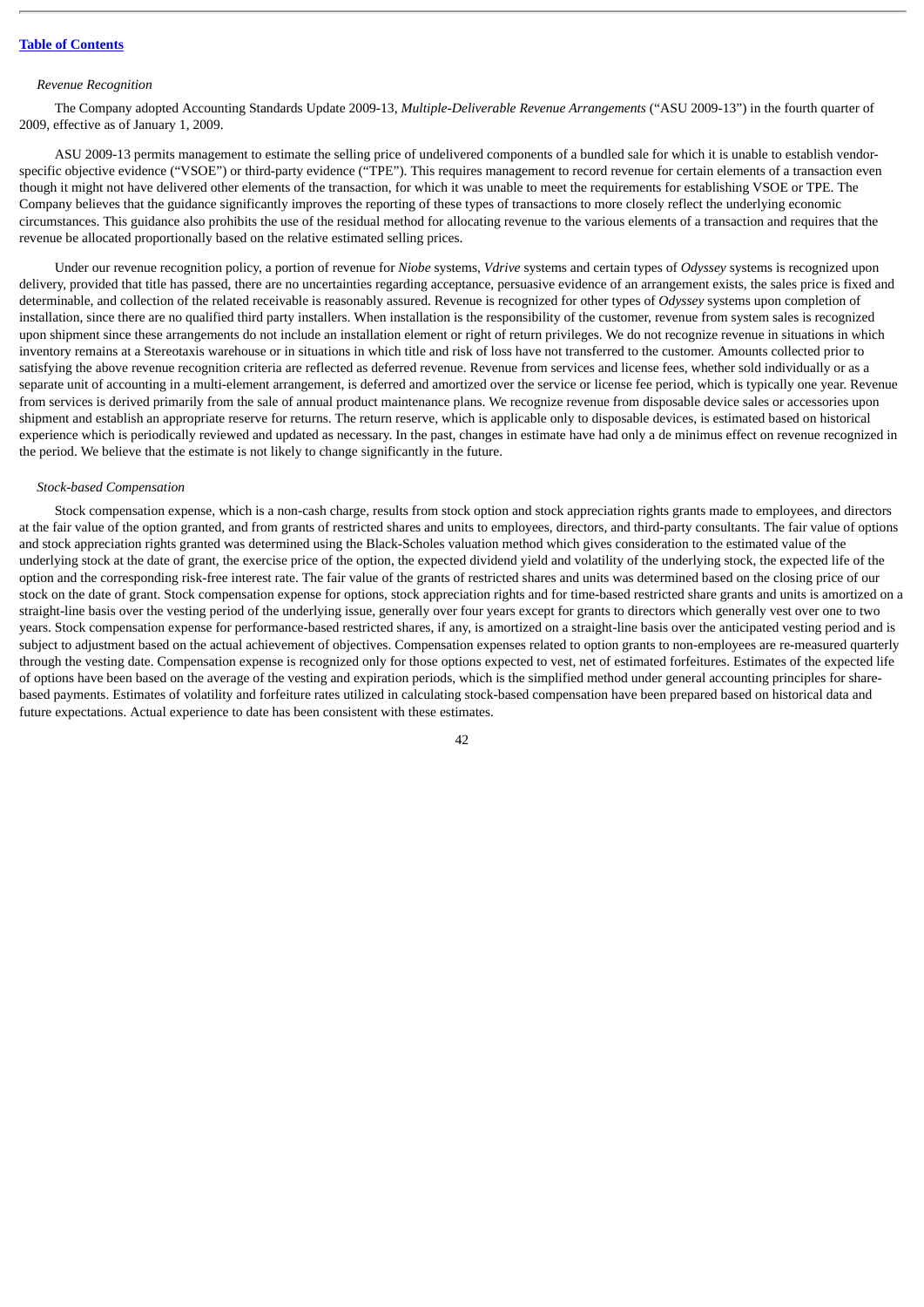The amount of compensation expense to be recorded in future periods may increase if we make additional grants of options, stock appreciation rights or restricted shares. The amount of expense to be recorded in future periods may decrease if the requisite service periods are not completed.

#### *Long-Lived and Intangible Assets*

In accordance with accounting rules for the impairment or disposal of long-lived assets, including intangible assets, such assets are reviewed at least quarterly to determine whether any events or changes in circumstances indicate that the carrying amount of the asset may not be recoverable. For long-lived assets to be held and used, we base our evaluation on impairment indicators such as the nature of the assets, the future economic benefit of the assets, any historical or future profitability measurements and other external market conditions or factors that may be present. If impairment indicators are present or other factors exist that indicate the carrying amount of the asset may not be recoverable, the Company determines whether an impairment has occurred through the use of an undiscounted cash flow analysis of the asset at the lowest level for which identifiable cash flows exist. Management's assumptions related to future cash flows require significant judgment as actual operating levels have fluctuated in the past and are expected to continue to do so in the future. If the carrying value of the asset exceeds the total anticipated undiscounted future cash flows generated by that asset, the asset is impaired and an impairment charge is incurred. The loss on impairment is recognized for the difference between the asset's carrying amount and the asset's discounted fair value, which in most cases is estimated based upon Level 2 or Level 3 inputs.

#### *Valuation of Inventory*

We value our inventory at the lower of the actual cost of our inventory, as determined using the first-in, first-out (FIFO) method, or its current estimated market value. We periodically review our physical inventory for excess, obsolete, and potentially impaired items and reserve accordingly. Our reserve estimate for excess and obsolete is based on expected future use. Our reserve estimates have historically been consistent with our actual experience as evidenced by actual sale or disposal of the goods.

### *Deferred Income Taxes*

Deferred assets and liabilities are determined based on the difference between the financial statement and tax bases of assets and liabilities using the enacted tax rates in effect for the year in which the differences are expected to affect taxable income. Valuation allowances are established when necessary to reduce deferred tax assets to the amounts expected to be realized. We have established a valuation allowance against the entire amount of our deferred tax assets because we are not able to conclude, due to our history of operating losses, that it is more likely than not that we will be able to realize any portion of the deferred tax assets.

In assessing whether and to what extent deferred tax assets are realizable, we consider whether it is more likely than not that some portion or all of the deferred tax assets will not be realized. The ultimate realization of deferred tax assets is dependent upon the generation of future taxable income during the periods in which those temporary differences become deductible. We consider projected future taxable income and tax planning strategies in making this assessment. Based upon the level of historical taxable losses, limitations imposed by Section 382 of the Internal Revenue Code and projections for future losses over periods which the deferred tax assets are deductible, we determined that a 100% valuation allowance of deferred tax assets was appropriate.

### **Results of Operations**

# *Comparison of the Years ended December 31, 2016 and 2015*

*Revenue*. Revenue decreased to \$32.2 million for the year ended December 31, 2016, from \$37.7 million for the year ended December 31, 2015, a decrease of approximately 15%. Revenue from sales of systems decreased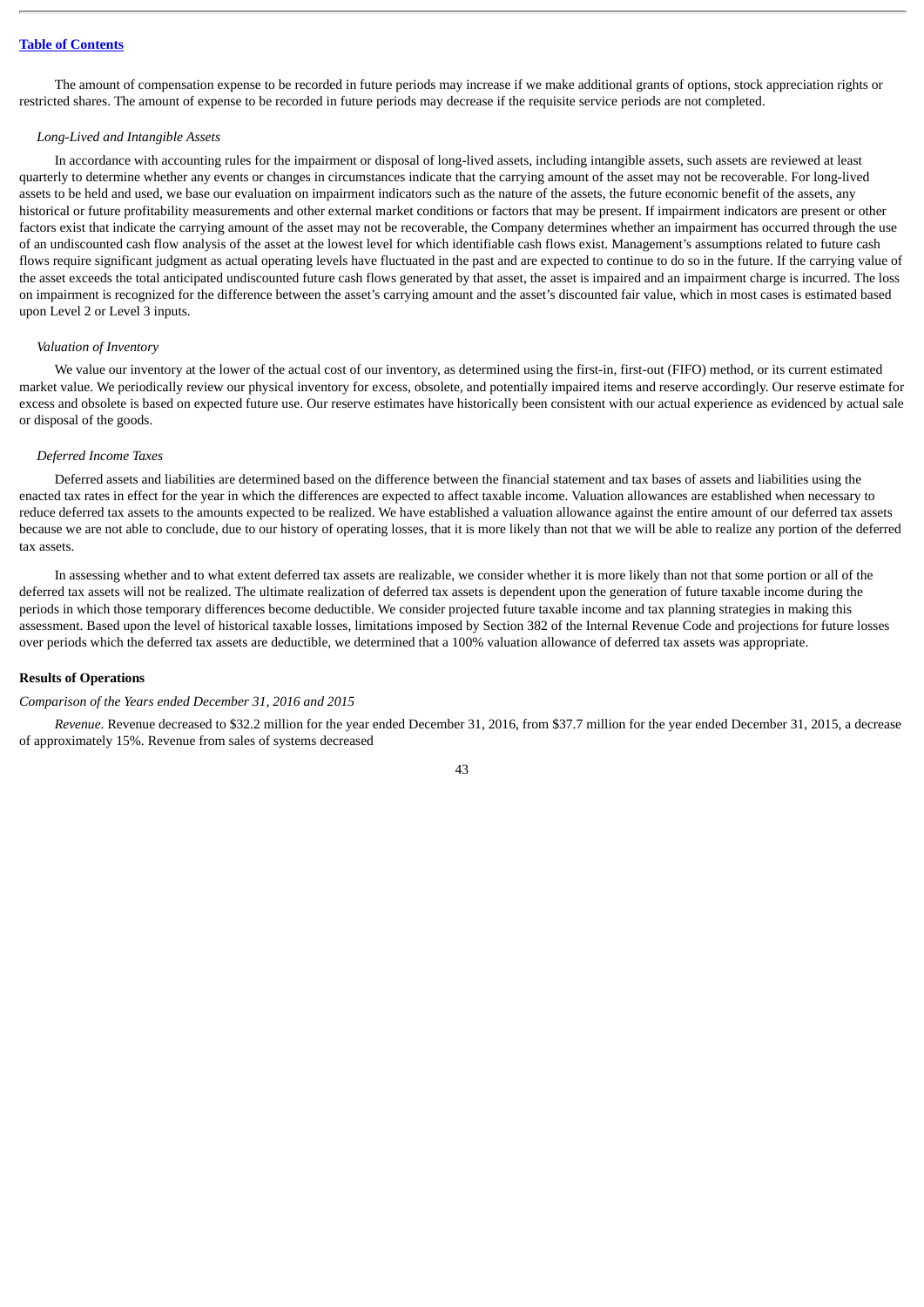to \$5.8 million for the year ended December 31, 2016, from \$10.6 million for the year ended December 31, 2015, a decrease of approximately 46%. We recognized revenue on two *Niobe* ES systems, a total of \$2.9 million for *Odyssey* and *Odyssey Cinema* systems, and \$0.1 million for *Vdrive* systems during the 2016 period. System revenue for the prior year included revenue on seven *Niobe* ES systems, a total of \$2.8 million for *Odyssey* and *Odyssey Cinema* systems, and \$0.8 million for *Vdrive* systems. Revenue from sales of disposable interventional devices, service and accessories decreased slightly to \$26.4 million for the year ended December 31, 2016, from \$27.0 million for the year ended December 31, 2015, a decrease of approximately 2%. The decrease was attributable to lower time and material billings in the current year.

*Cost of Revenue*. Cost of revenue decreased to \$7.5 million for the year ended December 31, 2016, from \$10.4 million for the year ended December 31, 2015, a decrease of approximately 28%. As a percentage of our total revenue, overall gross margin increased from 72% for the year ended December 31, 2015, to 77% for the year ended December 31, 2016, due to a shift in mix to disposable, service, and accessories revenue from system revenue. Cost of revenue for systems sold decreased to \$3.7 million for the year ended December 31, 2016, from \$6.1 million for the year ended December 31, 2015, a decrease of approximately 40%. This decrease was primarily due to decreased system sales across *Niobe* and *Vdrive* product lines. Gross margin for systems decreased to 37% for the year ended December 31, 2016 from 43% for the year ended December 31, 2015 due to a shift in mix from *Niobe* system revenue to *Odyssey* system revenue. Cost of revenue for disposable interventional devices, service and accessories decreased to \$3.9 million for the year ended December 31, 2016, from \$4.4 million for the year ended December 31, 2015, resulting in an increase in gross margin to 85% from 84% between these periods driven by lower expenses incurred under service contracts in the current year period.

*Research and Development Expense*. Research and development expense decreased to \$5.5 million for the year ended December 31, 2016 from \$6.3 million for the year ended December 31, 2015, a decrease of approximately 12%. The decrease is primarily due to an impairment charge on certain intangible assets in the prior year period as well as lower headcount costs and timing of project based expenses in the current year period. See Note 6 for additional detail on the asset impairment charge.

*Sales and Marketing Expense*. Sales and marketing expense decreased to \$15.2 million for the year ended December 31, 2016, from \$15.9 million for the year ended December 31, 2015, a decrease of approximately 4%. This decrease was due to lower headcount costs, third party commissions, project expenses, and travel related costs, in the current year period.

*General and Administrative Expense*. General and administrative expenses include regulatory, clinical, general management and routine training expenses. General and administrative expense decreased to \$10.3 million for the year ended December 31, 2016, from \$10.5 million for the year ended December 31, 2015, a decrease of approximately 2%. This decrease was primarily driven by lower headcount costs, changes in foreign currency, and tax expense driven by the elimination of the Medical Device Excise Tax in 2016, partially offset by increased consulting, legal, and bad debt expenses.

*Other Income (Expense)*. Other income (expense) represents the non-cash change in market value of certain warrants classified as a derivative and recorded as a current liability under general accounting principles for determining whether an instrument (or embedded feature) is indexed to an entity's own stock. The primary drivers of fluctuations in this balance are changes in the Company's stock price from one period to the next. Other expense increased to \$2.0 million for the year ended December 31, 2016 due primarily to the adjustment in fair value of warrants. Other income was \$1.3 million for the year ended December 31, 2015 also, due primarily to the adjustment in fair value of warrants.

*Interest Expense.* Interest expense decreased to \$2.5 million for the year ended December 31, 2016 from \$3.3 million for the year ended December 31, 2015, due primarily to the extinguishment of the Healthcare Royalty Partners debt.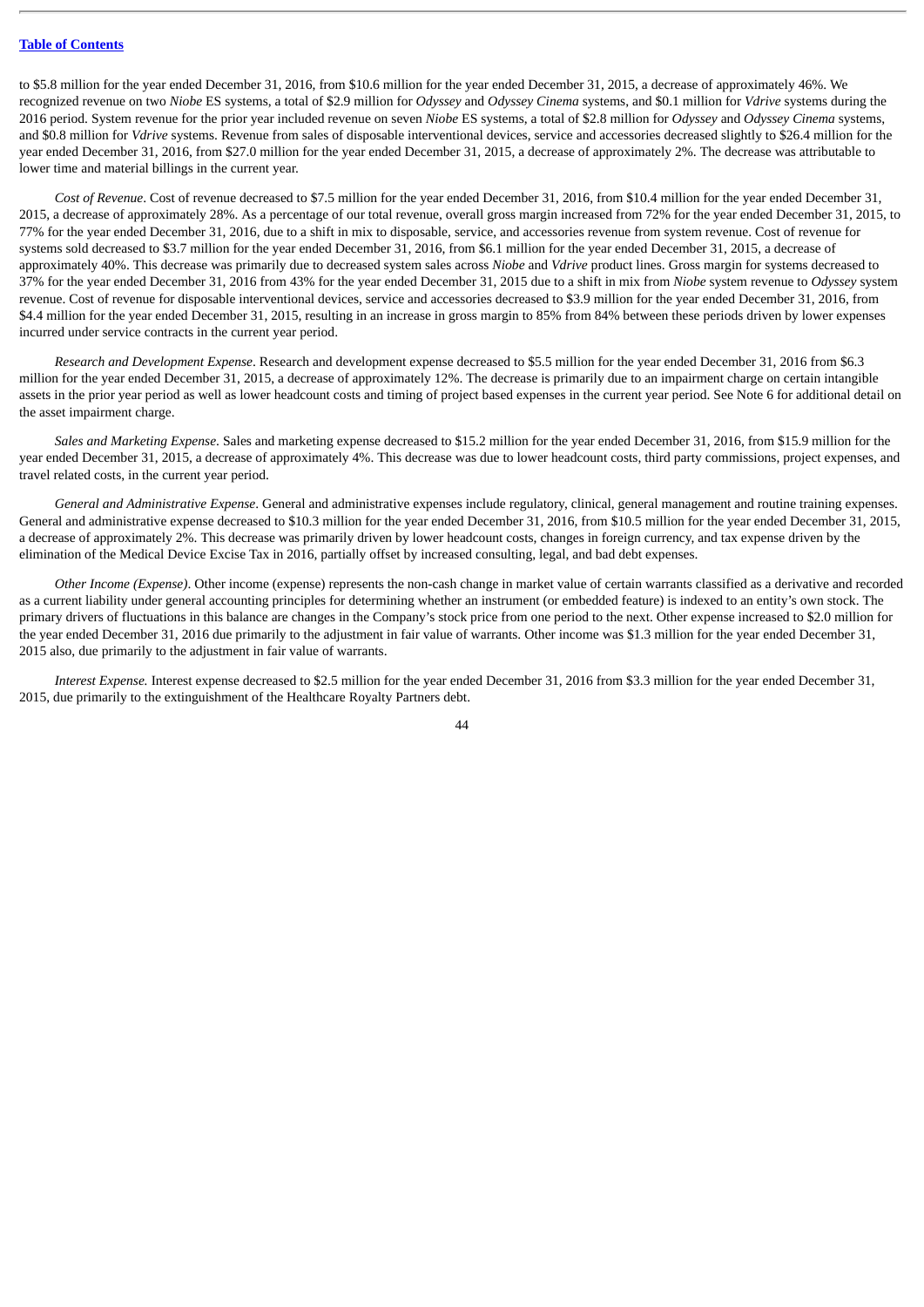### **Income Taxes**

Realization of deferred tax assets is dependent upon future earnings, the timing and amount of which are uncertain. Accordingly, net deferred tax assets have been fully offset by valuation allowances as of December 31, 2016, and December 31, 2015 to reflect these uncertainties. As of December 31, 2016, we had gross federal net operating loss carryforwards of approximately \$95.6 million which will expire between 2030 and 2036. As of December 31, 2016, we had state net operating loss deferred tax assets of approximately \$1.5 million which will expire at various dates between 2017 and 2036 if not utilized. We may not be able to utilize all of these loss carryforwards prior to their expiration.

### **Capital Resources**

As of December 31, 2016, our accumulated deficit was \$471.2 million with cash and cash equivalents of \$8.5 million. Since inception, we have financed our operations primarily through cash generated by operations, borrowings on our revolving line of credit and proceeds from our debt and stock offerings. As of December 31, 2016, our borrowing facility was comprised of a revolving line of credit with \$3.8 million of unborrowed availability with our primary lender, Silicon Valley Bank.

### *Revolving line of credit*

The Company has had a working capital line of credit with its primary lender, Silicon Valley Bank, since 2004. The revolving line of credit is secured by substantially all of the Company's assets. The maximum available under the line is \$10.0 million subject to the value of collateralized assets. The Company is required under the revolving line of credit to maintain its primary operating account and the majority of its cash and investment balances in accounts with its primary lender. The facility was amended on March 27, 2015, extending the maturity date to March 31, 2018 and on May 10, 2016, the Company and the primary lender agreed to modify certain financial covenants. The amended agreement requires the Company to maintain a liquidity ratio greater than 1.50:1.00, excluding certain short term advances from the calculation, and a minimum tangible net worth of not less than (no worse than) negative \$24.0 million for the quarters ended June 30, 2016, September 30, 2016, December 31, 2016, March 31, 2017, June 30, 2017, and September 30, 2017; and not less than (no worse than) negative \$24.5 million for the quarters ended December 31, 2017 and March 31, 2018.

As of December 31, 2016, the Company had no outstanding debt under the revolving line of credit. Draws on the line of credit are made based on the borrowing capacity one week in arrears. As of December 31, 2016 the Company had a borrowing capacity of \$3.8 million based on the Company's collateralized assets. The Company's total liquidity as of December 31, 2016, was \$12.3 million which included cash and cash equivalents of \$8.5 million.

#### *Healthcare Royalty Partners Debt*

In November 2011, the Company entered into a loan agreement with Healthcare Royalty Partners (formerly "Cowen Healthcare Royalty Partners II, L.P."). Under the agreement the Company borrowed from Healthcare Royalty Partners \$15 million. The Company was permitted to borrow up to an additional \$5 million in the aggregate based on the achievement by the Company of certain milestones related to *Niobe* system sales in 2012. On August 8, 2012, the Company borrowed an additional \$2.5 million based upon achievement of a milestone related to *Niobe* system sales for the nine months ended June 30, 2012. On January 31, 2013, the Company borrowed an additional \$2.5 million based upon achievement of a milestone related to *Niobe* system sales for the twelve months ended December 31, 2012. The loan was to be repaid through, and secured by, royalties payable to the Company under its Development, Alliance and Supply Agreement with Biosense Webster, Inc. The Biosense Agreement relates to the development and distribution of magnetically enabled catheters used with Stereotaxis' *Niobe* system in cardiac ablation procedures. Under the terms of the Agreement, Healthcare Royalty Partners was entitled to receive 100% of all royalties due to the Company under the Biosense Agreement until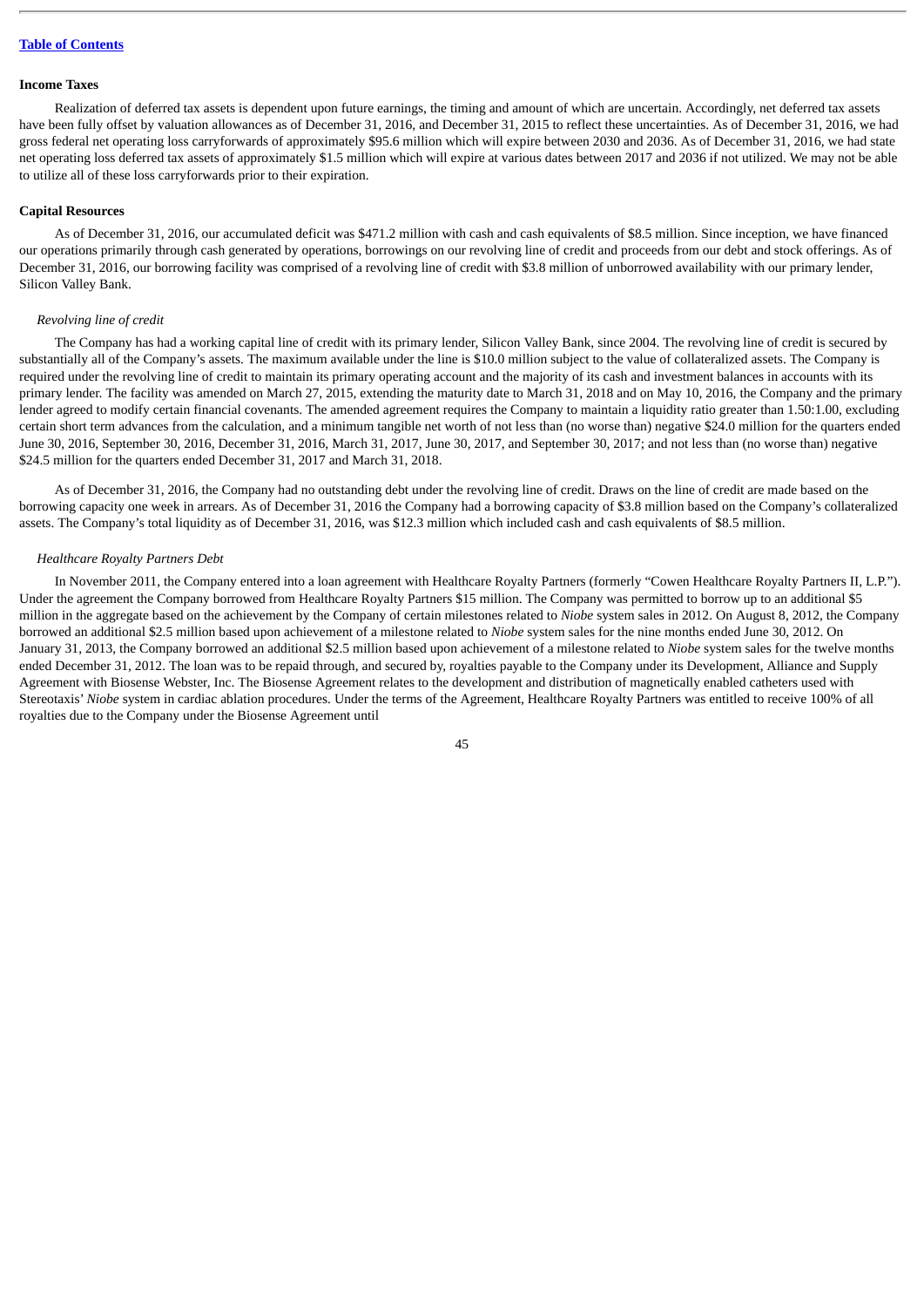the loan is repaid. The loan was a full recourse loan, scheduled to mature on December 31, 2018, and bore interest at an annual rate of 16% payable quarterly with royalties received under the Biosense Agreement. If the payments received by the Company under the Biosense Agreement had been insufficient to pay all amounts of interest due on the loan, then such deficiency would have increased the outstanding principal amount on the loan. After the loan obligation was repaid, the royalties under the Biosense Agreement are paid to the Company. The loan was also secured by certain assets and intellectual property of the Company. The Agreement contained customary affirmative and negative covenants. The use of payments due to the Company under the Biosense Agreement was approved by our primary lender.

In September 2016, the Company extinguished the remainder of the debt of \$18.1 million, net of deferred financing costs of approximately \$0.3 million, as well as accrued interest of \$0.5 million for \$13.0 million based upon an agreement entered into with Healthcare Royalty Partners. After the loan obligation was repaid, the royalties under the Biosense Agreement will again be paid to the Company. As a result of the debt extinguishment, the company recognized a net gain of \$5.6 million.

### *Common Stock*

The holders of common stock are entitled one vote for each share held and to receive dividends whenever funds are legally available and when declared by the Board of Directors subject to the prior rights of holders of all classes of stock having priority rights as dividends and certain conditions of our agreement with our primary lender. No dividends have been declared or paid as of December 31, 2016.

#### *Convertible Preferred Stock and Warrants*

On September 26, 2016, the Company entered into a Securities Purchase Agreement with certain institutional and other accredited investors whereby it agreed to sell, for an aggregate purchase price of \$24.0 million, (i) an aggregate of 24,000 shares of Series A Convertible Preferred Stock, par value \$0.001 with a stated value of \$1,000 per share which are convertible into shares of the Company's common stock and (ii) warrants to purchase an aggregate of 36,923,078 shares of common stock. The transaction closed on September 29, 2016.

The Company received net proceeds from the sale of the convertible preferred stock and warrants of \$23.2 million, after offering expenses. The Company used \$13.0 million of the funds to satisfy in full all amounts outstanding under the Loan Agreement with Healthcare Royalty Partners, as noted above, and anticipates using the remaining proceeds for general corporate purposes.

The designations, preferences, powers and rights of the convertible preferred shares are set forth in a Certificate of Designations, Preferences and Rights of Series A Convertible Preferred Stock ("Certificate of Designations") filed with the Delaware Secretary of State. The convertible preferred shares are entitled to vote on an as-converted basis with the common stock, subject to specified beneficial ownership issuance limitations. The convertible preferred shares bear dividends at a rate of six percent (6%) per annum, which are cumulative and accrue daily from the date of issuance on the \$1,000 stated value. Such dividends will not be paid in cash except in connection with any liquidation, dissolution or winding up of the Company or any redemption of the convertible preferred shares. Instead the value of the accrued dividends is added to the liquidation preference of the convertible preferred shares and will increase the number of shares of common stock issuable upon conversion. Each convertible preferred share is convertible at the option of the holder from and after the date of issuance with no expiration date, at an initial conversion price of \$0.65 per share, subject to adjustment in the event of stock splits, dividends, mergers, sales of all or substantially all of our assets or similar transactions, subject to specified beneficial ownership issuance limitations. Each holder of convertible preferred shares has the right to require us to redeem such holder's convertible preferred shares upon the occurrence of specified events, which include certain business combinations, the sale of all or substantially all of the Company's assets or the sale of more than 50% of the outstanding shares of the Company's common stock. In addition, the Company has the right to redeem the convertible preferred shares in the event of a change of control as defined in the Certificate of Designations.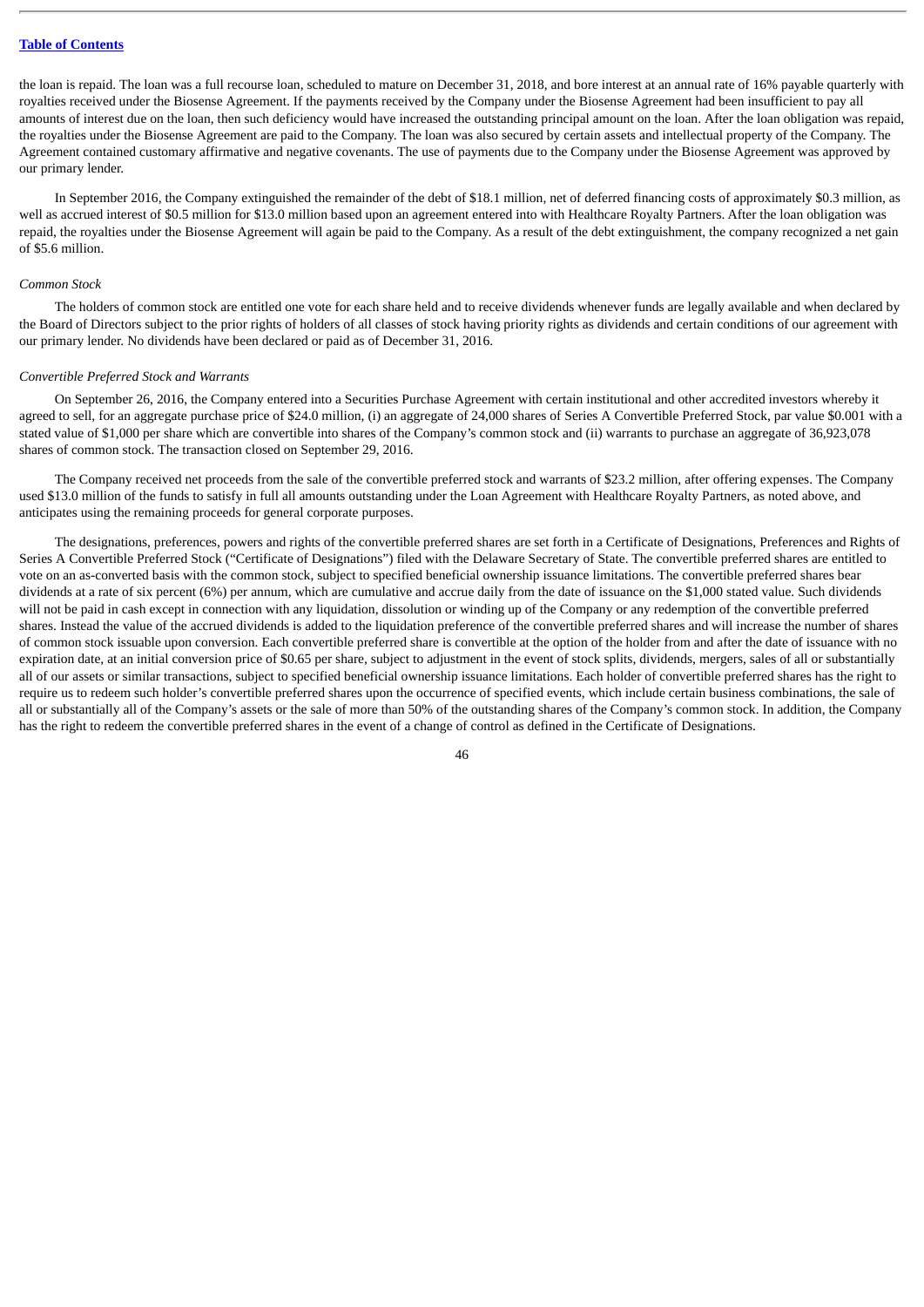The convertible preferred shares rank senior to our common stock as to distributions and payments upon the liquidation, dissolution and winding up of the Company. No such distributions or payments upon the liquidation, dissolution and winding up of the Company may be made to the holders of common stock unless and until the holders of convertible preferred shares have received the stated value of \$1,000 per share plus any accrued and unpaid dividends. Until all convertible preferred shares have been converted or redeemed, no dividends may be paid on the common stock without the express written consent of the holders of a majority of the outstanding convertible preferred shares. In the event that dividends or other distributions of assets are made or paid by the Company to the holders of the common stock, the holders of convertible preferred shares are entitled to participate in such dividend or distribution on an as-converted basis.

On the date of the issuance, the fair value of the convertible preferred stock was greater than the allocated proceeds received for the Series A convertible preferred stock. As such, the Company accounted for the beneficial conversion feature under ASC 470-20, Debt with Conversion feature under ASC 470-20, Debt with Conversion and Other Options. The Company recorded a deemed dividend charge of \$6.1 million for the accretion of a discount on the Series A convertible preferred stock. The deemed dividend was a non-cash transaction and is reflected below net loss to arrive at net loss available to common stockholders. Since the convertible preferred shares are subject to conditions for redemption that are outside the Company's control, the convertible preferred shares are presently reported in the mezzanine section of the balance sheet.

The warrants issued in conjunction with the convertible preferred stock have an exercise price equal to \$0.70 per share subject to adjustments as provided under the terms of the warrants. The warrants are exercisable through September 29, 2021, subject to specified beneficial ownership issuance limitations. The warrants may be exercised by any holder on a cashless basis if, at any time after the date that is 180 days after the closing, the registration statement required by the Registration Rights Agreement described below is not effective and available for resale of all of the shares of common stock issuable upon exercise of such holder's warrants. Due to the fact that the warrants are puttable upon the occurrence of certain events outside of the Company's control, the warrants qualify as liabilities under ASC 480-10. The calculated fair value of the warrants is classified as a liability and is periodically re-measured with any changes in value recognized in "Other income (expense)" in the Statements of Operations. See Note 12 for additional details.

On December 2, 2016, 100 shares of convertible preferred stock plus accumulated dividends were converted into 155,439 common shares.

# *Listing Transfer to OTCQX Best Market ®*

On August 2, 2016, the Company received a determination letter from the Nasdaq Hearings Panel (the "Panel") notifying the Company that its common stock would be delisted from The Nasdaq Capital Market ("Nasdaq") and that suspension of trading in the shares would be effective at the open of business on August 4, 2016. The determination letter also indicated that Nasdaq would complete the delisting by filing a Form 25 Notification of Delisting with the Securities Exchange Commission, after applicable appeal periods have lapsed. The Panel made the determination to delist the Company's common stock because the Company did not demonstrate compliance with the minimum \$35 million market value of listed securities requirement for a period of ten consecutive trading days by August 1, 2016, as required by a decision previously issued by the Panel on May 2, 2016. The Company's shares of common stock commenced trading on the  $\text{OTCQX}^{\otimes}$  Best Market on August 4, 2016 under the Company's current ticker symbol of "STXS."

### *Controlled Equity Offering*

In May 2014, the Company entered into a Controlled Equity Offering<sup>sM</sup> sales agreement (the "Sales Agreement"), with Cantor Fitzgerald & Co. ("Cantor"), as agent and/or principal, pursuant to which the Company could issue and sell, from time to time, shares of its common stock having an aggregate gross sales price of up to \$18.0 million. The Company paid Cantor a commission of 3.0% of the gross proceeds from any common stock sold through the Sales Agreement.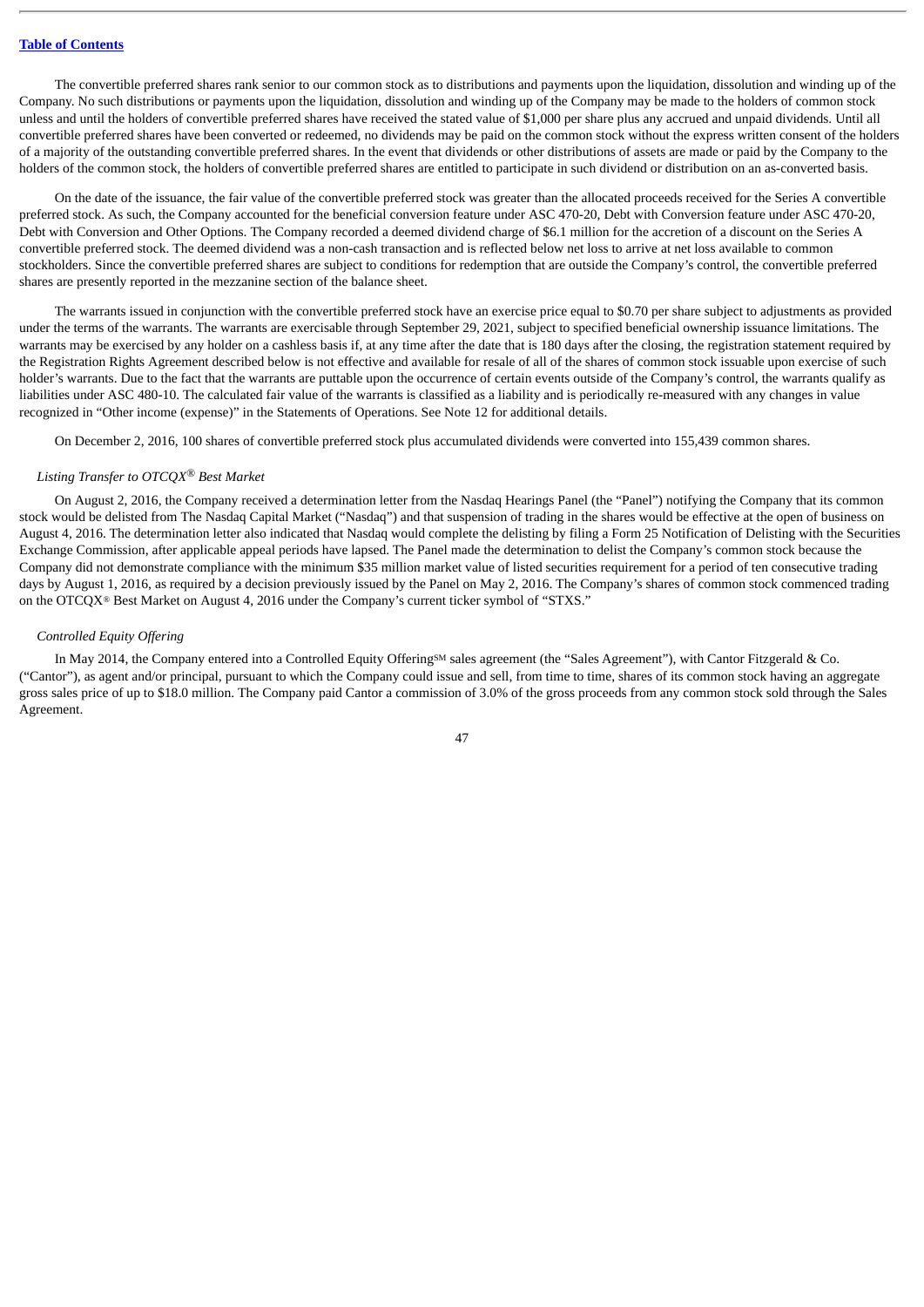There were no proceeds from the Controlled Equity Offering during the twelve months ended December 31, 2016. The Sales Agreement expired in November 2016 upon the expiration of our Registration Statement on Form S-3.

#### *Liquidity*

The following table summarizes our cash flow by operating, investing and financing activities for each of years ended December 31, 2016 and 2015 (in thousands):

|                                            | <b>Twelve Months Ended December 31.</b> |  |         |
|--------------------------------------------|-----------------------------------------|--|---------|
|                                            | 2016                                    |  | 2015    |
| Cash flow used in operating activities     | (6,563)                                 |  | (2,529) |
| Cash flow used in investing activities     | (410)                                   |  | (153)   |
| Cash flow provided by financing activities | 9.881                                   |  | 1,005   |

*Net cash used in operating activities*. We used approximately \$6.6 million and \$2.5 million of cash in operating activities during the years ended December 31, 2016 and 2015, respectively. The increase in cash used in operating activities from 2015 to 2016 is the result of changes in cash used in working capital.

*Net cash used in investing activities*. We used approximately \$0.4 million and \$0.2 million during the years ended December 31, 2016 and December 31, 2015, respectively, for the purchase of property and equipment.

*Net cash provided by financing activities*. We generated approximately \$9.9 million from financing activities during the year ended December 31, 2016 compared to \$1.0 million generated for the year ended December 31, 2015. The increase in cash generated for the period ended December 31, 2016 was driven by the proceeds from our September 29, 2016 convertible preferred stock issuance net of issuance costs and the payoff of the Healthcare Royalty Partners debt. The cash generated for the period ended December 31, 2015 was driven by proceeds from stock issued through the Controlled Equity Offering.

At December 31, 2016, we had a working capital deficit of approximately \$16.2 million, compared to working capital of \$1.1 million at December 31, 2015. This increase in the working capital deficit was driven by the issuance of warrants with the convertible preferred stock transaction. At December 31, 2016 these and other warrants were recorded as a current liability in the amount of \$19.8 million.

As of December 31, 2016, the Company had no outstanding debt under the revolving line of credit. Draws on the line of credit are made based on the borrowing capacity one week in arrears. As of December 31, 2016, the Company had a borrowing capacity of \$3.8 million based on the Company's collateralized assets. The maturity date of the revolving line of credit is March 31, 2018.

The credit facility is secured by substantially all of our assets. The credit agreements include customary affirmative, negative and financial covenants. For example, we are restricted from incurring additional debt, disposing of or pledging our assets, entering into merger or acquisition agreements, making certain investments, allowing fundamental changes to our business, ownership, management or business locations, and from making certain payments in respect of stock or other ownership interests, such as dividends and stock repurchases. Under our loan arrangements, as in effect at December 31, 2016, we are required to meet minimum tangible net worth and liquidity covenants as defined in the loan agreement. We are also required under the credit agreements to maintain our primary operating account and the majority of our cash and investment balances in accounts with our primary lending bank. As of December 31, 2016, we were in compliance with all financial covenants of this agreement.

The Company believes the cash on hand at December 31, 2016 as well as expected borrowing capacity available will be sufficient to meet its obligations as they become due in the ordinary course of business for at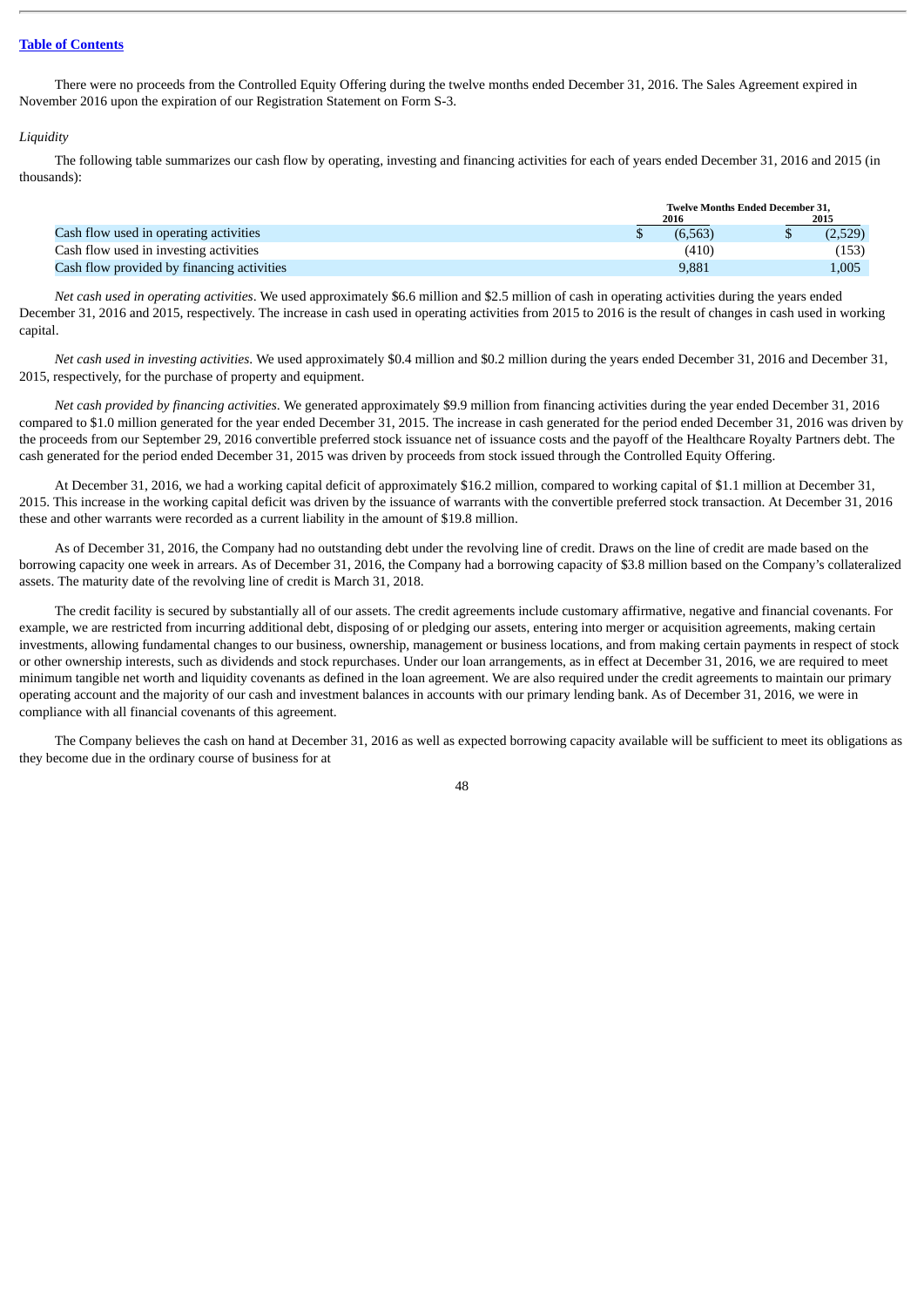least 12 months following the date these financial statements are issued. However, this evaluation assumes the Company's ability to borrow under its asset based revolving credit facility which matures on March 31, 2018. The Company expects to be able to renew this facility at similar terms, as it has successfully done so in the past. However, there is no assurance that the revolving credit facility will be renewed in a timely manner, in amounts that are sufficient to meet the Company's obligations as they become due, or on terms acceptable to the Company, or at all. The Company has sustained operating losses throughout its corporate history and expects that its 2017 expenses will exceed its 2017 gross margin. The Company expects to continue to incur operating losses and negative cash flows until revenues reach a level sufficient to support ongoing operations or expense reductions are in place. The Company's liquidity needs will be largely determined by the success of clinical adoption within the installed base of *Niobe* systems as well as by new placements of capital systems. The Company's plans, which are probable of effectively being implemented and improving the liquidity conditions, primarily include its ability to control the timing and spending of its operating expenses and raising additional funds through capital transactions. Specifically, cash outflows for operating expenses could be reduced or delayed by transitioning certain cash payments to stock payments, by reducing project expenses, or by reducing headcount. The Company also may consider raising cash through capital transactions, which could include either debt or equity financing.

Until we can generate significant cash flow from our operations, we expect to continue to fund our operations with cash resources primarily generated from the proceeds of our past and future public offerings, private sales of our equity securities and working capital and equipment financing loans. In the future, we may finance cash needs through the sale of other equity securities or non-core assets, strategic collaboration agreements, debt financings or through distribution rights. We cannot assure you that such additional financing will be available on a timely basis on terms acceptable to us or at all, that we will be able to engage in equity financings because our common stock is no longer listed on a national securities exchange, or that such financing will not be dilutive to our stockholders. If adequate funds are not available to us, we could be required to delay development or commercialization of new products, to license to third parties the rights to commercialize products or technologies that we would otherwise seek to commercialize ourselves or to reduce the sales, marketing, customer support or other resources devoted to our products, any of which could have a material adverse effect on our business, financial condition and results of operations. In addition, we could be required to cease operations.

### **Off-Balance Sheet Arrangements**

We do not currently have, nor have we ever had, any relationships with unconsolidated entities or financial partnerships, such as entities often referred to as structured finance or special purpose entities, which would have been established for the purpose of facilitating off-balance sheet arrangements or other contractually narrow or limited purposes. In addition, we do not engage in trading activities involving non-exchange traded contracts. As a result, we are not materially exposed to any financing, liquidity, market or credit risk that could have arisen if we had engaged in these relationships.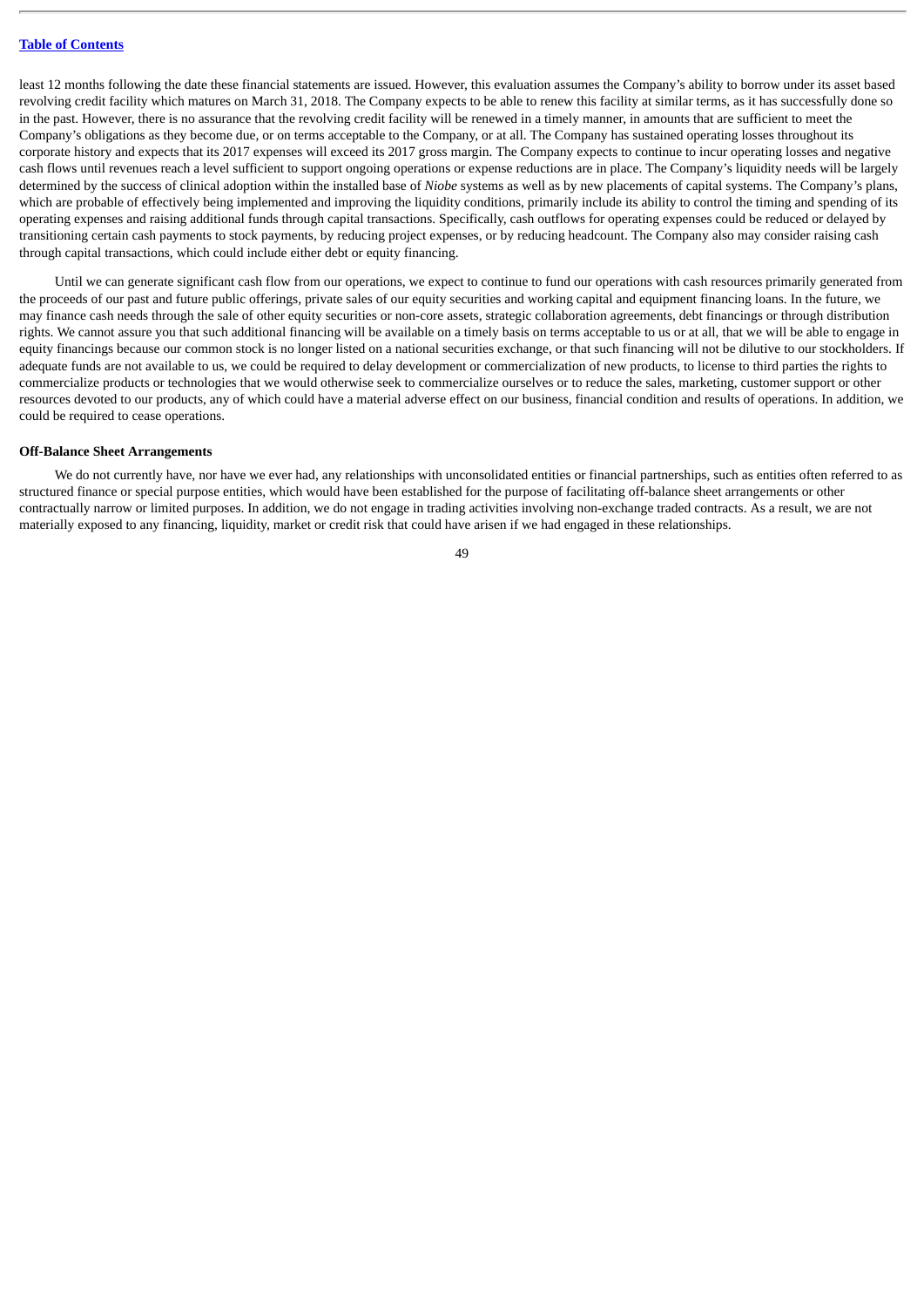# **ITEM 8. FINANCIAL STATEMENTS AND SUPPLEMENTARY DATA**

# **Financial Statements**

# **Index To Financial Statements**

| Report of Ernst & Young LLP, Independent Registered Public Accounting Firm                                        | PAGE<br>51 |
|-------------------------------------------------------------------------------------------------------------------|------------|
| Balance Sheets at December 31, 2016 and 2015                                                                      | 52         |
| Statements of Operations for the years ended December 31, 2016 and 2015                                           | 53         |
| Statements of Convertible Preferred Stock and Stockholders' Equity for the years ended December 31, 2016 and 2015 | 54         |
| Statements of Cash Flows for the years ended December 31, 2016 and 2015                                           | 55         |
| Notes to the Financial Statements                                                                                 | 56         |
| Schedule II—Valuation and Qualifying Accounts                                                                     | 82         |
|                                                                                                                   |            |

All other schedules have been omitted because they are not applicable or the required information is shown in the Financial Statements or the Notes thereto.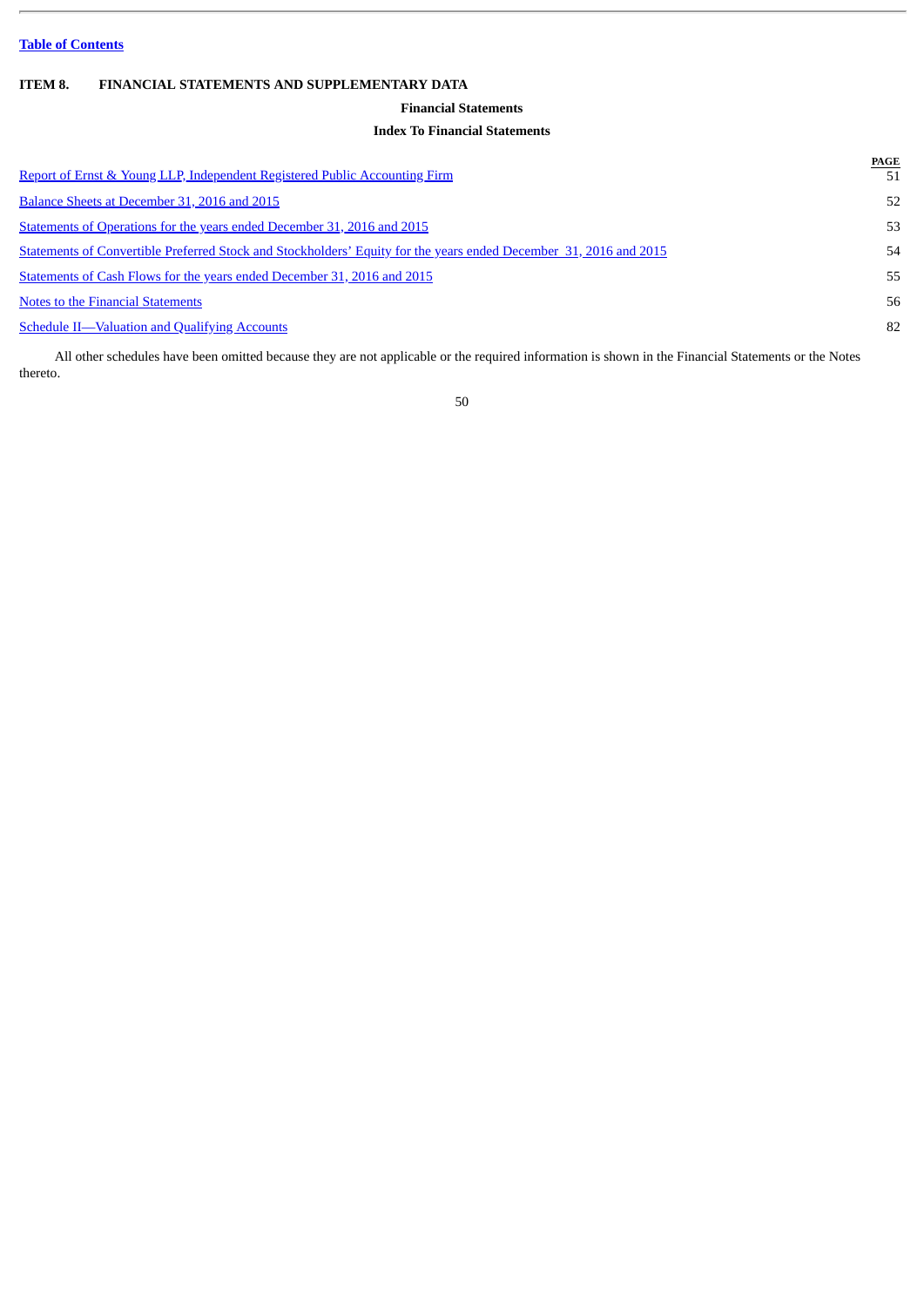### **Report of Independent Registered Public Accounting Firm**

<span id="page-52-0"></span>The Board of Directors and Stockholders Stereotaxis, Inc.

We have audited the accompanying balance sheets of Stereotaxis, Inc. (the Company) as of December 31, 2016 and 2015, and the related statements of operations, convertible preferred stock and stockholders' equity, and cash flows for each of the two years in the period ended December 31, 2016. Our audits also included the financial statement schedule listed in the Index at Item 15(a). These financial statements and schedule are the responsibility of the Company's management. Our responsibility is to express an opinion on these financial statements and schedule based on our audits.

We conducted our audits in accordance with the standards of the Public Company Accounting Oversight Board (United States). Those standards require that we plan and perform the audit to obtain reasonable assurance about whether the financial statements are free of material misstatement. We were not engaged to perform an audit of the Company's internal control over financial reporting. Our audits included consideration of internal control over financial reporting as a basis for designing audit procedures that are appropriate in the circumstances, but not for the purpose of expressing an opinion on the effectiveness of the Company's internal control over financial reporting. Accordingly, we express no such opinion. An audit also includes examining, on a test basis, evidence supporting the amounts and disclosures in the financial statements, assessing the accounting principles used and significant estimates made by management, and evaluating the overall financial statement presentation. We believe that our audits provide a reasonable basis for our opinion.

In our opinion, the financial statements referred to above present fairly, in all material respects, the financial position of Stereotaxis, Inc. at December 31, 2016 and 2015, and the results of its operations and its cash flows for each of the two years in the period ended December 31, 2016, in conformity with U.S. generally accepted accounting principles**.** Also, in our opinion, the related financial statement schedule, when considered in relation to the basic financial statements taken as a whole, presents fairly in all material respects the information set forth therein.

/s/ Ernst & Young LLP

St. Louis, Missouri March 16, 2017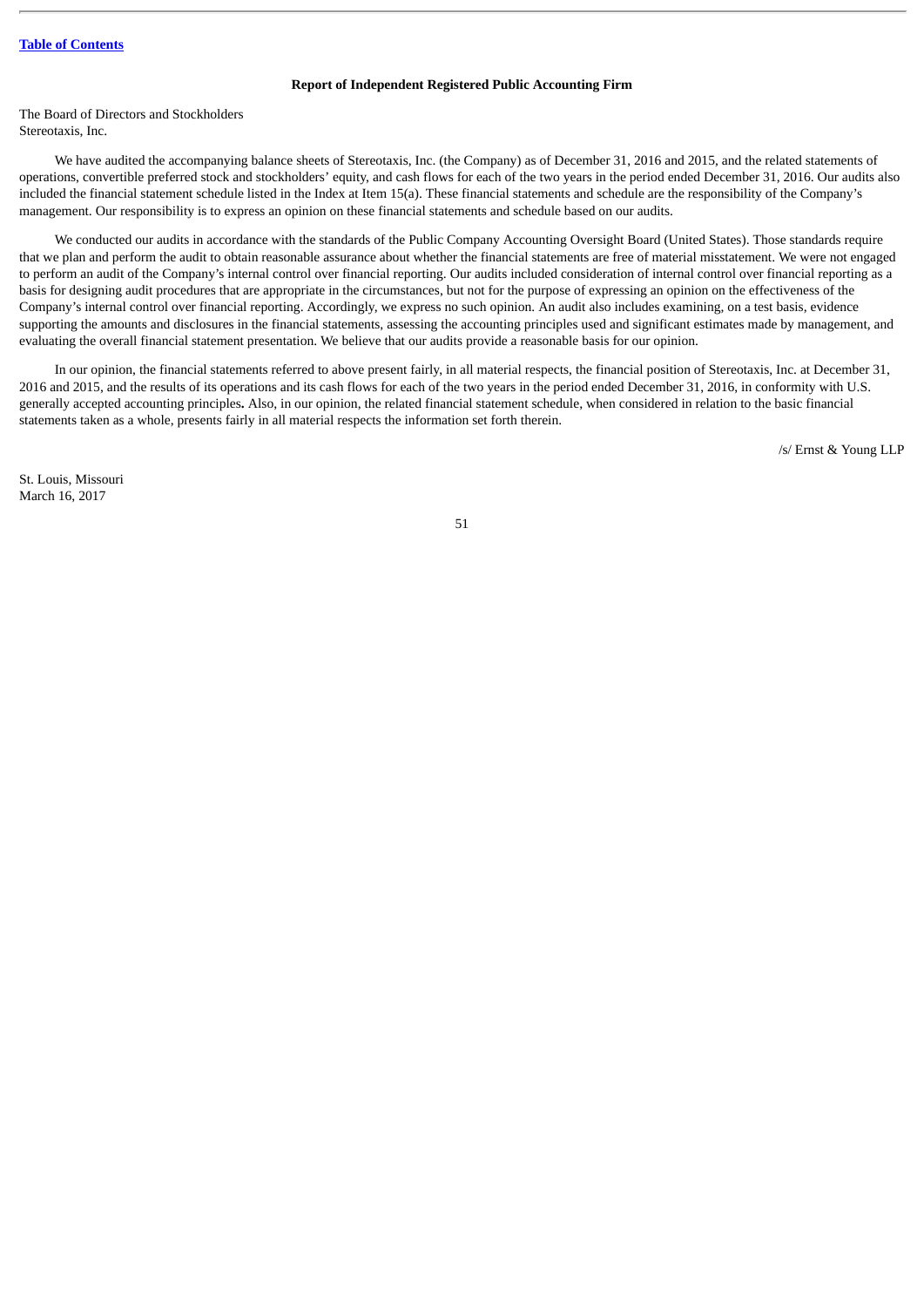# **BALANCE SHEETS**

<span id="page-53-0"></span>

| (Unaudited)<br><b>Assets</b><br>Current assets:<br>Cash and cash equivalents<br>S.<br>8,501,392<br>5,593,582<br>S.<br>Accounts receivable, net of allowance of \$379,817 and \$93,478 in 2016 and 2015, respectively<br>6,376,470<br>4,665,959<br>4,504,282<br><b>Inventories</b><br>5,381,103<br>Prepaid expenses and other current assets<br>855,295<br>668,659 |
|-------------------------------------------------------------------------------------------------------------------------------------------------------------------------------------------------------------------------------------------------------------------------------------------------------------------------------------------------------------------|
|                                                                                                                                                                                                                                                                                                                                                                   |
|                                                                                                                                                                                                                                                                                                                                                                   |
|                                                                                                                                                                                                                                                                                                                                                                   |
|                                                                                                                                                                                                                                                                                                                                                                   |
|                                                                                                                                                                                                                                                                                                                                                                   |
|                                                                                                                                                                                                                                                                                                                                                                   |
| 19,403,749<br>17,142,993<br>Total current assets                                                                                                                                                                                                                                                                                                                  |
| Property and equipment, net<br>1,086,244<br>1,067,321                                                                                                                                                                                                                                                                                                             |
| Intangible assets, net<br>635,889<br>436,569                                                                                                                                                                                                                                                                                                                      |
| Other assets<br>39,241<br>31,693                                                                                                                                                                                                                                                                                                                                  |
| <b>Total assets</b><br>\$<br>18,877,896<br>\$<br>20,965,803                                                                                                                                                                                                                                                                                                       |
| Liabilities and stockholders' deficit                                                                                                                                                                                                                                                                                                                             |
| Current liabilities:                                                                                                                                                                                                                                                                                                                                              |
| \$<br>2,623,010<br>1,840,135<br>Accounts payable<br>\$                                                                                                                                                                                                                                                                                                            |
| <b>Accrued liabilities</b><br>4,491,164<br>6,058,390                                                                                                                                                                                                                                                                                                              |
| Deferred revenue<br>8,751,336<br>7,445,935                                                                                                                                                                                                                                                                                                                        |
| <b>Warrants</b><br>19,787,007<br>794,130                                                                                                                                                                                                                                                                                                                          |
| Total current liabilities<br>35,652,517<br>16,138,590                                                                                                                                                                                                                                                                                                             |
| Long-term debt<br>18,080,159                                                                                                                                                                                                                                                                                                                                      |
| Long-term deferred revenue<br>522,329<br>2,009,198                                                                                                                                                                                                                                                                                                                |
| Other liabilities<br>320,409<br>275,603                                                                                                                                                                                                                                                                                                                           |
| <b>Total liabilities</b><br>36,495,255<br>36,503,550                                                                                                                                                                                                                                                                                                              |
| Convertible Preferred stock:                                                                                                                                                                                                                                                                                                                                      |
| Convertible Preferred stock, par value \$0.001; 10,000,000 shares authorized, 23,900 shares and zero shares                                                                                                                                                                                                                                                       |
| outstanding at 2016 and 2015, respectively<br>5,960,475                                                                                                                                                                                                                                                                                                           |
| Stockholders' deficit:                                                                                                                                                                                                                                                                                                                                            |
| Common stock, par value \$0.001; 300,000,000 shares authorized, 22,063,582 and 21,551,173, shares issued at                                                                                                                                                                                                                                                       |
| 2016 and 2015, respectively<br>22,064<br>21,551                                                                                                                                                                                                                                                                                                                   |
| Additional paid in capital<br>448,517,472<br>449,939,406                                                                                                                                                                                                                                                                                                          |
| Treasury stock, 4,015 shares at 2016 and 2015<br>(205,999)<br>(205, 999)                                                                                                                                                                                                                                                                                          |
| Accumulated deficit<br>(471, 245, 398)<br>(465, 958, 678)                                                                                                                                                                                                                                                                                                         |
| Total stockholders' deficit<br>(21,489,927)<br>(17, 625, 654)                                                                                                                                                                                                                                                                                                     |
| Total liabilities and stockholders' deficit<br>\$<br>20,965,803<br>\$<br>18,877,896                                                                                                                                                                                                                                                                               |

See accompanying notes.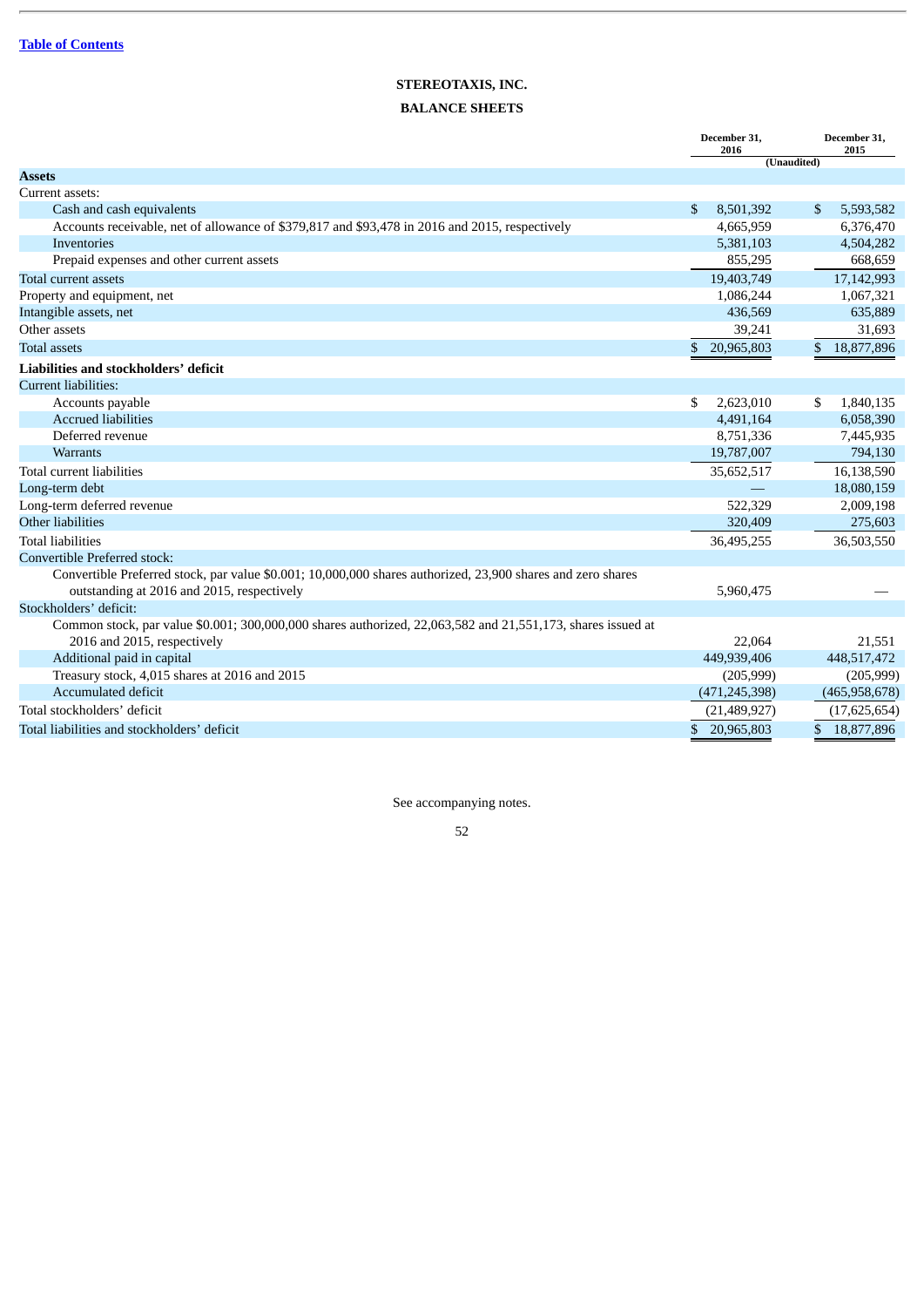# **STEREOTAXIS, INC. STATEMENTS OF OPERATIONS**

# **(Unaudited)**

<span id="page-54-0"></span>

|                                                                      |                   | <b>Twelve Months Ended December 31,</b> |
|----------------------------------------------------------------------|-------------------|-----------------------------------------|
|                                                                      | 2016              | 2015                                    |
| Revenue:                                                             |                   |                                         |
| Systems                                                              | 5,776,843<br>\$   | 10,640,584<br>\$                        |
| Disposables, service and accessories                                 | 26,387,273        | 27,033,940                              |
| Total revenue                                                        | 32,164,116        | 37,674,524                              |
| Cost of revenue:                                                     |                   |                                         |
| Systems                                                              | 3,660,012         | 6,052,241                               |
| Disposables, service and accessories                                 | 3,869,321         | 4,385,917                               |
| Total cost of revenue                                                | 7,529,333         | 10,438,158                              |
| Gross margin                                                         | 24,634,783        | 27,236,366                              |
| Operating expenses:                                                  |                   |                                         |
| Research and development                                             | 5,487,609         | 6,252,791                               |
| Sales and marketing                                                  | 15,228,193        | 15,850,362                              |
| General and administrative                                           | 10,345,338        | 10,543,741                              |
| Total operating expenses                                             | 31,061,140        | 32,646,894                              |
| <b>Operating loss</b>                                                | (6,426,357)       | (5,410,528)                             |
| Other income (expense)                                               | (2,009,150)       | 1,340,057                               |
| Interest income                                                      | 368               | 1,864                                   |
| Interest expense                                                     | (2,483,752)       | (3,284,168)                             |
| Gain on extinguishment of debt                                       | 5,632,171         |                                         |
| Net loss                                                             | \$<br>(5,286,720) | \$<br>(7, 352, 775)                     |
| Deemed dividend on convertible preferred stock                       | (6, 145, 402)     |                                         |
| Cumulative dividend on convertible preferred stock                   | (368, 152)        |                                         |
| Net loss available to common stockholders                            | \$(11,800,274)    | \$<br>(7, 352, 775)                     |
| Net loss per common share:                                           |                   |                                         |
| <b>Basic</b>                                                         | \$<br>(0.54)      | \$<br>(0.35)                            |
| Diluted                                                              | \$<br>(0.54)      | \$<br>(0.35)                            |
| Weighted average shares used in computing net loss per common share: |                   |                                         |
| <b>Basic</b>                                                         | 21,807,634        | 21,113,203                              |
| <b>Diluted</b>                                                       | 21,807,634        | 21,113,203                              |
|                                                                      |                   |                                         |

See accompanying notes.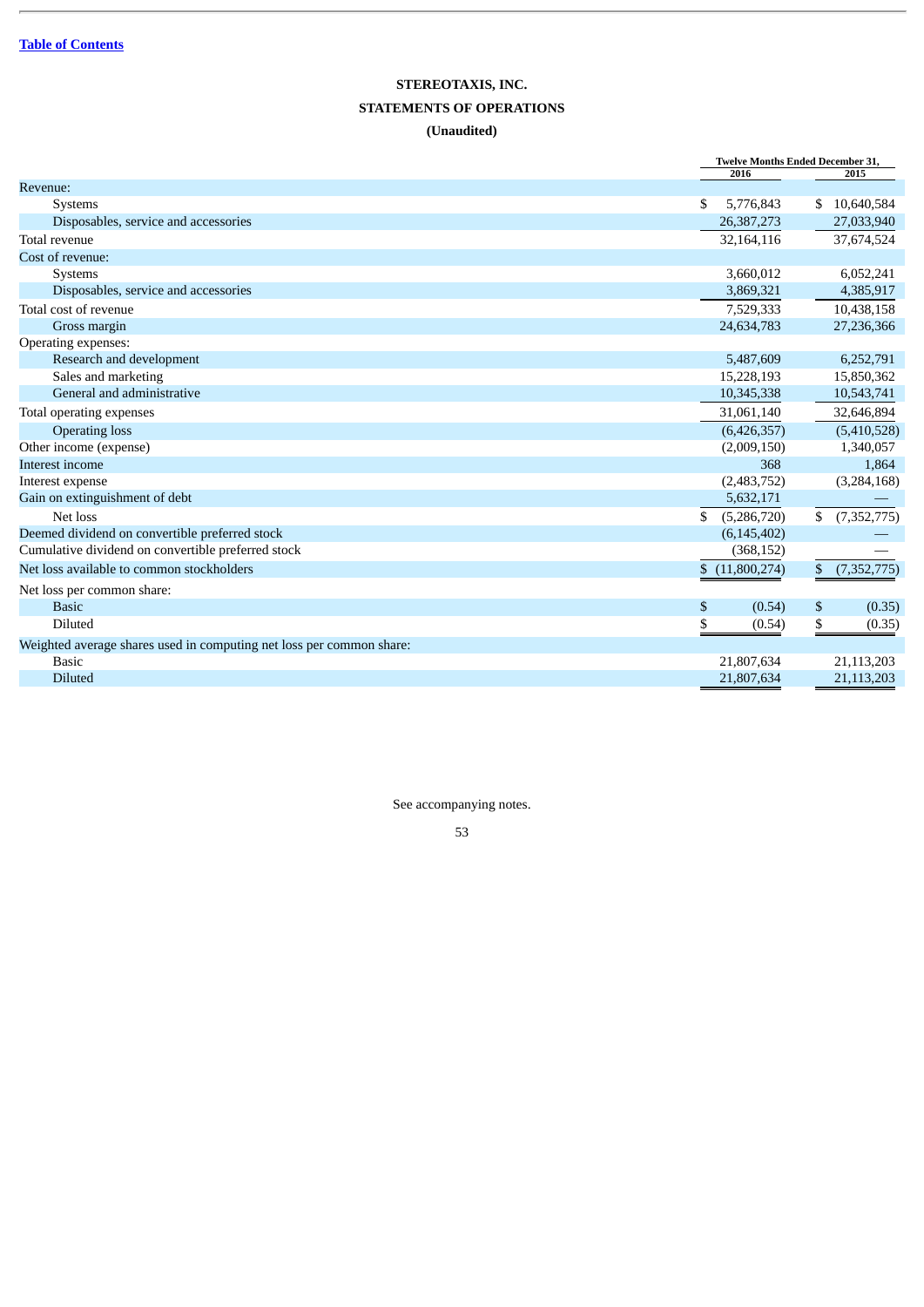# **STATEMENTS OF CONVERTIBLE PREFERRED STOCK AND STOCKHOLDERS' EQUITY**

<span id="page-55-0"></span>

|                                                                                                                                 | Convertible<br><b>Preferred Stock</b> |                                       |                     | <b>Common Stock</b> |                              | <b>Treasury</b> | Accumulated           | <b>Total</b><br>Stockholders'<br>Equity |                |
|---------------------------------------------------------------------------------------------------------------------------------|---------------------------------------|---------------------------------------|---------------------|---------------------|------------------------------|-----------------|-----------------------|-----------------------------------------|----------------|
|                                                                                                                                 | Shares                                | <b>Amount</b>                         | <b>Shares</b>       | <b>Amount</b>       | Paid-In<br>Capital           | Stock           | <b>Deficit</b>        | (Deficit)                               |                |
| Balance at December 31, 2014                                                                                                    |                                       |                                       | 20,480,874          | 20,481<br>\$.       | 446,241,703                  | \$(205,999)     | (458, 605, 903)       |                                         | (12,549,718)   |
| Issuance of common stock                                                                                                        |                                       |                                       | 809,822             | 809                 | 940,545                      |                 |                       |                                         | 941,354        |
| Share-based compensation                                                                                                        |                                       |                                       |                     |                     | 1,312,319                    |                 |                       |                                         | 1,312,319      |
| Restricted stock vestings                                                                                                       |                                       |                                       | 241,775             | 242                 | (242)                        |                 |                       |                                         |                |
| Net loss                                                                                                                        |                                       |                                       |                     |                     |                              |                 | (7, 352, 775)         |                                         | (7, 352, 775)  |
| Employee stock purchase plan                                                                                                    |                                       |                                       | 18,702              | 19                  | 23,147                       |                 |                       |                                         | 23,166         |
| Balance at December 31, 2015                                                                                                    | $\Omega$                              |                                       | 21,551,173          | 21,551<br>S.        | 448,517,472                  | $$^{(205,999)}$ | (465, 958, 678)       |                                         | (17, 625, 654) |
|                                                                                                                                 |                                       | Convertible<br><b>Preferred Stock</b> | <b>Common Stock</b> |                     | <b>Additional</b><br>Paid-In | <b>Treasury</b> | Accumulated           | <b>Total</b><br>Stockholders'<br>Equity |                |
|                                                                                                                                 | <b>Shares</b>                         | Amount                                | <b>Shares</b>       | <b>Amount</b>       | Capital                      | <b>Stock</b>    | <b>Deficit</b>        | (Deficit)                               |                |
| Balance at December 31, 2015                                                                                                    | $\Omega$                              | $\Omega$                              | 21,551,173          | \$<br>21,551        | 448,517,472                  | $$$ (205,999)   | (465, 958, 678)<br>S. | - \$                                    | (17,625,654)   |
| Issuance of common stock                                                                                                        |                                       |                                       |                     |                     | (1,464)                      |                 |                       |                                         | (1,464)        |
| Share-based compensation                                                                                                        |                                       |                                       |                     |                     | 1,365,121                    |                 |                       |                                         | 1,365,121      |
| Restricted stock vestings                                                                                                       |                                       |                                       | 317,962             | 318                 | (318)                        |                 |                       |                                         |                |
| <b>Net loss</b>                                                                                                                 |                                       |                                       |                     |                     |                              |                 | (5,286,720)           |                                         | (5,286,720)    |
| Employee stock purchase plan                                                                                                    |                                       |                                       | 39,008              | 39                  | 33,145                       |                 |                       |                                         | 33,184         |
| Issuance of Convertible Preferred Stock, net of discount related to warrants<br>of \$17,649,231 and issuance costs of \$159,322 | 24,000                                | 5,986,081                             |                     |                     |                              |                 |                       |                                         |                |
| Beneficial conversion feature of Convertible Preferred Stock                                                                    |                                       | (6, 145, 402)                         |                     |                     | 6,145,402                    |                 |                       |                                         | 6,145,402      |
| Deemed dividend related to beneficial conversion feature of Convertible<br><b>Preferred Stock</b>                               |                                       | 6,145,402                             |                     |                     | (6, 145, 402)                |                 |                       |                                         | (6, 145, 402)  |
| <b>Conversion of Convertible Preferred Stock</b>                                                                                | (100)                                 | (25,606)                              | 155,439             | 156                 | 25,450                       |                 |                       |                                         | 25,606         |
| Balance at December 31, 2016                                                                                                    | 23,900                                | 5,960,475                             | 22,063,582          | 22,064              | 449,939,406                  | \$(205,999)     | (471, 245, 398)       |                                         | (21, 489, 927) |

See accompanying notes.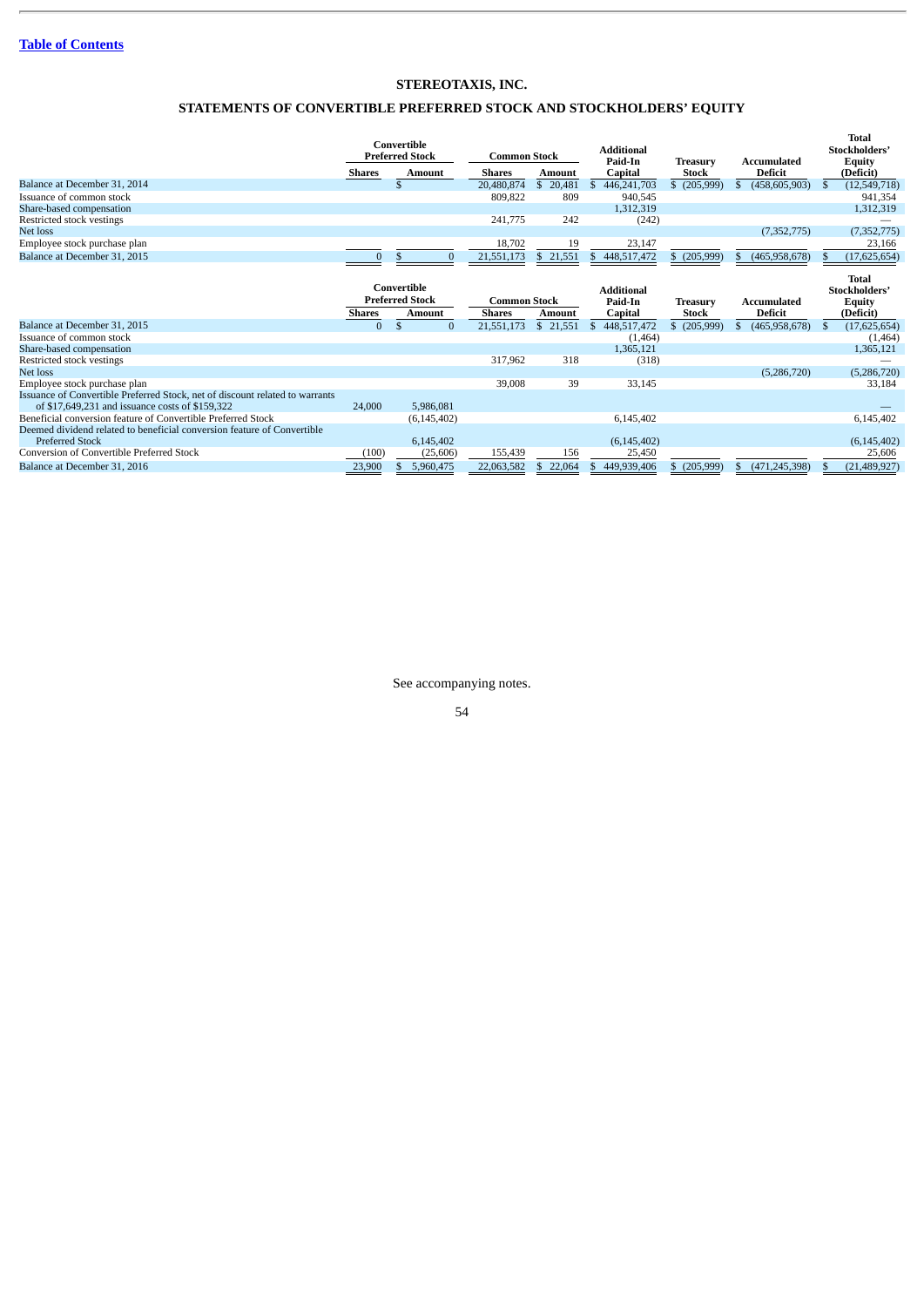# **STATEMENTS OF CASH FLOWS**

# **(Unaudited)**

<span id="page-56-0"></span>

|                                                                         |                   | <b>Twelve Months Ended December 31,</b> |
|-------------------------------------------------------------------------|-------------------|-----------------------------------------|
|                                                                         | 2016              | 2015                                    |
| <b>Cash flows from operating activities</b>                             |                   |                                         |
| Net loss                                                                | (5,286,720)<br>\$ | $$$ $(7,352,775)$                       |
| Adjustments to reconcile net loss to cash used in operating activities: |                   |                                         |
| Depreciation                                                            | 367,611           | 320,301                                 |
| Amortization of intangibles                                             | 199,320           | 299,833                                 |
| Amortization of deferred finance costs                                  | 188,239           | 222,682                                 |
| Share-based compensation                                                | 1,365,121         | 1,312,319                               |
| Gain on debt extinguishment                                             | (5,632,171)       |                                         |
| Noncash interest                                                        | 485,857           | 449,814                                 |
| Adjustment of warrants                                                  | 2,009,150         | (1,340,057)                             |
| Changes in operating assets and liabilities:                            |                   |                                         |
| Accounts receivable                                                     | 1,710,511         | 104,029                                 |
| Inventories                                                             | (853, 171)        | 1,521,995                               |
| Prepaid expenses and other current assets                               | (187, 940)        | 86,944                                  |
| Other assets                                                            | (7,548)           | 124,691                                 |
| Accounts payable                                                        | 782,875           | (512,998)                               |
| <b>Accrued liabilities</b>                                              | (1,567,226)       | 798,696                                 |
| Deferred revenue                                                        | (181, 468)        | 1,820,798                               |
| Other liabilities                                                       | 44,806            | (384, 773)                              |
| Net cash used in operating activities                                   | (6, 562, 754)     | (2,528,501)                             |
| <b>Cash flows from investing activities</b>                             |                   |                                         |
| Purchase of Fixed Assets                                                | (410, 184)        | (153, 151)                              |
| Net cash used in investing activities                                   | (410, 184)        | (153, 151)                              |
| <b>Cash flows from financing activities</b>                             |                   |                                         |
| Payments of deferred financing costs                                    | (100,000)         |                                         |
| Proceeds from revolving line of credit                                  | 7,650,000         |                                         |
| Payments of revolving line of credit                                    | (7,650,000)       |                                         |
| Proceeds from (payments of) Healthcare Royalty Partners debt            | (13,020,780)      | 40,413                                  |
| Proceeds from issuance of stock, net of issuance costs                  | 23,001,528        | 964,520                                 |
| Net cash provided by (used in) financing activities                     | 9,880,748         | 1,004,933                               |
| Net increase (decrease) in cash and cash equivalents                    | 2,907,810         | (1,676,719)                             |
| Cash and cash equivalents at beginning of period                        | 5,593,582         | 7,270,301                               |
| Cash and cash equivalents at end of period                              | \$<br>8,501,392   | \$<br>5,593,582                         |
| Supplemental disclosures of cash flow information:                      |                   |                                         |
| Interest paid                                                           | 2,253,554         | 2,974,345                               |

See accompanying notes.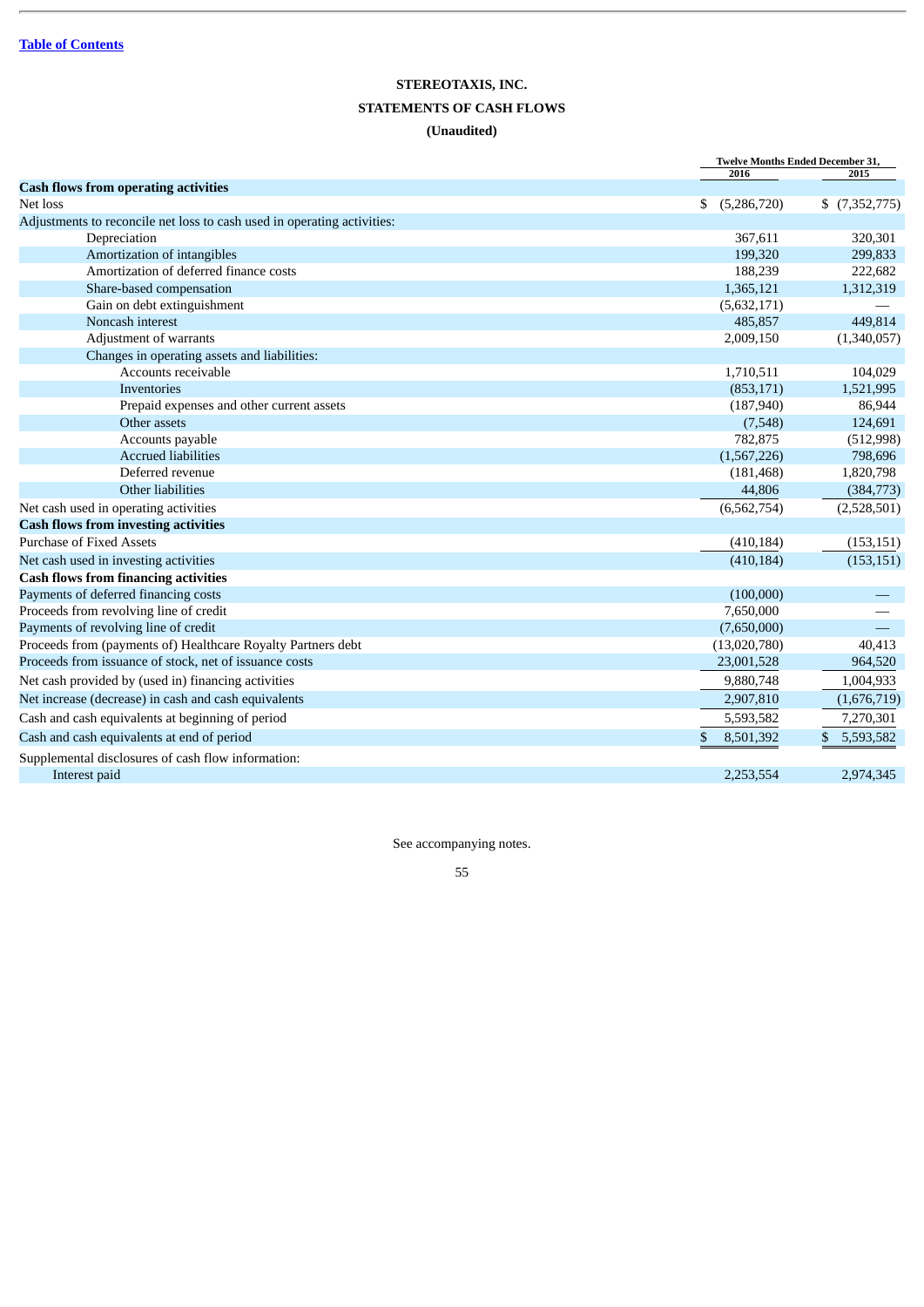### **NOTES TO FINANCIAL STATEMENTS**

# <span id="page-57-0"></span>**Notes to Financial Statements**

In this report, "Stereotaxis", the "Company", "Registrant", "we", "us", and "our" refer to Stereotaxis, Inc. and its wholly owned subsidiaries. Epoch<sup>®</sup>, Niobe®, Odyssey®, Odyssey Cinema™, Vdrive®, Vdrive Duo™, V-CAS™, V-Loop™, V-Sono™, V-CAS Deflect™, QuikCAS™, Cardiodrive®, and Pegasus™ are trademarks of Stereotaxis, Inc. All other trademarks that appear in this report are the property of their respective owners.

### **1. Description of Business**

Stereotaxis designs, manufactures and markets the *Epoch* Solution, which is an advanced remote robotic navigation system for use in a hospital's interventional surgical suite, or "interventional lab", that we believe revolutionizes the treatment of arrhythmias and coronary artery disease by enabling enhanced safety, efficiency and efficacy for catheter-based, or interventional, procedures. The *Epoch* Solution is comprised of the *Niobe* ES Remote Magnetic Navigation System ("*Niobe* ES system"), *Odyssey* Information Management Solution ("*Odyssey* Solution"), and the *Vdrive* Robotic Navigation System ("*Vdrive* system"), and related devices.

The *Niobe* system is designed to enable physicians to complete more complex interventional procedures by providing image-guided delivery of catheters and guidewires through the blood vessels and chambers of the heart to treatment sites. This is achieved using externally applied magnetic fields that govern the motion of the working tip of the catheter or guidewire, resulting in improved navigation, efficient procedures and reduced x-ray exposure. As of December 31, 2016, the Company had an installed base of 129 Niobe ES systems.

In addition to the *Niobe* system and its components, Stereotaxis also has developed the *Odyssey* Solution, which consolidates all lab information enabling doctors to focus on the patient for optimal procedure efficiency. The system also features a remote viewing and recording capability called *Odyssey Cinema*, which is an innovative solution delivering synchronized content for optimized workflow, advanced care and improved productivity. This tool includes an archiving capability that allows clinicians to store and replay entire procedures or segments of procedures. This information can be accessed from locations throughout the hospital local area network and over the global *Odyssey* Network providing physicians with a tool for clinical collaboration, remote consultation and training.

Our *Vdrive* system provides navigation and stability for diagnostic and therapeutic devices designed to improve interventional procedures. The *Vdrive* system complements the *Niobe* ES system control of therapeutic catheters for fully remote procedures and enables single-operator workflow and is sold as two options, the *Vdrive* system and the *Vdrive Duo* system. In addition to the *Vdrive* system and the *Vdrive Duo* system, we also manufacture and market various disposable components which can be manipulated by these systems.

We promote the full *Epoch* Solution in a typical hospital implementation, subject to regulatory approvals or clearances. The full *Epoch* Solution implementation requires a hospital to agree to an upfront capital payment and recurring payments. The upfront capital payment typically includes equipment and installation charges. The recurring payments typically include disposable costs for each procedure, equipment service costs beyond warranty period, and software licenses. In hospitals where the full *Epoch* Solution has not been implemented, equipment upgrade or expansion can be implemented upon purchasing of the necessary upgrade or expansion.

The core components of Stereotaxis systems, such as *Niobe* system, *Odyssey* Solution, *Cardiodrive* and various disposable interventional devices have received regulatory clearance in the U.S., Europe, Canada, China, Japan and various other countries. We have received the regulatory clearance, licensing and/or CE Mark approvals that allow us to market the *Vdrive* and *Vdrive Duo* systems with the *V-CAS*, *V-Loop* and *V-Sono* devices in the U.S., Canada and European Union. *The V-CAS Deflect* catheter advancement system has been CE Marked for sale in the European Union.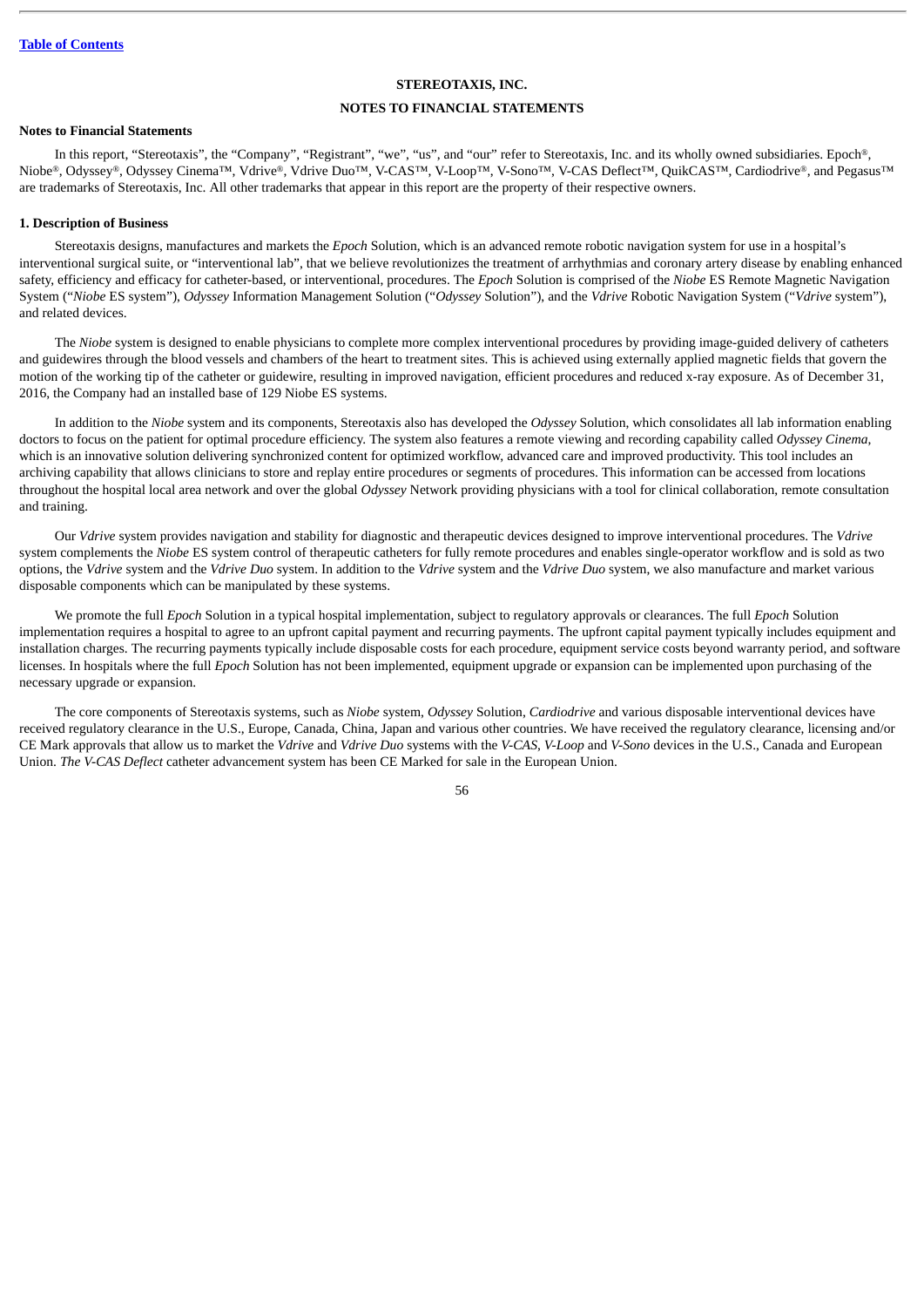The Company believes the cash on hand at December 31, 2016 as well as expected borrowing capacity available will be sufficient to meet its obligations as they become due in the ordinary course of business for at least 12 months following the date these financial statements are issued. However, this evaluation assumes the Company's ability to borrow under its asset based revolving credit facility which matures on March 31, 2018. The Company expects to be able to renew this facility at similar terms, as it has successfully done so in the past. However, there is no assurance that the revolving credit facility will be renewed in a timely manner, in amounts that are sufficient to meet the Company's obligations as they become due, or on terms acceptable to the Company, or at all. The Company has sustained operating losses throughout its corporate history and expects that its 2017 expenses will exceed its 2017 gross margin. The Company expects to continue to incur operating losses and negative cash flows until revenues reach a level sufficient to support ongoing operations or expense reductions are in place. Accordingly, management has analyzed its planned operations to evaluate the Company's ability to continue as a going concern. The Company's liquidity needs will be largely determined by the success of clinical adoption within the installed base of *Niobe* systems as well as by new placements of capital systems. The Company's plans, which are probable of effectively being implemented and improving the liquidity conditions, primarily include its ability to control the timing and spending of its operating expenses and raising additional funds through capital transactions. Specifically, cash outflows for operating expenses could be reduced or delayed by transitioning certain cash payments to stock payments, by reducing project expenses, or by reducing headcount. The Company also may consider raising cash through capital transactions, which could include either debt or equity financing.

### **2. Summary of Significant Accounting Policies**

### *Cash and Cash Equivalents*

The Company considers all short-term investments purchased with original maturities of three months or less to be cash equivalents. The Company places its cash with high-credit-quality financial institutions and invests primarily in money market accounts. No cash was restricted at December 31, 2016 or 2015.

### *Accounts Receivable and Allowance for Uncollectible Accounts*

Accounts receivable primarily include amounts due from hospitals and distributors for acquisition of magnetic systems, associated disposable device sales and service contracts. Credit is granted on a limited basis, with balances due generally within 30 days of billing. The provision for bad debts is based upon management's assessment of historical and expected net collections considering business and economic conditions and other collection indicators.

#### *Financial Instruments*

Financial instruments consist of cash and cash equivalents, accounts receivable, accounts payable and debt. The carrying value of such amounts reported at the applicable balance sheet dates approximates fair value. See Note 9 for disclosure of the fair value of debt.

The Company measures certain financial assets and liabilities at fair value on a recurring basis, including warrants. General accounting principles for fair value measurement established a fair value hierarchy that prioritizes the inputs to valuation techniques used to measure fair value. The hierarchy gives the highest priority to unadjusted quoted prices in active markets for identical assets and liabilities ("Level 1") and the lowest priority to unobservable inputs ("Level 3"). See Note 12 for disclosure of fair value measurements.

### *Inventory*

The Company values its inventory at the lower of cost, as determined using the first-in, first-out (FIFO) method, or market. The Company periodically reviews its physical inventory for obsolete items and provides a reserve upon identification of potential obsolete items.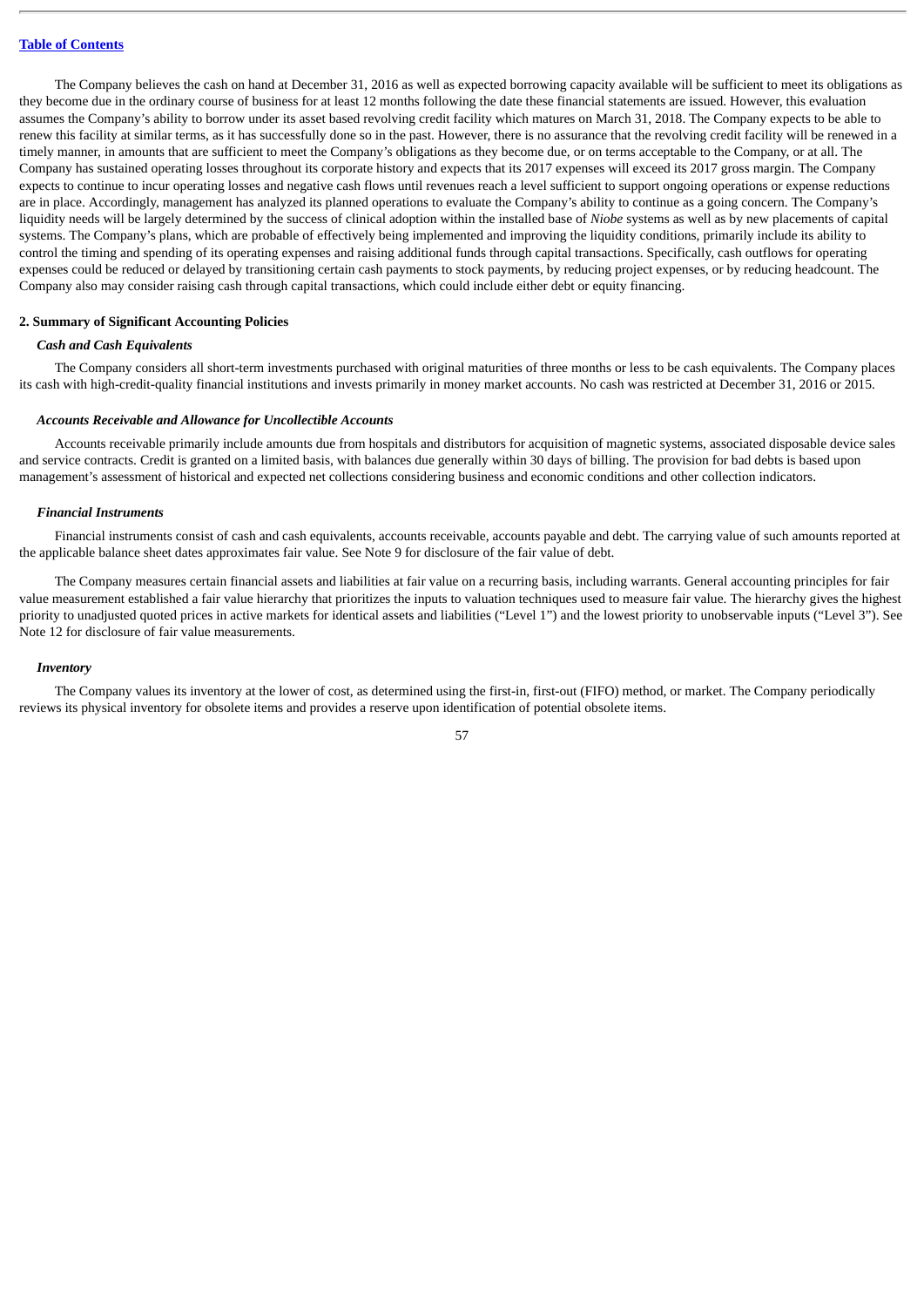### *Property and Equipment*

Property and equipment consist primarily of leasehold improvements, computer, office, research and demonstration equipment, and equipment held for lease and are stated at cost. Depreciation is calculated using the straight-line method over the estimated useful lives or life of the base lease term, ranging from three to ten years.

# *Long-Lived Assets*

If facts and circumstances suggest that a long-lived asset may be impaired, the carrying value is reviewed. If this review indicates that the carrying value of the asset will not be recovered, as determined based on projected undiscounted cash flows related to the asset over its remaining life, the carrying value of the asset is reduced to its estimated fair value, which in most cases is estimated based upon Level 2 or Level 3 inputs.

### *Intangible Assets*

Intangible assets consist of purchased technology and intellectual property rights valued at cost on the acquisition date and amortized over their estimated useful lives of 10-15 years. If facts and circumstances suggest that an intangible asset may be impaired, the carrying value is reviewed. If this review indicates that the carrying value of the asset will not be recovered, as determined based on projected undiscounted cash flows related to the asset over its remaining life, the carrying value of the asset is reduced to its estimated fair value, which in most cases is estimated based upon Level 2 or Level 3 inputs.

### *Use of Estimates*

The preparation of financial statements in conformity with U.S. generally accepted accounting principles requires management to make estimates and assumptions that affect the reported amounts of assets and liabilities and disclosure of contingent assets and liabilities at the date of the financial statements and the reported amounts of income and loss during the reporting period. Actual results could differ from those estimates.

# *Revenue and Costs of Revenue*

The Company recognizes revenue based on the *Multiple-Deliverable Revenue Arrangements* guidance ("ASU 2009-13").

ASU 2009-13 permits management to estimate the selling price of undelivered components of a bundled sale for which it is unable to establish vendorspecific objective evidence ("VSOE") or third-party evidence ("TPE"). This requires management to record revenue for certain elements of a transaction even though it might not have delivered other elements of the transaction, for which it was unable to meet the requirements for establishing VSOE or TPE. The Company believes that the guidance significantly improves the reporting of these types of transactions to more closely reflect the underlying economic circumstances. This guidance also prohibits the use of the residual method for allocating revenue to the various elements of a transaction and requires that the revenue be allocated proportionally based on the relative estimated selling prices.

Under our revenue recognition policy, a portion of revenue for *Niobe* systems, *Vdrive* systems and certain *Odyssey* systems is recognized upon delivery, provided that title has passed, there are no uncertainties regarding acceptance, persuasive evidence of an arrangement exists, the sales price is fixed and determinable, and collection of the related receivable is reasonably assured. Revenue is recognized for other types of *Odyssey* systems upon completion of installation, since there are no qualified third party installers. When installation is the responsibility of the customer, revenue from system sales is recognized upon shipment since these arrangements do not include an installation element or right of return privileges. The Company does not recognize revenue in situations in which inventory remains at a Stereotaxis warehouse or in situations in which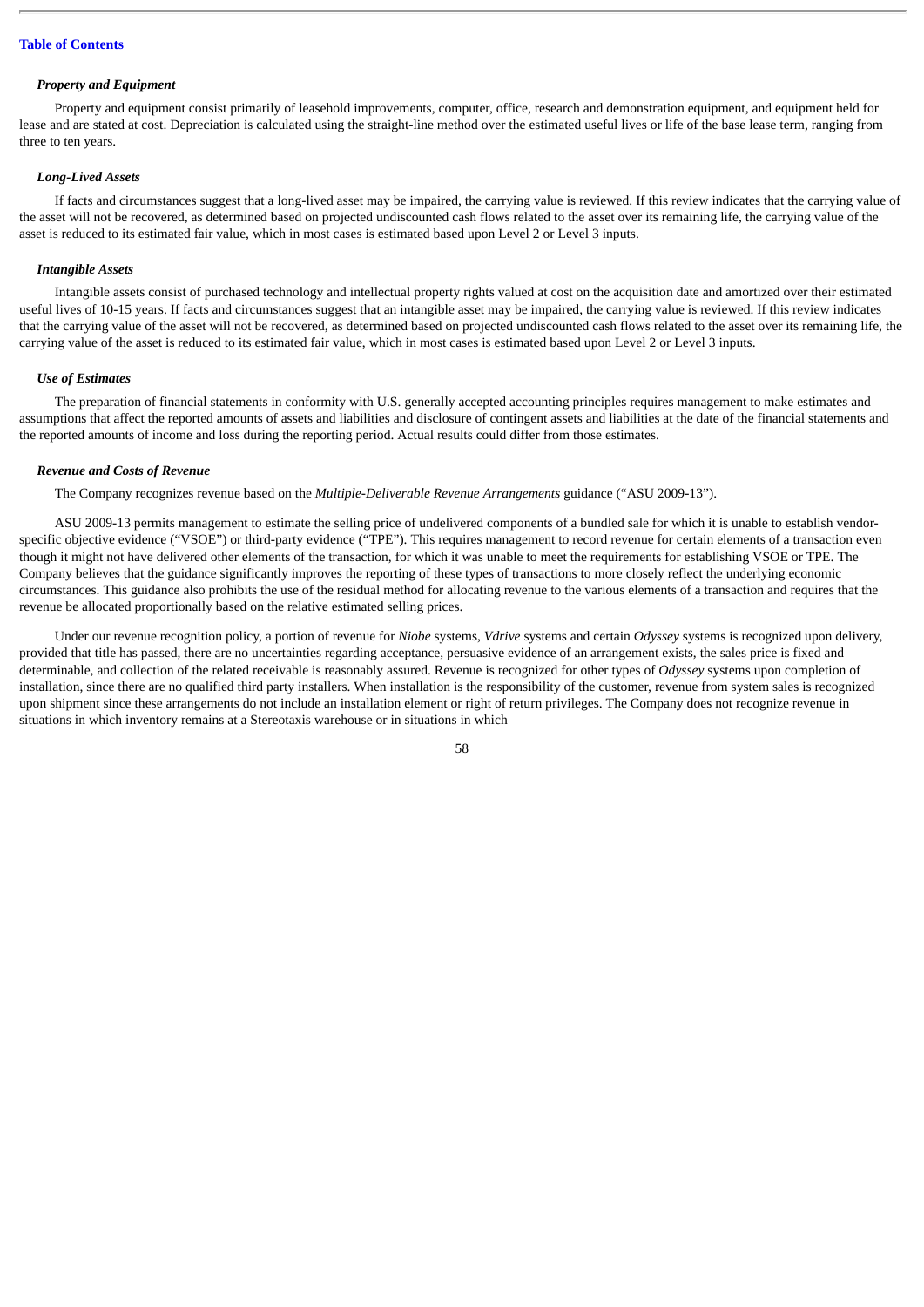title and risk of loss have not transferred to the customer. Amounts collected prior to satisfying the above revenue recognition criteria are reflected as deferred revenue. Revenue from services and license fees, whether sold individually or as a separate unit of accounting in a multiple-deliverable arrangement, is deferred and amortized over the service or license fee period, which is typically one year. Revenue from services is derived primarily from the sale of annual product maintenance plans. We recognize revenue from disposable device sales or accessories upon shipment and establish an appropriate reserve for returns. The return reserve, which is applicable only to disposable devices, is estimated based on historical experience which is periodically reviewed and updated as necessary. In the past, changes in estimate have had only a de minimus effect on revenue recognized in the period. We believe that the estimate is not likely to change significantly in the future.

Costs of systems revenue include direct product costs, installation labor and other costs, estimated warranty costs, and initial training and product maintenance costs. These costs are recorded at the time of sale. Costs of disposable revenue include direct product costs and estimated warranty costs and are recorded at the time of sale. Cost of revenue from services and license fees are recorded when incurred.

### *Research and Development Costs*

Internal research and development costs are expensed in the period incurred. Amounts receivable from strategic alliances under research reimbursement agreements are recorded as a contra-research and development expense in the period reimbursable costs are incurred. There were no material receivables at December 31, 2016 or 2015 under these types of agreements. Advance receipts or other unearned reimbursements are included in accrued liabilities on the accompanying balance sheet until earned.

### *Share-Based Compensation*

Stock options or stock appreciation rights issued to certain non-employees are recorded at their fair value as determined in accordance with general accounting principles for share-based payments and accounting for equity instruments that are issued to other than employees for acquiring, or in conjunction with selling, goods or services, and recognized over the service period. Deferred compensation for options granted to non-employees is remeasured on a quarterly basis through the vesting or forfeiture date.

The Company utilized the Black-Scholes valuation model to determine the fair value of share-based payments at the date of previously issued grant using risk-free interest rate based on the Treasury yield on the date of the grant and expected volatility based on the Company's historical volatility over the expected term of the option. The resulting compensation expense is recognized over the requisite service period, generally one to four years. Compensation expense is recognized only for those awards expected to vest, with forfeitures estimated based on the Company's historical experience and future expectations.

Restricted shares and units granted to employees are valued at the fair market value at the date of grant. The Company amortizes the amount to expense over the service period on a straight-line basis for those shares with graded vesting. If the shares are subject to performance objectives, the resulting compensation expense is amortized over the anticipated vesting period and is subject to adjustment based on the actual achievement of objectives.

Shares purchased by employees under the 2004 Employee Stock Purchase Plan were considered to be compensatory and were accounted for in accordance with general accounting principles for share-based payments. Shares purchased by employees under the 2009 Employee Stock Purchase Plan are considered to be non-compensatory.

### *Net Earnings (Loss) per Common Share*

Basic earnings (loss) per common share are computed by dividing the net earnings (loss) for the period by the weighted average number of common shares outstanding during the period. Diluted earnings (loss) per share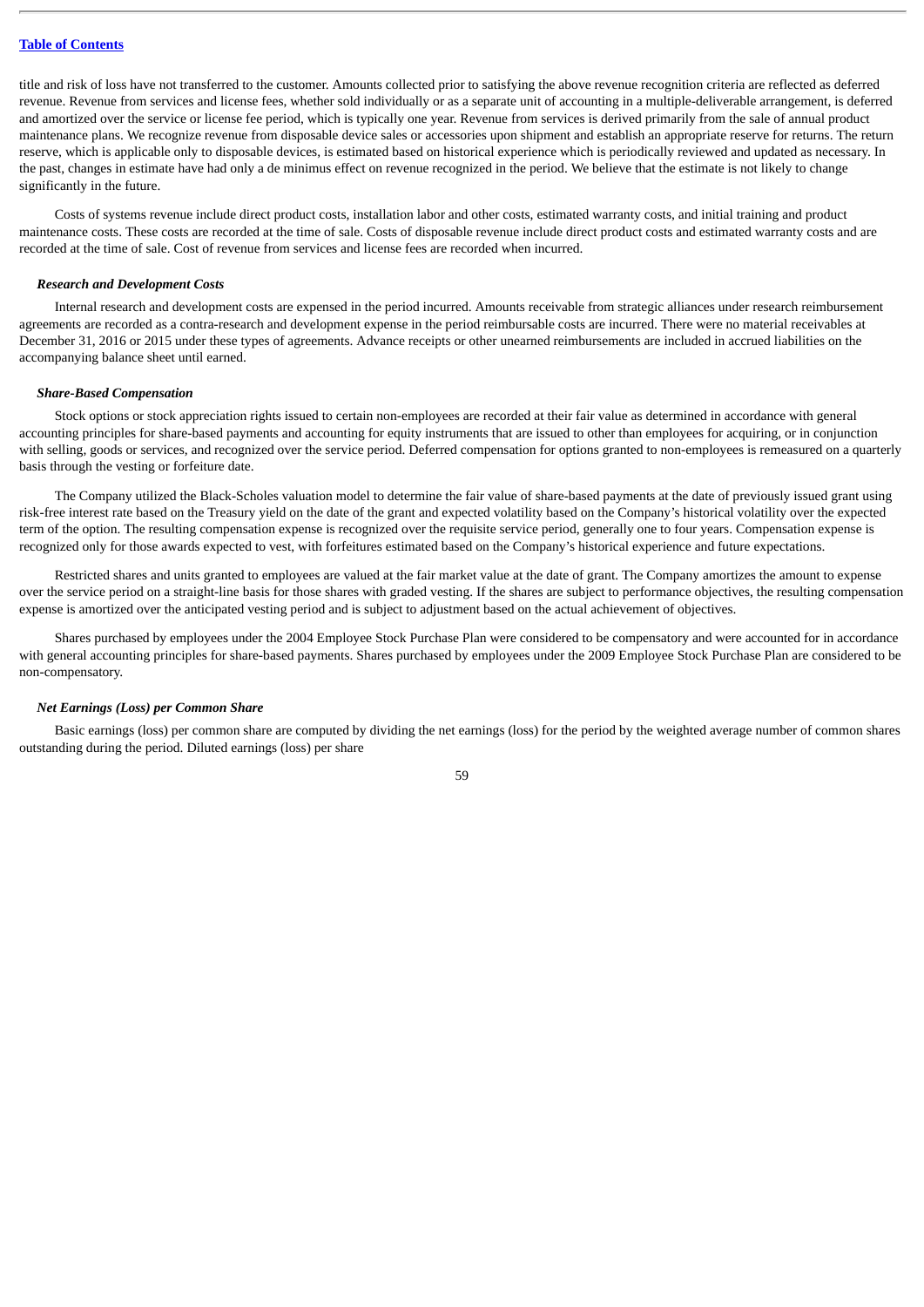are computed by dividing the earnings (loss) for the period by the weighted average number of common and common equivalent shares outstanding during the period. In addition, the application of the two-class method of computing earnings per share under general accounting principles for participating securities is not applicable because the Company's unearned restricted shares do not contractually participate in its losses. In addition, the net loss attributable to common stockholders' is adjusted for the convertible preferred stock deemed dividends related to the beneficial conversion feature on this instrument at inception, as well as the annual dividends for the periods in which the convertible preferred stock is outstanding.

The Company did not include any portion of unearned restricted shares, outstanding options, stock appreciation rights, warrants or convertible preferred stock in the calculation of diluted loss per common share because all such securities are anti-dilutive for all periods presented. The application of the two-class method of computing earnings per share under general accounting principles for participating securities is not applicable during these periods because those securities do not contractually participate in its losses.

As of December 31, 2016, the Company had 671,887 shares of common stock issuable upon the exercise of outstanding options and stock appreciation rights at a weighted average exercise price of \$8.77 per share, 38,963,443 shares of common stock issuable upon the exercise of outstanding warrants at a weighted average exercise price of \$0.84 per share, and 37,335,618 shares of our common stock issuable upon conversion of our Series A Convertible Preferred Stock. The Company had no unearned restricted shares outstanding for the period ended December 31, 2016.

#### *Income Taxes*

In accordance with general accounting principles for income taxes*,* a deferred income tax asset or liability is determined based on the difference between the financial statement and tax basis of assets and liabilities as measured by the enacted tax rates that will be in effect when these differences reverse. The Company provides a valuation allowance against net deferred income tax assets unless, based upon available evidence, it is more likely than not the deferred income tax assets will be realized.

#### *Product Warranty Provisions*

The Company's standard policy is to warrant all systems against defects in material or workmanship for one year following installation. The Company's estimate of costs to service the warranty obligations is based on historical experience and current product performance trends. A regular review of warranty obligations is performed to determine the adequacy of the reserve and adjustments are made to the estimated warranty liability (included in other accrued liabilities) as appropriate.

#### *Patent Costs*

Costs related to filing and pursuing patent applications are expensed as incurred, as recoverability of such expenditures is uncertain.

#### *Concentrations of Risk*

The majority of the Company's cash, cash equivalents and investments are deposited with one major financial institution in the U.S. Deposits in this institution exceed the amount of insurance provided on such deposits.

Biosense Webster Inc. accounted for \$4,099,075 and \$3,514,897 or 13%, and 9%, of total net revenue for the years ended December 31, 2016, and 2015, respectively. No other single customer accounted for more than 10% of total revenue for the year ended December 31, 2016.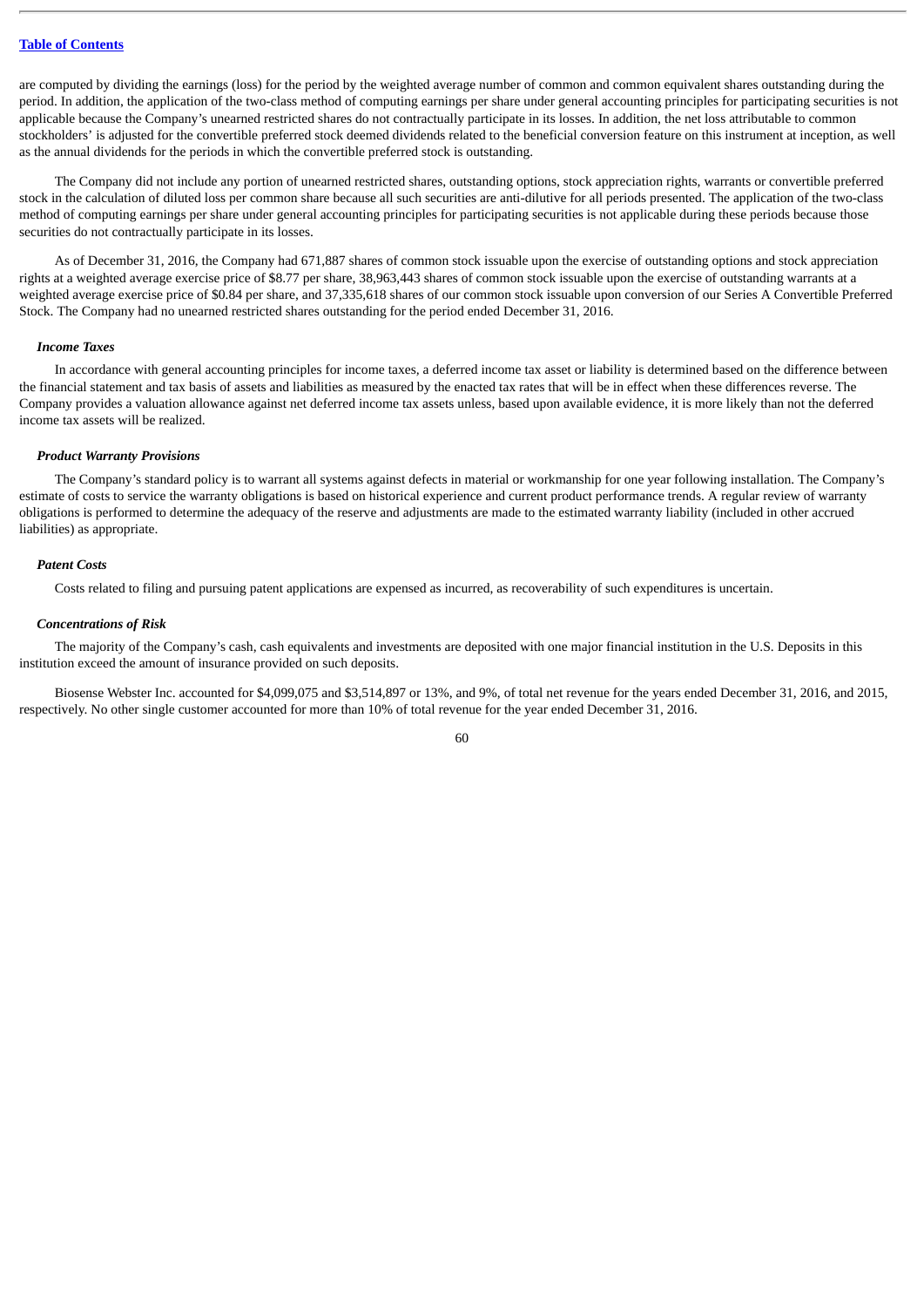### *Reclassifications*

Certain amounts in the prior period financial statements have been reclassified to conform to the current period presentation. These reclassifications had no effect on reported losses.

### *Recently Issued Accounting Pronouncements*

In March 2016, the Financial Accounting Standards Board ("FASB") issued Accounting Standards Update ("ASU" or "Update") No. 2016-09, "Compensation—Stock Compensation (Topic 718): Improvements to Employee Share-Based Payment Accounting". This amendment is intended to simplify several aspects of the accounting for share-based payment transactions, including the income tax consequences, classification of awards as either equity or liabilities, forfeitures, and classification on the statement of cash flows. This update is effective for fiscal years beginning after December 15, 2016 (January 1, 2017 for the Company) and interim periods within those fiscal years, with earlier application permitted. The Company will adopt this guidance in the first quarter of 2017 and does not expect the adoption of ASU 2016-09 to materially impact the Company's consolidated financial position, results of operations, equity or cash flows.

In February 2016, the Financial Accounting Standards Board ("FASB") issued ASU 2016-02—*Leases* (ASC 842), which sets out the principles for the recognition, measurement, presentation and disclosure of leases for both parties to a contract (i.e. lessees and lessors). The new standard requires lessees to apply a dual approach, classifying leases as either finance or operating leases based on the principle of whether or not the lease is effectively a financed purchase by the lessee. This classification will determine whether lease expense is recognized based on an effective interest method or on a straight line basis over the term of the lease, respectively. A lessee is also required to record a right-of-use asset and a lease liability for all leases with a term of greater than 12 months regardless of their classification. Leases with a term of 12 months or less will be accounted for similar to existing guidance for operating leases today. The new standard requires lessors to account for leases using an approach that is substantially equivalent to existing guidance for sales-type leases, direct financing leases and operating leases. ASC 842 supersedes the previous leases standard, ASC 840 *Leases.* The standard is effective for interim and annual periods beginning after December 31, 2018 (January 1, 2019 for the Company), with early adoption permitted. The Company is in the process of evaluating the impact of this accounting standard update.

In November 2015, the FASB issued Accounting Standards Update ("ASU" or "Update") No. 2015-17, "Income Taxes (Topic 740): To simplify the presentation of deferred income taxes". The amendments in this Update require that deferred tax liabilities and assets be classified as noncurrent in a classified statement of financial position. The amendments in this Update apply to all entities that present a classified statement of financial position. The current requirement that deferred tax liabilities and assets of a tax-paying component of an entity be offset and presented as a single amount is not affected by the amendments in this Update. This standard is effective for public companies for financial statements issued for annual periods beginning after December 15, 2016 (January 1, 2017 for the Company), and interim periods within those annual periods. We have adopted this accounting standard update and there was no impact to the results of operations or cash flows.

In July 2015, the FASB issued ASU No. 2015-11, "Inventory (Topic 330): Simplifying the Measurement of Inventory" regarding the subsequent measurement of inventory as part of its Simplification Initiative. This standard is effective for public companies for fiscal years beginning after December 15, 2016 (January 1, 2017 for the Company), including interim periods within those fiscal years. This Update should be applied prospectively, and early application is permitted as of the beginning of an interim or annual reporting period. We are currently evaluating the impact of adopting this accounting standard update but do not expect this to significantly impact the results of operations, financial conditions, cash flows, or financial statement presentation.

In April 2015, the FASB issued ASU No. 2015-03, "Interest—Imputation of Interest (Subtopic 835-30): Simplifying the Presentation of Debt Issuance Costs". To simplify the presentation of debt issuance costs, the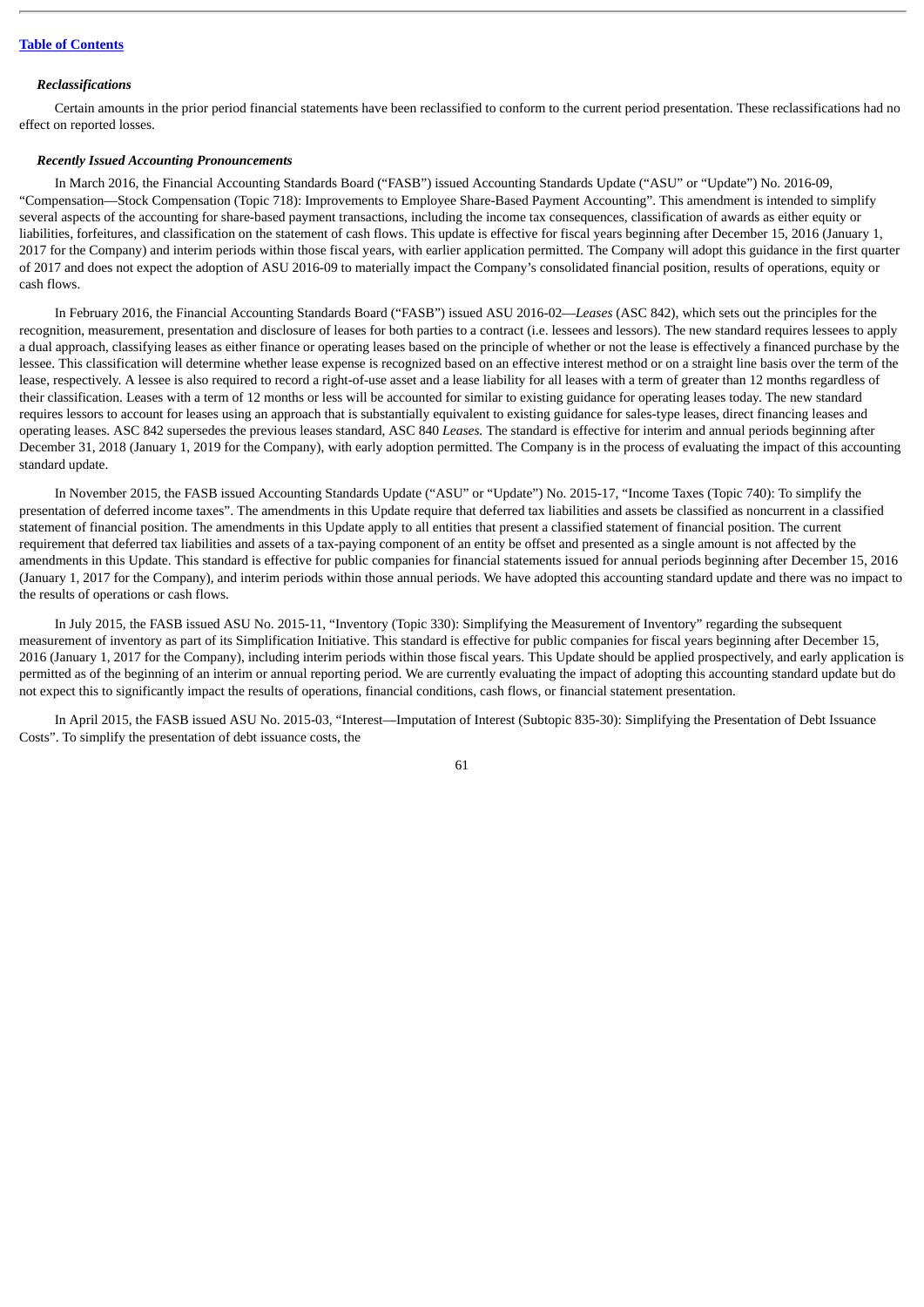amendments in this Update require that debt issuance costs related to a recognized debt liability be presented in the balance sheet as a direct deduction from that debt liability, consistent with the presentation of a debt discount. In August 2015, the FASB issued ASU 2015-15, Presentation and Subsequent Measurement of Debt Issuance Costs Associated with Line-of-Credit Arrangements—Amendments to SEC Paragraphs Pursuant to Staff Announcement at June 18, 2015 EITF Meeting (SEC Update), which adds the SEC staff's guidance on the presentation of debt issuance costs associated with lines of credit to the Codification. The SEC staff stated it will not object to an entity presenting the costs of securing line-of-credit arrangements as an asset, regardless of whether there are any outstanding borrowings. The Standard is effective for financial statements issued for fiscal years beginning after December 15, 2015 (January 1, 2016 for the Company), and interim periods within those fiscal years. Early adoption of the amendments in this Update is permitted for financial statements that have not been previously issued. We have adopted this accounting standard update. The Company's balance sheet as of December 31, 2015 included \$349,018 of deferred financing costs that were, under the new guidance, presented as a direct reduction to debt liabilities. In September 2016, the company extinguished the remainder of the debt upon an agreement entered into with Healthcare Royalty Partners. See Note 9 for additional details.

In August 2014, the Financial Accounting Standards Board ("FASB") issued Accounting Standards Update ("ASU" or "Update") No. 2014-15, to communicate amendments to FASB Account Standards Codification Subtopic 205-40, "Disclosure of Uncertainties about an Entity's Ability to Continue as a Going Concern." The ASU requires management to evaluate relevant conditions, events and certain management plans that are known or reasonably knowable as of the evaluation date when determining whether substantial doubt about an entity's ability to continue as a going concern exists. Management will be required to make this evaluation for both annual and interim reporting periods. Management will have to make certain disclosures if it concludes that substantial doubt exists or when it plans to alleviate substantial doubt about the entity's ability to continue as a going concern. The standard is effective for annual periods ending after December 15, 2016 and for interim reporting periods starting in the first quarter of 2017 (December 31, 2016 for the Company). Early adoption is permitted. We have adopted this accounting standard update and provided the relevant disclosures in Note 1.

In May 2014, the FASB issued ASU No. 2014-09, "Revenue from Contracts with Customers," which converges the FASB's and the International Accounting Standards Board's current standards on revenue recognition. The standard provides companies with a single model to use in accounting for revenue arising from contracts with customers and supersedes current revenue guidance. The standard is effective for annual and interim periods beginning after December 15, 2017 (January 1, 2018 for the Company). Early adoption is not permitted. The standard permits companies to either apply the adoption to all periods presented, or apply the requirements in the year of adoption through a cumulative adjustment. The Company will adopt ASU 2014-09 during the first quarter of 2018 and anticipates using the modified retrospective method that will result in a cumulative effect adjustment as of the date of adoption. Upon initial evaluation, management does not anticipate a significant change to its existing units of accounting which include systems, disposables and other accessories, royalty and other recurring revenue. The Company continues to evaluate other areas of the standard and its effect on the Corporation's financial statements.

#### **3. Inventory**

Inventory consists of the following:

|                          | December 31,<br>2016 | December 31,<br>2015 |
|--------------------------|----------------------|----------------------|
| Raw materials            | \$2,397,430          | \$2,065,676          |
| Work in process          | 341,125              | 24.758               |
| Finished goods           | 2,915,162            | 2,433,819            |
| Reserve for obsolescence | (272, 614)           | (19,971)             |
| Total inventory          | \$5,381,103          | \$4,504,282          |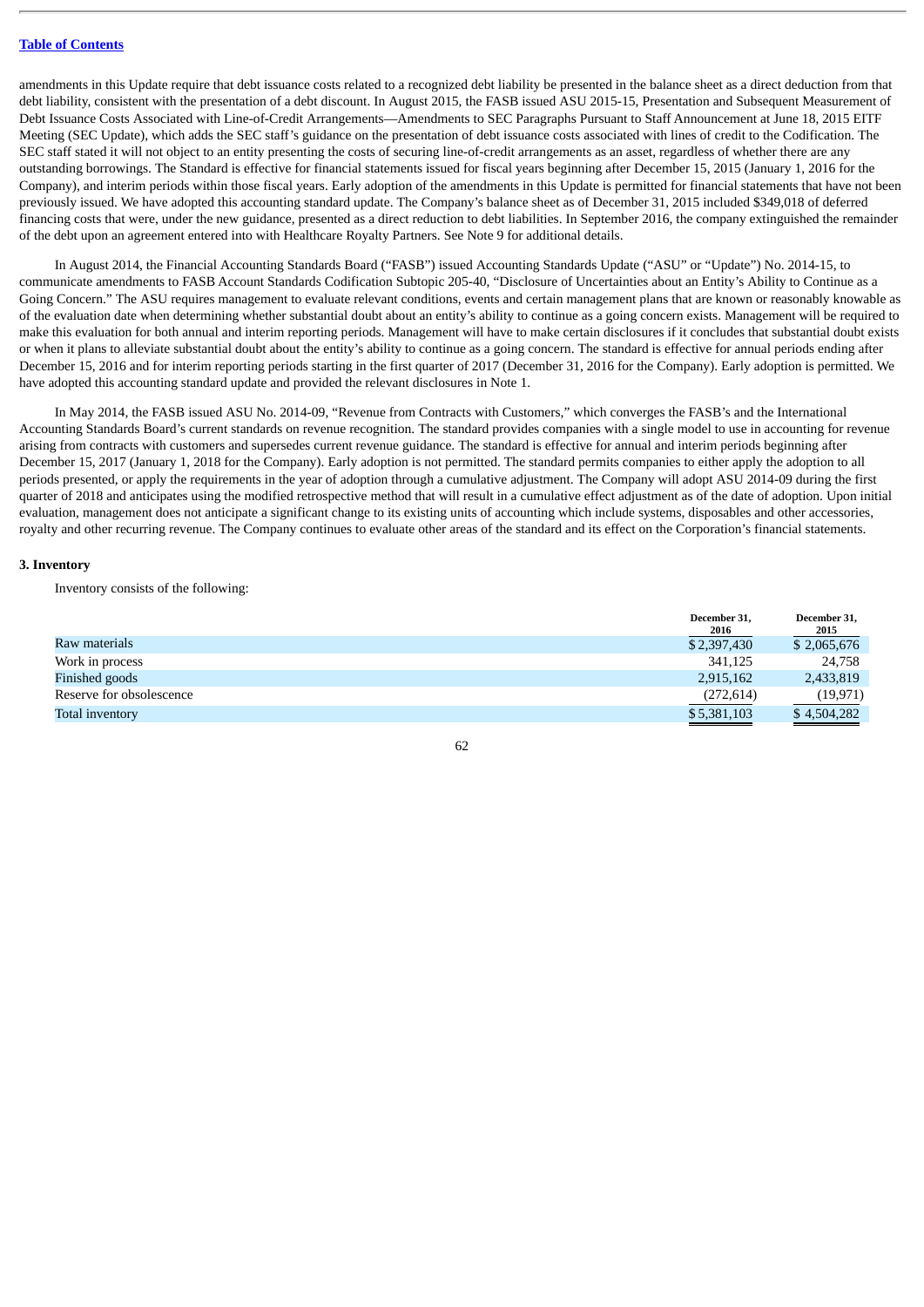# **4. Prepaid Expenses and Other Current Assets**

Prepaid expenses and other current assets consist of the following:

|                                                    | December 31,<br>2016 | December 31,<br>2015 |
|----------------------------------------------------|----------------------|----------------------|
| Prepaid expenses                                   | \$575,886            | \$454,822            |
| Deferred financing costs                           | 24.658               | 25,960               |
| <b>Deposits</b>                                    | 293.992              | 136,583              |
| Deferred cost of revenue                           |                      | 82,987               |
| Total prepaid expenses and other assets            | 894.536              | 700,352              |
| Less: Noncurrent prepaid expenses and other assets | (39,241)             | (31,693)             |
| Total current prepaid expenses and other assets    | \$855,295            | 668,659              |

Certain prior year amounts have been reclassified to conform to the 2016 presentation.

# **5. Property and Equipment**

Property and equipment consist of the following:

|                                | December 31.<br>2016 | December 31,<br>2015 |
|--------------------------------|----------------------|----------------------|
| Equipment                      | \$8,397,528          | 8,496,636            |
| Equipment held for lease       | 303,412              | 303,412              |
| Leasehold improvements         | 2,719,860            | 2,320,368            |
|                                | 11,420,800           | 11,120,416           |
| Less: Accumulated depreciation | (10, 334, 556)       | (10,053,095)         |
| Net property and equipment     | \$1,086,244          | 1,067,321            |

# **6. Intangible Assets**

As of December 31, 2016 and 2015, the Company had total intangible assets of \$3,221,069. Accumulated amortization at December 31, 2016 and 2015 was \$2,784,500 and \$2,585,180, respectively. Amortization expense for the years 2016 and 2015 was \$199,320 and \$299,833, respectively, as determined under the straight-line method. The estimated future amortization of intangible assets is \$199,320 annually through July 2018, decreasing thereafter to \$143,765 in 2018, \$65,988 in 2019 and \$27,496 through May 2020.

The Company also recognized impairment charges of \$443,931 during 2015 on certain 2010 intellectual property rights relating to the Company's *Odyssey* Solution due to uncertainty around forecasted revenue under the *Odyssey* system distribution agreement beyond May 2016. The impairment is the result of a decline in forecasted revenue attributable to this intellectual property that indicated it was probable the undiscounted future cash flows would not exceed the book value of the intellectual property. As a result, the book value of the intellectual property was reduced to its fair value as estimated using a discounted cash flow analysis. The Company evaluated the discount rate in the fair value calculation with the assistance of a third party valuation specialist (Level 3).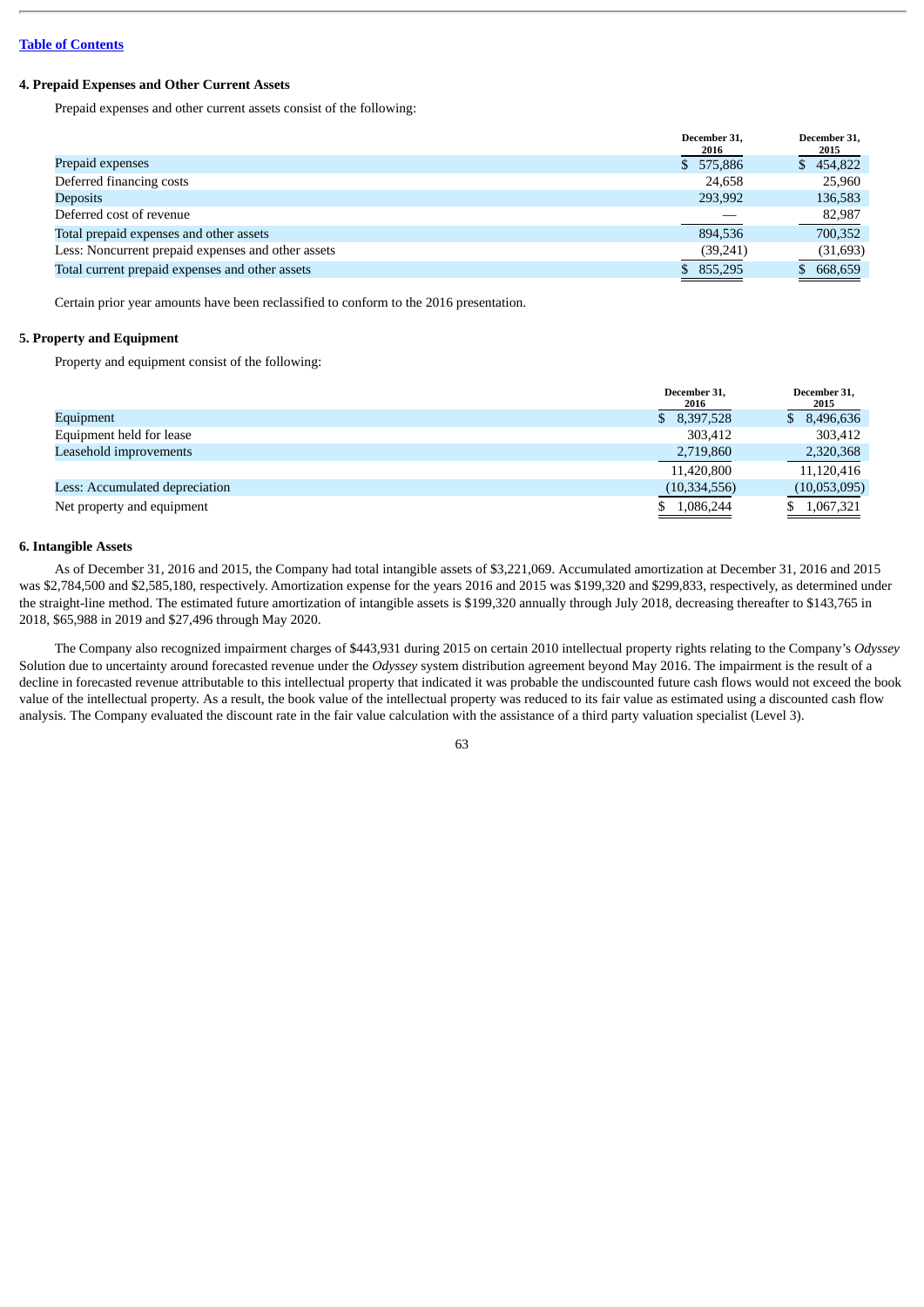# **7. Accrued Liabilities**

Accrued liabilities consist of the following:

|                                       | December 31.<br>2016 | December 31.<br>2015 |
|---------------------------------------|----------------------|----------------------|
| Accrued salaries, bonus, and benefits | \$2,452,183          | \$3,053,012          |
| Accrued rent                          | 965,412              | 1,361,379            |
| Accrued licenses and maintenance fees | 561,450              | 666,373              |
| Accrued interest                      |                      | 494,703              |
| Accrued warranties                    | 222,845              | 316,835              |
| Accrued taxes                         | 219,017              | 324,226              |
| Accrued professional services         | 180,450              | 27,140               |
| Other                                 | 210,216              | 90,325               |
| Total accrued liabilities             | 4,811,573            | 6,333,993            |
| Less: Long term accrued liabilities   | (320, 409)           | (275, 603)           |
| Total current accrued liabilities     | \$4,491,164          | \$6,058,390          |
|                                       |                      |                      |

# **8. Deferred Revenue**

Deferred revenue consists of the following:

|                                   | December 31,<br>2016 | December 31,<br>2015 |
|-----------------------------------|----------------------|----------------------|
| Product shipped, revenue deferred | \$ 549,709           | 366,388              |
| Customer deposits                 | 2,910,000            | 2,505,000            |
| Deferred service and license fees | 5,813,956            | 6,583,745            |
| Total deferred revenue            | 9,273,665            | 9,455,133            |
| Less: Long-term deferred revenue  | (522, 329)           | (2,009,198)          |
| Total current deferred revenue    | \$8,751,336          | \$7,445,935          |

# **9. Long-Term Debt and Credit Facilities**

Debt outstanding consists of the following:

|                                  |                             | <b>December 31, 2016</b>              |                    | <b>December 31, 2015</b>       |  |  |
|----------------------------------|-----------------------------|---------------------------------------|--------------------|--------------------------------|--|--|
|                                  | Carrying<br><b>Amount</b>   | <b>Estimated</b><br><b>Fair Value</b> | Carrying<br>Amount | Estimated<br><b>Fair Value</b> |  |  |
| Healthcare Royalty Partners debt |                             |                                       | \$18,080,159       | \$18,429,177                   |  |  |
| Total debt                       |                             |                                       | 18,080,159         | 18,429,177                     |  |  |
| Less current maturities          |                             |                                       |                    |                                |  |  |
| Total long term debt             | $\overbrace{\hspace{15em}}$ | $\hspace{0.05cm}$                     | \$18,080,159       | \$18,429,177                   |  |  |

As of December 31, 2016, there were no contractual principal maturities of debt.

Certain prior year amounts have been reclassified to conform to the 2016 presentation.

In accordance with general accounting principles for fair value measurement, the Company's debt and credit facilities were measured at fair value as of December 31, 2016 and December 31, 2015. Long-term debt fair value estimates are based on estimated borrowing rates to discount the cash flows to their present value (Level 3).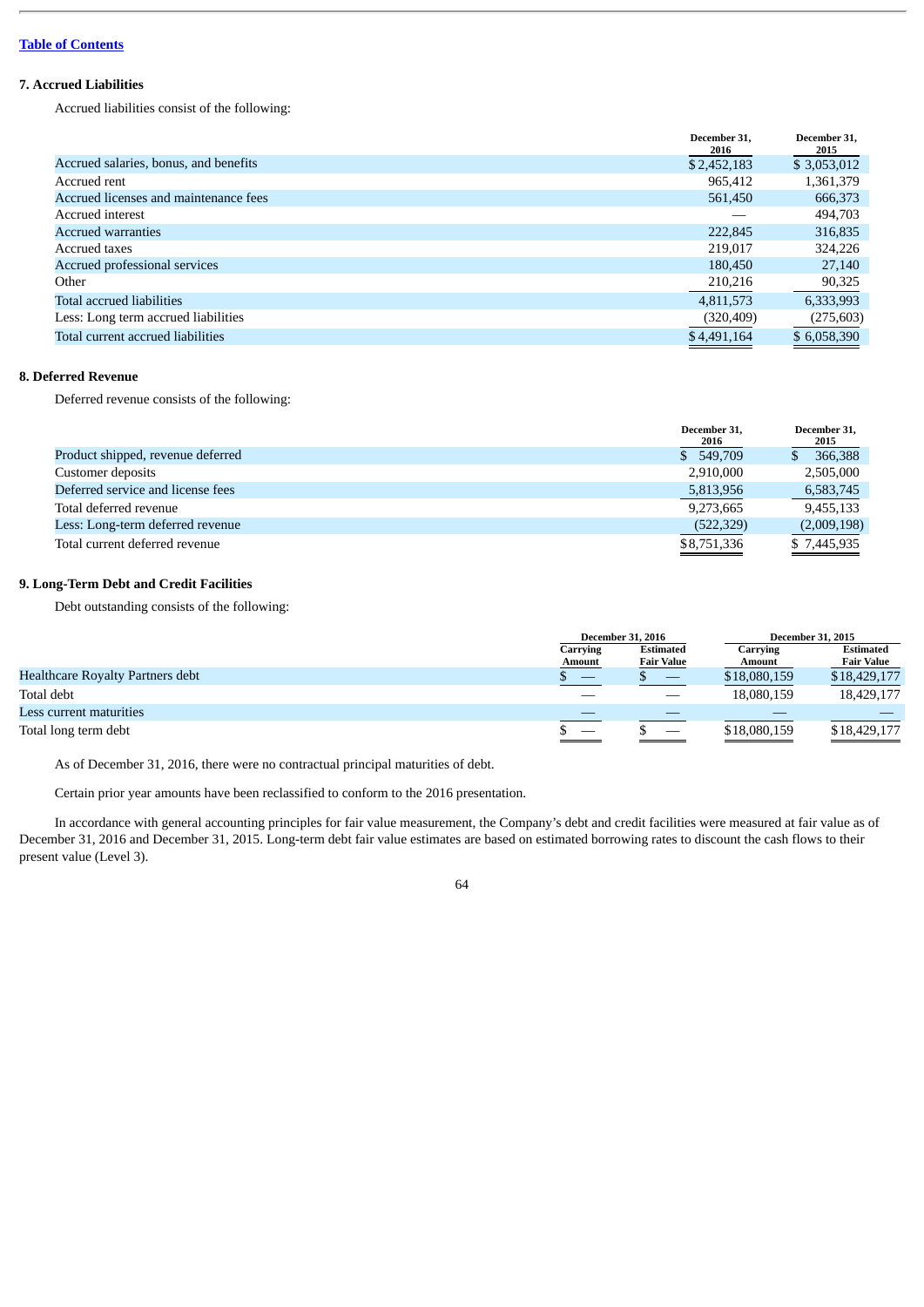The revolving line of credit is secured by substantially all of the Company's assets. The Company is required under the Credit Agreements to maintain its primary operating account and the majority of its cash and investment balances in accounts with the primary lender.

#### *Revolving line of credit*

The Company has had a working capital line of credit with its primary lender, Silicon Valley Bank, since 2004. The revolving line of credit is secured by substantially all of the Company's assets. The maximum available under the line is \$10.0 million subject to the value of collateralized assets. The Company is required under the revolving line of credit to maintain its primary operating account and the majority of its cash and investment balances in accounts with its primary lender. The facility was amended on March 27, 2015, extending the maturity date to March 31, 2018 and on May 10, 2016, the Company and the primary lender agreed to modify certain financial covenants. The amended agreement requires the Company to maintain a liquidity ratio greater than 1.50:1.00, excluding certain short term advances from the calculation, and a minimum tangible net worth of not less than (no worse than) negative \$24.0 million for the quarters ended June 30, 2016, September 30, 2016, December 31, 2016, March 31, 2017, June 30, 2017, and September 30, 2017; and not less than (no worse than) negative \$24.5 million for the quarters ended December 31, 2017 and March 31, 2018.

As of December 31, 2016, the Company had no outstanding debt under the revolving line of credit. Draws on the line of credit are made based on the borrowing capacity one week in arrears. As of December 31, 2016 the Company had a borrowing capacity of \$3.8 million based on the Company's collateralized assets. The Company's total liquidity as of December 31, 2016, was \$12.3 million which included cash and cash equivalents of \$8.5 million. As of December 31, 2016, we were in compliance with all financial covenants of this agreement and we anticipate continued compliance throughout the remainder of 2017.

#### *Healthcare Royalty Partners Debt*

In November 2011, the Company entered into a loan agreement with Healthcare Royalty Partners (formerly "Cowen Healthcare Royalty Partners II, L.P."). Under the agreement the Company borrowed from Healthcare Royalty Partners \$15 million. The Company was permitted to borrow up to an additional \$5 million in the aggregate based on the achievement by the Company of certain milestones related to *Niobe* system sales in 2012. On August 8, 2012, the Company borrowed an additional \$2.5 million based upon achievement of a milestone related to *Niobe* system sales for the nine months ended June 30, 2012. On January 31, 2013, the Company borrowed an additional \$2.5 million based upon achievement of a milestone related to *Niobe* system sales for the twelve months ended December 31, 2012. The loan was to be repaid through, and secured by, royalties payable to the Company under its Development, Alliance and Supply Agreement with Biosense Webster, Inc. The Biosense Agreement relates to the development and distribution of magnetically enabled catheters used with Stereotaxis' *Niobe* system in cardiac ablation procedures. Under the terms of the Agreement, Healthcare Royalty Partners was entitled to receive 100% of all royalties due to the Company under the Biosense Agreement until the loan is repaid. The loan was a full recourse loan, scheduled to mature on December 31, 2018, and bore interest at an annual rate of 16% payable quarterly with royalties received under the Biosense Agreement. If the payments received by the Company under the Biosense Agreement had been insufficient to pay all amounts of interest due on the loan, then such deficiency would have increased the outstanding principal amount on the loan. After the loan obligation was repaid, the royalties under the Biosense Agreement are paid to the Company. The loan was also secured by certain assets and intellectual property of the Company. The Agreement contained customary affirmative and negative covenants. The use of payments due to the Company under the Biosense Agreement was approved by our primary lender.

In September 2016, the Company extinguished the remainder of the debt of \$18.1 million, net of deferred financing costs of approximately \$0.3 million, as well as accrued interest of \$0.5 million for \$13.0 million based upon an agreement entered into with Healthcare Royalty Partners. After the loan obligation was repaid, the royalties under the Biosense Agreement will again be paid to the Company. As a result of the debt extinguishment, the company recognized a net gain of \$5.6 million.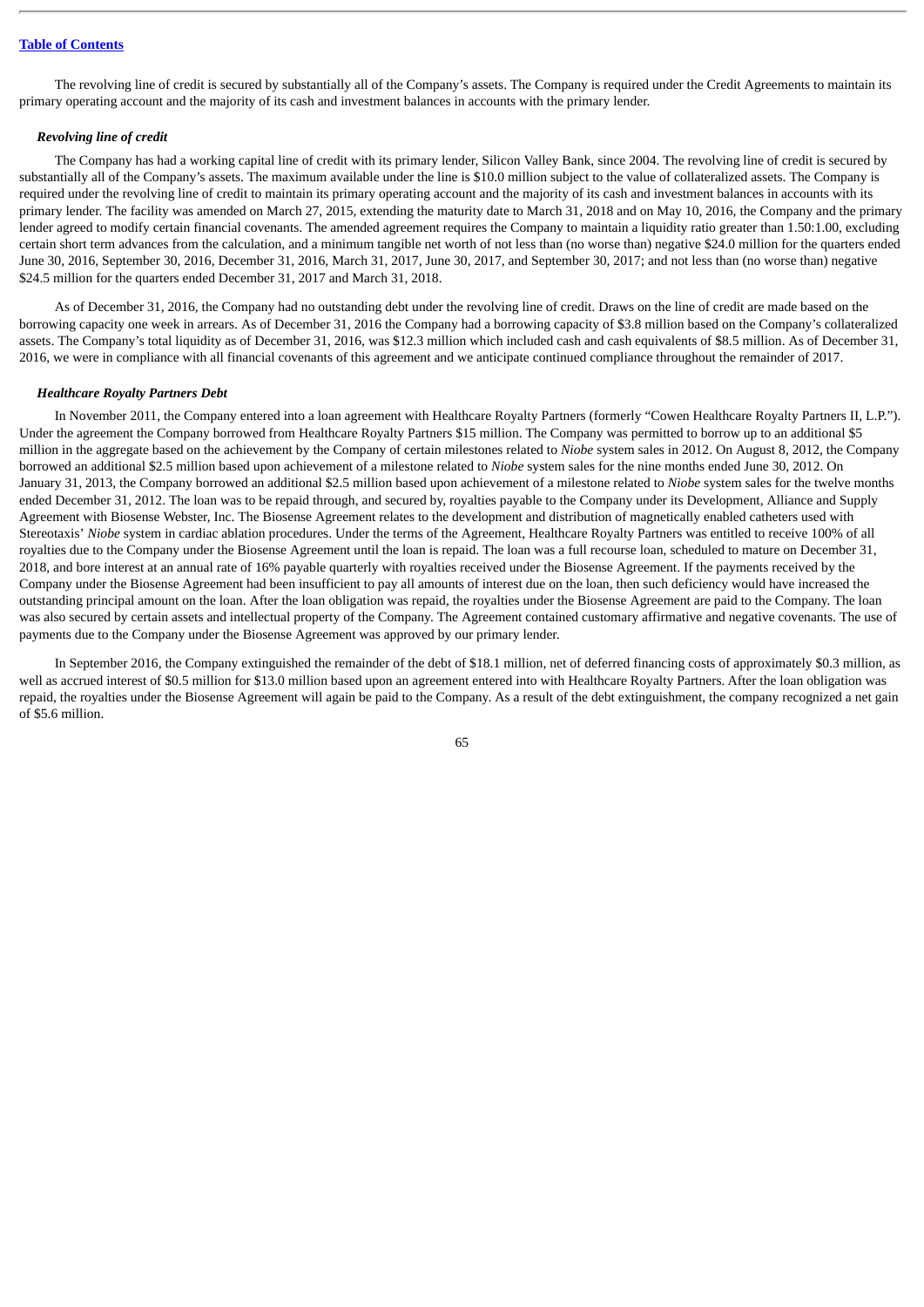### **10. Lease Obligations**

The Company leases its facilities under operating leases. For the years ended December 31, 2016 and 2015 rent expense was \$1,187,989 and \$1,205,338, respectively. The rent expense for the years ended December 31, 2016 and 2015 is net of sublease income of \$91,579 and \$18,912, respectively.

In January 2006, the Company moved its primary operations into its current facilities. The facility is subject to a lease which expires in December 31, 2018. Under the terms of the lease, the Company has options to renew for up to three additional years. The lease contains an escalating rent provision which the Company has straight-lined over the term of the lease.

In the third quarter of 2013, the Company modified the existing lease agreement to terminate approximately 13,000 square feet of unimproved space. The costs associated with the termination were \$515,138, and were accrued as a rent liability as of September 30, 2013. As of December 31, 2016, the remaining accrued costs associated with the termination were \$181,601.

In the fourth quarter of 2015, the Company entered a sublease agreement to sublease 3,152 square feet of the first floor office space through December 31, 2018. In July 2016, the Company and the subtenant mutually agreed to an early termination of the sublease, effective July 31, 2016.

In August 2016 the Company entered into an agreement to sublease approximately 11,000 square feet of office space through December 31, 2018. The costs associated with the sublease were \$40,972 and were accrued as a rent liability as of August 31, 2016. As of December 31, 2016, the remaining accrued costs associated with the termination were \$21,286. As part of the sublease agreement, the Company will sublease an additional 16,000 square feet beginning in January 2017.

The future minimum lease payments under non-cancelable leases as of December 31, 2016 are as follows (excluding sublease income):

|                                             | <b>Operating</b> |
|---------------------------------------------|------------------|
|                                             | Lease            |
|                                             | <b>Payments</b>  |
| $\frac{\text{Year}}{2017}$                  | \$2,002,178      |
| 2018                                        | 2,037,858        |
| 2019                                        | 11,496           |
| Total minimum lease payments                | 4,051,532        |
| Less amounts representing sublease receipts | (1,510,631)      |
|                                             | \$2,540,901      |

# **11. Convertible Preferred Stock and Stockholders' Equity**

The holders of common stock are entitled one vote for each share held and to receive dividends whenever funds are legally available and when declared by the Board of Directors subject to the prior rights of holders of all classes of stock having priority rights as dividends and the conditions of the Revolving Credit Agreement. No dividends have been declared or paid as of December 31, 2016.

## *Convertible Preferred Stock and Warrants*

On September 26, 2016, the Company entered into a Securities Purchase Agreement with certain institutional and other accredited investors whereby it agreed to sell, for an aggregate purchase price of \$24.0 million, (i) an aggregate of 24,000 shares of Series A Convertible Preferred Stock, par value \$0.001 with a stated value of \$1,000 per share which are convertible into shares of the Company's common stock and (ii) warrants to purchase an aggregate of 36,923,078 shares of common stock. The transaction closed on September 29, 2016.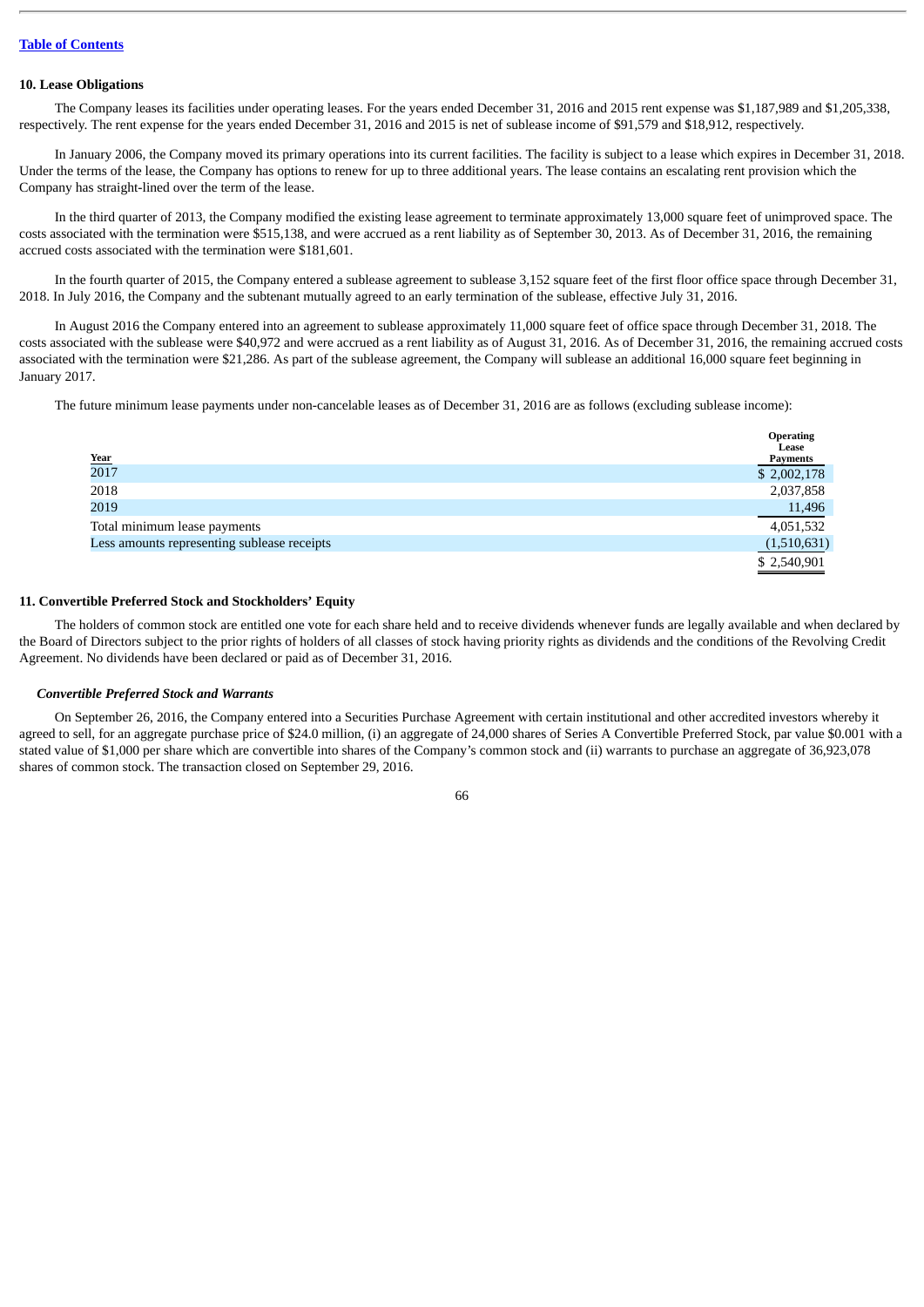The Company received net proceeds from the sale of the convertible preferred stock and warrants of \$23.0 million, after offering expenses. The Company used \$13.0 million of the funds to satisfy in full all amounts outstanding under the Loan Agreement with Healthcare Royalty Partners, as noted above, and anticipates using the remaining proceeds for general corporate purposes.

The designations, preferences, powers and rights of the convertible preferred shares are set forth in a Certificate of Designations, Preferences and Rights of Series A Convertible Preferred Stock ("Certificate of Designations") filed with the Delaware Secretary of State. The convertible preferred shares are entitled to vote on an as-converted basis with the common stock, subject to specified beneficial ownership issuance limitations. The convertible preferred shares bear dividends at a rate of six percent (6%) per annum, which are cumulative and accrue daily from the date of issuance on the \$1,000 stated value. Such dividends will not be paid in cash except in connection with any liquidation, dissolution or winding up of the Company or any redemption of the convertible preferred shares. Instead the value of the accrued dividends is added to the liquidation preference of the convertible preferred shares and will increase the number of shares of common stock issuable upon conversion. Each convertible preferred share is convertible at the option of the holder from and after the date of issuance with no expiration date, at an initial conversion price of \$0.65 per share, subject to adjustment in the event of stock splits, dividends, mergers, sales of all or substantially all of our assets or similar transactions, subject to specified beneficial ownership issuance limitations. Each holder of convertible preferred shares has the right to require us to redeem such holder's convertible preferred shares upon the occurrence of specified events, which include certain business combinations, the sale of all or substantially all of the Company's assets or the sale of more than 50% of the outstanding shares of the Company's common stock. In addition, the Company has the right to redeem the convertible preferred shares in the event of a change of control as defined in the Certificate of Designations.

The convertible preferred shares rank senior to our common stock as to distributions and payments upon the liquidation, dissolution and winding up of the Company. No such distributions or payments upon the liquidation, dissolution and winding up of the Company may be made to the holders of common stock unless and until the holders of convertible preferred shares have received the stated value of \$1,000 per share plus any accrued and unpaid dividends. Until all convertible preferred shares have been converted or redeemed, no dividends may be paid on the common stock without the express written consent of the holders of a majority of the outstanding convertible preferred shares. In the event that dividends or other distributions of assets are made or paid by the Company to the holders of the common stock, the holders of convertible preferred shares are entitled to participate in such dividend or distribution on an as-converted basis.

On the date of the issuance, the fair value of the convertible preferred stock was greater than the allocated proceeds received for the Series A convertible preferred stock. As such, the Company accounted for the beneficial conversion feature under ASC 470-20, Debt with Conversion feature under ASC 470-20, Debt with Conversion and Other Options. The Company recorded a deemed dividend charge of \$6.1 million for the accretion of a discount on the Series A convertible preferred stock. The deemed dividend was a non-cash transaction and is reflected below net loss to arrive at net loss available to common stockholders. Since the convertible preferred shares are subject to conditions for redemption that are outside the Company's control, the convertible preferred shares are presently reported in the mezzanine section of the balance sheet.

The warrants issued in conjunction with the convertible preferred stock have an exercise price equal to \$0.70 per share subject to adjustments as provided under the terms of the warrants. The warrants are exercisable through September 29, 2021, subject to specified beneficial ownership issuance limitations. The warrants may be exercised by any holder on a cashless basis if, at any time after the date that is 180 days after the closing, the registration statement required by the Registration Rights Agreement described below is not effective and available for resale of all of the shares of common stock issuable upon exercise of such holder's warrants. Due to the fact that the warrants are puttable upon the occurrence of certain events outside of the Company's control, the warrants qualify as liabilities under ASC 480-10. The calculated fair value of the warrants is classified as a liability and is periodically re-measured with any changes in value recognized in "Other income (expense)" in the Statements of Operations. See Note 12 for additional details.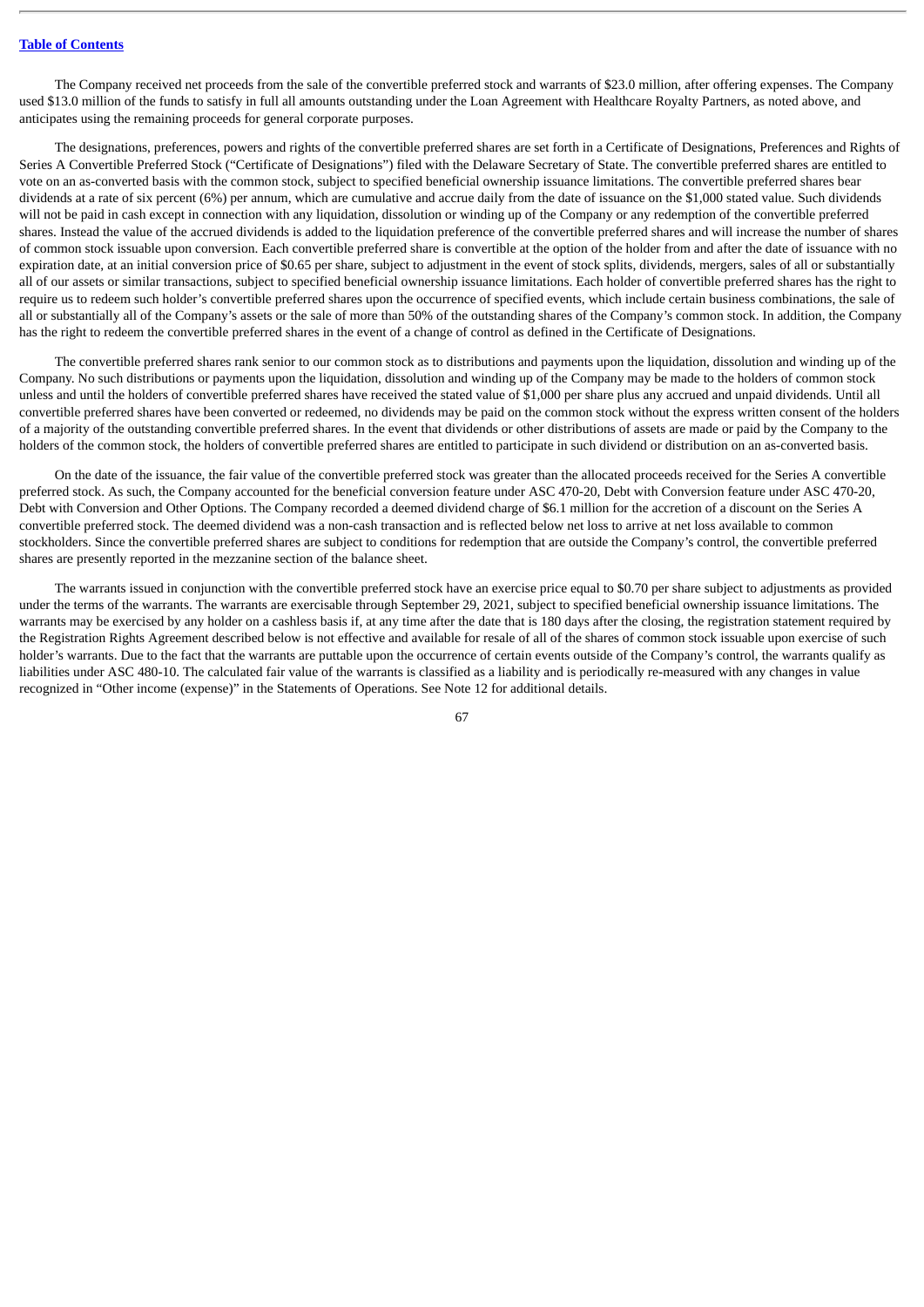On December 2, 2016 100 shares of convertible preferred stock plus accumulated dividends were converted into 155,439 common shares.

# *Listing Transfer to OTCQX Best Market ®*

On August 2, 2016, the Company received a determination letter from the Nasdaq Hearings Panel (the "Panel") notifying the Company that its common stock would be delisted from The Nasdaq Capital Market ("Nasdaq") and that suspension of trading in the shares would be effective at the open of business on August 4, 2016. The determination letter also indicated that Nasdaq would complete the delisting by filing a Form 25 Notification of Delisting with the Securities Exchange Commission, after applicable appeal periods have lapsed. The Panel made the determination to delist the Company's common stock because the Company did not demonstrate compliance with the minimum \$35 million market value of listed securities requirement for a period of ten consecutive trading days by August 1, 2016, as required by a decision previously issued by the Panel on May 2, 2016. The Company's shares of common stock commenced trading on the  $\text{OTCQX}^*$  Best Market on August 4, 2016 under the Company's current ticker symbol of "STXS."

# *Controlled Equity Offering*

The Company entered into a Controlled Equity Offering<sup>SM</sup> sales agreement (the "Sales Agreement") in May 2014, as amended on March 26, 2015, with Cantor Fitzgerald & Co. ("Cantor"), as agent and/or principal, pursuant to which the Company could issue and sell, from time to time, shares of its common stock having an aggregate gross sales price of up to \$18.0 million. The Company paid Cantor a commission of 3.0% of the gross proceeds from any common stock sold through the Sales Agreement.

There were no proceeds from the Controlled Equity Offering during the twelve months ended December 31, 2016. The Sales Agreement expired in November 2016 upon the expiration of our Registration Statement on Form S-3.

The Company has reserved shares of common stock for conversion of convertible preferred stock, exercise of warrants, and the issuance of options granted under the Company's stock option plan and its stock purchase plan as follows:

|                                             | December 31,<br>2016 | December 31,<br>2015 |
|---------------------------------------------|----------------------|----------------------|
| <b>Warrants</b>                             | 38,963,443           | 2,120,365            |
| Series A Convertible Preferred Stock Series | 47,844,562           |                      |
| Stock award plans                           | 1,524,996            | 731,442              |
| Employee Stock Purchase Plan                | 192.290              | 231.298              |
|                                             | 88,525,291           | 3,083,105            |

## *Stock Award Plans*

The Company has various stock plans that permit the Company to provide incentives to employees and directors of the Company in the form of equity compensation. In August 2012, the Board of Directors adopted a stock incentive plan (the 2012 Stock Incentive Plan) which was subsequently approved by the Company's stockholders. This plan replaces the 2002 Stock Incentive Plan which expired on March 25, 2012.

The 2012 Stock Incentive Plan allows for the grant of incentive stock options, non-qualified stock options, stock appreciation rights, restricted shares and restricted share units to employees, directors, and consultants. Options granted under the 2012 Stock Incentive Plan expire no later than ten years from the date of grant. The exercise price of each incentive stock option shall not be less than 100% of the fair value of the stock subject to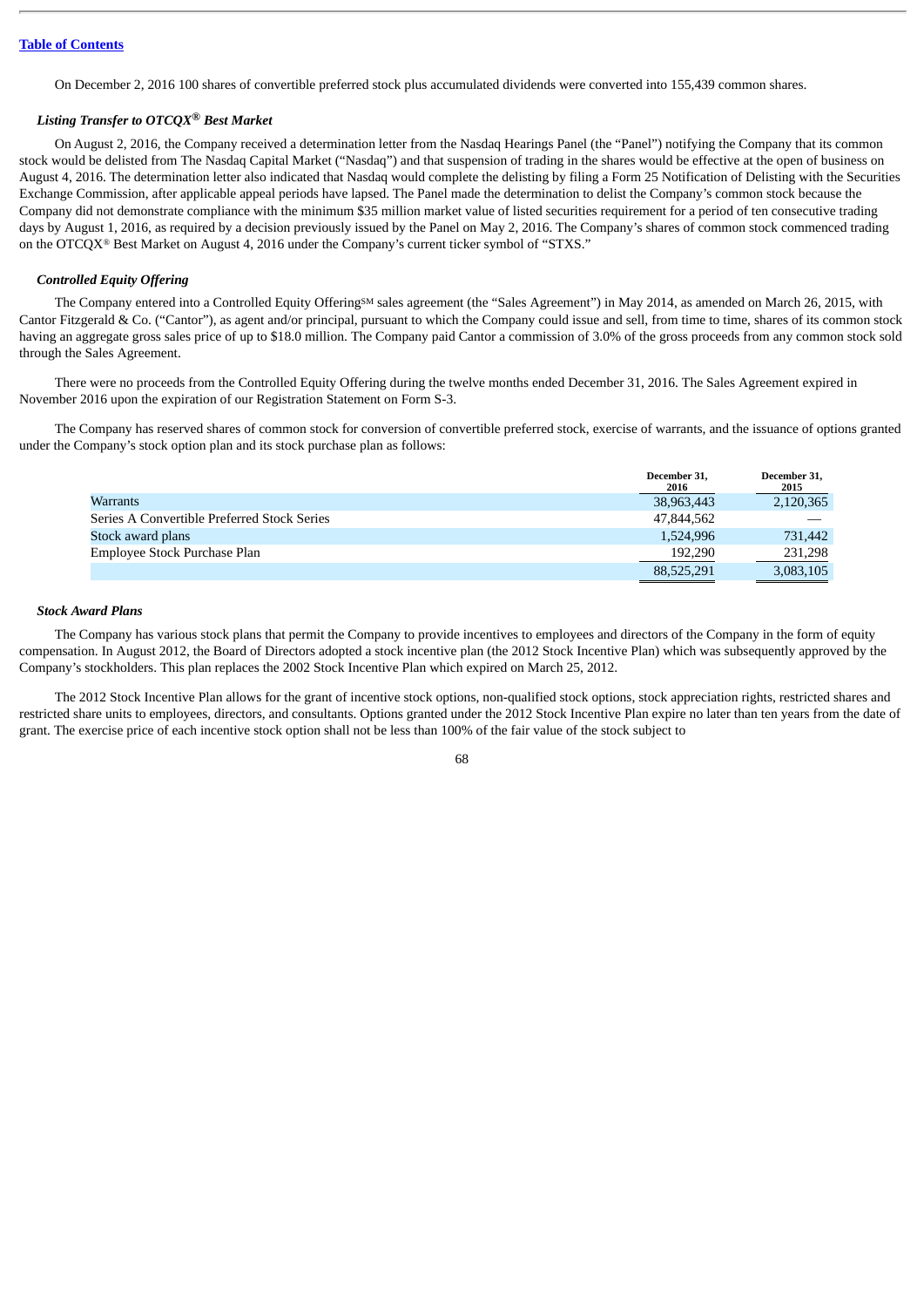the option on the date the option is granted. The vesting provisions of individual options may vary, but incentive stock options generally vest 25% on the first anniversary of each grant and 1/48 per month over the next three years. Stock appreciation rights are rights to acquire a calculated number of shares of the Company's common stock upon exercise of the rights. The number of shares to be issued is calculated as the difference between the exercise price of the right and the aggregate market value of the underlying shares on the exercise date divided by the market value as of the exercise date. Stock appreciation rights granted under the 2012 Stock Incentive Plan generally vest 25% on the first anniversary of such grant and 1/48 per month over the next three years and expire no later than ten years from the date of grant. The Company generally issues new shares upon the exercise of stock options and stock appreciation rights.

Restricted share grants are either time-based or performance-based. Time-based restricted shares generally cliff vest three years after grant. Performancebased restricted shares vest upon the achievement of performance objectives which are determined by the Company's Board of Directors.

Restricted stock unit grants are time-based and generally vest over a period of four years. Options granted to non-employee directors expire no later than ten years from the date of grant. The exercise price of options to non-employee directors shall not be less than 100% of the fair value of the stock subject to the option on the date the option is granted. Initial grants of options to new directors generally vest over a two year period. Annual grants to directors generally vest upon the earlier of one year or the next stockholder meeting.

A summary of the option and stock appreciation rights activity for the year ended December 31, 2016 is as follows:

|                                | Number of<br><b>Options/SARs</b> | Range of<br><b>Exercise Price</b> | Weighted<br><b>Average Exercise</b><br>Price per Share |  |  |
|--------------------------------|----------------------------------|-----------------------------------|--------------------------------------------------------|--|--|
| Outstanding, December 31, 2015 | 706.494                          | $$1.45 - $116.40$                 | 9.34                                                   |  |  |
| Granted                        | 1,000                            | 1.55                              | 1.55                                                   |  |  |
| Exercised                      |                                  |                                   |                                                        |  |  |
| Forfeited                      | (35,607)                         | $$1.74 - $99.00$                  | 19.79                                                  |  |  |
| Outstanding, December 31, 2016 | 671.887                          | $$1.45 - $116.40$                 | 8.77                                                   |  |  |

As of December 31, 2016, the weighted average remaining contractual life of the options and stock appreciation rights outstanding was 7.06 years. Of the 671,887 options and stock appreciation rights that were outstanding as of December 31, 2016, 429,029 were vested and exercisable with a weighted average exercise price of \$12.15 per share and a weighted average remaining term of 6.64 years.

A summary of the options and stock appreciation rights outstanding by range of exercise price is as follows:

|                                 |                               | Year Ended December 31, 2016             |   |                                              |                                                         |    |                                                                                   |  |
|---------------------------------|-------------------------------|------------------------------------------|---|----------------------------------------------|---------------------------------------------------------|----|-----------------------------------------------------------------------------------|--|
| <b>Range of Exercise Prices</b> | <b>Options</b><br>Outstanding | Weighted<br>Average<br>Remaining<br>Life |   | Weighted<br>Average<br><b>Exercise Price</b> | Number of<br><b>Options</b><br>Currentlv<br>Exercisable |    | Weighted<br>Average<br><b>Exercise</b><br><b>Price Per</b><br><b>Vested Share</b> |  |
| $$0.00 - $10.00$                | 581,142                       | 7.67 years                               | Φ | 3.07                                         | 338,284                                                 | J. | 3.26                                                                              |  |
| $$30.01 - $40.00$               | 58,745                        | 4.03 years                               | S | 34.86                                        | 58,745                                                  | \$ | 34.86                                                                             |  |
| \$40.01 - \$50.00               | 12,250                        | 2.44 years                               | S | 43.90                                        | 12,250                                                  | S  | 43.90                                                                             |  |
| $$50.01 - $60.00$               | 12,250                        | 1.41 years                               |   | 54.90                                        | 12,250                                                  | S  | 54.90                                                                             |  |
| $$90.01+$                       | 7,500                         | $0.33$ years                             |   | 113.60                                       | 7,500                                                   |    | 113.60                                                                            |  |
|                                 | 671,887                       | 7.06 years                               |   | 8.77                                         | 429,029                                                 |    | 12.15                                                                             |  |

The intrinsic value of options and stock appreciation rights is calculated as the difference between the exercise price of the underlying awards and the quoted price of the Company's common stock for the options and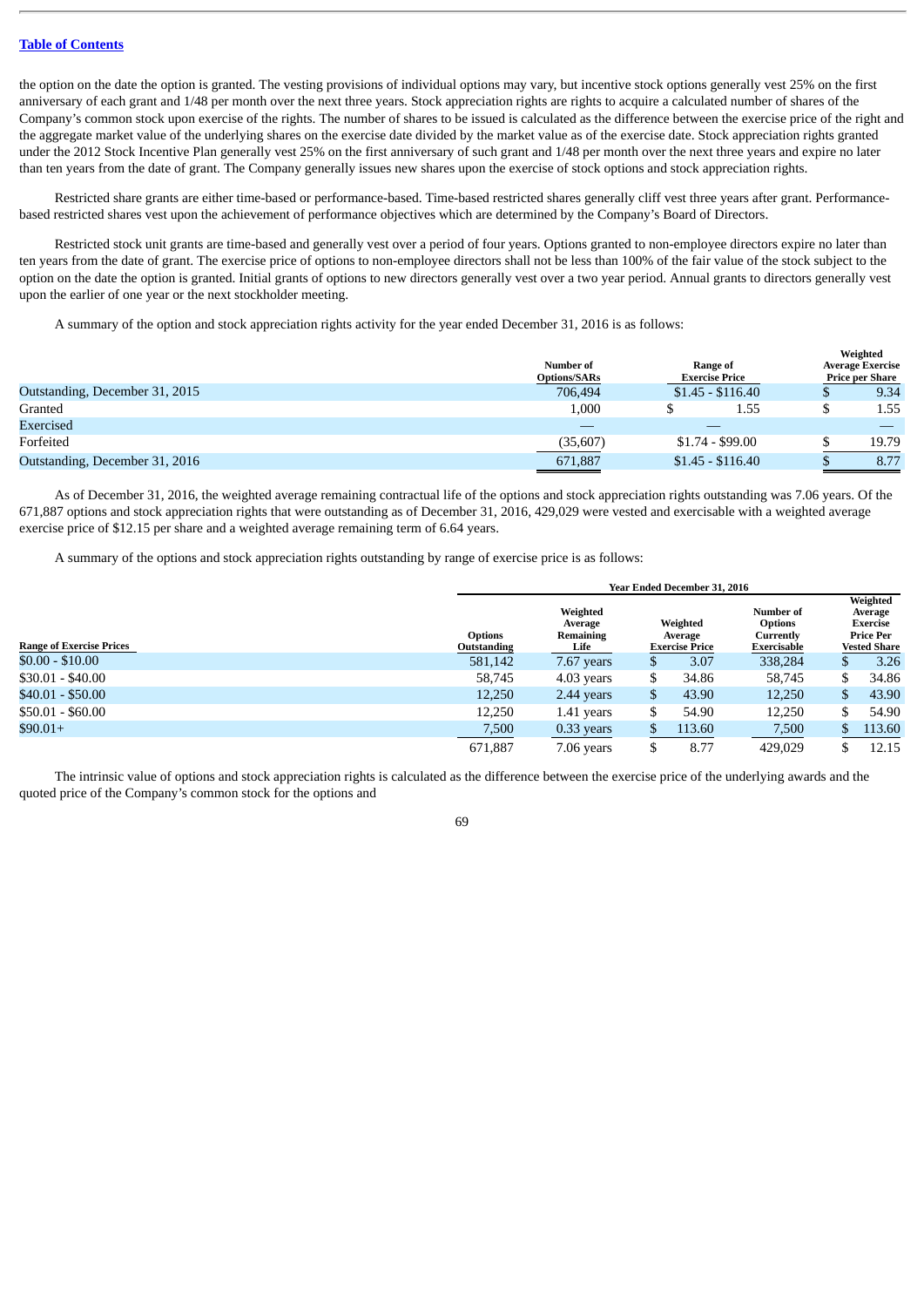stock appreciation rights that were in-the-money at December 31, 2016. The intrinsic value of the options and stock appreciation rights outstanding at December 31, 2016 and the intrinsic value of fully vested options and stock appreciation rights outstanding at December 31, 2016 were zero based on a closing share price of \$0.65 on December 31, 2016. No options or stock appreciation rights were exercised under the Company's stock option plans during the years ended December 31, 2015 or 2016 and the Company realized no proceeds during these periods. The weighted average grant date fair value of options and stock appreciation rights granted during the year ended December 31, 2016 was \$1.55 per share.

A summary of the restricted stock unit activity for the year ended December 31, 2016 is as follows:

|                                | Number of<br>Restricted<br><b>Stock Units</b> | <b>Weighted Average</b><br><b>Grant Date Fair</b><br>Value per Unit |      |
|--------------------------------|-----------------------------------------------|---------------------------------------------------------------------|------|
| Outstanding, December 31, 2015 | 752,008                                       | J                                                                   | 2.63 |
| Granted                        | 862,600                                       | J                                                                   | 0.84 |
| <b>Vested</b>                  | (317,962)                                     | Φ                                                                   | 2.45 |
| Forfeited                      | (129, 547)                                    |                                                                     | 1.51 |
| Outstanding, December 31, 2016 | 1,167,099                                     |                                                                     | 1.48 |

The intrinsic value of restricted stock units outstanding at December 31, 2016 was \$0.8 million based on a closing share price of \$0.65 as of December 31, 2016. During the year ended December 31, 2016, the aggregate intrinsic value of restricted stock units vested was \$0.3 million determined at the date of vesting.

During the fourth quarter of 2016, the Company adjusted its estimated forfeiture rates based on historical information, which resulted in an increase to share-based compensation of approximately \$0.2 million for the year ended December 31, 2016.

As of December 31, 2016, the total compensation cost related to options, stock appreciation rights and non-vested stock granted to employees under the Company's stock award plans but not yet recognized was approximately \$1.8 million, net of estimated forfeitures of approximately \$0.3 million. This cost will be amortized over a weighted average period of approximately one and a half years on a straight-line basis over the underlying estimated service periods and will be adjusted for subsequent changes in forfeitures.

### *2009 Employee Stock Purchase Plan*

In 2009, the Company adopted its 2009 Employee Stock Purchase Plan ("ESPP"). In June 2014, our shareholders approved a proposal to amend the ESPP to increase the number of shares authorized for issuance under the ESPP by 250,000 shares. Eligible employees have the opportunity to participate in a new purchase period every 3 months. Under the terms of the plan, employees can purchase up to 15% of their compensation of the Company's common stock, subject to an annual maximum of \$25,000, at 95% of the fair market value of the stock at the end of the purchase period, subject to certain plan limitations. As of December 31, 2016, there were 192,290 remaining shares available for issuance under the Employee Stock Purchase Plan.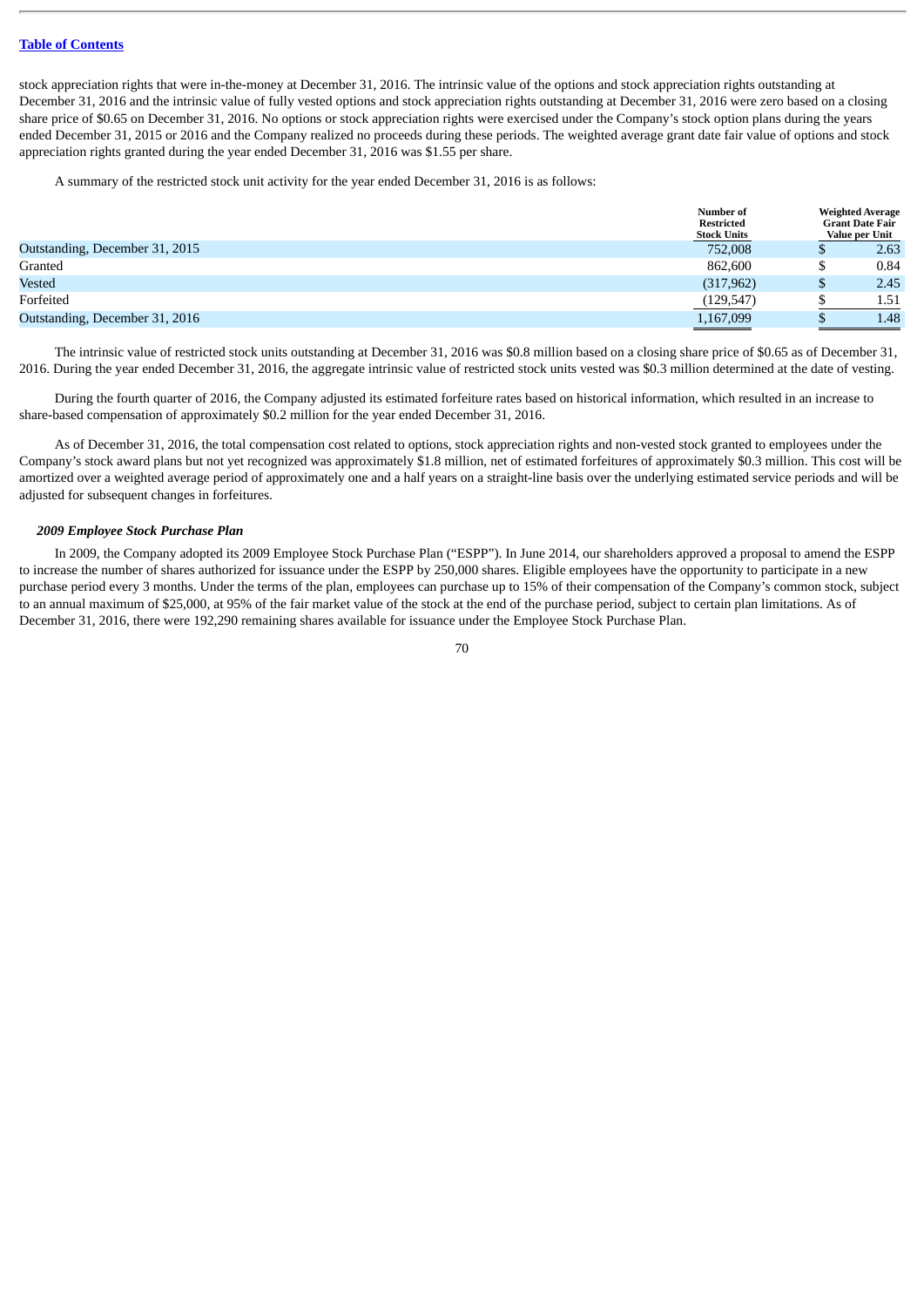### **12. Fair Value Measurements**

The Company measures certain financial assets and liabilities at fair value on a recurring basis, including cash equivalents and warrants. General accounting principles for fair value measurement established a fair value hierarchy that prioritizes the inputs to valuation techniques used to measure fair value. The hierarchy gives the highest priority to unadjusted quoted prices in active markets for identical assets and liabilities ("Level 1") and the lowest priority to unobservable inputs ("Level 3"). The three levels of the fair value hierarchy are described below:

| Level 1: | Values are based on unadjusted quoted prices in active markets that are accessible at the measurement date for identical, unrestricted<br>assets or liabilities.                                                                                                                    |
|----------|-------------------------------------------------------------------------------------------------------------------------------------------------------------------------------------------------------------------------------------------------------------------------------------|
| Level 2: | Values are based on quoted prices for similar instruments in active markets, quoted prices for identical or similar instruments in<br>markets that are not active, or other model-based valuation techniques for which all significant assumptions are observable in the<br>market. |
| Level 3: | Values are generated from model-based techniques that use significant assumptions not observable in the market.                                                                                                                                                                     |

The following table sets forth the Company's assets and liabilities measured at fair value on a recurring basis by level within the fair value hierarchy. As required by the Fair Value Measurements and Disclosures topic of the Accounting Standards Codification, assets and liabilities are classified in their entirety based on the lowest level of input that is significant to the fair value measurement.

|                                          | <b>Fair Value Measurement Using</b> |                                                                                                      |                                                                  |                                                    |
|------------------------------------------|-------------------------------------|------------------------------------------------------------------------------------------------------|------------------------------------------------------------------|----------------------------------------------------|
|                                          | Total                               | <b>Quoted Prices in</b><br><b>Active Markets</b><br>for Identical<br><b>Instruments</b><br>(Level 1) | Significant<br>Other<br><b>Observable</b><br>Inputs<br>(Level 2) | Significant<br>Unobservable<br>Inputs<br>(Level 3) |
| <b>Liabilities at December 31, 2016:</b> |                                     |                                                                                                      |                                                                  |                                                    |
| Warrants issued May 2012                 | \$<br>66,081                        |                                                                                                      |                                                                  | 66,081                                             |
| Warrants issued August 2013              | 151,695                             |                                                                                                      |                                                                  | 151,695                                            |
| Warrants issued September 2016           | 19,569,231                          |                                                                                                      |                                                                  | 19,569,231                                         |
| Total liabilities at fair value:         | \$19,787,007                        |                                                                                                      |                                                                  | 19,787,007                                         |
| Assets at December 31, 2015:             |                                     |                                                                                                      |                                                                  |                                                    |
| Cash equivalents                         | 524,083                             | 524,083                                                                                              |                                                                  |                                                    |
| Total assets at fair value               | 524,083                             | 524,083                                                                                              |                                                                  |                                                    |
| <b>Liabilities at December 31, 2015:</b> |                                     |                                                                                                      |                                                                  |                                                    |
| Warrants issued May 2012                 | 143,681<br>\$                       |                                                                                                      |                                                                  | 143,681                                            |
| Warrants issued August 2013              | 650,449                             |                                                                                                      |                                                                  | 650,449                                            |
| Total liabilities at fair value:         | 794,130                             |                                                                                                      |                                                                  | 794,130                                            |

#### *Level 1*

The Company's financial assets consist of cash equivalents invested in money market funds in the amount of \$524,083 at December 31, 2015. There were no cash equivalents invested in money market funds at December 31, 2016. These assets are classified as Level 1 as described above and total interest income recorded for these investments was insignificant during both the years ended December 31, 2016 and December 31, 2015. There were no transfers in or out of Level 1 during the year ended December 31, 2016.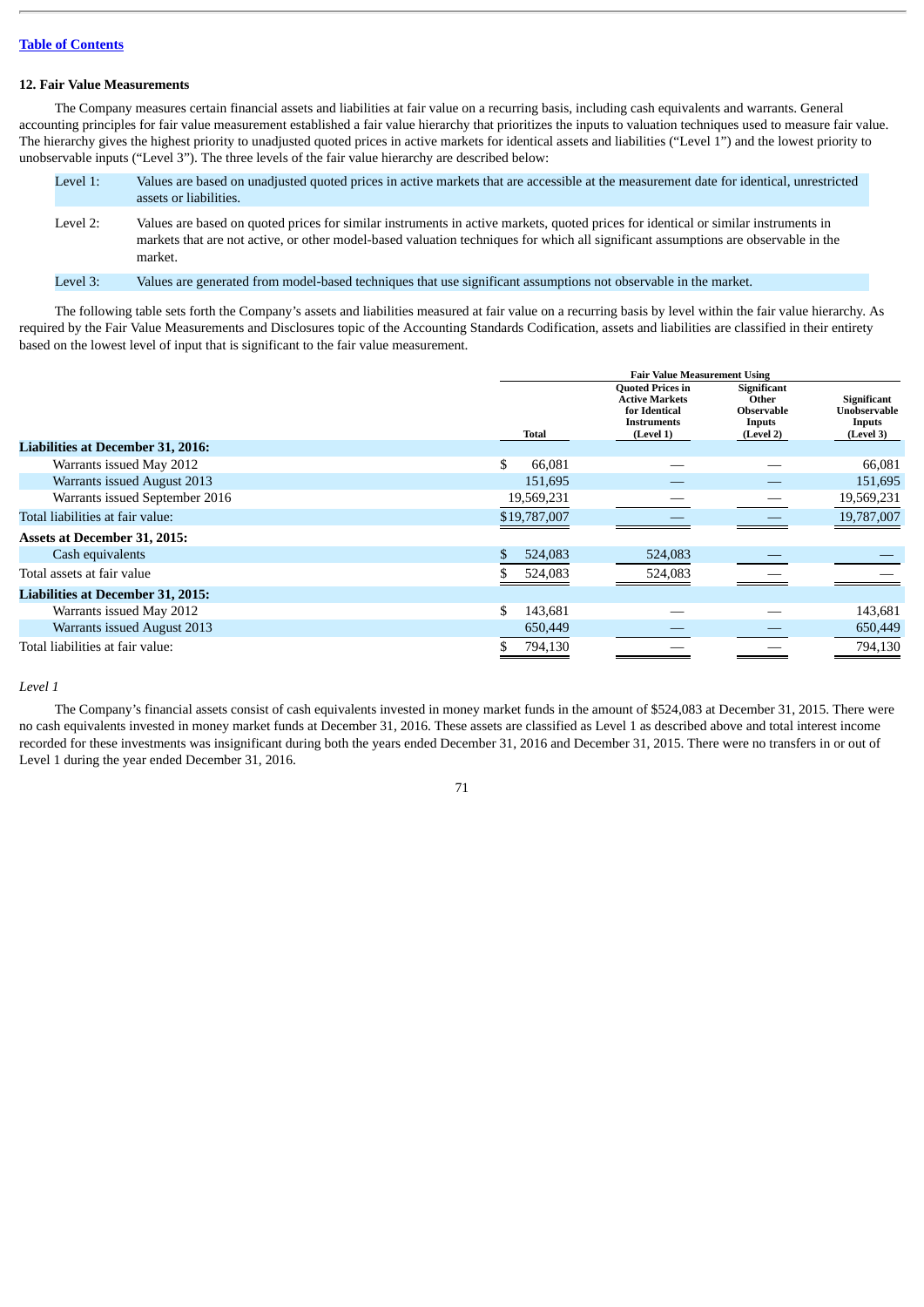#### *Level 2*

The Company does not have any financial assets or liabilities classified as Level 2.

#### *Level 3*

In conjunction with the Company's May 2012, August 2013 and September 2016 financing transactions, the Company issued warrants to purchase shares of the Company's common stock. Due to the provisions included in the warrant agreements, the warrants did not meet the exemptions for equity classification and as such, the Company accounts for these warrants as derivative instruments. The calculated fair value of the warrants is classified as a liability and is periodically re-measured with any changes in value recognized in "Other income (expense)" in the Statements of Operations.

The remaining warrants from the May 2012 transaction (PIPE Warrants) expire in May 2018 and were valued using an option pricing model as of December 31, 2015 using the following assumptions: 1) volatility of 113.4%; 2) risk-free interest rate of 1.06%; and 3) a closing stock price of \$0.74.

The PIPE warrants were revalued using an option pricing model as of December 31, 2016 using the following assumptions: 1) volatility of 121.12%; 2) risk-free interest rate of 1.20%; and 3) a closing stock price of \$0.65.

The remaining warrants from the August 2013 transaction (Exchange warrants) expire in November 2018 and were valued using an option pricing model as of December 31, 2015 using the following assumptions: 1) volatility of 182.94%; 2) risk-free interest rate of 1.31%; and 3) a closing stock price of \$0.74.

The Exchange warrants were revalued using an option pricing model as of December 31, 2016 using the following assumptions: 1) volatility of 110.32%; 2) risk-free interest rate of 1.20%; and 3) a closing stock price of \$0.65.

The September 2016 warrants expire in September 2021 and were valued as of September 30, 2016 using the following assumptions: 1) volatility of 120.43%; 2) risk-free interest rate of 1.14%; and 3) a closing stock price of \$0.87. These warrants were revalued using an option pricing model as of December 31, 2016 using the following assumptions: 1) volatility of 121.31%; 2) risk-free interest rate of 1.93%; and 3) a closing stock price of \$0.65.

The significant unobservable input used in the fair value measurement of the Company's warrants is volatility. Significant increases (decreases) in the volatility in isolation would result in a significantly higher (lower) liability fair value measurement.

The following table sets forth a summary of changes in the fair value of the Company's Level 3 financial liabilities for the year ended December 31, 2016:

|                                | <b>Warrants</b><br>issued May<br>2012 | <b>Warrants</b><br>issued August<br>2013 | <b>Warrants</b><br>issued September<br>2016 | <b>Total</b><br>Liabilities |
|--------------------------------|---------------------------------------|------------------------------------------|---------------------------------------------|-----------------------------|
| Balance at beginning of period | \$143.681                             | \$650,449                                |                                             | 794,130                     |
| Issues                         |                                       |                                          | 17,649,231                                  | 17,649,231                  |
| <b>Settlements</b>             |                                       |                                          |                                             |                             |
| Revaluation                    | (77,600)                              | (498, 754)                               | 1.920.000                                   | 1,343,646                   |
| Balance at end of period       | \$66,081                              | \$151,695                                | 19,569,231                                  | \$19,787,007                |

The Company currently does not have derivative instruments to manage its exposure to currency fluctuations or other business risks. The Company evaluates all of its financial instruments to determine if such instruments are derivatives or contain features that qualify as embedded derivatives. All derivative financial instruments are recognized in the balance sheet at fair value.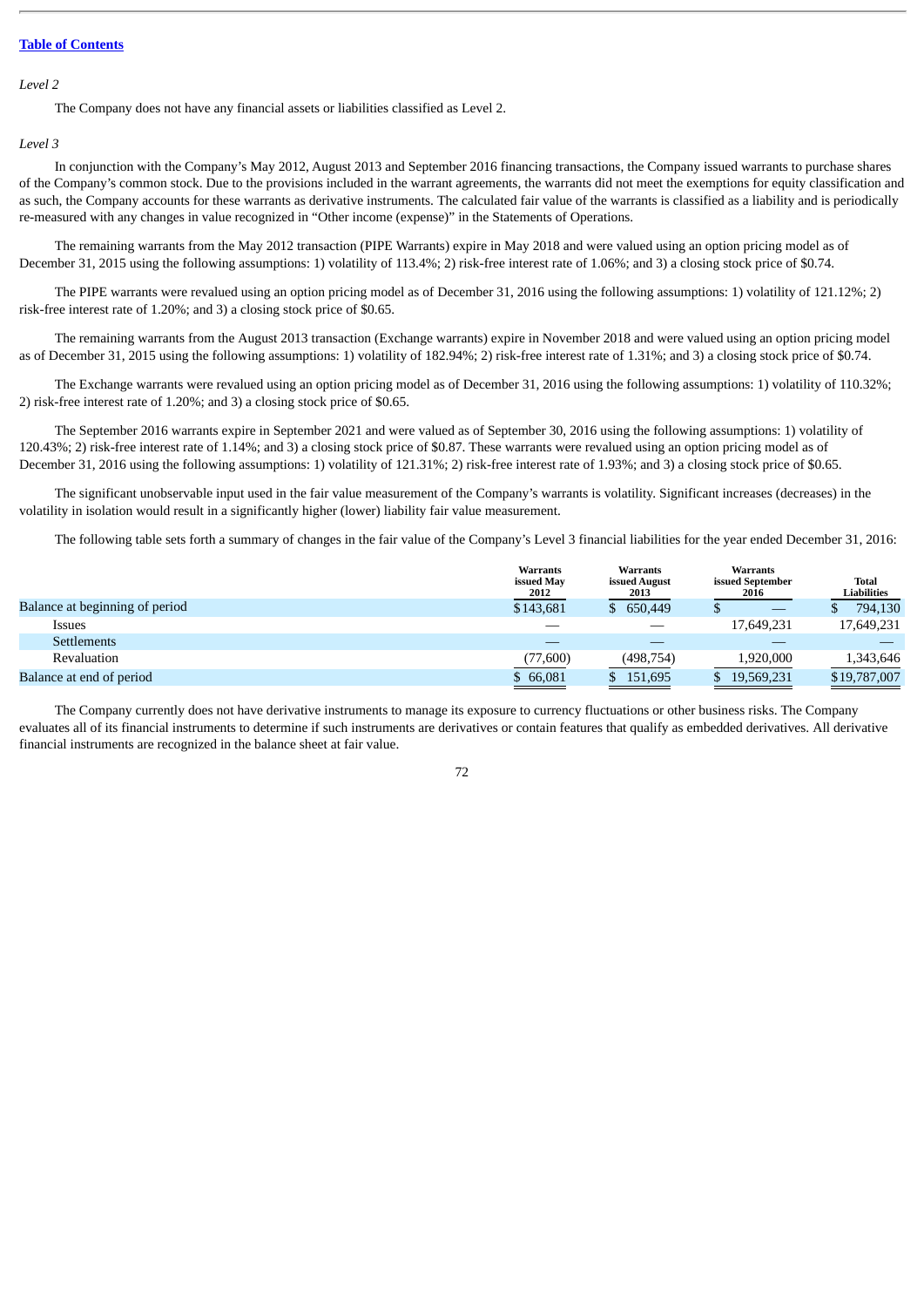### **13. Income Taxes**

The provision for income taxes consists of the following:

|                     |                   | <b>Year Ended December 31,</b> |  |
|---------------------|-------------------|--------------------------------|--|
|                     | 2016              | 2015                           |  |
| Deferred:           |                   |                                |  |
| Federal             | (757, 955)<br>\$  | \$(2,529,455)                  |  |
| State and local     | (328, 867)        | 169,266                        |  |
|                     | (1,086,822)       | (2,360,189)                    |  |
| Valuation allowance | 1,086,822         | 2,360,189                      |  |
|                     | $\hspace{0.05cm}$ |                                |  |

The provision for income taxes varies from the amount determined by applying the U.S. federal statutory rate to income before income taxes as a result of the following:

|                                                   |            | <b>Year Ended December 31,</b> |  |
|---------------------------------------------------|------------|--------------------------------|--|
|                                                   | 2016       | 2015                           |  |
| U.S. statutory income tax rate                    | 34.0%      | 34.0%                          |  |
| State and local taxes, net of federal tax benefit | 1.0%       | 1.9%                           |  |
| Permanent differences between book and tax        | $(15.9)\%$ | 5.6%                           |  |
| Deferred tax adjustments                          | (5.9)%     | $(9.3)\%$                      |  |
| State rate adjustments                            | 7.4%       | (0.1)%                         |  |
| Valuation allowance                               | $(20.6)\%$ | $(32.1)\%$                     |  |
| Effective income tax rate                         | $-$ %      | $-$ %                          |  |

Included in permanent differences between book and tax in the above table are the impacts of the non-deductible mark-to-market activity associated with convertible debt and warrants as well as permanent differences such as nondeductible meals and entertainment. The state rate adjustments are a result of changes in apportionment and various state rate law changes.

The components of the deferred tax asset are as follows:

|                                                         | December 31. |                 |
|---------------------------------------------------------|--------------|-----------------|
|                                                         | 2016         | 2015            |
| Current accruals                                        | \$1,638,298  | 1,687,951<br>\$ |
| Deferred revenue                                        | 126,631      | 269,797         |
| Depreciation and amortization                           | 2,131,933    | 2,269,341       |
| Deferred compensation                                   | 1,464,533    | 1,389,832       |
| Net operating loss carryovers                           | 33,943,745   | 32,744,557      |
| Deferred tax assets                                     | 39,305,140   | 38, 361, 478    |
| Valuation allowance                                     | (39,000,095) | (37, 912, 693)  |
| Net deferred tax assets before deferred tax liabilities | 305.045      | 448,785         |
| Accounting method changes                               | (305, 045)   | (448, 785)      |
| Net deferred tax assets                                 |              |                 |

Under Section 382 and 383 of the Internal Revenue Code of 1986, as amended, or the "Code", if a corporation undergoes an "ownership change," the corporation's ability to use its pre-change net operating loss carryforwards and other pre-change tax attributes, such as research tax credits, to offset its postchange income may be limited. In general, an "ownership change" will occur if there is a cumulative change in our ownership by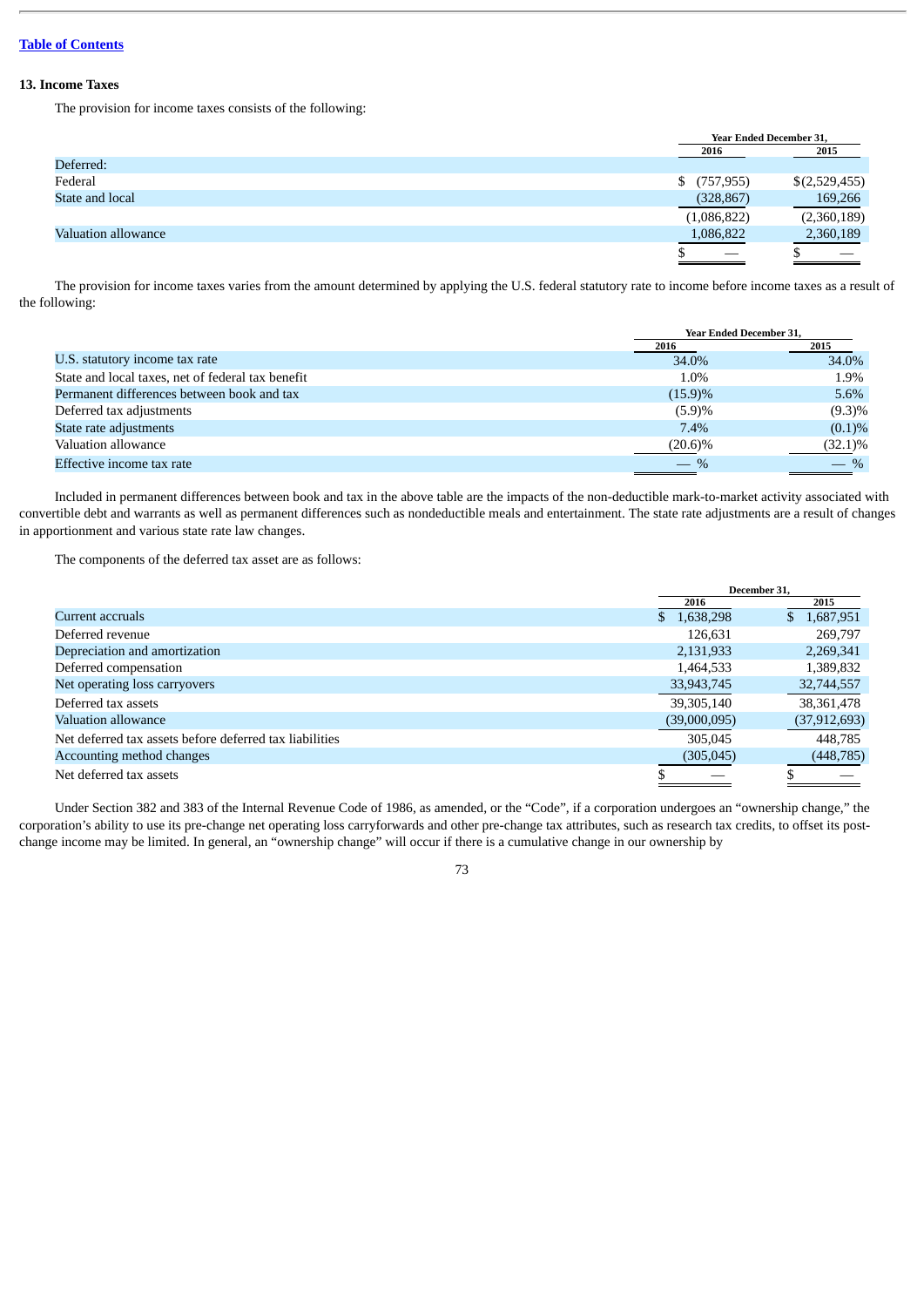"5-percent shareholders" that exceeds 50 percentage points over a rolling three-year period. Similar rules may apply under state tax laws. Following significant ownership changes during 2013, the Company initiated a review of the availability of its U.S. net operating loss carryforwards. As a result of this review, it was determined that approximately \$290 million of the Company's federal net operating loss carryovers would expire unused due to the limitation under IRC Section 382. The Company reduced the net operating loss carryover and corresponding valuation allowance as a result of these limitations. The remaining net operating loss carryforwards following the ownership change have been assigned a full valuation allowance against all deferred tax assets.

In assessing the realizability of deferred tax assets, the Company considers whether it is more likely than not that some portion or all of the deferred tax assets will not be realized. The ultimate realization of deferred tax assets is dependent upon the generation of future taxable income during the periods in which those temporary differences become deductible. The Company considers projected future taxable income and tax planning strategies in making this assessment. Based upon the level of historical taxable losses, and projections for future periods over which the deferred tax assets are deductible, the Company determined that a 100% valuation allowance of deferred tax assets was appropriate. The valuation allowance for deferred tax assets includes amounts for which subsequently recognized tax benefits will be applied directly to the contributed capital.

As of December 31, 2016, we had gross federal net operating loss carryforwards of approximately \$95.6 million. The federal net operating loss carryforwards reflect accumulated book losses reduced for the 2013 IRC Section 382 ownership change limitation of \$290 million and approximately \$86 million of book/ tax differences and expiration of unused carryforwards. The federal net operating loss carryforwards will expire between 2030 and 2036. As of December 31, 2016, we had state net operating loss deferred tax assets of approximately \$1.5 million which will expire at various dates between 2017 and 2036 if not utilized.

The Company files income tax returns in the U.S. federal jurisdiction and various state and local jurisdictions. As the Company has a federal net operating loss carryforward from the year ended December 31, 1997 forward, all tax years from 1997 forward are subject to examination. As states have varying carryforward periods, and the Company has recently entered into additional states, the states are generally subject to examination for the previous 10 years or less.

The Company recognizes interest accrued, if any, net of tax and penalties, related to unrecognized tax benefits as components of income tax provision as applicable. As of December 31, 2016 accrued interest and penalties were less than \$0.1 million.

At December 31, 2016 and 2015, the Company had approximately \$0.1 million and \$0.3 million, respectively, in reserves for uncertain tax positions.

#### **14. Net Loss per Share**

The following is a reconciliation of the numerator (net loss) and the denominator (number of shares) used in the basic and diluted earnings per share calculations:

|                                                                              | Twelve months ended December 31, |               |                   |
|------------------------------------------------------------------------------|----------------------------------|---------------|-------------------|
|                                                                              | 2016                             |               | 2015              |
| Net loss                                                                     | \$ (5,286,720)                   |               | (7,352,775)<br>S. |
| Deemed dividend on convertible preferred stock                               |                                  | (6, 145, 402) |                   |
| Cumulative dividend on convertible preferred stock                           |                                  | (368, 152)    |                   |
| Net loss available to common stockholders                                    | \$(11,800,274)                   |               | (7,352,775)       |
| Weighted average shares used to compute basic and diluted net loss per share | 21,807,634                       |               | 21,113,203        |
| Basic and diluted net loss per share                                         |                                  | (0.54)        | (0.35)            |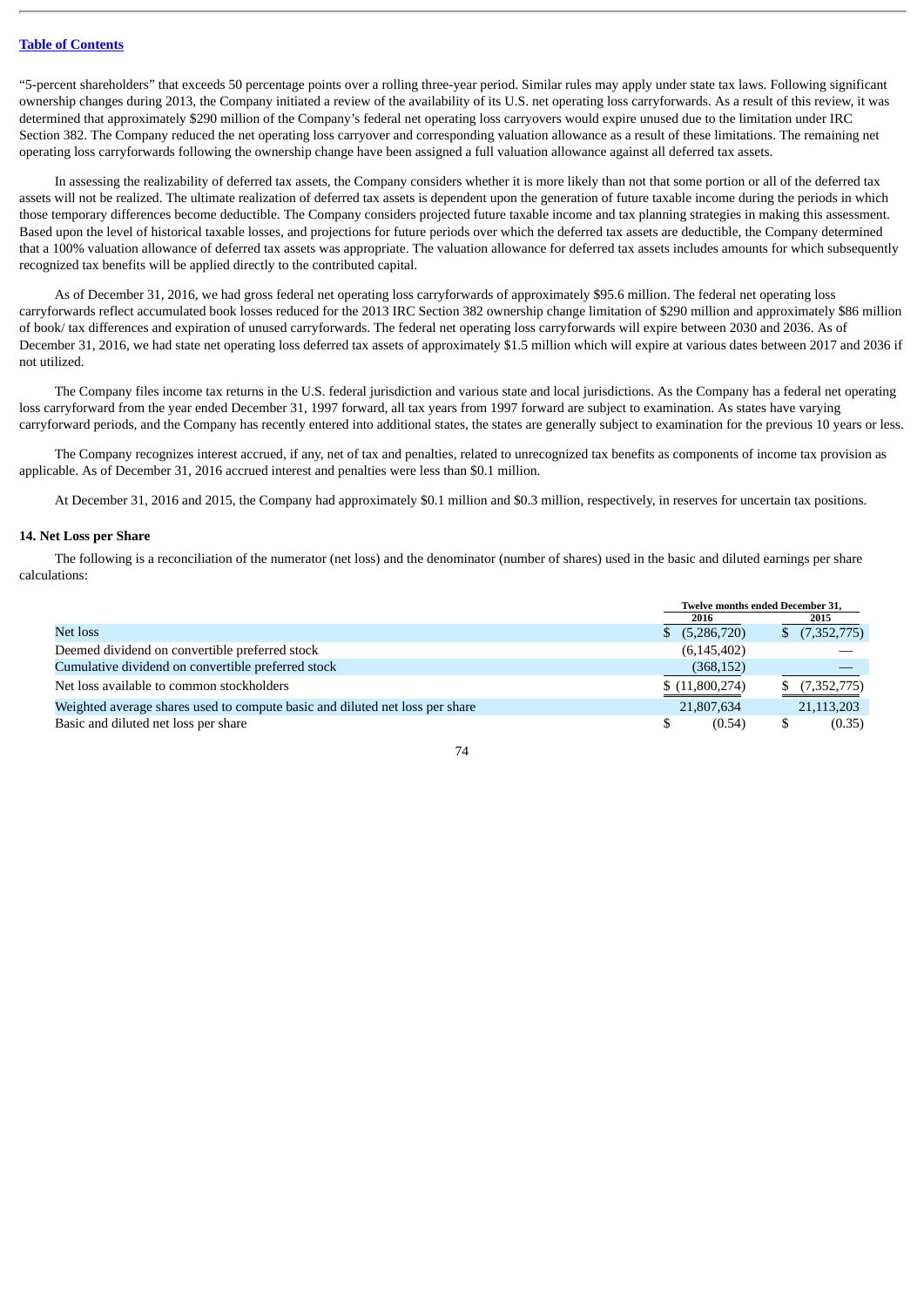The following table sets forth the number of common shares that were excluded from the computation of diluted earnings per share because their inclusion would have been anti-dilutive as follows:

|                                                                | December 31, |           |
|----------------------------------------------------------------|--------------|-----------|
|                                                                | 2016         | 2015      |
| Shares issuable upon vesting/exercise of:                      |              |           |
| Options to purchase common stock                               | 671.887      | 706.494   |
| Series A Convertible Preferred Stock and Accumulated Dividends | 37,335,618   |           |
| Restricted stock units                                         | 1,167,099    | 752,008   |
| <b>Warrants</b>                                                | 38,963,443   | 2,120,365 |
|                                                                | 78,138,047   | 3,578,867 |

#### **15. Employee Benefit Plan**

The Company offers employees the opportunity to participate in a 401(k) plan. Employer contributions are discretionary under the 401(k) plan. Currently the Company does not match employee contributions.

#### **16. Product Warranty Provisions**

The Company's standard policy is to warrant all *Niobe*, *Odyssey* and *Vdrive* systems against defects in material or workmanship for one year following installation. The Company's estimate of costs to service the warranty obligations is based on historical experience and current product performance trends. A regular review of warranty obligations is performed to determine the adequacy of the reserve and adjustments are made to the estimated warranty liability as appropriate.

Accrued warranty, which is included in other accrued liabilities, consists of the following:

|                                                  | December 31,<br>2016 | December 31,<br>2015 |
|--------------------------------------------------|----------------------|----------------------|
| Warranty accrual, beginning of the fiscal period | \$316,835            | 364.548              |
| Accrual adjustment for product warranty          | 103.743              | 171.384              |
| Payments made                                    | (197, 733)           | (219,097)            |
| Warranty accrual, end of the fiscal period       | \$ 222,845           | 316.835              |

#### **17. Related Party Transactions**

In September 2016, the Company entered into a Securities Purchase Agreement with certain institutional and other accredited investors whereby it agreed to sell, for an aggregate purchase price of \$24.0 million, (i) an aggregate of 24,000 shares of Series A Convertible Preferred Stock, and (ii) warrants to purchase an aggregate of 36,923,078 shares of common stock (see Note 11 to the accompanying financial statements for further information). Pursuant to the transaction agreements, the Company reimbursed transaction related legal fees of \$85,000 to a law firm engaged by DAFNA Capital Management. Funds managed by DAFNA Capital Management own more than 5% of the outstanding shares of the Company. Also, pursuant to the Securities Purchase Agreement, the Board appointed David Fischel, Principal at DAFNA Capital Management, and Joe Kiani, also an investor in the offering, to the Board, effective as of the closing of the Offering. Subsequent to the transaction, the Company reimbursed an additional \$120,367 in transaction-related legal fees incurred by law firms engaged by these investors. In February, 2017, David Fischel was appointed acting Chief Executive Officer of Stereotaxis, Inc.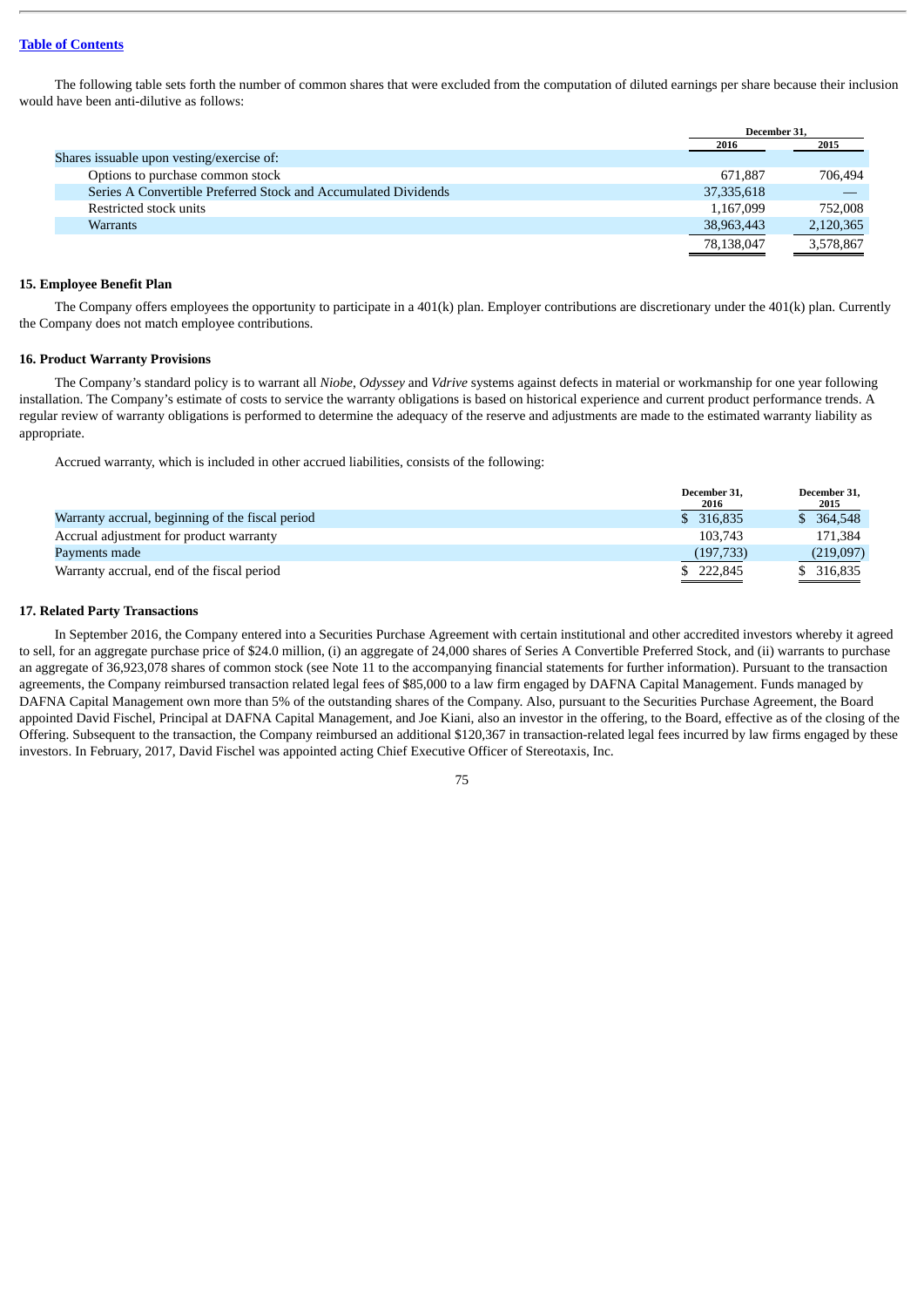### **18. Commitments and Contingencies**

The Company at times becomes a party to claims in the ordinary course of business. Management believes that the ultimate resolution of pending or threatened proceedings will not have a material effect on the financial position, results of operations or liquidity of the Company.

### **19. Segment Information**

The Company considers reporting segments in accordance with general accounting principles for disclosures about segments of an enterprise and related information. The Company's system and disposable devices are developed and marketed to a broad base of hospitals in the United States and internationally. The Company considers all such sales to be part of a single operating segment. Geographic revenues for the years ended December 31, 2016 and 2015 were as follows:

|                      |              | <b>Year Ended December 31.</b> |  |
|----------------------|--------------|--------------------------------|--|
|                      | 2016         | 2015                           |  |
| <b>United States</b> | 19.420.815   | 19,757,986<br>S.               |  |
| International        | 12,743,301   | 17,916,538                     |  |
| <b>Total</b>         | 32, 164, 116 | 37,674,524                     |  |
|                      |              |                                |  |

All of the Company's long-lived assets are located in the United States. Revenues are attributed to countries based on the location of the customer.

76

### **20. Subsequent Events**

None.

# **ITEM 9. CHANGES IN AND DISAGREEMENTS WITH ACCOUNTANTS ON ACCOUNTING AND FINANCIAL DISCLOSURE**

None.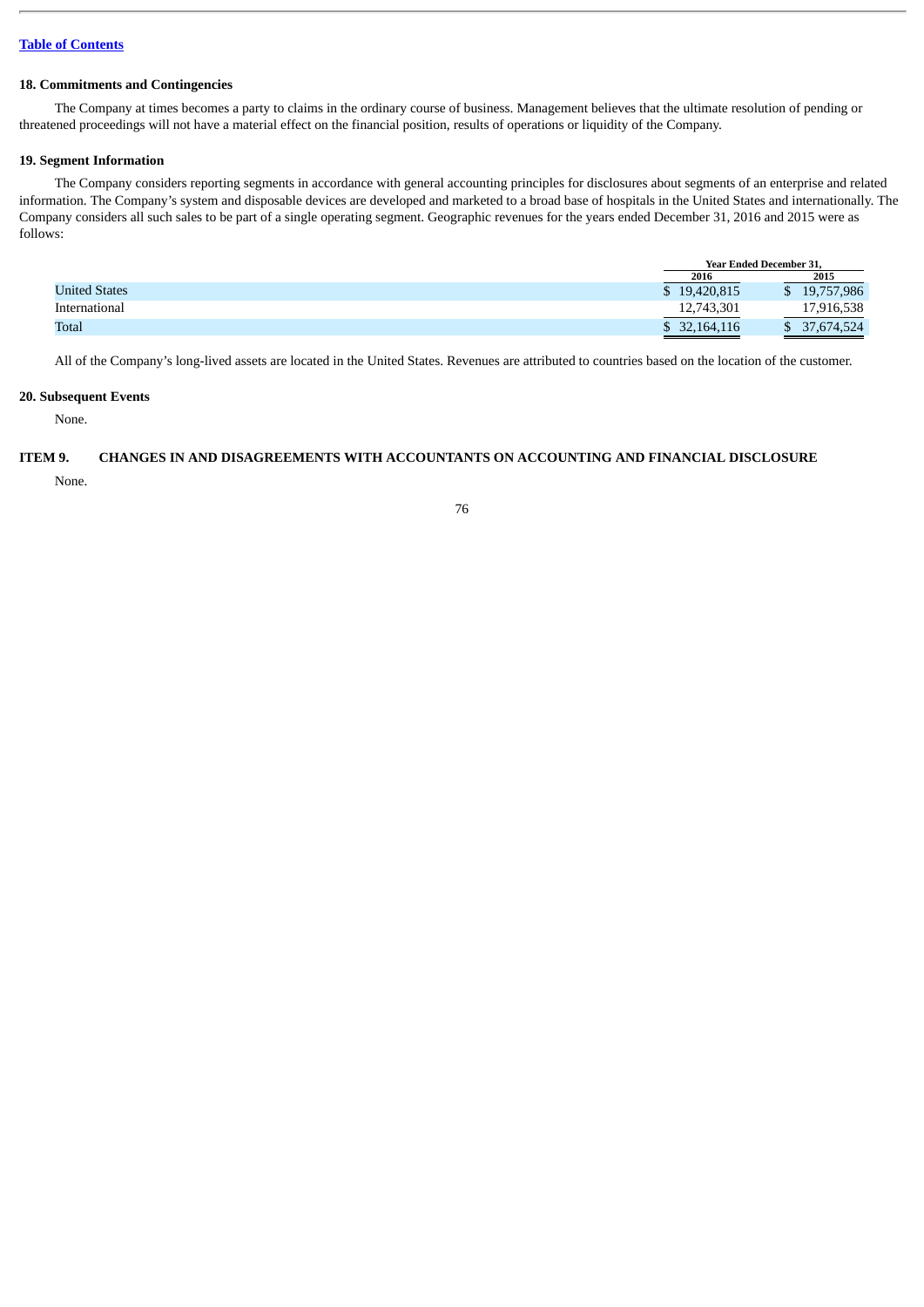#### **ITEM 9A. CONTROLS AND PROCEDURES**

#### **Report on Internal Control Over Financial Reporting**

As of December 31, 2016, the Company's management, with the participation of the Company's Chief Executive Officer and Chief Financial Officer, evaluated the effectiveness of the Company's disclosure controls and procedures (as such term is defined in Rules 13a-15(e) and 15d-15(e) promulgated under the Securities Exchange Act of 1934, as amended (the "Exchange Act")). Based on such evaluation, the Company's Chief Executive Officer and Chief Financial Officer have concluded that, as of the end of such period, the Company's disclosure controls and procedures were effective.

The Company's management is responsible for establishing and maintaining adequate internal control over financial reporting as defined in Rules 13a-15(f) and 15(d)-15(f) promulgated under the Exchange Act. The Company's internal control over financial reporting is designed to provide reasonable assurance regarding the reliability of financial reporting and the preparation of financial statements for external purposes in accordance with generally accepted accounting principles in the United States of America. The Company's management assessed the effectiveness of our internal control over financial reporting as of December 31, 2016. In making the assessment, management used the criteria set forth by the Committee of Sponsoring Organizations of the Treadway Commission (2013 Framework) in Internal Control—Integrated Framework. Based on our assessment, our management has concluded that our internal control over financial reporting is effective as of December 31, 2016.

A control system, no matter how well conceived or operated, can provide only reasonable, not absolute, assurance that the objectives of the control system are met. Further, the design of a control system must reflect the fact that there are resource constraints, and the benefits of controls must be considered relative to their costs. Because of the inherent limitations in all control systems, no evaluation of controls can provide absolute assurance that all control issues and instances of fraud, if any, within the Company have been detected. These inherent limitations include the realities that judgments in decision-making can be faulty, and that breakdowns can occur because of simple error or mistake. Additionally, controls can be circumvented by the individual acts of some persons, by collusion of two or more people, or by management override of the controls. The design of any system of controls is based in part upon certain assumptions about the likelihood of future events, and there can be no assurance that any design will succeed in achieving its stated goals under all potential future conditions; over time, controls may become inadequate because of changes in conditions, or the degree of compliance with the policies or procedures may deteriorate. Because of the inherent limitations in a cost-effective control system, misstatements due to error or fraud may occur and not be detected.

Based on the evaluation of internal control over financial reporting, the Chief Executive Officer and Chief Financial Officer have concluded that there have been no changes in the Company's internal controls over financial reporting during the period that is covered by this report that has materially affected or is reasonably likely to materially affect, the Company's internal control over financial reporting.

### **ITEM 9B. OTHER INFORMATION**

None.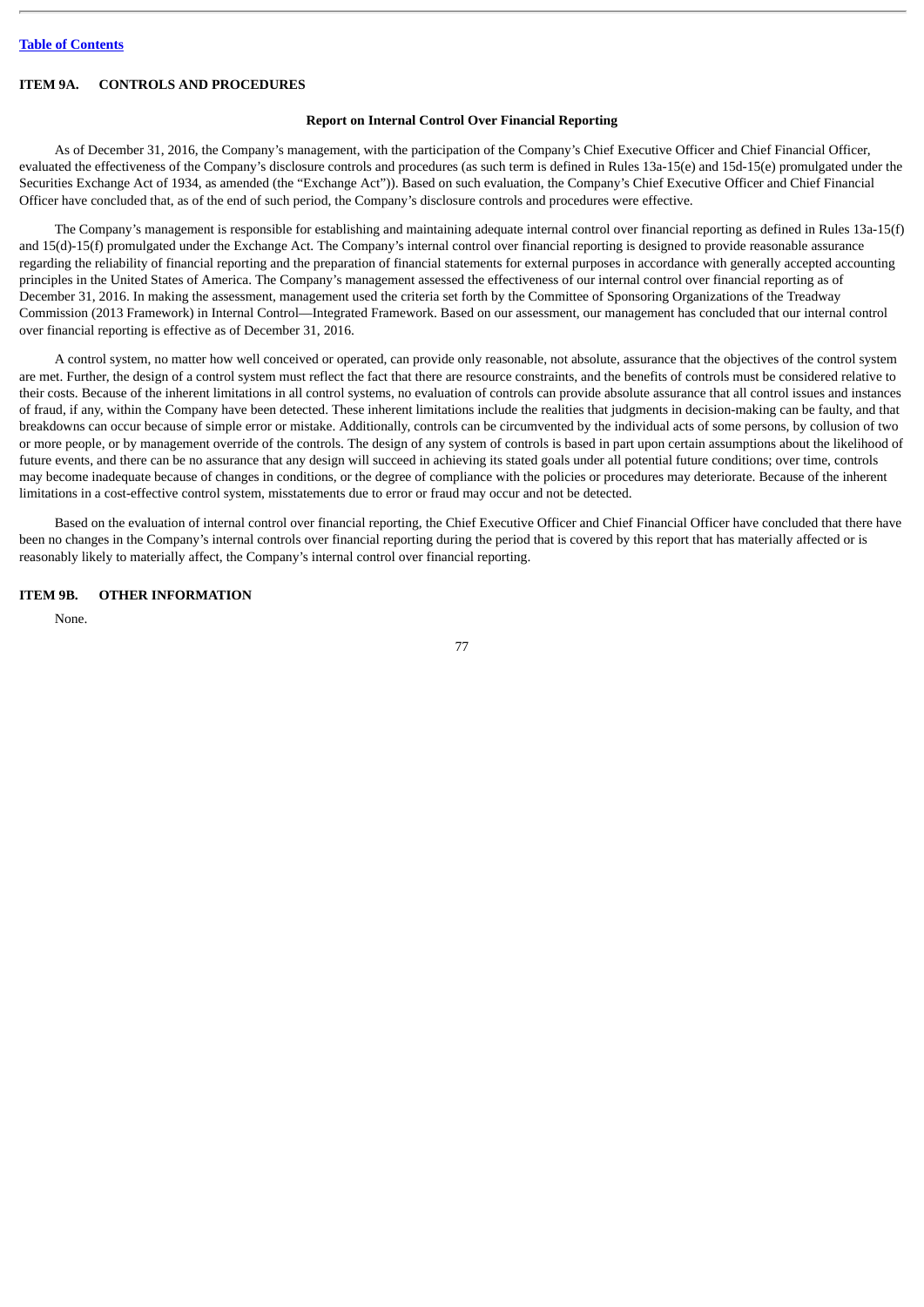#### **PART III**

Certain information required by Part III is omitted from this Report on Form 10-K since we intend to file our definitive Proxy Statement for our next Annual Meeting of Stockholders, pursuant to Regulation 14A of the Securities Exchange Act of 1934, as amended (the "Proxy Statement"), no later than May 1, 2017, and certain information to be included in the Proxy Statement is incorporated herein by reference.

#### **ITEM 10. DIRECTORS AND EXECUTIVE OFFICERS OF THE REGISTRANT**

Information required by this item concerning our directors is incorporated by reference to the information set forth in the section titled "Information About the Board of Directors" in our Proxy Statement. Information regarding Section 16 reporting compliance is incorporated by reference to the information set forth in the section titled "Section 16(a) Beneficial Ownership Reporting Compliance" in our Proxy Statement. Information about our audit committee members and audit committee financial expert is incorporated by reference to the information set forth in the section titled "Board Meetings and Committees" in our Proxy Statement.

Our Board of Directors adopted a Code of Business Conduct and Ethics for all our directors, officers and employees effective August 1, 2004 as amended from time to time. Stockholders may request a free copy of our Code of Business Conduct and Ethics from our Chief Financial Officer as follows:

Stereotaxis, Inc. Attn: Martin C. Stammer 4320 Forest Park Avenue, Suite 100 St. Louis, MO 63108 314-678-6100

We intend to promptly disclose any amendments to, or waivers from, any provision of the Code of Business Conduct and Ethics by posting the relevant material on our website (www.stereotaxis.com) in accordance with SEC rules.

The following is information with respect to our executive officers:

**David L. Fischel**

*Acting Chief Executive Officer and Chairman of the Board since February 2017 Director since September 2016*

Mr. Fischel, 30, was named Acting Chief Executive Officer and Chairman of the Board on February 3, 2017. He has served as a director of Stereotaxis since leading the equity investment and positive strategic initiatives announced in September 2016. He has served for over eight years as Principal and portfolio manager for medical device investments at DAFNA Capital Management, LLC. In addition to his research responsibilities, Mr. Fischel has been deeply involved in all aspects of DAFNA Capital's operations including legal, accounting, IT, compliance, human resources and marketing. Prior to joining DAFNA Capital, he was a research analyst at SCP Vitalife, a healthcare venture capital fund. Mr. Fischel completed his B.S. magna cum laude in Applied Mathematics with a minor in Accounting at the University of California at Los Angeles and received his MBA from Bar-Ilan University in Tel Aviv. He is a Certified Public Accountant, Chartered Financial Analyst and Chartered Alternative Investment Analyst.

#### **Paul A. Brathwaite, Ph.D.**

*Vice President, Research and Development Officer since July 2015*

Dr. Brathwaite, 47, was appointed Vice President of Research and Development in 2012 and was named an officer in 2015. He joined Stereotaxis in September 2003 as a software engineer and has held several positions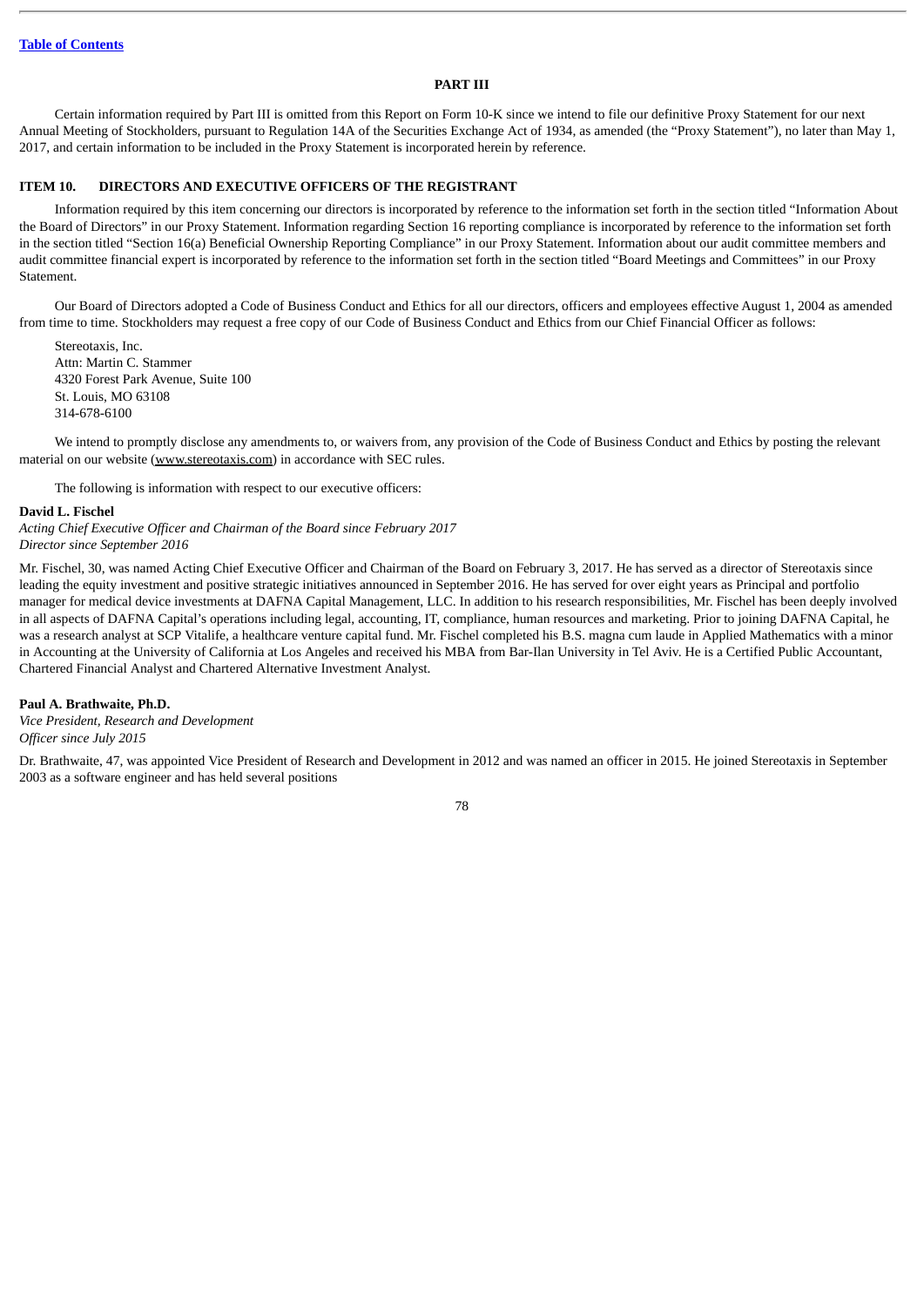within the Company with increasing responsibility, including Software Project Manager, Director of Clinical Adoption Engineering, and Senior Director of Research and Development. Prior to joining Stereotaxis, Dr. Brathwaite was employed as a software engineer at AutoQuant Imaging, Inc. Dr. Brathwaite holds a Doctorate in biomedical engineering and a Master of Science in electrical engineering from the University of Iowa. He also holds a Bachelor of Science in computer engineering from Queen's University, Canada.

#### **Karen W. Duros**

*Senior Vice President, General Counsel and Secretary Officer since October 2010*

Ms. Duros, 62, joined Stereotaxis in 2010. She has over 30 years of business and corporate legal experience in large and small companies. Prior to joining Stereotaxis, she was Senior Counsel for Monsanto Company from 2005 to 2010. From 1998 to 2005, Ms. Duros held several legal positions of increasing responsibility with Great Lakes Chemical Corporation, including Vice President and Secretary from 2004 to 2005, and General Counsel of Great Lakes' Industrial Products division from 1999 to 2005. Previously, she was Vice President, General Counsel and Secretary of Tastemaker, a joint venture of Mallinckrodt, Inc. and Hercules, Inc., and prior to that, she held several legal positions with Mallinckrodt, Inc. Ms. Duros began her legal career with the St. Louis law firm, Thompson & Mitchell. She earned a law degree from Washington University School of Law and a B.A., Political Science, from Benedictine College.

### **David A. Giffin**

*Vice President, Human Resources Officer since May 2010*

Mr. Giffin, 68, joined Stereotaxis in January 2007. He was named an officer in 2010. Mr. Giffin has over 40 years of human resources experience. Prior to joining Stereotaxis, from 2001 to 2006, Mr. Giffin was Vice President, Human Resources and Social Enterprise at Provident, Inc., a St. Louis based social service agency. Prior to that position, he was Vice President, Human Resources at Huttig Building Products from 1991 to 2001. He also has held positions as Vice President, Human Resources at St. Johns Medical Center in St. Louis; and Consultant at The Bannon Consulting Group. He spent the early years of his career with Monsanto Company where he held a variety of human resources positions with increasing responsibility. Mr. Giffin earned his M.B.A. and a B.S. in Psychology from Purdue University.

### **Martin C. Stammer**

*Chief Financial Officer Officer since February 2013*

Mr. Stammer, 36, was appointed as the Chief Financial Officer in February 2013. He previously served as Vice President, Controller since August 2012 and as Corporate Controller from July 2011 to August 2012. He joined the Company as Senior Manager, Financial Reporting in October 2009. Prior to joining the Company, from 2003 to 2009, Mr. Stammer was employed in various roles and capacities at Deloitte & Touche LLP, including most recently as Audit Manager. Mr. Stammer received his M.S. and B.S. in Accountancy from the University of Illinois and is a Certified Public Accountant.

### **ITEM 11. EXECUTIVE COMPENSATION**

The information required by this item regarding executive compensation is incorporated by reference to the information set forth in the section titled "Executive Compensation" in our Proxy Statement.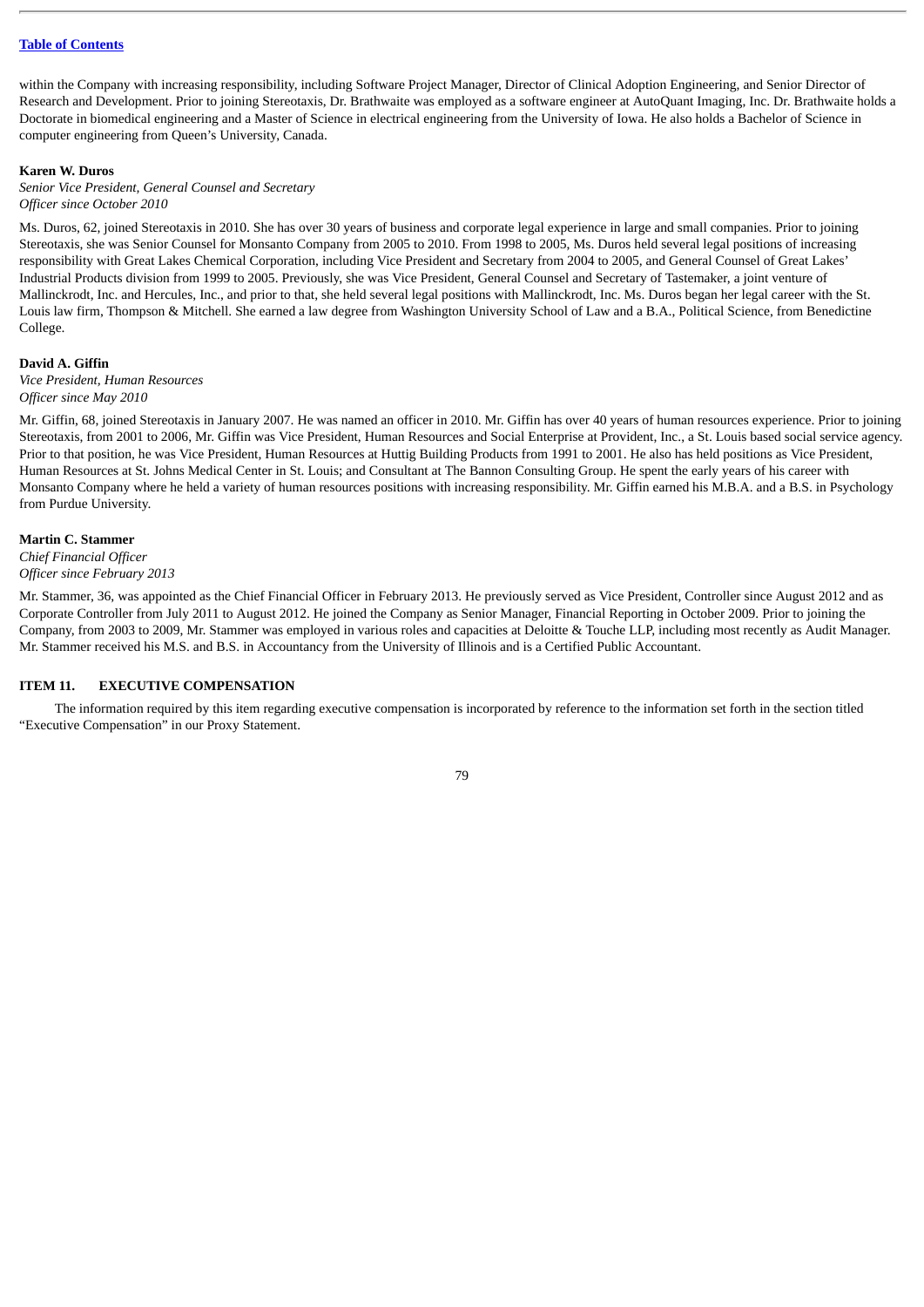### **ITEM 12. SECURITY OWNERSHIP OF CERTAIN BENEFICIAL OWNERS AND MANAGEMENT AND RELATED STOCKHOLDER MATTERS**

The information required by this item regarding security ownership of certain beneficial owners and management is incorporated by reference to the information set forth in the section titled "Security Ownership of Certain Beneficial Owners and Management" in our Proxy Statement. The information required by this item regarding securities authorized for issuance under equity plans is incorporated by reference to the information set forth in the section titled "Executive Compensation" in our Proxy Statement.

### **ITEM 13. CERTAIN RELATIONSHIPS AND RELATED PERSON TRANSACTIONS AND DIRECTOR INDEPENDENCE**

In September 2016, the Company entered into a Securities Purchase Agreement with certain institutional and other accredited investors whereby it agreed to sell, for an aggregate purchase price of \$24.0 million, (i) an aggregate of 24,000 shares of Series A Convertible Preferred Stock, and (ii) warrants to purchase an aggregate of 36,923,078 shares of common stock (see Note 11 to the accompanying financial statements for further information). Pursuant to the transaction agreements, the Company reimbursed transaction related legal fees of \$85,000 to a law firm engaged by DAFNA Capital Management. Funds managed by DAFNA Capital Management own more than 5% of the outstanding shares of the Company. Also, pursuant to the Securities Purchase Agreement, the Board appointed David Fischel, Principal at DAFNA Capital Management, and Joe Kiani, also an investor in the offering, to the Board, effective as of the closing of the Offering. Subsequent to the transaction, the Company reimbursed an additional \$120,367 in transaction-related legal fees incurred by law firms engaged by these investors.

Any other information required by this item regarding certain relationships and related transactions is incorporated by reference to the information set forth in the section titled "Certain Relationships and Related Party Transactions" in our Proxy Statement. The information required by this item regarding director independence is incorporated by reference to the information set forth in the section titled "Corporate Governance Information" in our Proxy Statement.

### **ITEM 14. PRINCIPAL ACCOUNTING FEES AND SERVICES**

The information required by this item regarding principal accounting fees and services is incorporated by reference to the information set forth in the section titled "Principal Accounting Fees and Services" in our Proxy Statement.

### **Part IV**

### **ITEM 15. EXHIBITS AND FINANCIAL STATEMENT SCHEDULES**

- (a) The following documents are filed as part of this Annual Report on Form 10-K
- (1) Financial Statements—See Index to the Financial Statements at Item 8 of this Report on Form 10-K.
- (2) The following financial statement schedule of Stereotaxis, Inc. is filed as part of this Report and should be read in conjunction with the financial statements of Stereotaxis, Inc.:
- Schedule II: Valuation and Qualifying Accounts.

All other schedules have been omitted because they are not applicable, not required under the instructions, or the information requested is set forth in the consolidated financial statements or related notes thereto.

(3) Exhibits

See Exhibit Index appearing on herein.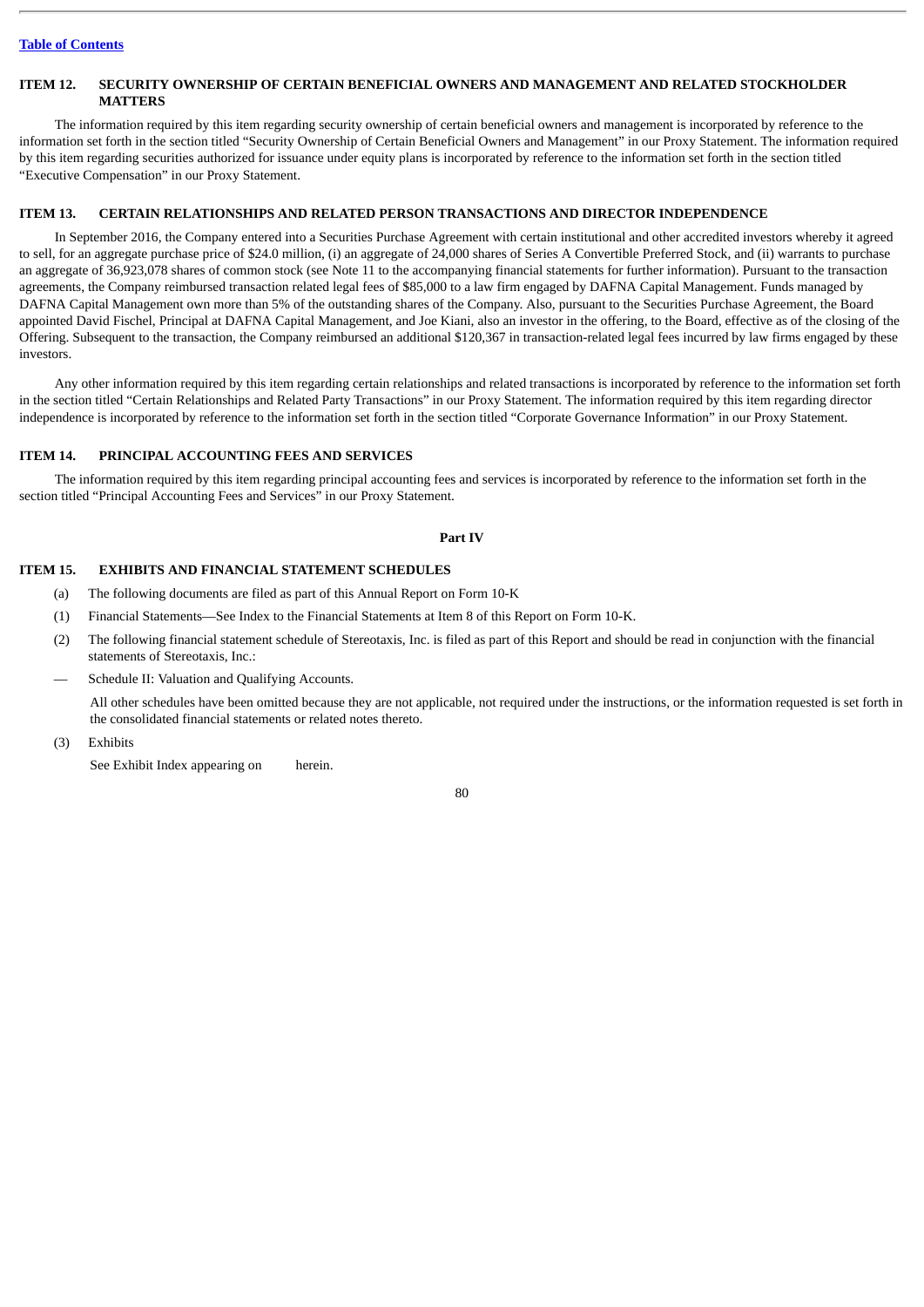### **SIGNATURES**

Pursuant to the requirements of the Securities Exchange Act of 1934, the Registrant has duly caused this report to be signed on its behalf by the undersigned thereunto duly authorized.

|                      | STEREOTAXIS, INC.<br>(Registrant) |                                                           |
|----------------------|-----------------------------------|-----------------------------------------------------------|
| Date: March 16, 2017 | Bv:                               | DAVID L. FISCHEL<br>/s/                                   |
|                      |                                   | David L. Fischel<br><b>Acting Chief Executive Officer</b> |

KNOW ALL MEN BY THESE PRESENTS, that each person whose signature appears below constitutes and appoints David L. Fischel and Martin C. Stammer, and each of them, his true and lawful attorneys-in-fact and agents, with full Power of substitution and resubstitution, for him and in his name, place and stead, in any and all capacities to sign any and all amendments to this Annual Report on Form 10-K and any other documents and instruments incidental thereto, and to file the same, with all exhibits thereto, and other documents in connection therewith, with the Securities and Exchange Commission, granting unto said attorneys-in-fact and agents, and each of them, full Power and authority to do and perform each and every act and thing requisite or necessary to be done in and about the premises, as fully to all intents and purposes as he might or could do in person, hereby ratifying and confirming all that said attorneys-in-fact and agents and/or any of them, or their or his substitute or substitutes, may lawfully do or cause to be done by virtue hereof.

Pursuant to the requirements of the Securities Exchange Act of 1934, this report has been signed below by the following persons on behalf of the Registrant and in the capacities and on the dates indicated.

| Signature                                                   | Title                                                                                                  | Date           |
|-------------------------------------------------------------|--------------------------------------------------------------------------------------------------------|----------------|
| DAVID L. FISCHEL<br>$\sqrt{s}$<br>David L. Fischel          | Chairman of the Board of Directors and Acting Chief<br>Executive Officer (principal executive officer) | March 16, 2017 |
| <b>MARTIN C. STAMMER</b><br>/s/<br><b>Martin C. Stammer</b> | Chief Financial Officer (principal financial officer and<br>principal accounting officer)              | March 16, 2017 |
| DAVID W. BENFER<br>/s/<br>David W. Benfer                   | Director                                                                                               | March 16, 2017 |
| <b>NATHAN FISCHEL</b><br>/s/<br><b>Nathan Fischel</b>       | Director                                                                                               | March 16, 2017 |
| <b>JOE KIANI</b><br>$\sqrt{s}$<br><b>Joe Kiani</b>          | Director                                                                                               | March 16, 2017 |
| <b>ARUN MENAWAT</b><br>$\sqrt{s}$<br><b>Arun Menawat</b>    | Director                                                                                               | March 16, 2017 |
| ROBERT J. MESSEY<br>$\sqrt{s}$<br><b>Robert J. Messey</b>   | Director                                                                                               | March 16, 2017 |
| FRED A. MIDDLETON<br>$\sqrt{s}$<br>Fred A. Middleton        | Director                                                                                               | March 16, 2017 |
| <b>ERIC N. PRYSTOWSKY</b><br>/s/<br>Eric N. Prystowsky      | Director                                                                                               | March 16, 2017 |
|                                                             |                                                                                                        |                |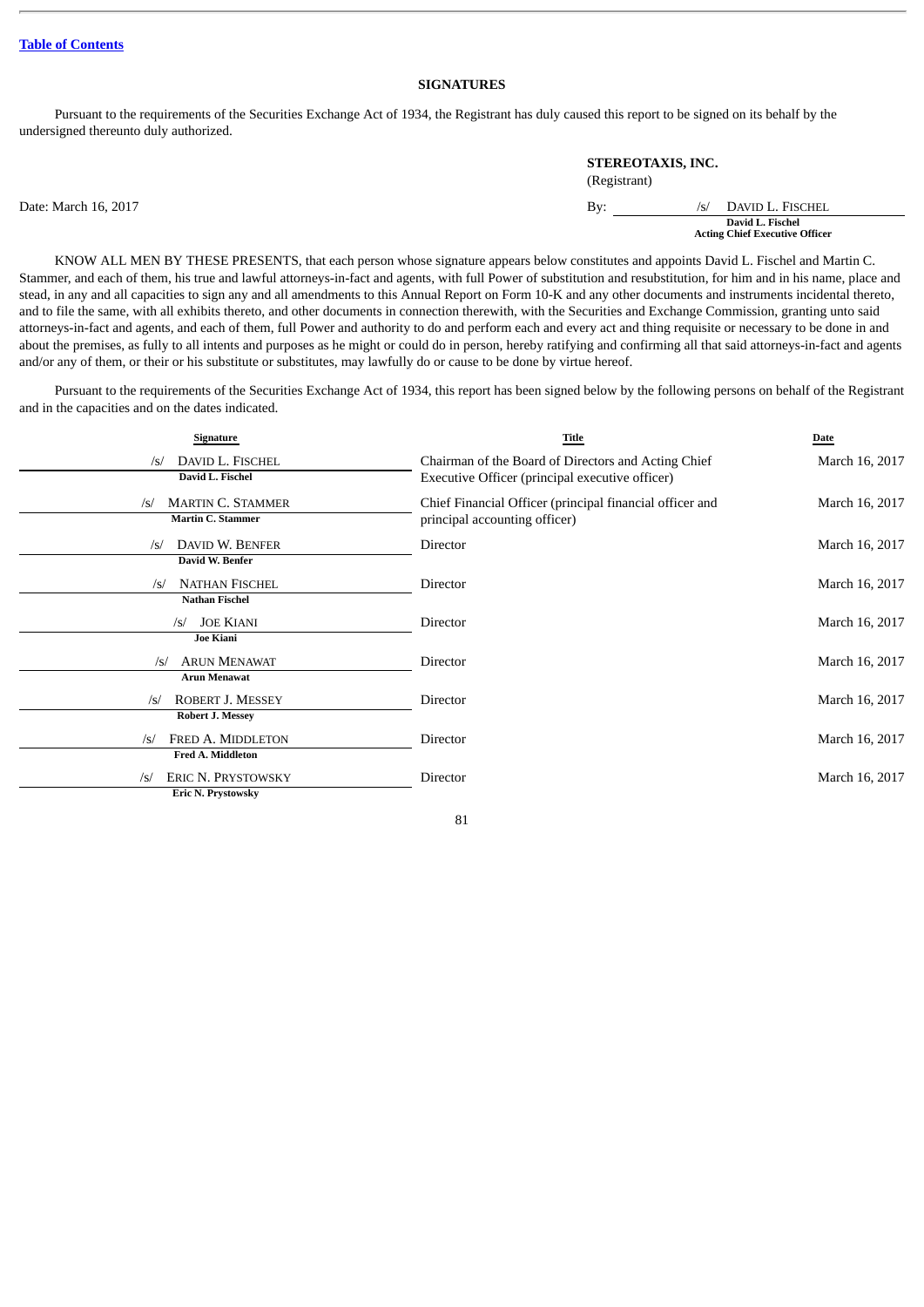## **SCHEDULE II**

#### **VALUATION AND QUALIFYING ACCOUNTS FOR THE YEARS ENDED DECEMBER 31, 2016 AND 2015**

|                                              | <b>Balance</b> at<br><b>Beginning of</b><br>Year | <b>Additions</b><br><b>Charged to</b><br><b>Cost and</b><br>Expenses | <b>Deductions</b> | <b>Balance at the</b><br><b>End of Year</b> |
|----------------------------------------------|--------------------------------------------------|----------------------------------------------------------------------|-------------------|---------------------------------------------|
| Allowance for doubtful accounts and returns: |                                                  |                                                                      |                   |                                             |
| Year ended December 31, 2016                 | \$ 93,478                                        | \$292,690                                                            | \$ (6,351)        | 379,817<br>S                                |
| Year ended December 31, 2015                 | \$131,464                                        | \$ (9,463)                                                           | \$(28,523)        | 93,478<br>\$                                |
| Allowance for inventories valuation:         |                                                  |                                                                      |                   |                                             |
| Year ended December 31, 2016                 | \$19,971                                         | \$283,441                                                            | \$(30,798)        | 272,614<br>S.                               |
| Year ended December 31, 2015                 | \$<br>59,634                                     | \$42.258                                                             | \$ (81, 921)      | 19,971<br>\$                                |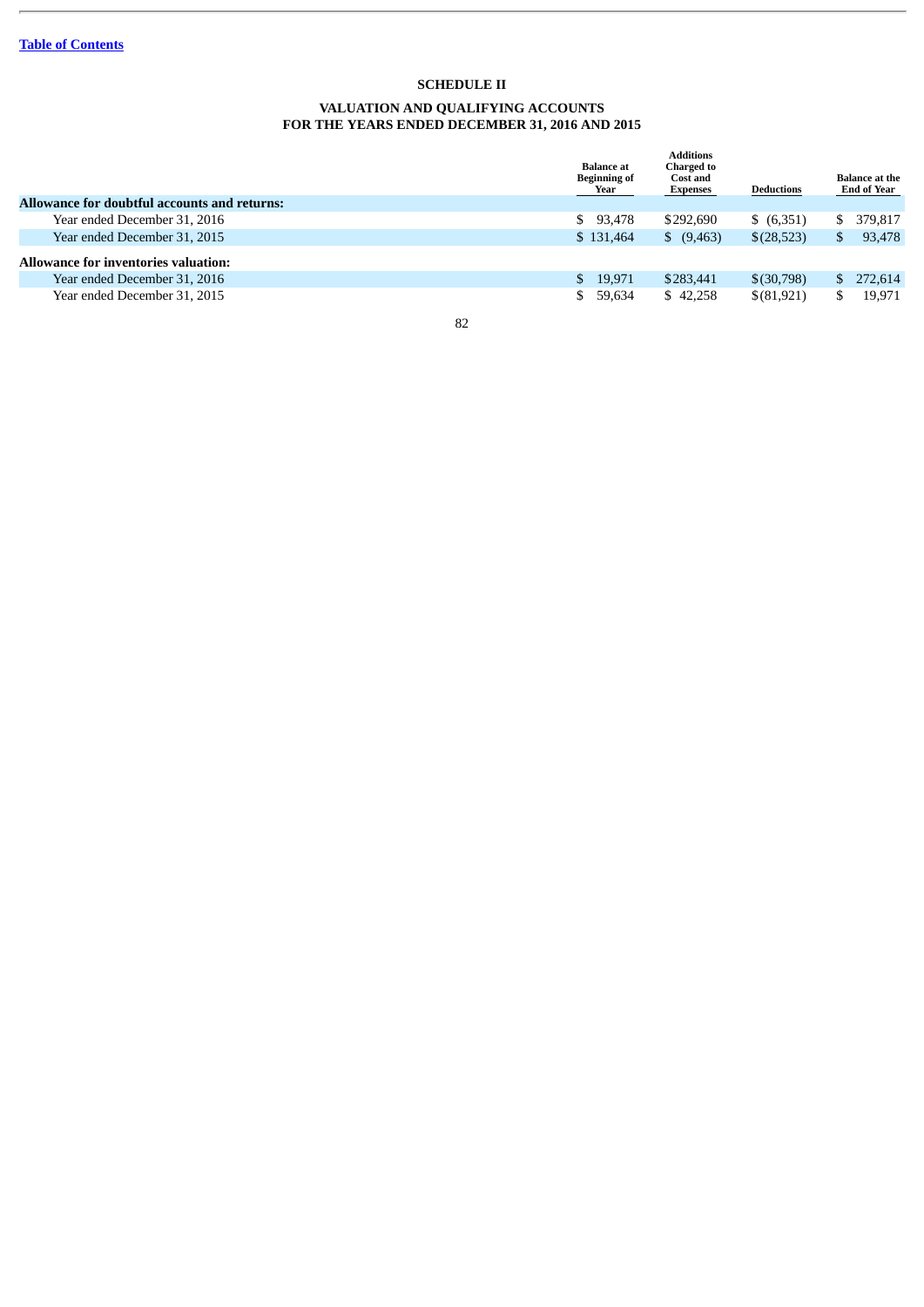**Number Description**

### **EXHIBIT INDEX**

| 3.1a | Restated Articles of Incorporation of the Registrant, incorporated by reference to Exhibit 3.1 of the Registrant's Form 10-Q (File No. 000-50884) |
|------|---------------------------------------------------------------------------------------------------------------------------------------------------|
|      | for the fiscal quarter ended September 30, 2004.                                                                                                  |

- 3.1b Certificate of Amendment to Amended and Restated Certificate of Incorporation, incorporated by reference to Exhibit 3.1 of the Registrant's Form 8-K (File No. 000-50884) filed on July 10, 2012.
- 3.2 Restated Bylaws of the Registrant, incorporated by reference to Exhibit 3.2 of the Registrant's Form 10-Q (File No. 000-50884) for the fiscal quarter ended September 30, 2004.
- 3.3 Certificate of Designations, incorporated by reference to Exhibit 3.1 of the Registrant's Current Report on Form 8-K (file No. 001-36159) filed on September 30, 2016.
- 4.1 Form of Specimen Stock Certificate, incorporated by reference to the Registration Statement on Form S-1 (File No. 333-115253) originally filed with the Commission on May 7, 2004, as amended thereafter, at Exhibit 4.1.
- 4.2 Form of PIPE Warrant issued pursuant to that certain Stock and Warrant Purchase Agreement dated May 7, 2012, between the Company and certain purchasers named therein, incorporated by reference to Exhibit 4.1 of the Registrant's Current Report on Form 8-K (File No. 000-50884) filed on May 8, 2012.
- 4.3a Form of Warrant issued pursuant to that certain Third Amendment to Note and Warrant Purchase Agreement effective November 10, 2010, between the Registrant and certain investors named therein (included in Exhibit 10.16d).
- 4.3b Form of Warrant Issued Pursuant to that Certain Fourth Amendment to Note and Warrant Purchase Agreement dated March 30, 2012, incorporated by reference to Exhibit 4.1 of the Registrant's Form 10-Q (File No. 000-50884) for the fiscal quarter ended March 31, 2012.
- 4.3c Form of Warrant issued pursuant to that certain Fifth Amendment to Note and Warrant Purchase Agreement, dated May 1, 2012, between the Company and certain investors named therein (included in Exhibit 10.3 of the Registrant's Current Report on Form 8-K (File No. 000-50884) filed on May 2, 2012.).
- 4.3d Form of Warrant issued pursuant to that certain Sixth Amendment to Note and Warrant Purchase Agreement, dated May 7, 2012, between the Company and certain investors named therein (included in Exhibit 10.77 of the Registrant's Registration Statement on Form S-1 (File No. 000- 50884) filed May 23, 2012).
- 4.3e Amendment to Warrants of Stereotaxis, Inc., dated May 10, 2012, by and between the Company and the Warrant Holders, incorporated by reference to Exhibit 4.7 of the Registrant's Registration Statement on Form S-1 (File No. 000-50884) filed May 23, 2012.
- 4.3f Form of Warrant issued pursuant to that certain Seventh Amendment to Note and Warrant Purchase Agreement dated March 29, 2013, between the Company and certain investors named therein, incorporated by reference to Exhibit 4.5i of the Registrant's Form 10-K (File No. 001-36159) for the fiscal year ended December 31, 2013.
- 4.3g Form of Warrant issued pursuant to that certain Eighth Amendment to Note and Warrant Purchase Agreement dated June 28, 2013, between the Company and certain investors named therein, incorporated by reference to Exhibit 4.1 of the Registrant's Form 10-Q (File No. 001-36159) filed for the fiscal quarter ended June 30, 2013.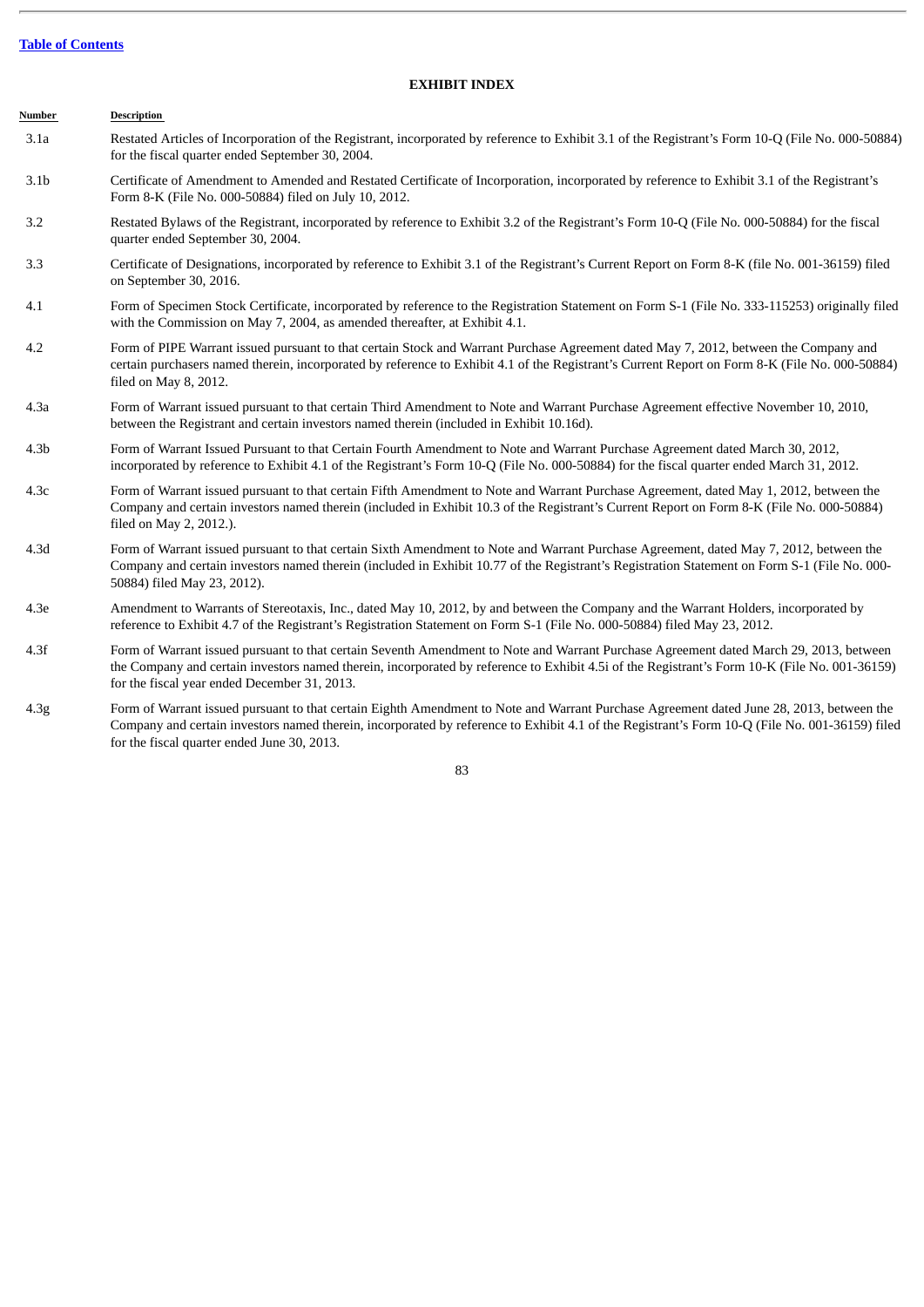| Number             | <b>Description</b>                                                                                                                                                                                                                                                  |
|--------------------|---------------------------------------------------------------------------------------------------------------------------------------------------------------------------------------------------------------------------------------------------------------------|
| 4.3 <sub>h</sub>   | Form of Warrant issued to certain investors in connection with extensions of loan guarantees by such investors, incorporated by reference to<br>Exhibit 4.5k of the Registrant's Form 10-K (File No. 001-36159) for the fiscal year ended December 31, 2013.        |
| 4.4                | Form of Warrant issued pursuant to that certain Exchange Agreement, dated August 7, 2013, incorporated by reference to Exhibit 10.2 of the<br>Registrant's Current Report on Form 8-K (File No. 000-50884) filed on August 8, 2013.                                 |
| 4.5                | Form of Warrant incorporated by reference to Exhibit 410.1 of the Registrant's Current Report on Form 8-K (file No. 001-36159) filed on<br>September 28, 2016.                                                                                                      |
| 10.1a#             | Amended and Restated Stereotaxis, Inc. 2012 Stock Incentive Plan, effective February 9, 2016, incorporated by reference to Exhibit 10.2 of the<br>Registrant's Form 10-Q (File No. 001-36159) for the fiscal quarter ended June 30, 2014.                           |
| 10.1b#             | Form of Restricted Share Unit Terms of Award Under Stereotaxis, Inc. 2012 Stock Incentive Plan, incorporated by reference to Exhibit 10.2 of<br>the Registrant's Form 10-Q (File No. 001-36159) for the fiscal quarter ended June 30, 2016.                         |
| 10.1c#             | Form of Restricted Share Unit Terms of Award Under Stereotaxis, Inc. 2012 Stock Incentive Plan, Director Award, incorporated by reference to<br>Exhibit 10.1c of the Registrant's Form 10-K (File No. 000-50884) for the fiscal year ended December 31, 2012.       |
| 10.1d#             | Form of Restricted Share Unit Terms of Award Under Stereotaxis, Inc. 2012 Stock Incentive Plan, March 5, 2013, incorporated by reference to<br>Exhibit 10.1d of the Registrant's Form 10-K (File No. 000-50884) for the fiscal year ended December 31, 2012.        |
| 10.1e#             | Amended and Restated Stereotaxis, Inc. Stock Incentive Plan, as adopted February 9, 2016, incorporated by reference to Exhibit 10.2 of the<br>Registrant's Form 10-Q (File No. 001-36159) for the fiscal quarter ended June 30, 2016.                               |
| 10.2#              | 2002 Stock Incentive Plan, as amended and restated June 10, 2009, incorporated by reference to Exhibit 10.2 of the Registrant's Form 10-Q (File<br>No. 000-50884) for the fiscal quarter ended June 30, 2009.                                                       |
| 10.3a#             | Amended and Restated Stereotaxis, Inc. Employee Stock Purchase Plan, as adopted March 27, 2014, incorporated by reference to Exhibit 10.5 of<br>the Registrant's Form 10-Q (File No. 001-36159) for the fiscal quarter ended June 30, 2014.                         |
| 10.3 <sub>b#</sub> | Amendment to Stereotaxis, Inc. 2009 Employee Stock Purchase Plan, as adopted February 27, 2015, incorporated by reference to Exhibit 10.3 of<br>the Registrant's Form 10-Q (File No. 001-36159) for the fiscal quarter ended March 31, 2015.                        |
| 10.4#              | Executive Employment Agreement dated May 30, 2014, between Stereotaxis, Inc. and William C. Mills III, incorporated by reference to Exhibit<br>10.1 of the Registrant's Current Report on Form 8-K (File No. 001-36159) filed on June 2, 2014.                      |
| 10.5#              | Form of Amended and Restated Executive Employment Agreement, 2013, between certain executive officers and the Company, incorporated by<br>reference to Exhibit 10.6 of the Registrant's Form 10-K (File No. 000-50884) for the fiscal year ended December 31, 2012. |
| 10.6#              | Summary of Management Bonus Plan adopted as of February 24, 2015, incorporated by reference to Exhibit 10.4 of the Registrant's Form 10-Q<br>(File No, 001-36159) for the fiscal quarter ended March 31, 2015.                                                      |
| 10.7#              | Description of compensation of named executive officers, incorporated by reference to Exhibit 10.9 of the Registrant's Form 10-K (File No. 001-                                                                                                                     |

84

36159) for the fiscal year ending December 31, 2013.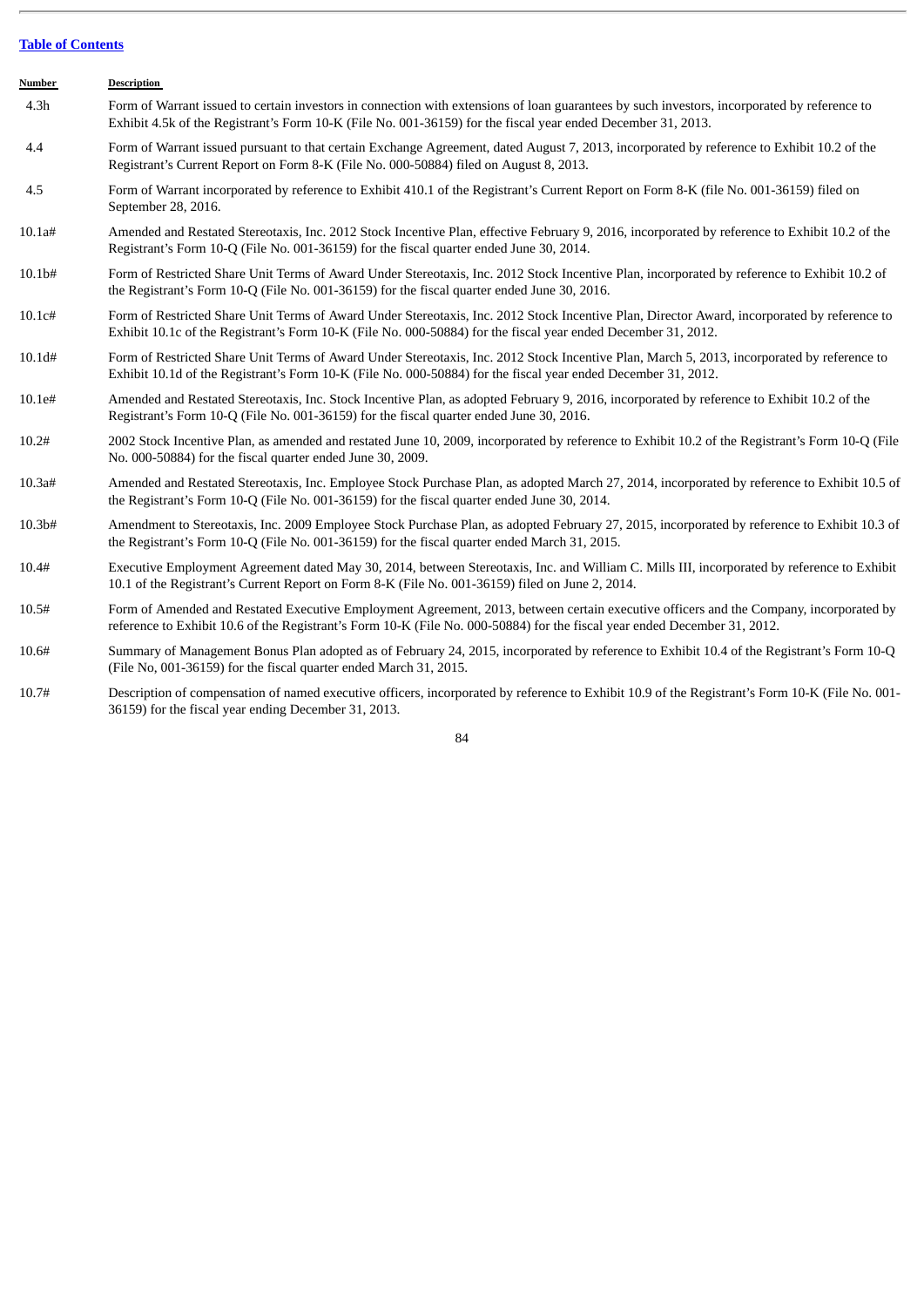| <b>LADIC OF COHIGHTS</b> |                                                                                                                                                                                                                                                                                                                                                 |  |
|--------------------------|-------------------------------------------------------------------------------------------------------------------------------------------------------------------------------------------------------------------------------------------------------------------------------------------------------------------------------------------------|--|
| Number                   | <b>Description</b>                                                                                                                                                                                                                                                                                                                              |  |
| 10.8#                    | Summary of Non-Employee Director Compensation Program, incorporated by reference to Exhibit 10.2 of the Registrant's Form 10-Q (File No.<br>001-36159) for the fiscal quarter ended March 31, 2014.                                                                                                                                             |  |
| 10.9a <sub>†</sub>       | Collaboration Agreement dated June 8, 2001, between the Registrant and Siemens AG, Medical Solutions, incorporated by reference to the<br>Registration Statement on Form S-1 (File No. 333-115253) originally filed with the Commission on May 7, 2004, as amended thereafter, at<br>Exhibit 10.9.                                              |  |
| 10.9b <sup>+</sup>       | Extended Collaboration Agreement dated May 27, 2003, between the Registrant and Siemens AG, Medical Solutions, incorporated by reference<br>to the Registration Statement on Form S-1 (File No. 333-115253) originally filed with the Commission on May 7, 2004, as amended thereafter,<br>at Exhibit 10.10.                                    |  |
| 10.9ct                   | Amendment to Collaboration Agreement dated May 5, 2006, between the Company and Siemens Aktiengesellschaft, Medical Solutions,<br>incorporated by reference to Exhibit 10.1 of the Registrant's Form 10-Q (File No. 000-50884) for the fiscal quarter ended June 30, 2006.                                                                      |  |
| 10.10a <sup>+</sup>      | Development and Supply Agreement dated May 7, 2002, between the Registrant and Biosense Webster, Inc., incorporated by reference to the<br>Registration Statement on Form S-1 (File No. 333-115253) originally filed with the Commission on May 7, 2004, as amended thereafter, at<br>Exhibit 10.11.                                            |  |
| 10.10b <sup>+</sup>      | Amendment to Development and Supply Agreement dated November 3, 2003, between the Registrant and Biosense Webster, Inc., incorporated<br>by reference to the Registration Statement on Form S-1 (File No. 333-115253) originally filed with the Commission on May 7, 2004, as<br>amended thereafter, at Exhibit 10.12.                          |  |
| 10.10ct                  | Alliance Expansion Agreement, dated as of May 4, 2007, between Biosense Webster, Inc. and the Registrant, incorporated by reference to<br>Exhibit 10.1 of the Registrant's Form 10-Q (File No. 000-50884) for the fiscal quarter ended June 30, 2007.                                                                                           |  |
| 10.10d <sup>+</sup>      | Second Amendment to Development Alliance and Supply Agreement, dated as of July 18, 2008, between the Registrant and Biosense Webster,<br>Inc., incorporated by reference to Exhibit 10.1 of the Registrant's Form 10-Q (File No. 000-50884) for the fiscal quarter ended September 30,<br>2008.                                                |  |
| 10.10e                   | Third Amendment to Development Alliance and Supply Agreement with Biosense Webster, Inc. effective as of December 21, 2009,<br>incorporated by reference to Exhibit 10.22 of the Registrant's Form 10-K (File No. 000-50884) for the fiscal year ended December 31, 2009.                                                                       |  |
| 10.10f                   | Fourth Amendment to Development Alliance and Supply Agreement with Biosense Webster, Inc., effective May 1, 2010, incorporated by<br>reference to Exhibit 10.1 of the Registrant's Form 10-Q (File No. 000-50884) for the fiscal quarter ended March 31, 2010.                                                                                  |  |
| 10.10g                   | Fifth Amendment to Development Alliance and Supply Agreement with Biosense Webster, Inc., dated as of July 30, 2010, incorporated by<br>reference to Exhibit 10.1 of the Registrant's Form 8-K/A (File No. 000-50884) filed on August 3, 2010.                                                                                                  |  |
| 10.10h <sup>+</sup>      | Sixth Amendment and Catheter and Mapping System Extension to Development Alliance and Supply Agreement with Biosense Webster, Inc.,<br>dated January 3, 2011, effective as of December 17, 2010, incorporated by reference to Exhibit 10.13h of the Registrant's Form 10-K (File No.<br>000-50884) for the fiscal year ended December 31, 2010. |  |
| 10.10i                   | Seventh Amendment to the Development Alliance and Supply Agreement with Biosense Webster, Inc., effective December 5, 2011,<br>incorporated by reference to Exhibit 10.19f of the Registrant's Form 10-K (File No. 000-50884) for the fiscal year ended December 31, 2011.                                                                      |  |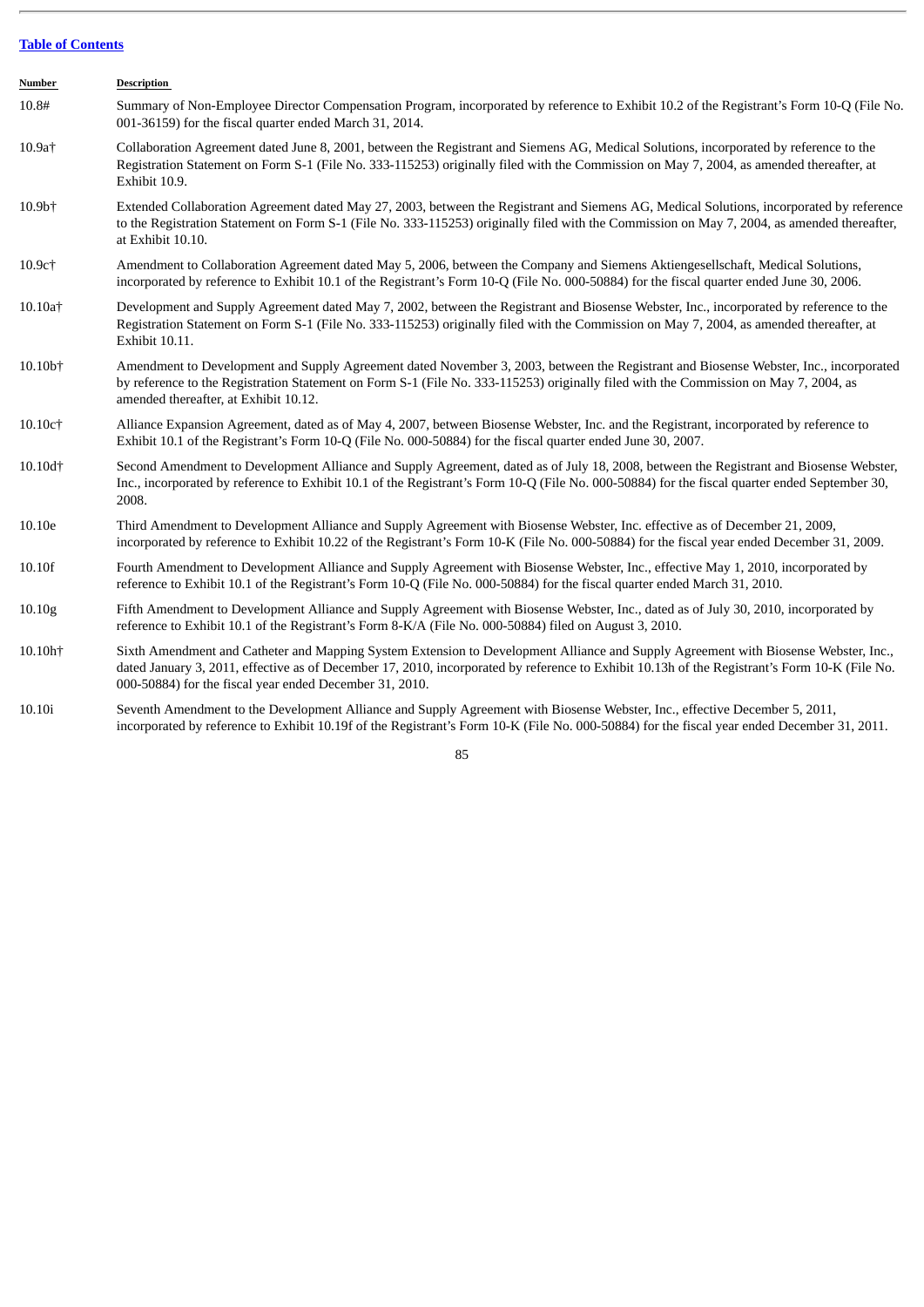| Number  | <b>Description</b>                                                                                                                                                                                                                                                                                                        |
|---------|---------------------------------------------------------------------------------------------------------------------------------------------------------------------------------------------------------------------------------------------------------------------------------------------------------------------------|
| 10.11   | Form of Indemnification Agreement between the Registrant and its directors and executive officers, incorporated by reference to the<br>Registration Statement on Form S-1 (File No. 333-115253) originally filed with the Commission on May 7, 2004, as amended thereafter, at<br>Exhibit 10.14.                          |
| 10.12+  | Letter Agreement, effective October 6, 2003, between the Registrant and Philips Medizin Systeme G.m.b.H., incorporated by reference to the<br>Registration Statement on Form S-1 (File No. 333-115253) originally filed with the Commission on May 7, 2004, as amended thereafter, at<br>Exhibit 10.16.                   |
| 10.13at | Office Lease dated November 15, 2004, between the Registrant and Cortex West Development I, LLC, incorporated by reference to Exhibit<br>10.39 of the Registrant's Form 10-K (File No. 000-50884) for the fiscal year ended December 31, 2004.                                                                            |
| 10.13b  | Amendment to Office Lease dated November 30, 2007, between the Registrant and Cortex West Development I, LLC, incorporated by<br>reference to Exhibit 10.22 of the Registrant's Form 10-K (File No. 000-50884) for the fiscal year ended December 31, 2007.                                                               |
| 10.13c  | Second Amendment to Office Lease dated May 1, 2013, between Registrant and Wexford 4320 Forest Park, LLC, successor to Cortex West<br>Development I, LLC, incorporated by reference to Exhibit 10.17c of the Registrant's Form 10-K (File No. 001-36159) for the fiscal year ending<br>December 31, 2013.                 |
| 10.13d  | Third Amendment to Office Lease dated August 14, 2013, between Registrant and Wexford 4320 Forest Park, LLC, successor to Cortex West<br>Development I, LLC, incorporated by reference to Exhibit 10.17d of the Registrant's Form 10-K (File No. 001-36159) for the fiscal year ending<br>December 31, 2013.              |
| 10.13e  | Fourth Amendment to Office Lease, effective October 1, 2015, between Registrant and Wexford 4320 Forest Park, LLC, successor to Cortex<br>West Development I, LLC, incorporated by reference to Exhibit 10.13e of the Registrant's Form 10-K (File No. 001-36159) filed on March 11,<br>2016.                             |
| 10.14a  | Securities Purchase Agreement, dated May 7, 2012, between the Company and each purchaser identified on the signature page thereto,<br>incorporated by reference to Exhibit 10.4 of the Registrant's Current Report on Form 8-K (File No. 000-50884) filed on May 8, 2012.                                                 |
| 10.14b  | Form of Convertible Debt Registration Rights Agreement incorporated by reference to Exhibit 10.5 of the Registrant's Current Report on Form<br>8-K (File No. 000-50884) filed on May 8, 2012.                                                                                                                             |
| 10.14c  | Form of Amendment and Exchange Agreement between Company and each of the holders of its convertible debentures participating in the<br>exchange, incorporated by reference to Exhibit 10.1 of the Registrant's Current Report on Form 8-K (File No. 000-50884) filed on August 8,<br>2013.                                |
| 10.15a  | Second Amended and Restated Loan and Security Agreement, effective November 30, 2011, by and among the Company, Stereotaxis<br>International, Inc. and Silicon Valley Bank incorporated by reference to Exhibit 10.19f of the Registrant's Form 10-K (File No. 000-50884) for<br>the fiscal year ended December 31, 2011. |
| 10.15b  | First Loan Modification Agreement (Domestic), between the Company, Stereotaxis International, Inc. and Silicon Valley Bank, dated March 30,<br>2012, incorporated by reference to Exhibit 10.1 of the Registrant's Form 8-K (File No. 000-50884) filed on April 2, 2012.                                                  |
| 10.15c  | Second Amendment to the Amended and Restated Loan and Security Agreement (Domestic) dated May 1, 2012, between the Company,<br>Stereotaxis International, Inc. and Silicon Valley Bank, incorporated by reference to Exhibit 10.1 of the Registrant's Current Report on Form 8-                                           |

86

K (File No. 000-50884) filed on May 2, 2012.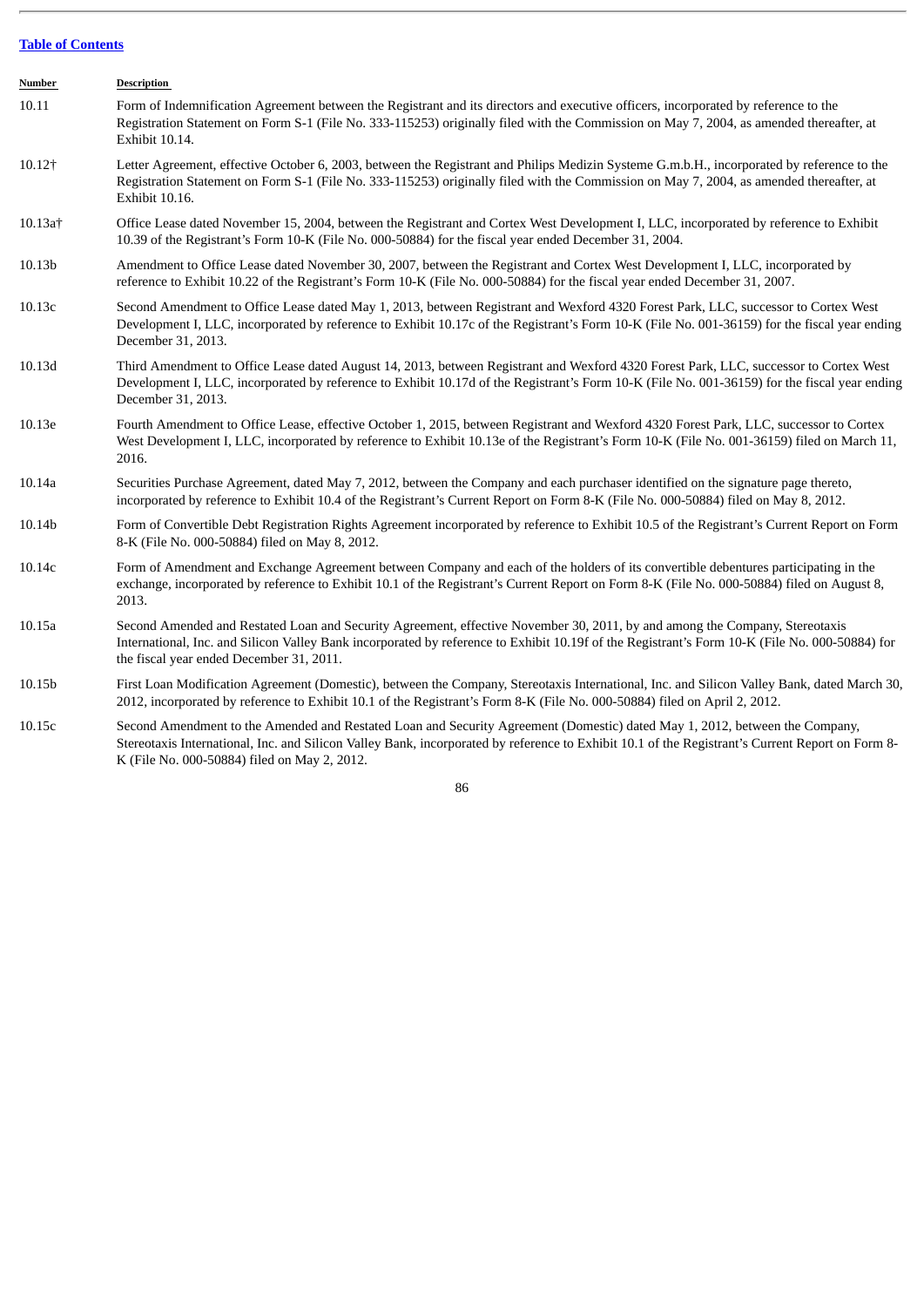| Number | <b>Description</b>                                                                                                                                                                                                                                                                                                                |
|--------|-----------------------------------------------------------------------------------------------------------------------------------------------------------------------------------------------------------------------------------------------------------------------------------------------------------------------------------|
| 10.15d | Third Amendment to Amended and Restated Loan and Security Agreement (Domestic), dated May 7, 2012, between the Company, Stereotaxis<br>International, Inc. and Silicon Valley Bank, incorporated by reference to Exhibit 10.75 of the Registrant's Registration Statement on Form S-1<br>(File No. 000-50884) filed May 23, 2012. |
| 10.15e | Fourth Loan Modification Agreement (Domestic), dated December 28, 2012, between the Company, Stereotaxis International, Inc. and Silicon<br>Valley Bank incorporated by reference to Exhibit 10.19f of the Registrant's Form 10-K (File No. 000-50884) for the fiscal year ended December<br>31, 2012.                            |
| 10.15f | Fifth Loan Modification Agreement (Domestic) dated March 29, 2013 between the Company, Stereotaxis International, Inc. and Silicon Valley<br>Bank, incorporated by reference to Exhibit 10.1 of the Registrant's Current Report on Form 8-K (File No. 000-50884) filed on April 1, 2013.                                          |
| 10.15g | Sixth Loan Modification and Waiver Agreement (Domestic), dated June 28, 2013, between the Company, Stereotaxis International, Inc., and<br>Silicon Valley Bank, incorporated by reference to Exhibit 10.1 of the Registrant's Current Report on Form 8-K (File No. 000-50884) filed on<br>July 1, 2013.                           |
| 10.15h | Seventh Loan Modification and Waiver Agreement (Domestic), dated July 31, 2013, between the Company, Stereotaxis International, Inc. and<br>Silicon Valley Bank, incorporated by reference to Exhibit 10.1 of the Registrant's Current Report on Form 8-K (File No. 000-50884) filed on<br>August 2, 2013.                        |
| 10.15i | Eighth Loan Modification Agreement (Domestic), dated August 30, 2013, between the Company, Stereotaxis International, Inc. and Silicon<br>Valley Bank, incorporated by reference to Exhibit 10.1 of the Registrant's Current Report on Form 8-K (File No. 000-50884) filed on September<br>3, 2013.                               |
| 10.15j | Ninth Loan Modification Agreement (Domestic), dated March 28, 2014, between the Company, Stereotaxis International, Inc. and Silicon Valley<br>Bank, incorporated by reference to Exhibit 10.1 of the Registrant's Current Report on Form 8-K (File No. 001-36159) filed on March 31, 2014.                                       |
| 10.15k | Tenth Loan Modification Agreement (Domestic), dated March 27, 2015, between Silicon Valley Bank, the Company, and Stereotaxis<br>International, Inc., incorporated by reference to Exhibit 10.1 of the Registrant's Current Report on Form 8-K (File No. 001-36159) filed on March<br>30, 2015.                                   |
| 10.15l | Eleventh Loan Modification Agreement (Domestic), dated May 10, 2016, between the Company, Stereotaxis International, Inc., and Silicon<br>Valley Bank, incorporated by reference to Exhibit 10.1 of the Registrant's Form 10-Q (File No. 001-36159) filed on May 11, 2016.                                                        |
| 10.16a | Note and Warrant Purchase Agreement, effective February 7, 2008, between the Registrant and the investors named therein, incorporated by<br>reference to Exhibit 10.31 of the Registrant's Form 10-K (File No. 000-50884) for the fiscal year ended December 31, 2007.                                                            |
| 10.16b | First Amendment to Note and Warrant Purchase Agreement, effective December 29, 2008, between the Registrant and the investors named<br>therein, incorporated by reference to Exhibit 10.32 of the Registrant's Form 10-K (File No. 000-50884) for the fiscal year ended December 31,<br>2008.                                     |
| 10.16c | Second Amendment to Note and Warrant Purchase Agreement, effective October 9, 2009, between the Registrant and the investors named<br>therein, incorporated by reference to Exhibit 10.31c of the Registrant's Form 10-K (File No. 000-50884) for the fiscal year ended December 31,<br>2009.                                     |
| 10.16d | Third Amendment to Note and Warrant Purchase Agreement, effective November 10, 2010, between the Registrant and the investors named<br>therein incorporated by reference to Exhibit 10.21d of the Registrant's Form 10-K (File No. 000-50884) filed for the fiscal year ended<br>December 31, 2010.                               |

10.16e Fourth Amendment to the Note and Warrant Purchase Agreement between the Registrant and the investors named therein, dated March 30, 2012, incorporated by reference to Exhibit 10.3 of the Registrant's Form 8-K (File No. 000-50884) filed on April 2, 2012.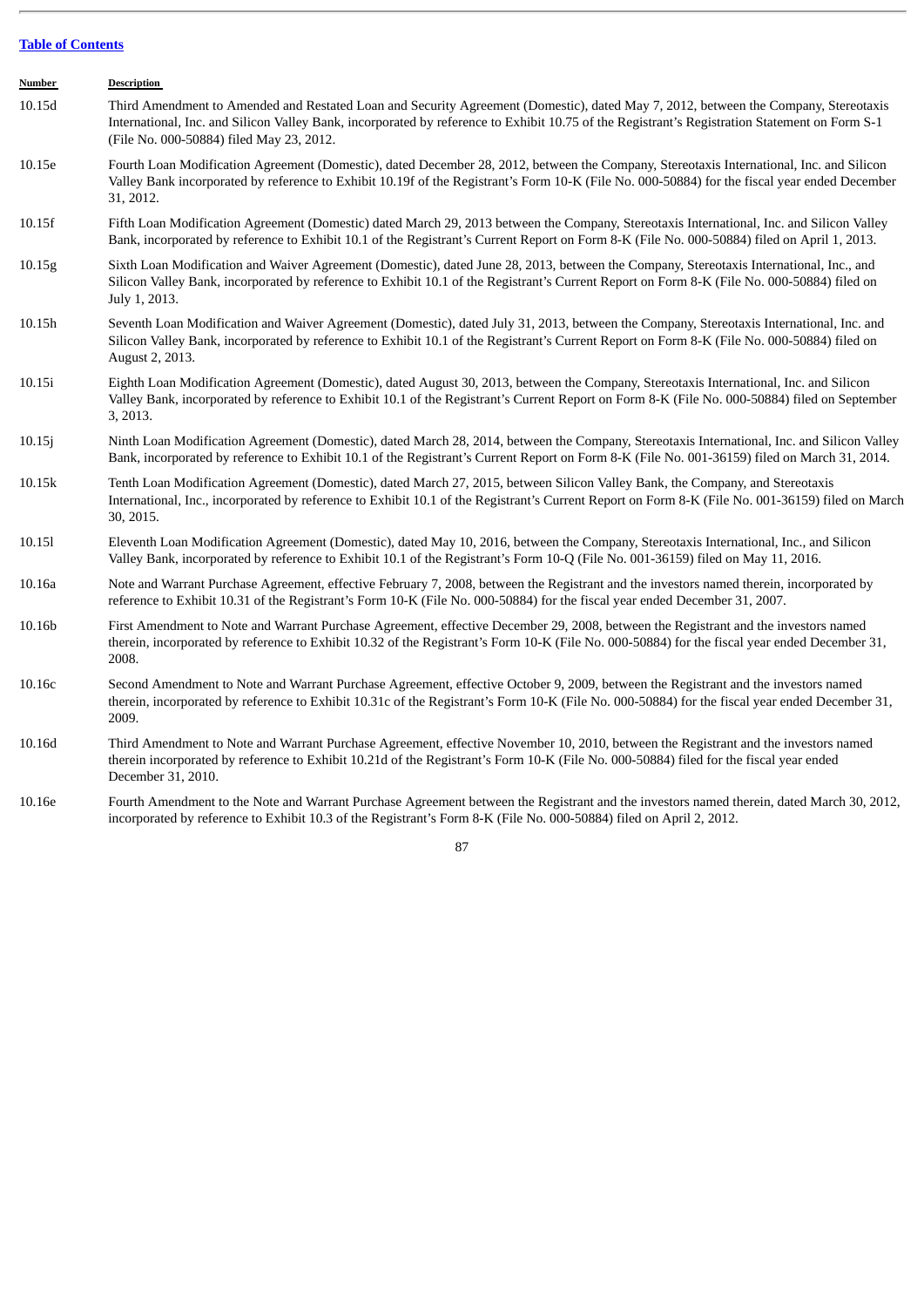| Number             | Description                                                                                                                                                                                                                                                                                                                                                                    |
|--------------------|--------------------------------------------------------------------------------------------------------------------------------------------------------------------------------------------------------------------------------------------------------------------------------------------------------------------------------------------------------------------------------|
| 10.16f             | Fifth Amendment to Note and Warrant Purchase Agreement, dated May 1, 2012, between the Registrant and the investors named therein,<br>incorporated by reference to Exhibit 10.3 of the Registrant's Current Report on Form 8-K (File No. 000-50884) filed on May 2, 2012.                                                                                                      |
| 10.16 <sub>g</sub> | Sixth Amendment to Note and Warrant Purchase Agreement, dated May 7, 2012, between the Registrant and the investors named therein,<br>incorporated by reference to Exhibit 10.77 of the Registrant's Registration Statement on Form S-1 (File No. 000-50884) filed May 23, 2012.                                                                                               |
| 10.16h             | Seventh Amendment to Note and Warrant Purchase Agreement, dated March 29, 2013, between the Registrant and the investors named therein,<br>incorporated by reference to Exhibit 10.3 of the Registrant's Current Report on Form 8-K (File No. 000-50884) filed on April 1, 2013.                                                                                               |
| 10.16i             | Eighth Amendment to Note and Warrant Purchase Agreement, dated June 28, 2013, between the Registrant and the investors named therein,<br>incorporated by reference to Exhibit 10.3 of the Registrant's Current Report on Form 8-K (File No. 000-50884) filed on July 1, 2013.                                                                                                  |
| 10.17a             | Loan Agreement dated as of November 30, 2011, by and among the Company, Stereotaxis International, Inc. and Healthcare Royalty Partners II,<br>L.P. f/k/a Cowen Healthcare Royalty Partners II LLC incorporated by reference to Exhibit 10.22a of the Registrant's Form 10-K (File No. 000-<br>50884) for the fiscal year ended December 31, 2011.                             |
| 10.17b             | Intercreditor Agreement dated as of December 5, 2011, by and among the Company, Stereotaxis International, Inc., Healthcare Royalty Partners<br>II, L.P. f/k/a Cowen Healthcare Royalty Partners II LLC and Silicon Valley Bank incorporated by reference to Exhibit 10.22a of the Registrant's<br>Form 10-K (File No. 000-50884) for the fiscal year ended December 31, 2011. |
| 10.18              | Stock and Warrant Purchase Agreement, effective May 7, 2012, between the Company, and certain purchasers named therein, incorporated by<br>reference to Exhibit 10.1 of the Registrant's Current Report on Form 8-K (File No. 000-50884) filed on May 8, 2012.                                                                                                                 |
| 10.19a             | Consulting Agreement effective June 4, 2014, between Stereotaxis, Inc. and Eric N. Prystowsky, M.D., incorporated by reference to Exhibit 10.3<br>of the Registrant's Form 10-Q (File No. 001-36159) for the fiscal quarter ended June 30, 2014.                                                                                                                               |

- 10.19b Amendment No. 2, dated June 2, 2016, to Consulting Agreement, dated June 4, 2014, between Stereotaxis, Inc. and Eric N. Prystowsky, M.D. filed herewith.
- 10.20 Purchase Agreement, incorporated by reference to Exhibit 10.2 of the Registrant's Current Report on Form 8-K (File No. 001-36159) filed on September 28, 2016.
- 10.21 Registration Rights Agreement, incorporated by reference to Exhibit 10.3 of the Registrant's Current Report on Form 8-K (File No. 001-36159) filed on September 28, 2016.
- 21.1 List of Subsidiaries of the Registrant, incorporated by reference to Exhibit 21.1 of the Registrant's Form 10-K (File No. 000-50884) for the fiscal year ended December 31, 2009.
- 23.1 Consent of Ernst & Young LLP.
- 31.1 Rule 13a-14(a)/15d-14(a) Certification (pursuant to Section 302 of the Sarbanes-Oxley Act of 2002, executed by Chief Executive Officer).
- 31.2 Rule 13a-14(a)/15d-14(a) Certification (pursuant to Section 302 of the Sarbanes-Oxley Act of 2002, executed by Chief Financial Officer).
- 32.1 Section 1350 Certification (pursuant to Section 906 of the Sarbanes-Oxley Act of 2002, executed by Chief Executive Officer).
- 32.2 Section 1350 Certification (pursuant to Section 906 of the Sarbanes-Oxley Act of 2002, executed by Chief Financial Officer).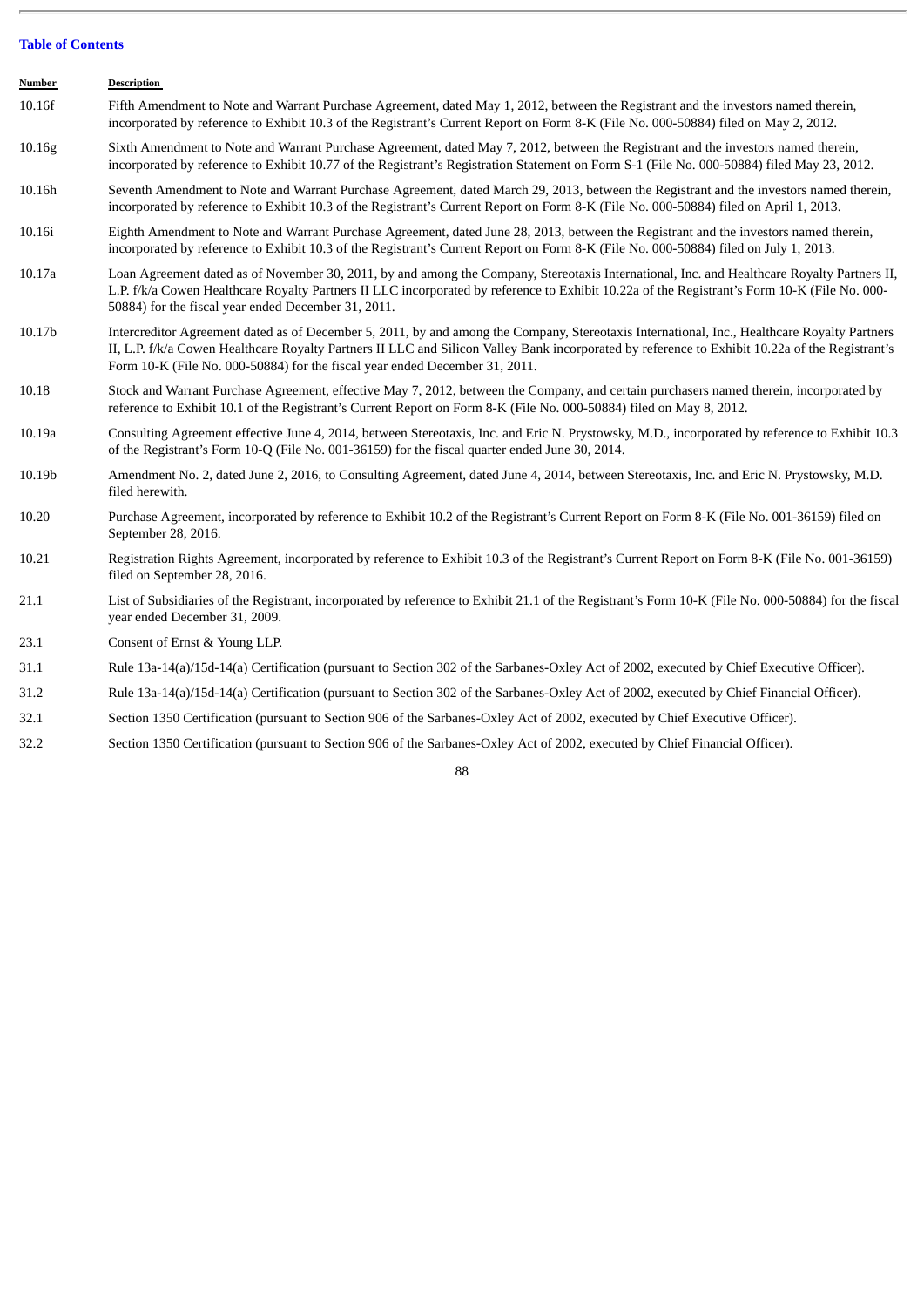| Number  | <b>Description</b>                                      |
|---------|---------------------------------------------------------|
| 101.INS | XBRL Instance Document.                                 |
| 101.SCH | XBRL Taxonomy Extension Schema Document.                |
| 101.CAL | XBRL Taxonomy Extension Calculation Linkbase Document.  |
| 101.DEF | XBRL Taxonomy Extension Definition Linkbase Document.   |
| 101.LAB | XBRL Taxonomy Extension Label Linkbase Document.        |
| 101.PRE | XBRL Taxonomy Extension Presentation Linkbase Document. |

<sup>#</sup> Indicates management contract or compensatory plan.

- † Confidential treatment granted as to certain portions, which portions are omitted and filed separately with the Securities and Exchange Commission.
- †† Confidential treatment requested as to certain portions, which portions are omitted and filed separately with the Securities and Exchange Commission.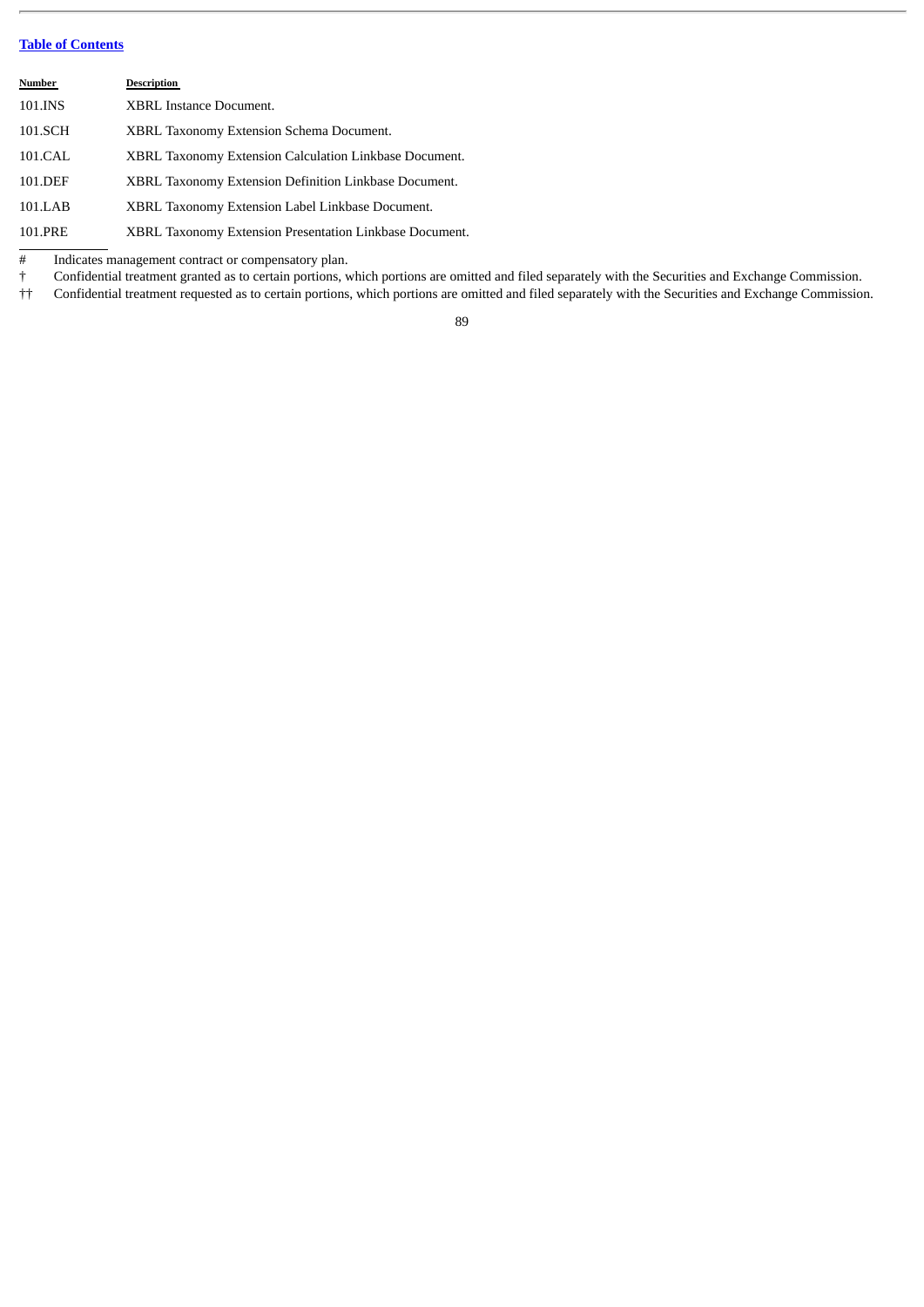### **Second Amendment to Consulting Agreement**

This Second Amendment, effective as of June 2, 2016 (the "Amendment") is made to the Consulting Agreement dated June 4, 2014, as amended (the "Agreement") by and between Stereotaxis, Inc., a Delaware corporation (hereinafter "Stereotaxis") with offices located at 4320 Forest Park Avenue, Suite 100, St. Louis, Missouri 63108, USA and Eric N. Prystowsky, M.D. (hereinafter "Consultant").

WHEREAS, Consultant and Stereotaxis wish to amend the Agreement to extend the term of the Agreement for a period of one year;

NOW, THEREFORE, Stereotaxis and Consultant hereby agree as follows:

1. The Term of the Agreement is hereby extended for a period of one year from the effective date of this Amendment, up to and including June 1, 2017.

Except as specifically modified by this Amendment, all terms and conditions of the Agreement shall remain in full force and effect.

[Signature Page Follows]

Page 1 of 2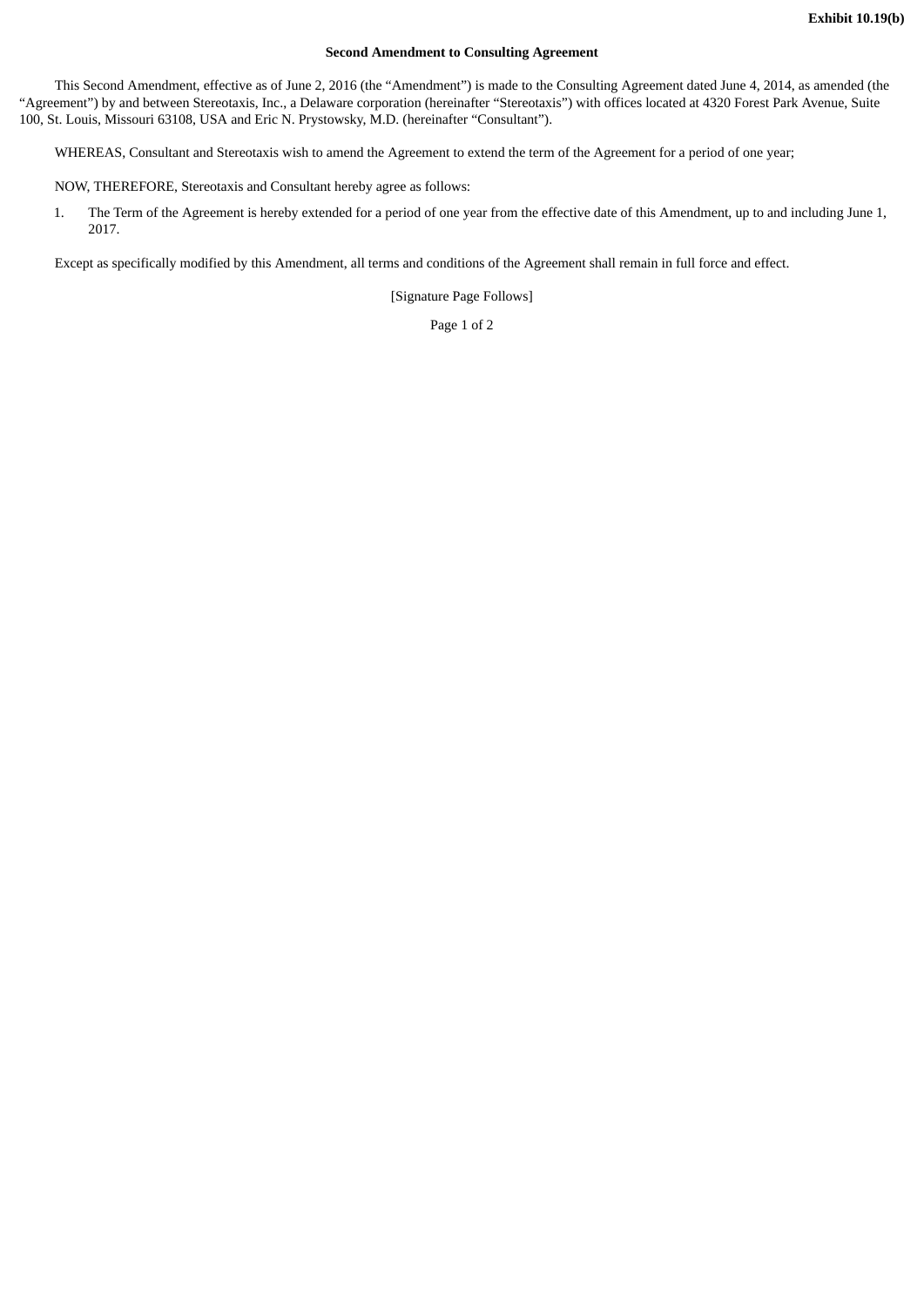IN WITNESS WHEREOF, the parties have executed this Amendment as of the date first written above. This Amendment may be executed in counterparts, by facsimile transmission or by e-mail delivery of a ".pdf" format data file, each of which shall constitute an original and all of which together shall constitute one instrument.

## **STEREOTAXIS, INC.**

By: /s/ Karen W. Duros Title: Sr. VP & General Counsel Compliance Officer Date: May 11, 2016

### **CONSULTANT:**

By: /s/ Eric N. Prystowsky, M.D. Date: May 11, 2016

Page 2 of 2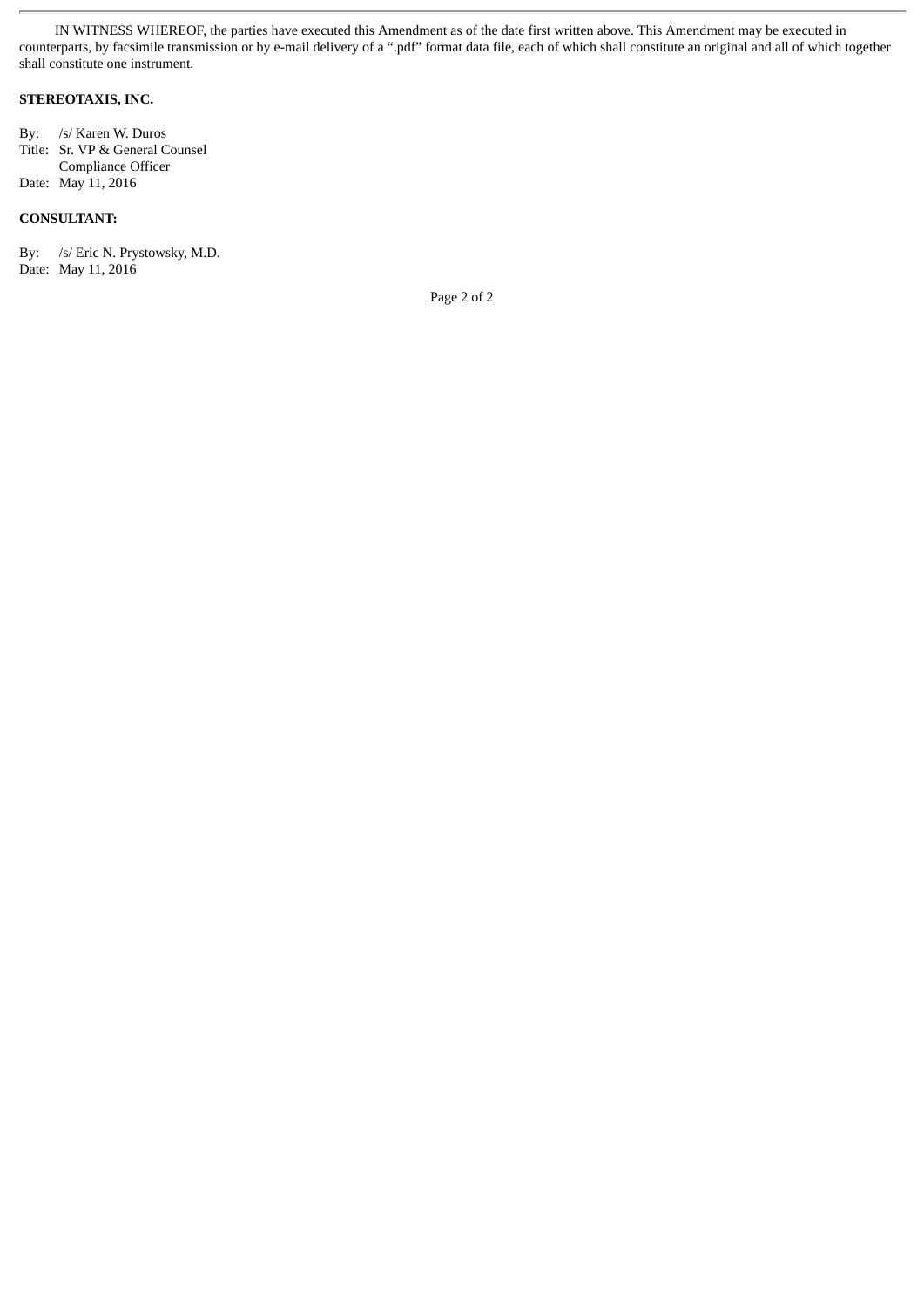### **Consent of Independent Registered Public Accounting Firm**

We consent to the incorporation by reference in the following Registration Statements and the related prospectuses:

- (1) Registration Statement (Form S-8 No. 333-161079) of Stereotaxis, Inc. pertaining to the Stereotaxis, Inc. 2002 Stock Incentive Plan
- (2) Registration Statement (Form S-8 No. 333-197930) of Stereotaxis, Inc. pertaining to the Stereotaxis, Inc. 2009 Employee Stock Purchase Plan
- (3) Registration Statement (Form S-8 No. 333-197929) of Stereotaxis, Inc. pertaining to the Stereotaxis, Inc. 2012 Stock Incentive Plan
- (4) Registration Statement (Form S-1 No. 333-214255) of Stereotaxis, Inc. pertaining to the registration of 86,065,014 of shares of common stock of Stereotaxis, Inc.

of our report dated March 16, 2017, with respect to the financial statements and schedule of Stereotaxis, Inc., included in this Annual Report (Form 10-K) for the year ended December 31, 2016.

/s/ Ernst & Young LLP

St. Louis, Missouri March 16, 2017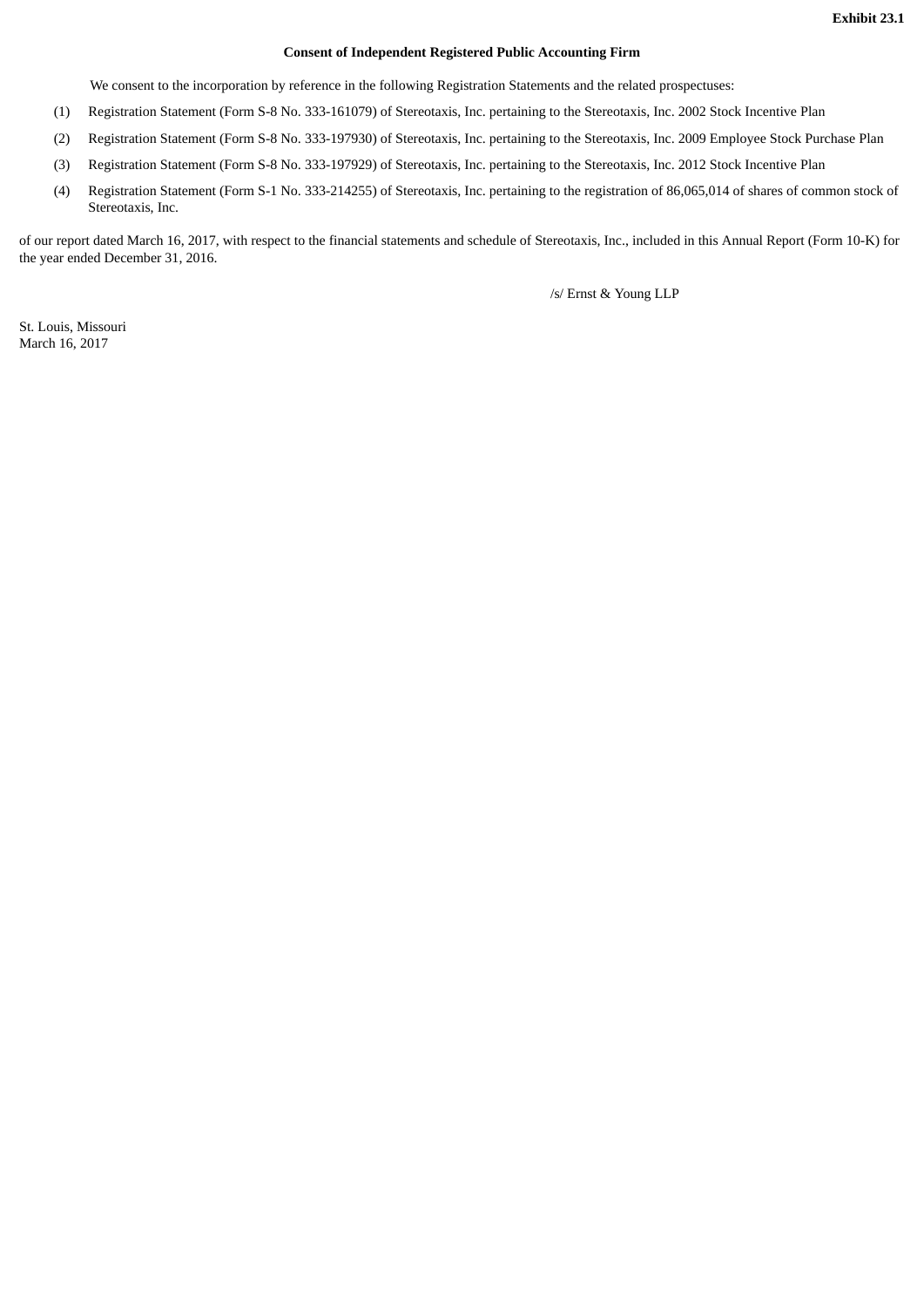## Certification of Principal Executive Officer

### I, David L. Fischel,, certify that:

- 1. I have reviewed this annual report on Form 10-K of Stereotaxis, Inc.;
- 2. Based on my knowledge, this report does not contain any untrue statement of a material fact or omit to state a material fact necessary to make the statements made, in light of the circumstances under which such statements were made, not misleading with respect to the period covered by this report;
- 3. Based on my knowledge, the financial statements, and other financial information included in this report, fairly present in all material respects the financial condition, results of operations and cash flows of the registrant as of, and for, the periods presented in this report;
- 4. The registrant's other certifying officers and I are responsible for establishing and maintaining disclosure controls and procedures (as defined in Exchange Act Rules 13a-15(e) and 15d-15(e)) and internal control over financial reporting (as defined in Exchange Act Rules 13a-15(f) and 15d-15(f)) for the registrant and have:
	- (a) Designed such disclosure controls and procedures, or caused such disclosure controls and procedures to be designed under our supervision, to ensure that material information relating to the registrant, including its consolidated subsidiaries, is made known to us by others within those entities, particularly during the period in which this report is being prepared;
	- (b) Designed such internal control over financial reporting, or caused such internal control over financial reporting to be designed under our supervision, to provide reasonable assurance regarding the reliability of financial reporting and the preparation of financial statements for external purposes in accordance with generally accepted accounting principles;
	- (c) Evaluated the effectiveness of the registrant's disclosure controls and procedures and presented in this report our conclusions about the effectiveness of the disclosure controls and procedures, as of the end of the period covered by this report based on such evaluation; and
	- (d) Disclosed in this report any change in the registrant's internal control over financial reporting that occurred during the registrant's most recent fiscal quarter (the registrant's fourth fiscal quarter in the case of an annual report) that has materially affected, or is reasonably likely to materially affect, the registrant's internal control over financial reporting.
- 5. The registrant's other certifying officer and I have disclosed, based on our most recent evaluation of internal control over financial reporting, to the registrant's auditors and the audit committee of the registrant's board of directors (or persons performing the equivalent functions):
	- (a) All significant deficiencies and material weaknesses in the design or operation of internal control over financial reporting which are reasonably likely to adversely affect the registrant's ability to record, process, summarize and report financial information; and
	- (b) Any fraud, whether or not material, that involves management or other employees who have a significant role in the registrant's internal control over financial reporting.

Date: March 16, 2017 /s/ David L. Fischel

David L. Fischel Acting Chief Executive Officer Stereotaxis, Inc. (Principal Executive Officer)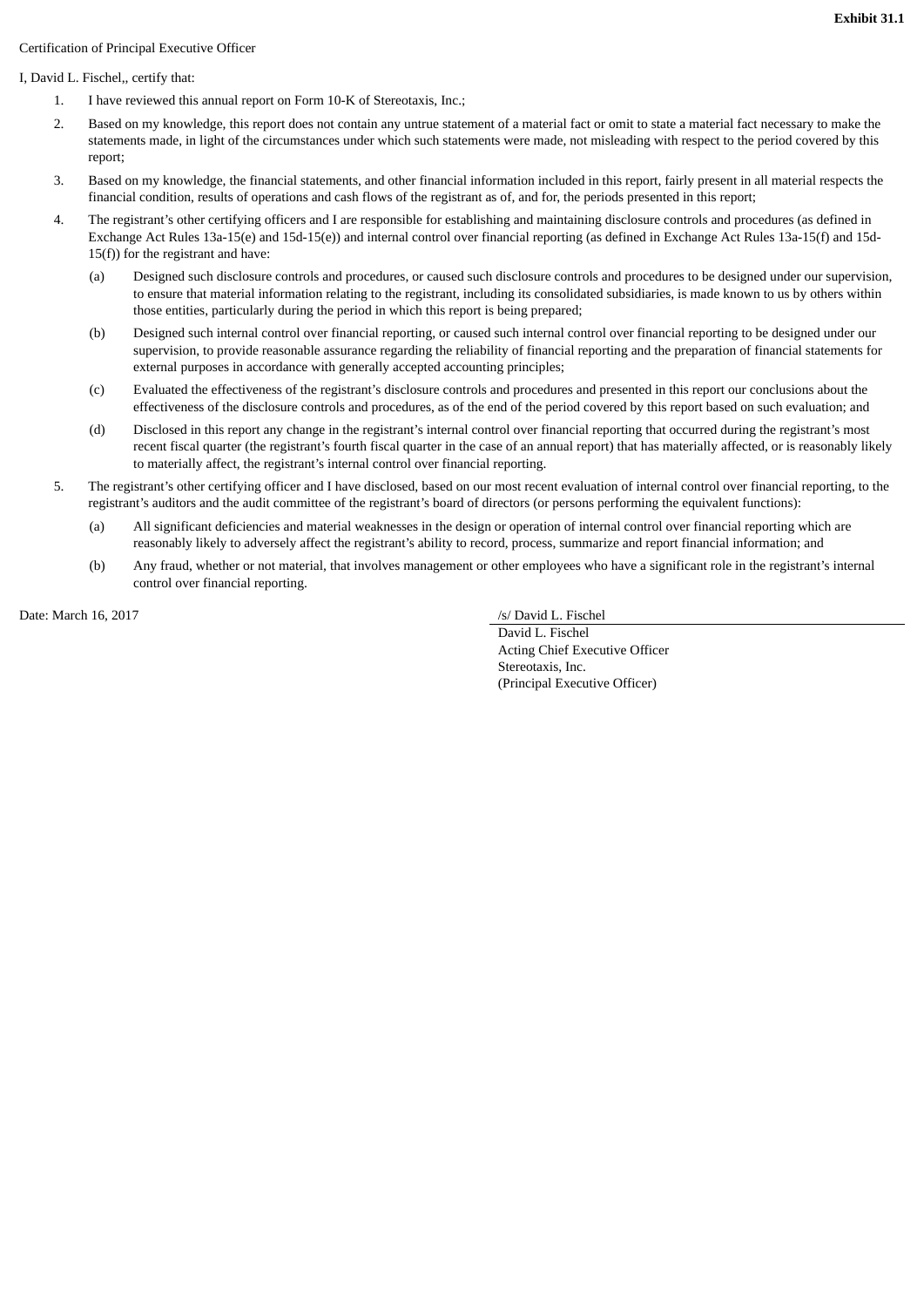## Certification of Principal Financial Officer

### I, Martin C. Stammer, certify that:

- 1. I have reviewed this annual report on Form 10-K of Stereotaxis, Inc.;
- 2. Based on my knowledge, this report does not contain any untrue statement of a material fact or omit to state a material fact necessary to make the statements made, in light of the circumstances under which such statements were made, not misleading with respect to the period covered by this report;
- 3. Based on my knowledge, the financial statements, and other financial information included in this report, fairly present in all material respects the financial condition, results of operations and cash flows of the registrant as of, and for, the periods presented in this report;
- 4. The registrant's other certifying officer and I are responsible for establishing and maintaining disclosure controls and procedures (as defined in Exchange Act Rules 13a-15(e) and 15d-15(e)) and internal control over financial reporting (as defined in Exchange Act Rules 13a-15(f) and 15d-15(f)) for the registrant and have:
	- (a) Designed such disclosure controls and procedures, or caused such disclosure controls and procedures to be designed under our supervision, to ensure that material information relating to the registrant, including its consolidated subsidiaries, is made known to us by others within those entities, particularly during the period in which this report is being prepared;
	- (b) Designed such internal control over financial reporting, or caused such internal control over financial reporting to be designed under our supervision, to provide reasonable assurance regarding the reliability of financial reporting and the preparation of financial statements for external purposes in accordance with generally accepted accounting principles;
	- (c) Evaluated the effectiveness of the registrant's disclosure controls and procedures and presented in this report our conclusions about the effectiveness of the disclosure controls and procedures, as of the end of the period covered by this report based on such evaluation; and
	- (d) Disclosed in this report any change in the registrant's internal control over financial reporting that occurred during the registrant's most recent fiscal quarter (the registrant's fourth fiscal quarter in the case of an annual report) that has materially affected, or is reasonably likely to materially affect, the registrant's internal control over financial reporting.
- 5. The registrant's other certifying officer and I have disclosed, based on our most recent evaluation of internal control over financial reporting, to the registrant's auditors and the audit committee of the registrant's board of directors (or persons performing the equivalent functions):
	- (a) All significant deficiencies and material weaknesses in the design or operation of internal control over financial reporting which are reasonably likely to adversely affect the registrant's ability to record, process, summarize and report financial information; and
	- (b) Any fraud, whether or not material, that involves management or other employees who have a significant role in the registrant's internal control over financial reporting.

Date: March 16, 2017 /s/ Martin C. Stammer

Martin C. Stammer Chief Financial Officer Stereotaxis, Inc. (Principal Financial Officer)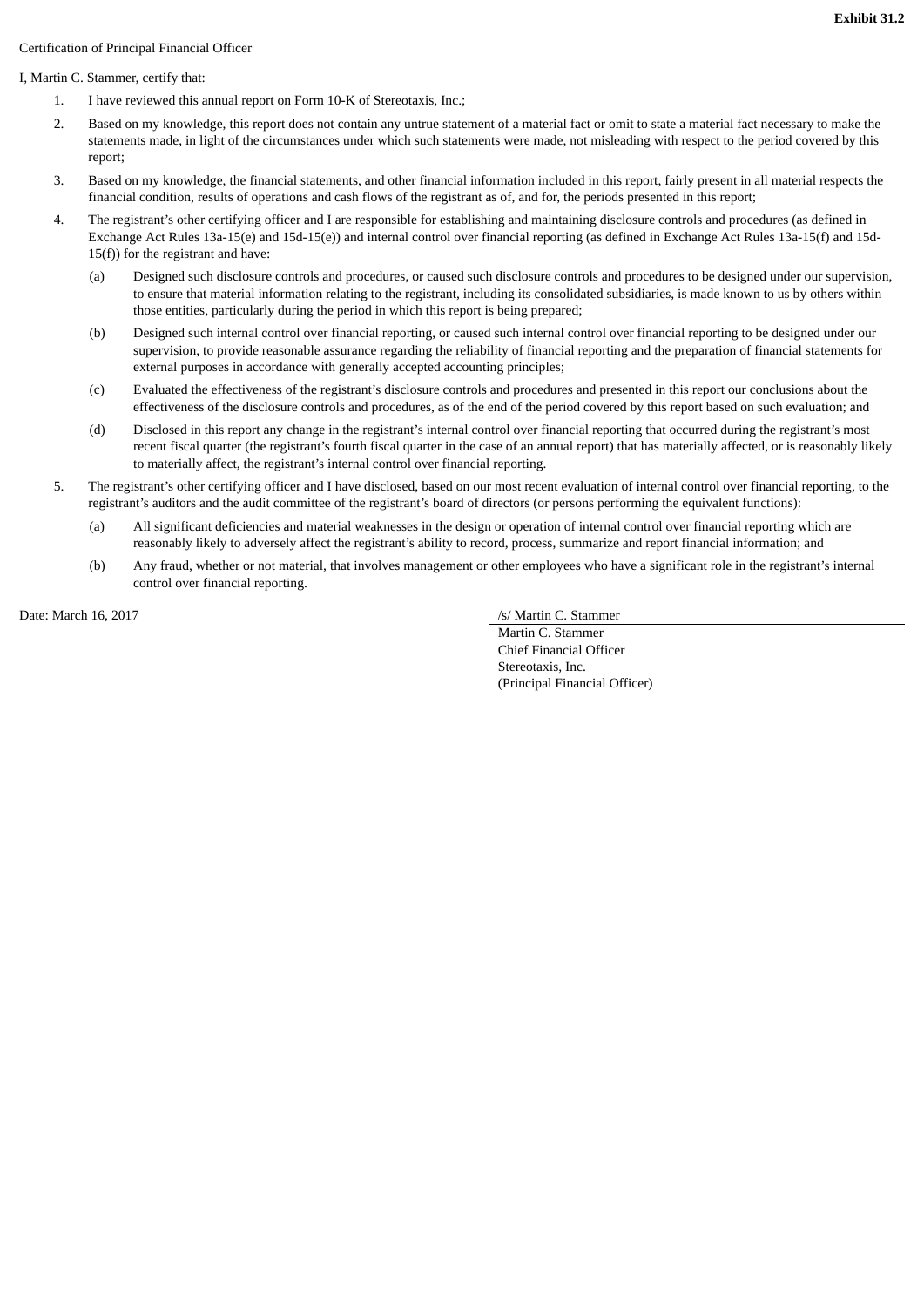### **CERTIFICATION PURSUANT TO 18 U.S.C. SECTION 1350, AS ADOPTED PURSUANT TO SECTION 906 OF THE SARBANES-OXLEY ACT OF 2002**

In connection with the annual report of Stereotaxis, Inc. (the "Company") on Form 10-K for the period ended December 31, 2016 as filed with the Securities and Exchange Commission on the date hereof (the "Report"), I, David L. Fischel, Acting Chief Executive Officer of the Company, certify, pursuant to Rule 13a-14(b) and Section 1350 of Chapter 63 of Title 18 of the United States Code, as adopted pursuant to Section 906 of the Sarbanes-Oxley Act of 2002, that to the best of my knowledge:

(1) The Report fully complies with the requirements of Section 13(a) or 15(d) of the Securities Exchange Act of 1934; and

(2) The information contained in the Report fairly presents, in all material respects, the financial condition and results of operations of the Company.

Date: March 16, 2017 */s/ David L. Fischel* 

David L. Fischel Acting Chief Executive Officer Stereotaxis, Inc.